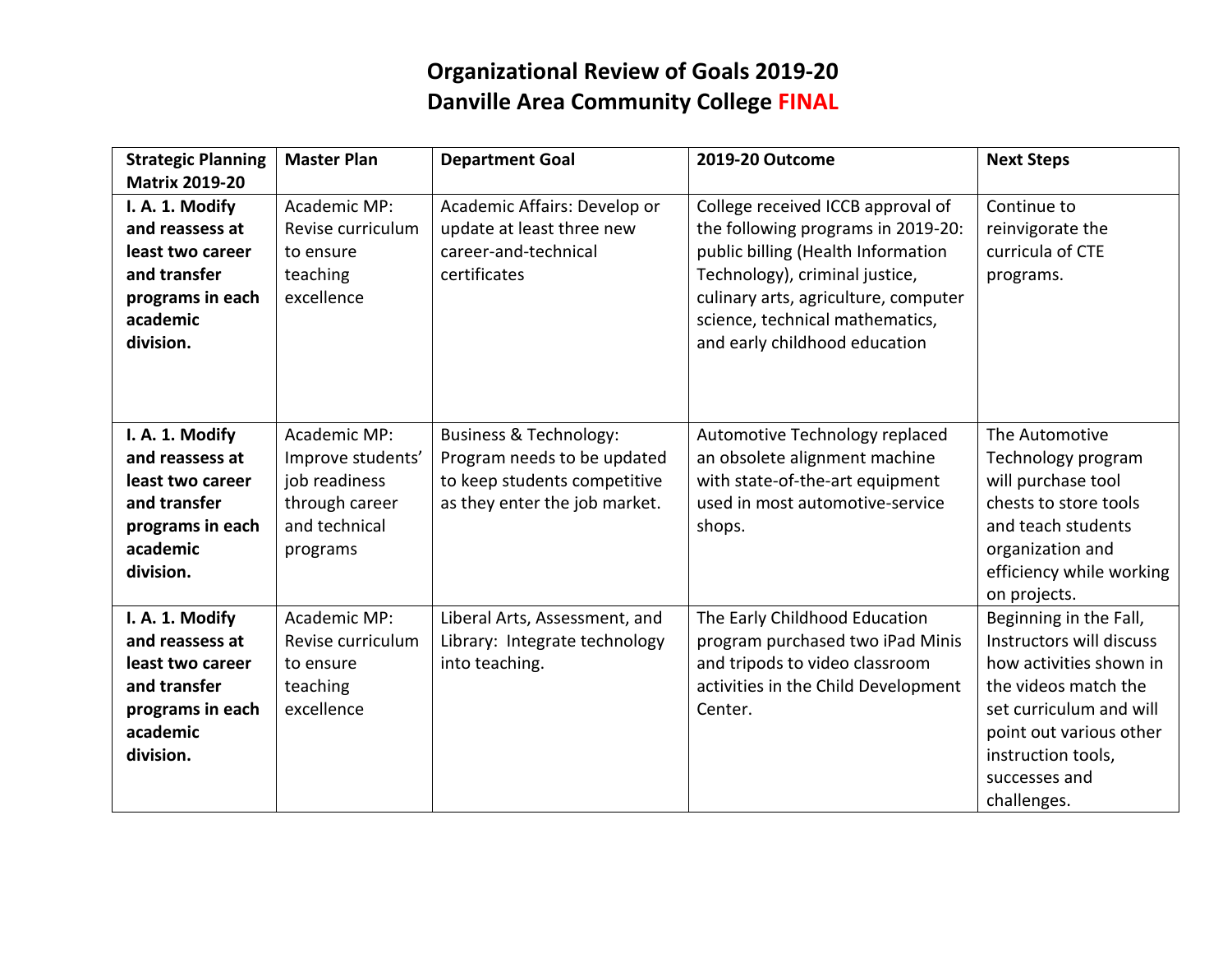| <b>Strategic Planning</b><br><b>Matrix 2019-20</b>                                                                  | <b>Master Plan</b>                                                       | <b>Department Goal</b>                                                                                                                | 2019-20 Outcome                                                                                                                                                                                                                                                                                                                                                                         | <b>Next Steps</b>                                                                                                                                                                                                    |
|---------------------------------------------------------------------------------------------------------------------|--------------------------------------------------------------------------|---------------------------------------------------------------------------------------------------------------------------------------|-----------------------------------------------------------------------------------------------------------------------------------------------------------------------------------------------------------------------------------------------------------------------------------------------------------------------------------------------------------------------------------------|----------------------------------------------------------------------------------------------------------------------------------------------------------------------------------------------------------------------|
| I. A. 1. Modify<br>and reassess at<br>least two career<br>and transfer<br>programs in each<br>academic<br>division. | Academic MP:<br>Support Regional<br>Workforce<br>Development             | Corporate Education:<br>Streamline BLS certification for<br><b>DACC Nursing Students</b>                                              | Provided a BLS class through CCE<br>for nursing students to attend as a<br>group instead of having students<br>schedule individually.                                                                                                                                                                                                                                                   | Reduce cost to students<br>by 50% and cost to<br>DACC by 100% (if class<br>can be taught DACC<br>staff member).<br>Students would benefit<br>from a high-quality<br>instructor led training<br>as opposed to online. |
| I. A. 1. Modify<br>and reassess at<br>least two career<br>and transfer<br>programs in each<br>academic<br>division. | Academic MP:<br>Revise curriculum<br>to ensure<br>teaching<br>excellence | <b>Business &amp; Technology:</b><br>Integrate advanced technology<br>into teaching.                                                  | The Applied Computer Science<br>program began using AWS<br>AppStream to allow students the<br>ability to run required applications<br>for courses in a cloud-based<br>environment rather than having to<br>install on their own computers. This<br>will provide a consistent user<br>environment for every student,<br>regardless of their economic status<br>or geographical location. | Obtain student<br>feedback and employer<br>feedback via advisory<br>group.                                                                                                                                           |
| I. A. 1. Modify<br>and reassess at<br>least two career<br>and transfer<br>programs in each<br>academic<br>division. | Academic MP:<br>Revise curriculum<br>to ensure<br>teaching<br>excellence | Math, Sciences, and Healthcare<br><b>Professions: Address</b><br>community and employer<br>needs in career-and-technical<br>programs. | Rad Tech reworked curriculum for<br>a summer entranced and<br>increased observational clinical<br>experience.<br>HIT: Completed Gap Analysis,<br>adjusted curriculum to meet<br>mathematical needs of<br>employment, transitioned to the<br>new 1 <sup>st</sup> year curriculum                                                                                                         | In Spring, Carle began<br>offering Level 1<br><b>Emergency Room</b><br>clinicals for second-year<br>rad-tech students.                                                                                               |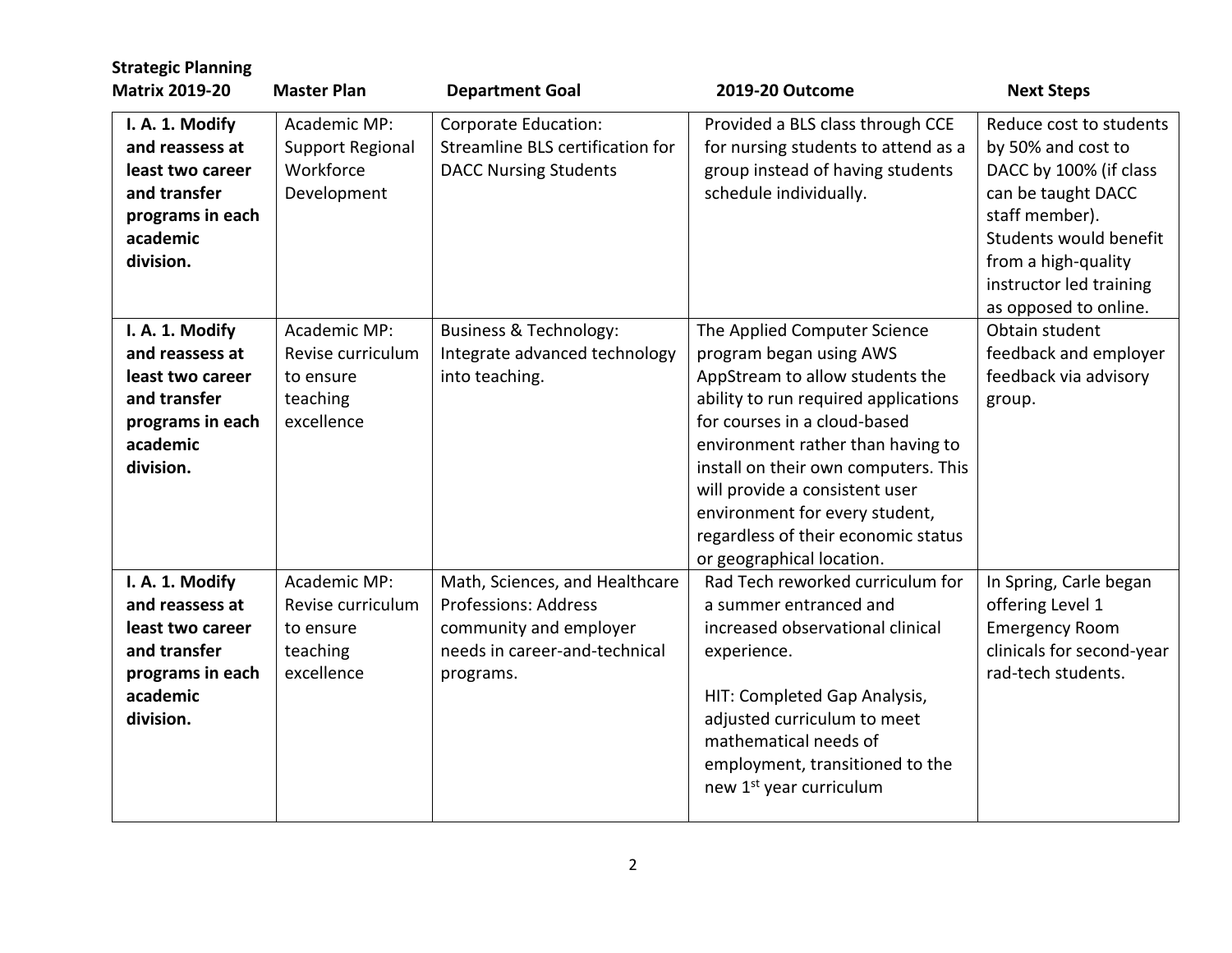| <b>Strategic Planning</b><br><b>Matrix 2019-20</b>                                                                  | <b>Master Plan</b>                                                       | <b>Department Goal</b>                                                                                                                | 2019-20 Outcome                                                                                                                                                                                                                            | <b>Next Steps</b>                                                                                                                        |
|---------------------------------------------------------------------------------------------------------------------|--------------------------------------------------------------------------|---------------------------------------------------------------------------------------------------------------------------------------|--------------------------------------------------------------------------------------------------------------------------------------------------------------------------------------------------------------------------------------------|------------------------------------------------------------------------------------------------------------------------------------------|
| I. A. 1. Modify<br>and reassess at<br>least two career<br>and transfer<br>programs in each<br>academic<br>division. | Academic MP:<br>Revise curriculum<br>to ensure<br>teaching<br>excellence | Math, Sciences, and Healthcare<br><b>Professions: Address</b><br>community and employer<br>needs in career-and-technical<br>programs. | Research was conducted for high<br>salary and growth rate careers.<br>Programs researched:<br>Occupational Therapy, Respiratory<br>Therapy, Physical Therapy, Nano<br>Technology, Data Analytics,<br>Massage Therapy, and Nuclear<br>Tech. | Conduct a visit to<br>existing occupational<br>therapy program.<br><b>Explore Data Analytics</b><br>as a program across<br>MSHP and TECH |
| I. A. 1. Modify<br>and reassess at<br>least two career<br>and transfer<br>programs in each<br>academic<br>division. | Academic MP:<br>Revise curriculum<br>to ensure<br>teaching<br>excellence | Math, Sciences, and Healthcare<br><b>Professions: Address</b><br>community and employer<br>needs in career-and-technical<br>programs. | <b>Implemented Dual Credit Fitness</b><br>Center and community enrollment<br>Fitness Center; developed a<br>process for offering Fitness Center<br>to students for free.                                                                   | Evaluate                                                                                                                                 |
| I. A. 1. Modify<br>and reassess at<br>least two career<br>and transfer<br>programs in each<br>academic<br>division. | Academic MP:<br>Revise curriculum<br>to ensure<br>teaching<br>excellence | <b>Business &amp; Technology:</b><br>Program needs to be updated<br>to keep students competitive<br>as they enter the job market.     | Automotive Technology began<br>partnering with a local Ford dealer<br>to provide students an opportunity<br>to become Ford technicians<br>through online and hands-on<br>training.                                                         | Market and recruit<br>students for the<br>program in Fall 2020                                                                           |
| I. A. 1. Modify<br>and reassess at<br>least two career<br>and transfer<br>programs in each<br>academic<br>division. | Academic MP:<br>Revise curriculum<br>to ensure<br>teaching<br>excellence | Liberal Arts Library and<br>Assessment: Increase student<br>engagement in Criminal Justice<br>program.                                | Criminal Justice purchased a<br>training simulator used in law<br>enforcement to provide students<br>with real-life law-enforcement<br>scenarios.                                                                                          | Begin use in classes in<br><b>Fall 2020</b>                                                                                              |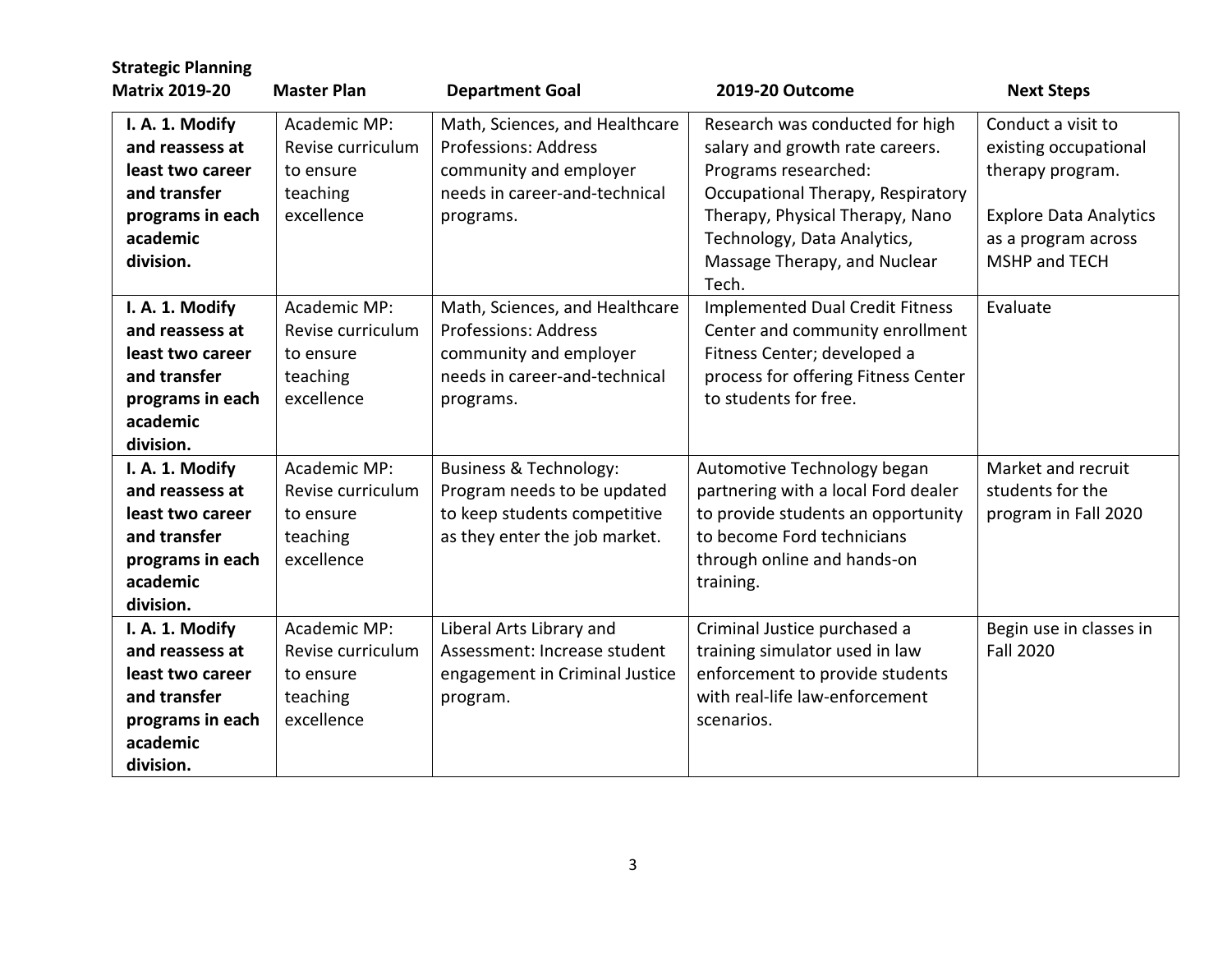| <b>Strategic Planning</b> |                    |                                   |                                       |                         |
|---------------------------|--------------------|-----------------------------------|---------------------------------------|-------------------------|
| <b>Matrix 2019-20</b>     | <b>Master Plan</b> | <b>Department Goal</b>            | 2019-20 Outcome                       | <b>Next Steps</b>       |
| I. A. 2. Implement        | Academic MP:       | <b>Community Education: Add</b>   | Dental Assisting online program       | Market for Fall 2020    |
| and assess                | Respond to local   | Dental Assisting to the           | was developed and added to the        |                         |
| enhanced                  | and regional       | <b>Community Education</b>        | schedule spring 2019                  |                         |
| programs to               | demand             | schedule                          |                                       |                         |
| address                   |                    |                                   |                                       |                         |
| community need.           |                    |                                   |                                       |                         |
| I. A. 2. Implement        | Academic MP:       | <b>Business &amp; Technology:</b> | Robotics and automation program       | Awaiting State approval |
| and assess                | Respond to local   | Develop programs in robotics      | has high demand among students        |                         |
| enhanced                  | and regional       | and automation.                   | and high demand in industry.          |                         |
| programs to               | demand             |                                   |                                       |                         |
| address                   |                    |                                   |                                       |                         |
| community need.           |                    |                                   |                                       |                         |
| I. A. 2. Implement        | Academic MP:       | <b>Business &amp; Technology:</b> | Program developed that features       | Awaiting State approval |
| and assess                | Respond to local   | Develop program business          | social-media and digital marketing    |                         |
| enhanced                  | and regional       | administrative technology         |                                       |                         |
| programs to               | demand             |                                   |                                       |                         |
| address                   |                    |                                   |                                       |                         |
| community need.           |                    |                                   |                                       |                         |
| I. A. 2. Implement        | Academic MP:       | Liberal Arts, Library, and        | Criminal Justice has developed a      | Marketing program for   |
| and assess                | Respond to local   | Assessment: Develop               | surveillance operations certificate   | <b>Fall 2020</b>        |
| enhanced                  | and regional       | enhanced Criminal Justice         | program that received ICCB            |                         |
| programs to               | demand             | program.                          | approval.                             |                         |
| address                   |                    |                                   |                                       |                         |
| community need.           |                    |                                   |                                       |                         |
| I. A. 2. Implement        | Academic MP:       | Liberal Arts, Library, and        | The television studio was upgraded    | Will hire an assistant  |
| and assess                | Respond to local   | Assessment: Develop               | and digitized. The studio is able to  | video producer in       |
| enhanced                  | and regional       | enhanced Television-              | broadcast television shows live       | summer 2020 and         |
| programs to               | demand             | production program.               | through Channel 5. Students began     | begin marketing the     |
| address                   |                    |                                   | providing live play-by-play for DACC  | program heavily.        |
| community need.           |                    |                                   | basketball games. The renovation      |                         |
|                           |                    |                                   | of the student has raised the profile |                         |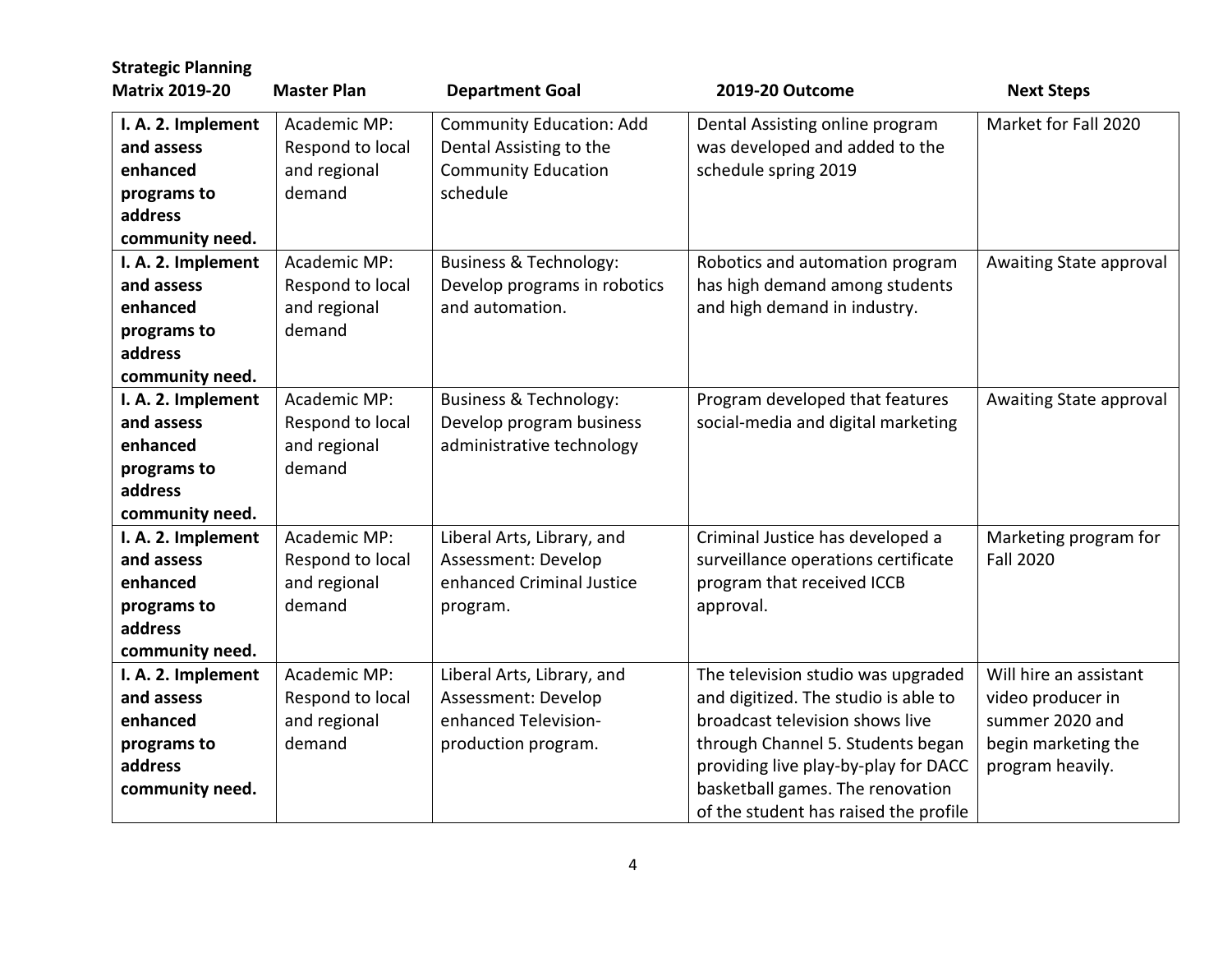| <b>Strategic Planning</b>                 |                    |                          |                                                                                                                                                                                                                                                                                                                                                                                                                                                                                                                                                                         |                                                                                                                                                                                                                                                                                                     |
|-------------------------------------------|--------------------|--------------------------|-------------------------------------------------------------------------------------------------------------------------------------------------------------------------------------------------------------------------------------------------------------------------------------------------------------------------------------------------------------------------------------------------------------------------------------------------------------------------------------------------------------------------------------------------------------------------|-----------------------------------------------------------------------------------------------------------------------------------------------------------------------------------------------------------------------------------------------------------------------------------------------------|
| <b>Matrix 2019-20</b>                     | <b>Master Plan</b> | <b>Department Goal</b>   | 2019-20 Outcome                                                                                                                                                                                                                                                                                                                                                                                                                                                                                                                                                         | <b>Next Steps</b>                                                                                                                                                                                                                                                                                   |
|                                           | Academic MP:       |                          | of television broadcasting<br>exponentially.<br>Reviewed and evaluated current                                                                                                                                                                                                                                                                                                                                                                                                                                                                                          |                                                                                                                                                                                                                                                                                                     |
| I. A. 2. Implement                        |                    | Hoopeston: Explore       |                                                                                                                                                                                                                                                                                                                                                                                                                                                                                                                                                                         | Continue to                                                                                                                                                                                                                                                                                         |
| and assess                                | Respond to local   | enhancement to services, | use of services in Hoopeston and                                                                                                                                                                                                                                                                                                                                                                                                                                                                                                                                        | identify needs of                                                                                                                                                                                                                                                                                   |
| enhanced                                  | and regional       | usage and purpose of the | work to increase utilization.                                                                                                                                                                                                                                                                                                                                                                                                                                                                                                                                           | students coming into                                                                                                                                                                                                                                                                                |
| programs to<br>address<br>community need. | demand             | Center.                  | Pursued adding TRIO SSS access<br>for Hoopeston. Math, Science &<br>Healthcare Professions offered<br>three additional courses to<br>compliment the CNA/MA<br>programs: HLTH102, GSCI105, and<br><b>HITT115.</b><br>TRIO SSS continued to have TRIO<br>present at AIO days. We always<br>recommend new and continuing<br>students who qualify to TRIO.<br><b>Testing Available:</b><br>Accuplacer, ALEKS, TEAS, ServSafe,<br>State of Illinois Nurse Aid<br>Competency Exam, HiSET paper<br>tests, exams for DACC online<br>students.<br>Career Services still offered. | the Center and<br>connect them with<br>appropriate service<br>resources on campus.<br>Review current course<br>offerings and begin to<br>work toward adding<br>the 2 science, 1<br>humanities and 1 fine<br>arts courses for<br>students to obtain<br><b>GGEC at the Higher</b><br>Learning Center. |
|                                           |                    |                          | Advising appointments increased.<br>VCW started holding office hours<br>in Hoopeston the 4th Thursday of<br>each month. Slow start up.                                                                                                                                                                                                                                                                                                                                                                                                                                  |                                                                                                                                                                                                                                                                                                     |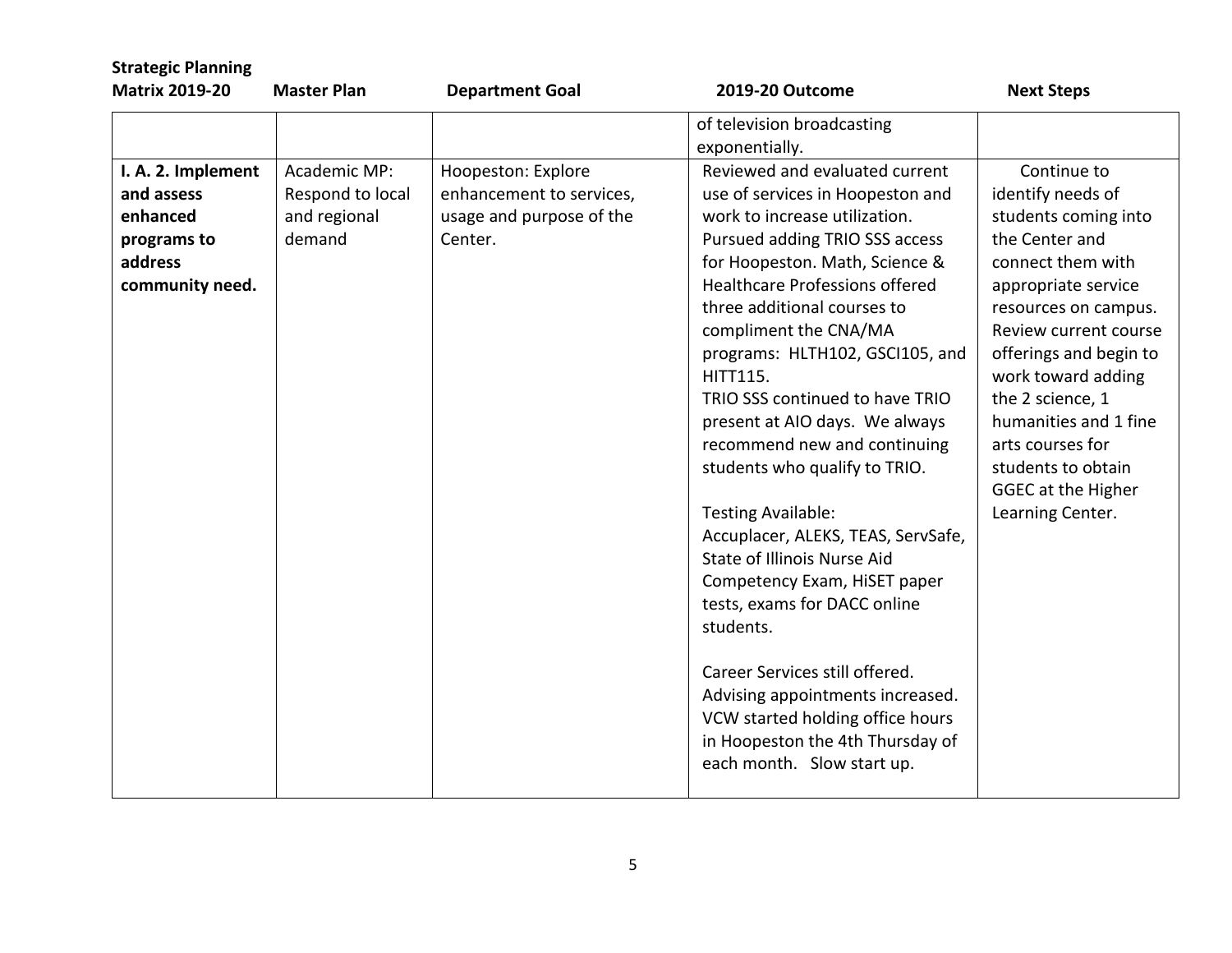| <b>Strategic Planning</b><br><b>Matrix 2019-20</b>                                        | <b>Master Plan</b>                                                                                                                               | <b>Department Goal</b>                                                                                                                                                                | 2019-20 Outcome                                                                                                                                                                                                                                                                                                                                                                                                                                                      | <b>Next Steps</b>                                                                                                                                                                                                                                                                                                                                                                                                                                           |
|-------------------------------------------------------------------------------------------|--------------------------------------------------------------------------------------------------------------------------------------------------|---------------------------------------------------------------------------------------------------------------------------------------------------------------------------------------|----------------------------------------------------------------------------------------------------------------------------------------------------------------------------------------------------------------------------------------------------------------------------------------------------------------------------------------------------------------------------------------------------------------------------------------------------------------------|-------------------------------------------------------------------------------------------------------------------------------------------------------------------------------------------------------------------------------------------------------------------------------------------------------------------------------------------------------------------------------------------------------------------------------------------------------------|
| I. A. 2. Implement<br>and assess<br>enhanced<br>programs to<br>address<br>community need. | <b>Student Services</b><br>MP: Maximize<br>resource and<br>improve Student<br>Services'<br>infrastructures to<br>meet<br>stakeholders'<br>needs. | <b>Child Development Center:</b><br>Stay abreast of state-wide<br>policies and provide college-<br>wide leadership in areas that<br>directly impact children and<br>college students. | - Earned Department of<br>Children and Family services<br>(DCFS) license for 3 years 7/2018<br>to 7/2021<br>In compliance with visit on 7/2019                                                                                                                                                                                                                                                                                                                       | Institutional funds to<br>pay for the yearly<br>mandatory training for<br>the staff.                                                                                                                                                                                                                                                                                                                                                                        |
| I. A. 2. Implement<br>and assess<br>enhanced<br>programs to<br>address<br>community need. | <b>Student Services</b><br>MP: Maximize<br>resource and<br>improve Student<br>Services'<br>infrastructures to<br>meet<br>stakeholders'<br>needs. | <b>Small Business</b><br><b>Development Center:</b><br>Encourage entrepreneurial<br>thinking through special<br>events and training offerings.                                        | Worked with Vermilion<br>$\bullet$<br>Advantage, Neuhoff<br>Broadcasting and the Trep<br>School to offer Start-Up<br>Weekend in 2019 - low<br>registration forced cancellation<br>of the event.<br>Utilized outside resources for<br>$\bullet$<br>workshops including First<br><b>Midwest Bank for business</b><br>succession planning, Constant<br>Contact for email marketing<br>and an internal resource, Laura<br>Hensgen for creating videos for<br>businesses. | Continue to offer<br>$\bullet$<br>trainings as<br>webinars while<br>restrictions are in<br>place.<br>Develop recorded<br>webinars for use in<br>standard training<br>topics - Starting<br>Your Business and<br>GATA pre-<br>certification and<br>make accessible<br>through links on our<br>website.<br>Develop next steps<br>in-person seminars<br>as a follow up to<br>online presentation.<br>(Building a Business<br>Plan, Responding to<br>NOFO, etc.) |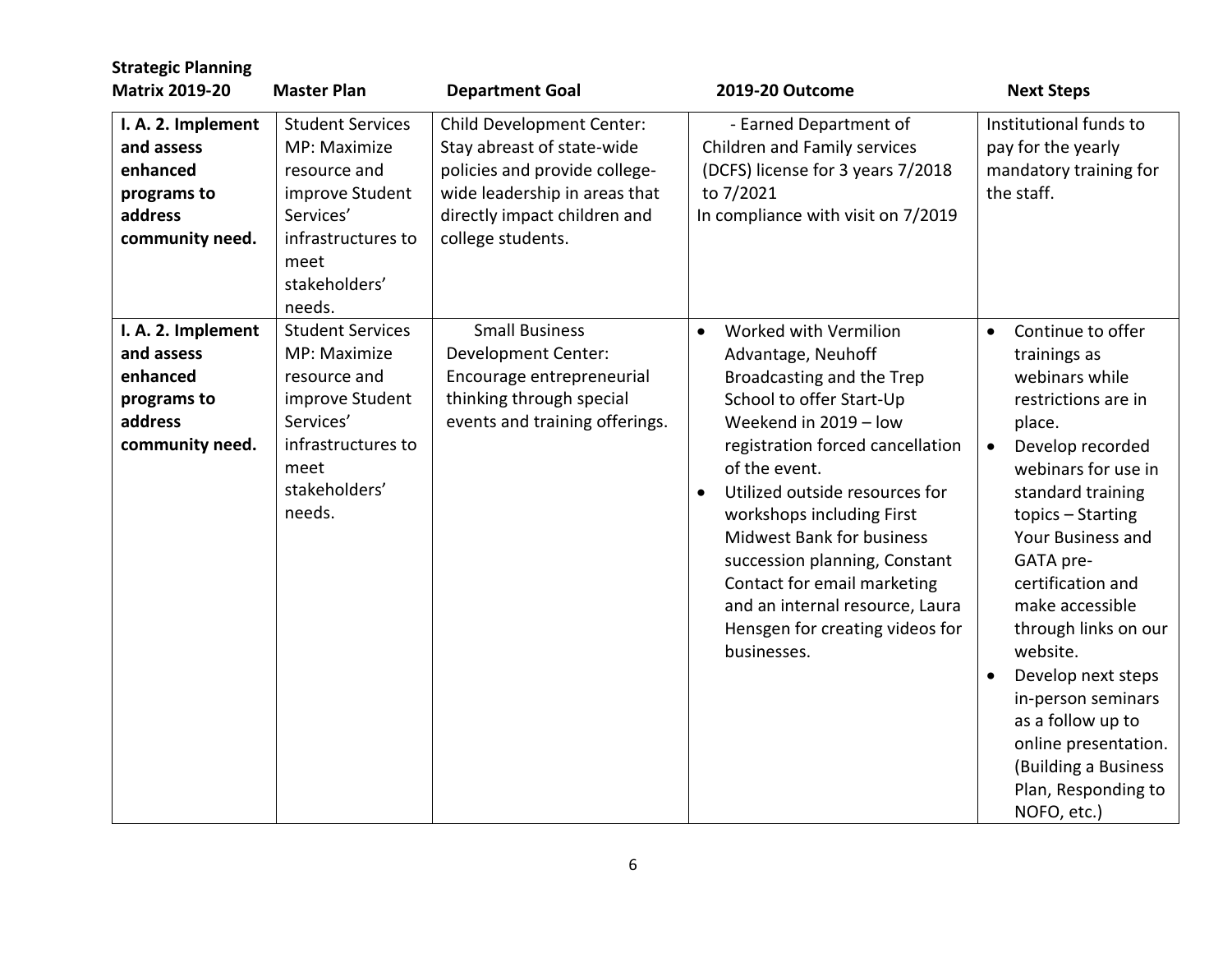| <b>Strategic Planning</b><br><b>Matrix 2019-20</b>                                        | <b>Master Plan</b>                                                  | <b>Department Goal</b>                                                                         | 2019-20 Outcome                                                                                                                                                                                                                                                                                                                                                                                                                         | <b>Next Steps</b>                                                                                                                                                      |
|-------------------------------------------------------------------------------------------|---------------------------------------------------------------------|------------------------------------------------------------------------------------------------|-----------------------------------------------------------------------------------------------------------------------------------------------------------------------------------------------------------------------------------------------------------------------------------------------------------------------------------------------------------------------------------------------------------------------------------------|------------------------------------------------------------------------------------------------------------------------------------------------------------------------|
| I. A. 2. Implement<br>and assess<br>enhanced<br>programs to<br>address<br>community need. | Academic MP:<br>Support Regional<br>Workforce<br>Development        | Corporate Education: ORM<br>Partnership by providing CPR<br>and Hazmat training                | • Partnership with Occupational Risk $\cdot$ Need to identify<br>Management to provide First<br>Responder training<br>• ORM would like to offer CPR and<br>Hazmat training in addition to the<br>drug testing and background<br>checks they currently specialize in.<br>• Opportunity for additional credit<br>hours for DACC.CCE has provided a<br>pricing structure for programs that<br>go through our AHA<br>Administration Center. | instructors who meet<br>HazMat requirements<br>for DOL                                                                                                                 |
| I. A. 2. Implement<br>and assess<br>enhanced<br>programs to<br>address<br>community need. | Academic MP:<br><b>Support Regional</b><br>Workforce<br>Development | Corporate Education: Offer<br>training to Health Professionals<br>and Educators providing CEUs | . In 2020, offered 6 sessions of IL<br>Mandated training to meet IDPHR<br>requirements for licensed<br>professionals<br>· Offered professional development<br>training for local Educators Feb<br>2020 in partnership with ROE.<br>• Generates credit hours for DACC.<br>• Cost Analysis matrix is used to<br>determine participation in CEII<br>programs.<br>• Cost share in place for ICCB<br>compliance                              | • Continue to offer<br>courses that help<br>licensed professionals<br>with CEUs.<br>• IL Mandated sexual<br>harassment programs<br>will be offered again<br>this fall. |
| I. A. 2. Implement<br>and assess<br>enhanced                                              | Academic MP:<br>Support Regional<br>Workforce                       | Corporate Education: Reduce<br>classes in Leadership series<br>from 10 to 8 offered bi-weekly  | • Bootcamp style training is trending<br>$\bullet$ Employees complete series in four<br>months opposed to ten.                                                                                                                                                                                                                                                                                                                          | • Continue with this new<br>structure. Analyze<br>training feedback on                                                                                                 |
| programs to<br>address<br>community need.                                                 | Development                                                         | so CCE can offer both spring<br>and fall sections.                                             | · Provides make-up opportunities<br>for those who cannot attend<br>scheduled class.                                                                                                                                                                                                                                                                                                                                                     | existing courses and<br>substitute new course                                                                                                                          |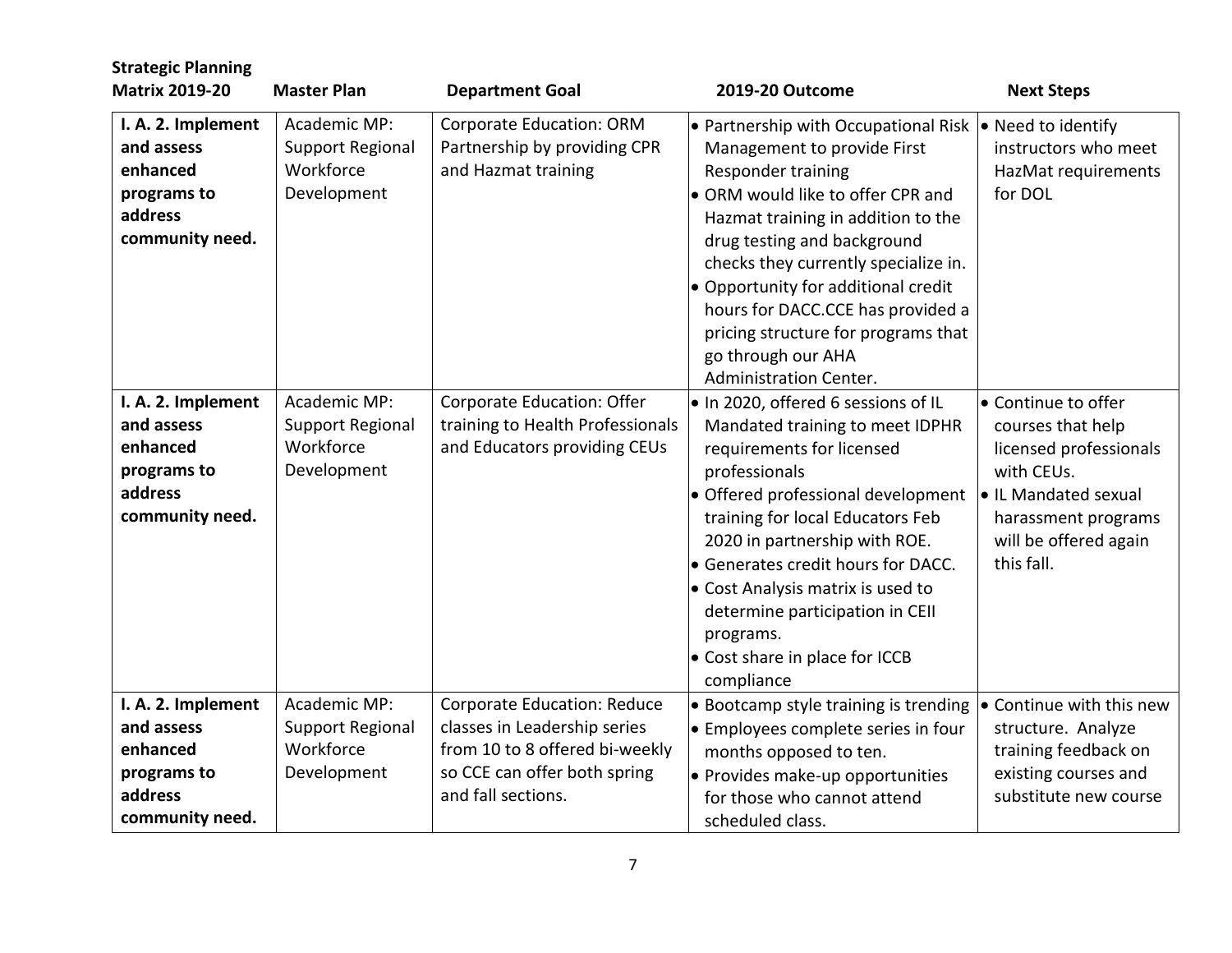| <b>Strategic Planning</b>                                                                 |                                                                                                                             |                                                                                                                                                                                           |                                                                                                                                                                                                                                                                                                                                                                               |                                                                                                                                                                             |
|-------------------------------------------------------------------------------------------|-----------------------------------------------------------------------------------------------------------------------------|-------------------------------------------------------------------------------------------------------------------------------------------------------------------------------------------|-------------------------------------------------------------------------------------------------------------------------------------------------------------------------------------------------------------------------------------------------------------------------------------------------------------------------------------------------------------------------------|-----------------------------------------------------------------------------------------------------------------------------------------------------------------------------|
| <b>Matrix 2019-20</b>                                                                     | <b>Master Plan</b>                                                                                                          | <b>Department Goal</b>                                                                                                                                                                    | 2019-20 Outcome                                                                                                                                                                                                                                                                                                                                                               | <b>Next Steps</b>                                                                                                                                                           |
|                                                                                           |                                                                                                                             |                                                                                                                                                                                           | $\bullet$ Flexibility with spring and fall<br>series<br>$\bullet$ Changes effective 2019.<br>$\bullet$ Offering new Bootcamp marketing<br>to keep programs relevant and<br>fresh                                                                                                                                                                                              | for those with lower<br>reviews.                                                                                                                                            |
| I. A. 2. Implement<br>and assess<br>enhanced<br>programs to<br>address<br>community need. | Academic MP:<br>Support Regional<br>Workforce<br>Development                                                                | Corporate Education: Review<br>Leadership training instruction<br>and feasibility of using a<br>facilitator who does not<br>require license and printing of<br>books to increase revenue. | • Provide fresh, new Leadership<br>topics presented in a highly<br>interactive coaching-style session.<br>$\bullet$ New assessment tools and<br>material available to companies.<br>$\bullet$ \$9K increase in revenue by<br>elimination of license fee and<br>printing costs to use a different<br>provider.                                                                 | . New consultant will be<br>conducting May 2020<br><b>IMIN</b> session on<br>Energy Leadership and<br><b>CCE will schedule</b><br>training at DACC<br>following that event. |
| I. A. 2. Implement<br>and assess<br>enhanced<br>programs to<br>address<br>community need. | Academic MP:<br>Increase<br><b>Enrollments and</b><br>Net Revenue;<br><b>Student Services</b><br>MP: Increase<br>Enrollment | Hoopeston: Increase<br>enrollment in Center's College<br>for Kids                                                                                                                         | Due to declining enrollment in<br>2017 and 2018, 2019 C4K was held<br>only in June with 15 total students<br>taking a total of 40 classes.<br>Danville also addressed their<br>declining enrollment in traditional<br>C4K by offering specialty camps<br>and programs. We had changed<br>our format for C4K 2020 to be day<br>camps to address time and money<br>commitments. | With COVID-19, we<br>have elected to cancel<br>entirely for this year.                                                                                                      |
| I. A. 2. Implement<br>and assess<br>enhanced<br>programs to                               | Academic MP:<br><b>Improve Access</b><br>and Affordability                                                                  | <b>Community Education: Expand</b><br>College for Kids offerings and<br>scholarships                                                                                                      | There have been six new summer<br>camps added to the 2020 summer<br>College for Kids offerings.                                                                                                                                                                                                                                                                               | Market camps through<br>integrated Marketing<br>Users' Group                                                                                                                |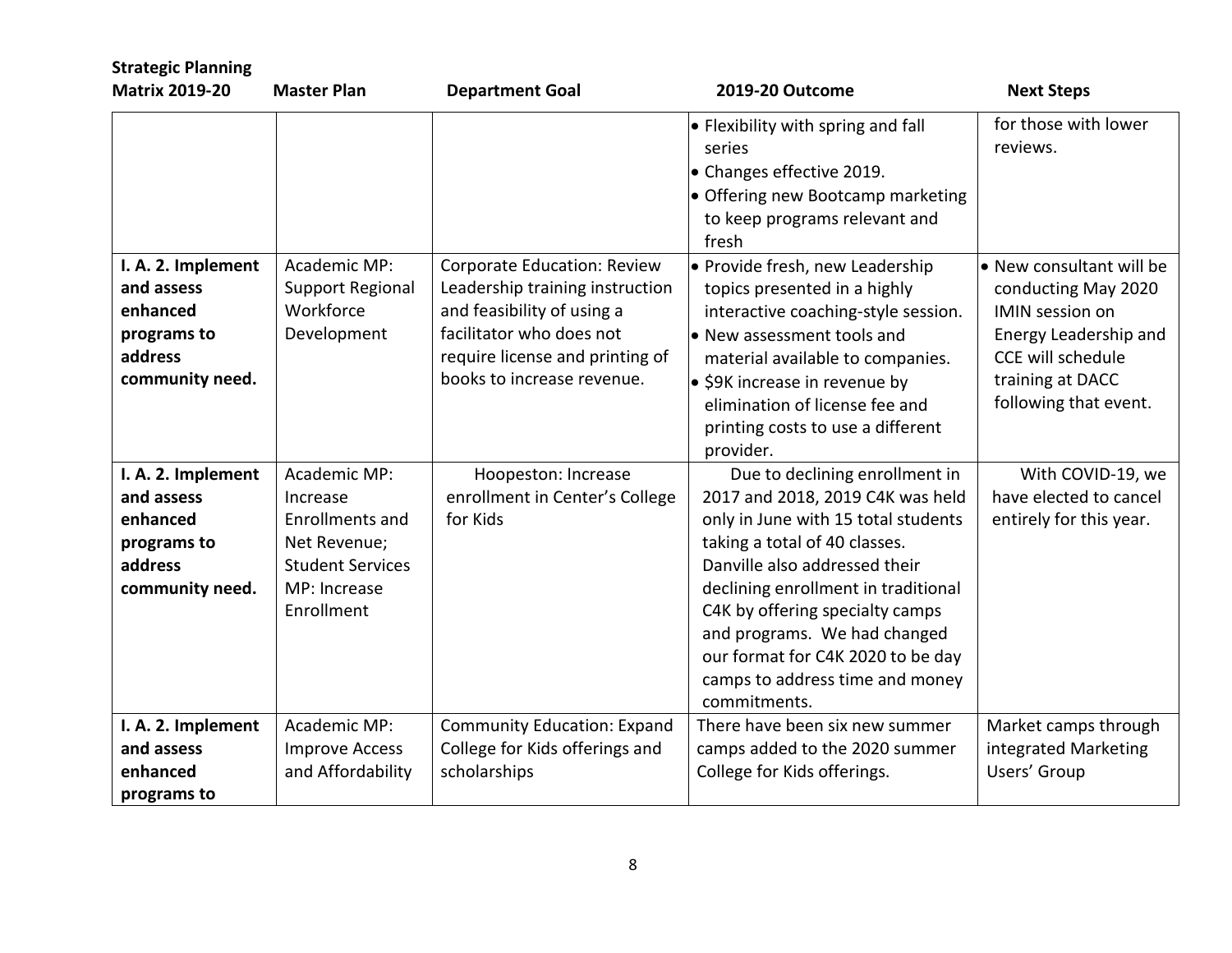| <b>Strategic Planning</b>                                                                 |                                                                          |                                                                                                                                                                                                                                                                                |                                                                                                                                                                                                                                                                               |                                                                                                                                           |
|-------------------------------------------------------------------------------------------|--------------------------------------------------------------------------|--------------------------------------------------------------------------------------------------------------------------------------------------------------------------------------------------------------------------------------------------------------------------------|-------------------------------------------------------------------------------------------------------------------------------------------------------------------------------------------------------------------------------------------------------------------------------|-------------------------------------------------------------------------------------------------------------------------------------------|
| <b>Matrix 2019-20</b>                                                                     | <b>Master Plan</b>                                                       | <b>Department Goal</b>                                                                                                                                                                                                                                                         | 2019-20 Outcome                                                                                                                                                                                                                                                               | <b>Next Steps</b>                                                                                                                         |
| address<br>community need.                                                                |                                                                          |                                                                                                                                                                                                                                                                                |                                                                                                                                                                                                                                                                               |                                                                                                                                           |
| I. A. 2. Implement<br>and assess<br>enhanced<br>programs to<br>address<br>community need. | Academic MP:<br><b>Improve Access</b><br>and Affordability               | <b>Financial Aid: Promote</b><br>early application options to<br>current, incoming and<br>perspective students by<br>exploring, purchasing and<br>testing the system to be able<br>to upload documents in to<br>Self-service for verification<br>process for security of data. | Recent survey of completed<br>and awarded files indicate files are<br>completed earlier in the award<br>year and supports the offices<br>effort to promote to prospective<br>and current students to use early<br>application offering and<br>completing verification timely. | Maintain current<br>staffing level in dept.<br>and plenty of IT<br>support to update all<br>software requirements<br>for new award years. |
| I. A. 2. Implement<br>and assess<br>enhanced<br>programs to<br>address<br>community need. | Academic MP:<br>Revise curriculum<br>to ensure<br>teaching<br>excellence | Institutional Effectiveness:<br>Learn the ICCB curriculum rules<br>and how to use CurricUNET                                                                                                                                                                                   | Process under review with retiring<br>executive director providing<br>training for staff member.                                                                                                                                                                              | Introduction of the<br>incoming executive<br>director to the process<br>and the role of the ICCB<br>point person                          |
| I. A. 2. Implement<br>and assess<br>enhanced<br>programs to<br>address<br>community need. | Academic MP:<br>Revise curriculum<br>to ensure<br>teaching<br>excellence | Liberal Arts, Assessment, and<br>Library: Update equipment in<br>the Culinary Arts lab to assist<br>with curriculum updates.                                                                                                                                                   | A dough scale, work table with<br>steel drawers, and risers for<br>beverage containers were<br>purchased in the first quarter and<br>are being utilized in the Bakeshop<br>courses.                                                                                           | Expand the number of<br>bakeshop-related<br>assignments based on<br>revised curriculum.                                                   |
| I. A. 2. Implement<br>and assess<br>enhanced<br>programs to<br>address<br>community need. | Academic MP:<br><b>Improve Access</b><br>and Affordability               | Financial Aid:<br><b>Implement Financial</b><br>Literacy online sessions                                                                                                                                                                                                       | Complete scholarship and<br>financial literacy product<br>implementation in 2020/21 AY                                                                                                                                                                                        | Implement, train<br>and test on new Fin.<br>Literacy online<br>software and then<br>promote to targeted<br>student populations            |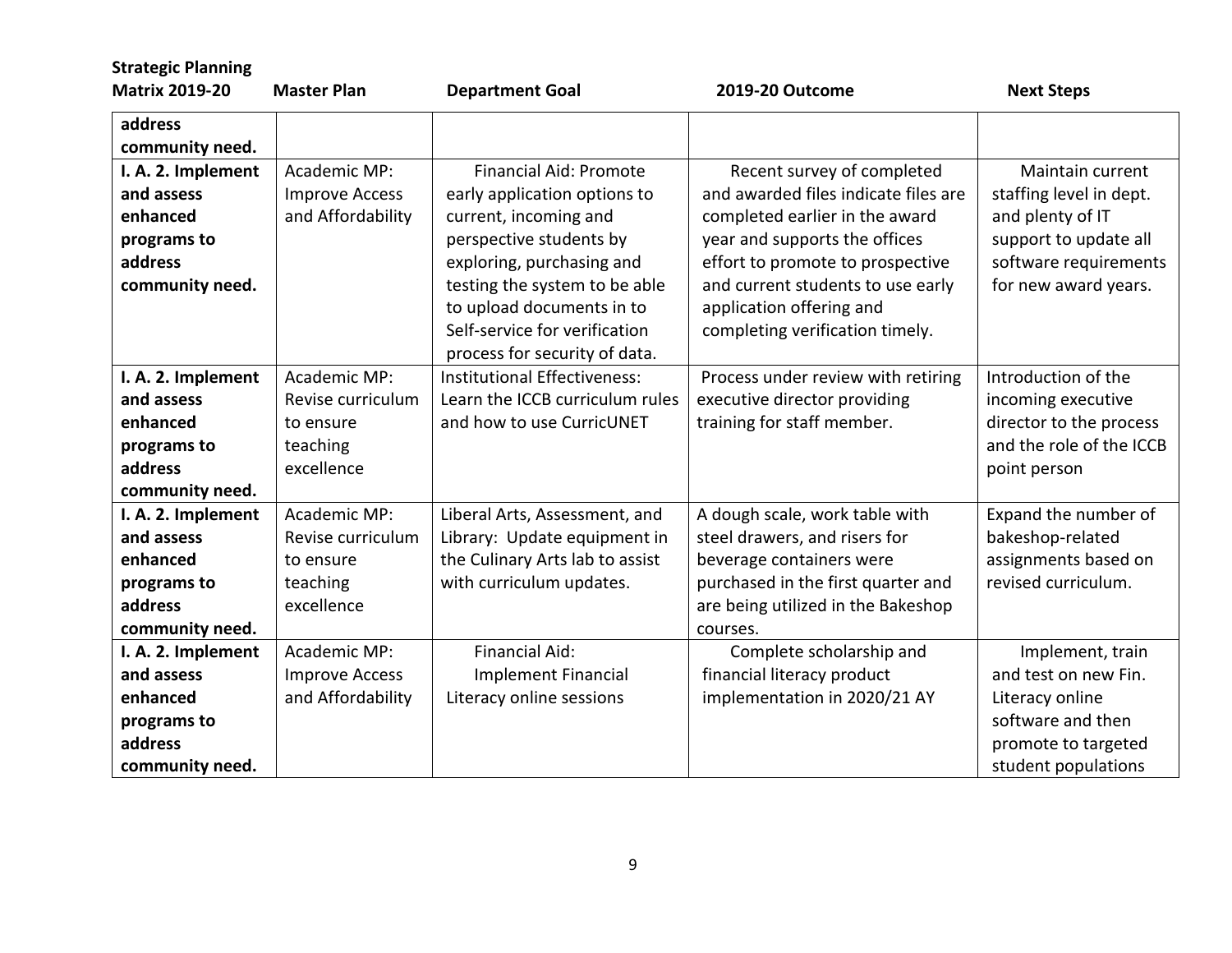| <b>Strategic Planning</b>                                                                 |                                                                     |                                                                                                                                                                                                           |                                                                                                                                                                                                                                                                                                                                                                                                                                                                                                                                                                                                                                                                                                                                                                          |                                                                                                                                                                                                                                                                                                                                        |
|-------------------------------------------------------------------------------------------|---------------------------------------------------------------------|-----------------------------------------------------------------------------------------------------------------------------------------------------------------------------------------------------------|--------------------------------------------------------------------------------------------------------------------------------------------------------------------------------------------------------------------------------------------------------------------------------------------------------------------------------------------------------------------------------------------------------------------------------------------------------------------------------------------------------------------------------------------------------------------------------------------------------------------------------------------------------------------------------------------------------------------------------------------------------------------------|----------------------------------------------------------------------------------------------------------------------------------------------------------------------------------------------------------------------------------------------------------------------------------------------------------------------------------------|
| <b>Matrix 2019-20</b>                                                                     | <b>Master Plan</b>                                                  | <b>Department Goal</b>                                                                                                                                                                                    | <b>2019-20 Outcome</b>                                                                                                                                                                                                                                                                                                                                                                                                                                                                                                                                                                                                                                                                                                                                                   | <b>Next Steps</b>                                                                                                                                                                                                                                                                                                                      |
| I. A. 2. Implement<br>and assess<br>enhanced<br>programs to<br>address<br>community need. | Academic MP:<br><b>Improve Access</b><br>and Affordability          | American Job Center: Build<br>strong collaboration among<br>AJC partners to increase<br>referrals and the "team"<br>approach for helping job<br>seekers                                                   | The 11 workforce development<br>partners completed a Service<br>Integration Self-Assessment to<br>prioritize areas of work that the<br>group would like to focus on for the<br>year.                                                                                                                                                                                                                                                                                                                                                                                                                                                                                                                                                                                     | Implement and assess<br>the recommendations<br>from the surveyed<br>partners.                                                                                                                                                                                                                                                          |
| I. A. 2. Implement<br>and assess<br>enhanced<br>programs to<br>address<br>community need. | Academic MP:<br><b>Support Regional</b><br>Workforce<br>Development | Corporate Education:<br>Implement training to prepare<br>workers for entry level<br>manufacturing by bringing ICP<br>curriculum to IDOC.<br>Offer pre-assessment tools to<br>measure mechanical aptitude. | • Maintenance Technicians and<br>Machine Operators are in high<br>demand<br>• There is a skill shortage in this area<br>• DACC owns training equipment<br>and a curriculum that is portable<br>and can be delivered at the prison<br>· IDOC provides an audience who<br>could benefit from these skills and<br>many companies are lifting<br>restrictions on hiring individuals<br>with past felonies to fill these<br>positions.<br>· Includes assessment of mechanical<br>aptitude skills<br>. Would generate credit hours for<br>DACC and provide a stronger<br>pipeline of qualified workers for<br>local manufacturers.<br>. Have discussed with Dr Nacco. He<br>is arranging a meeting at DACC for<br>IDOC representatives to see the<br>equipment and learn more. | • Allow full utilization of<br>equipment and<br>curriculum in absence<br>of ICP grant.<br>lo Invite Warden and<br>Asst Warden to DACC<br>to see equipment and<br>learn about it.<br>► Based on their<br>feedback, start<br>approval process for<br>implementation.<br>• Part time instructor<br>would be hired to<br>teach the course. |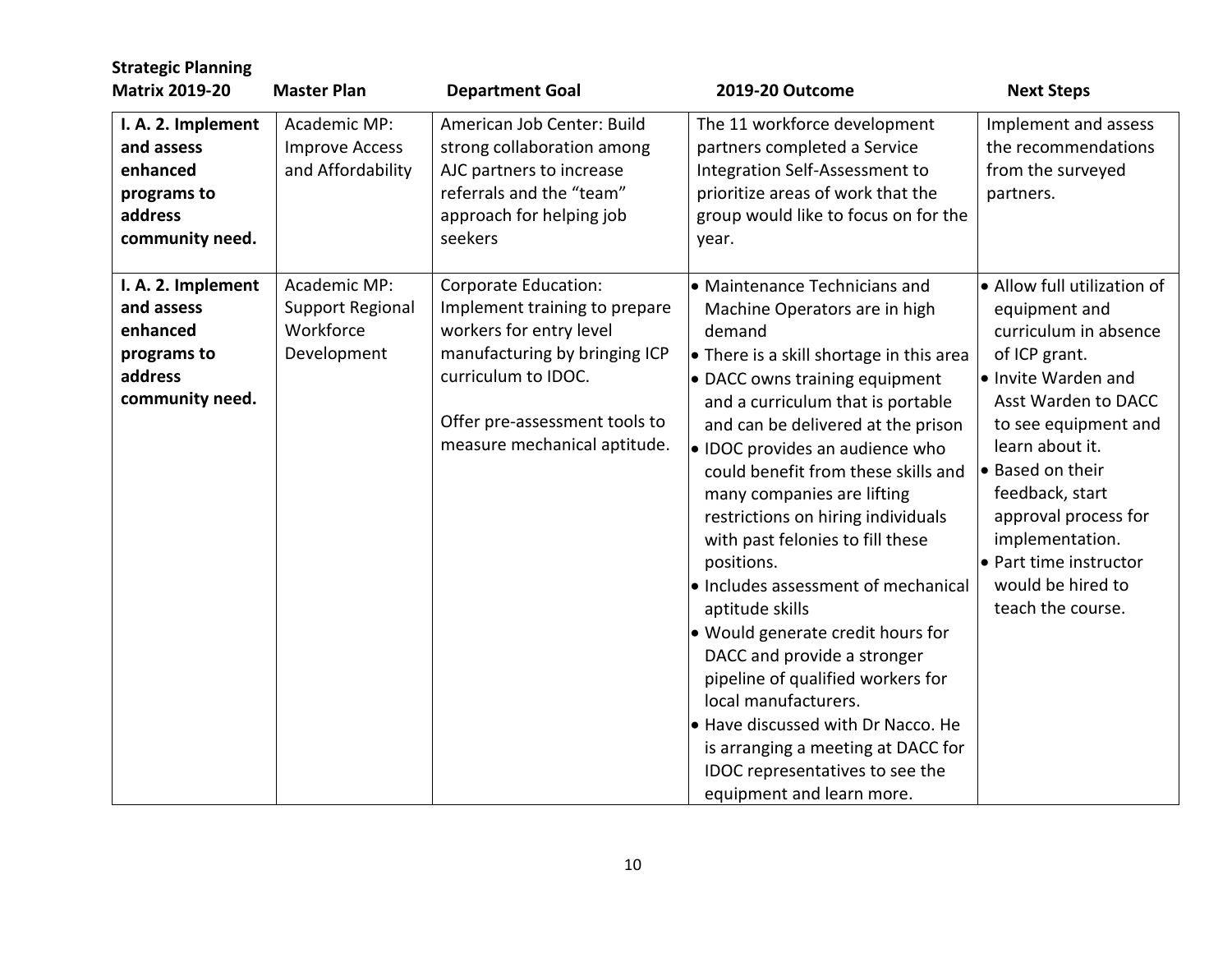| <b>Strategic Planning</b><br><b>Matrix 2019-20</b>                                        | <b>Master Plan</b>                                                  | <b>Department Goal</b>                                                                                                                                                                              | 2019-20 Outcome                                                                                                                                                                                                                                                                                                                                                                                                                                                      | <b>Next Steps</b>                                                                                                                                                                                  |
|-------------------------------------------------------------------------------------------|---------------------------------------------------------------------|-----------------------------------------------------------------------------------------------------------------------------------------------------------------------------------------------------|----------------------------------------------------------------------------------------------------------------------------------------------------------------------------------------------------------------------------------------------------------------------------------------------------------------------------------------------------------------------------------------------------------------------------------------------------------------------|----------------------------------------------------------------------------------------------------------------------------------------------------------------------------------------------------|
| I. A. 2. Implement<br>and assess<br>enhanced<br>programs to<br>address<br>community need. | Academic MP:<br>Support Regional<br>Workforce<br>Development        | Business & Technology: Raise<br><b>CLD/Tractor Trailer passing</b><br>rate for CDL Permit testing<br>from a 70% passing rate to<br>over 90% passing rate.                                           | Prior to March 25, 2019 our<br>first time pass rate reached a low<br>of 70%. From March 25, 2019 to<br>January 17, 2020. We are now<br>right at a 90% pass rate.                                                                                                                                                                                                                                                                                                     | Moving the CDL back to<br>Campus from the Steel<br>Grip building has<br>proven successful.<br>Need to upgrade the<br>quality of the campus<br>training lot.                                        |
| I. A. 2. Implement<br>and assess<br>enhanced<br>programs to<br>address<br>community need. | Academic MP:<br><b>Support Regional</b><br>Workforce<br>Development | Business & Technology: Offer<br>endorsement training to<br>students that want it so they<br>can attain endorsements to<br>their CDL license that will<br>make them marketable to<br>more companies. | The supervisor and trainers will<br>be working together to set up<br>endorsement training.                                                                                                                                                                                                                                                                                                                                                                           | Supervisor and<br>trainers will work<br>together to set up the<br>endorsement training<br>and to see what<br>training the trainers<br>may need to be<br>prepared to teach<br>endorsement training. |
| I. A. 2. Implement<br>and assess<br>enhanced<br>programs to<br>address<br>community need. | Academic MP:<br><b>Support Regional</b><br>Workforce<br>Development | Corporate Education: Identify<br>training opportunities that<br>meet the needs of local<br>business and industry.                                                                                   | • Client relationships formed<br>through communication and<br>networking opportunities<br>• Hired full time Coordinator in<br>Corporate Education to oversee<br>open enrollment programs<br>• Utilization of WIOA funding to<br>assist clients<br>· Utilize WeTrain Network ListServ<br>• Local EDC Training Survey Results<br>• Dept Database created to produce<br>reporting on training feedback<br>• Staying current on regulatory<br>changes affecting industry | • Corporate Education<br>database being<br>developed for analysis<br>and reporting of the<br>feedback provided by<br>training participants.                                                        |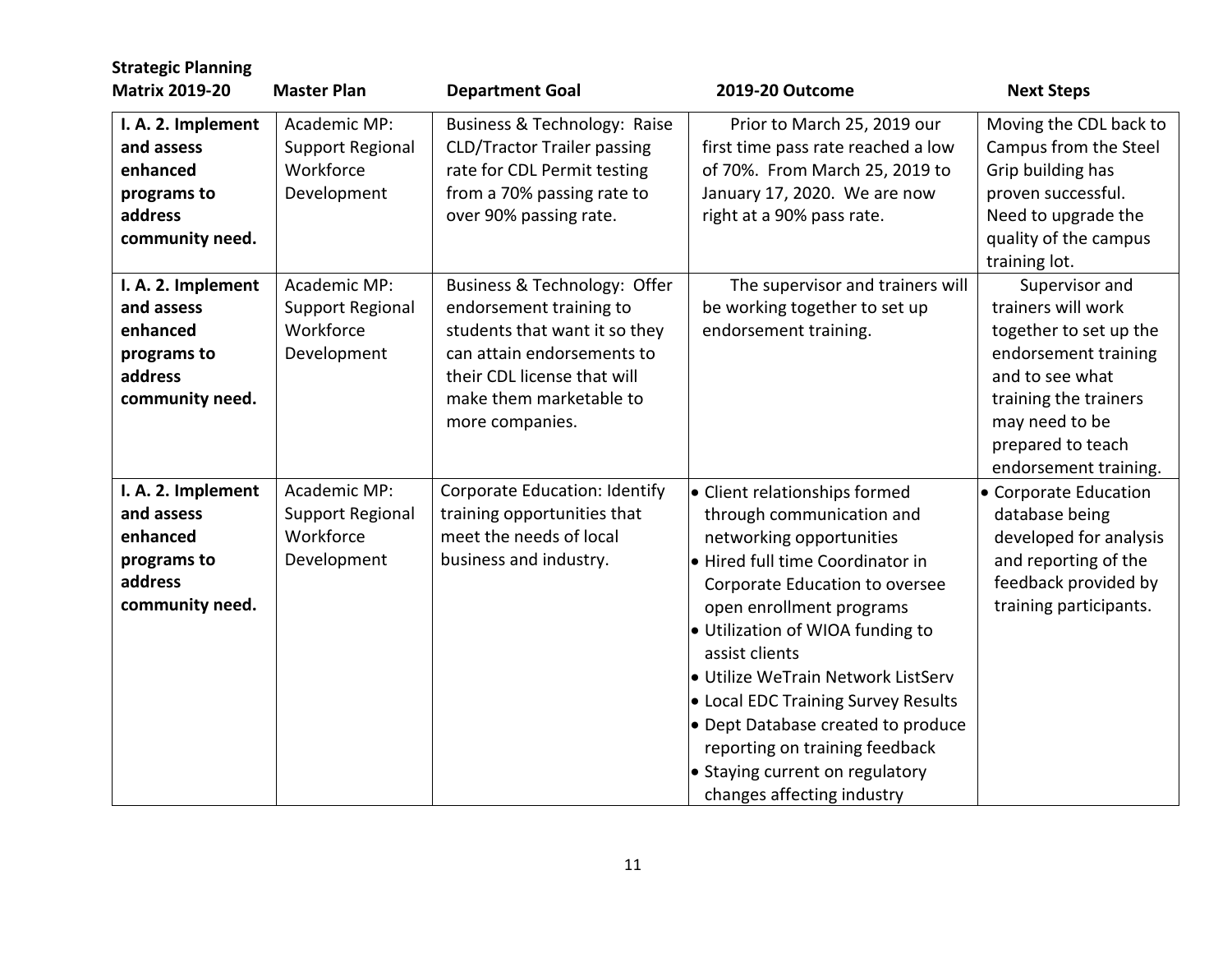| <b>Strategic Planning</b><br><b>Matrix 2019-20</b>                                                                                                                                                                                                   | <b>Master Plan</b>                                        |                                                                                                                                        | 2019-20 Outcome                                                                                                                                 |                                                                                                                 |
|------------------------------------------------------------------------------------------------------------------------------------------------------------------------------------------------------------------------------------------------------|-----------------------------------------------------------|----------------------------------------------------------------------------------------------------------------------------------------|-------------------------------------------------------------------------------------------------------------------------------------------------|-----------------------------------------------------------------------------------------------------------------|
|                                                                                                                                                                                                                                                      |                                                           | <b>Department Goal</b>                                                                                                                 |                                                                                                                                                 | <b>Next Steps</b>                                                                                               |
| I. A. 3. Assign an<br>assessment<br>director to<br>oversee academic<br>assessment in<br>concert with<br>faculty assessment<br>champions to<br>ensure that course<br>and program<br>assessments yield<br>improvements in<br>syllabi and               | Academic MP:<br>Improve<br>pedagogy and<br>success rate   | Institutional Effectiveness:<br><b>Address HLC concerns</b><br>regarding consistency in<br>assessment of student-<br>learning outcomes | Assessment team has sub-teams<br>working on improvements to<br>academic assessment and<br>developing a process for co-<br>curricular assessment | Collect (improved)<br>student learning and<br>co-curricular<br>assessment data                                  |
| curricula.                                                                                                                                                                                                                                           |                                                           |                                                                                                                                        |                                                                                                                                                 |                                                                                                                 |
| I. A. 3. Assign an<br>assessment<br>director to<br>oversee academic<br>assessment in<br>concert with<br>faculty assessment<br>champions to<br>ensure that course<br>and program<br>assessments yield<br>improvements in<br>syllabi and<br>curricula. | Information<br>Technology<br>Strategic Plan,<br>2018-2024 | Institutional Effectiveness:<br>Make planning and<br>assessment data more<br>internally accessible                                     | The assessment webpages were<br>updated and include information<br>from the new Academic<br>Assessment lead. SharePoint is in<br>development    | Add program<br>outcomes to the<br>webpage. Share<br>assessment<br>information internally<br>through SharePoint. |
| I. A. 3. Assign an                                                                                                                                                                                                                                   | Academic MP:                                              | Liberal Arts, Assessment,                                                                                                              | Student IDs and the number of                                                                                                                   | Library staff will                                                                                              |
| assessment                                                                                                                                                                                                                                           | Revise                                                    | and Library: Monitor                                                                                                                   | times and/or items attached to                                                                                                                  | work with the                                                                                                   |
| director to                                                                                                                                                                                                                                          | curriculum to                                             | circulation statistics to                                                                                                              | those IDs were submitted to the                                                                                                                 | Assessment Team and                                                                                             |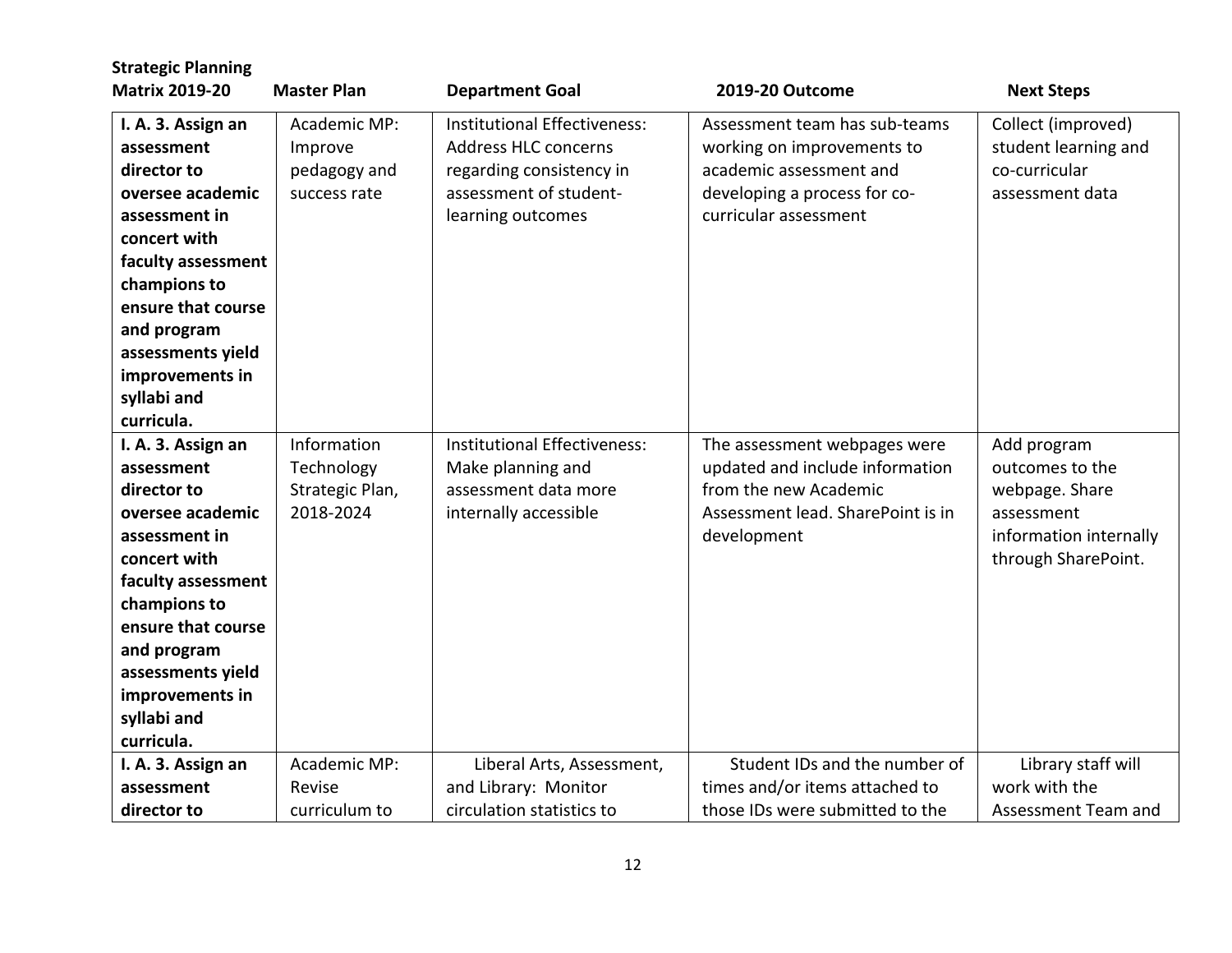| <b>Strategic Planning</b>                                                                                                                                                                         |                                                         |                                                                                                                                                                                                   |                                                                                                                                                                                                                                                                                                                                                                                                 |                                                                                                                                                                                                                                                                                                                                                                                                                                                                                 |
|---------------------------------------------------------------------------------------------------------------------------------------------------------------------------------------------------|---------------------------------------------------------|---------------------------------------------------------------------------------------------------------------------------------------------------------------------------------------------------|-------------------------------------------------------------------------------------------------------------------------------------------------------------------------------------------------------------------------------------------------------------------------------------------------------------------------------------------------------------------------------------------------|---------------------------------------------------------------------------------------------------------------------------------------------------------------------------------------------------------------------------------------------------------------------------------------------------------------------------------------------------------------------------------------------------------------------------------------------------------------------------------|
| <b>Matrix 2019-20</b>                                                                                                                                                                             | <b>Master Plan</b>                                      | <b>Department Goal</b>                                                                                                                                                                            | 2019-20 Outcome                                                                                                                                                                                                                                                                                                                                                                                 | <b>Next Steps</b>                                                                                                                                                                                                                                                                                                                                                                                                                                                               |
| oversee academic<br>assessment in<br>concert with<br>faculty assessment<br>champions to<br>ensure that course<br>and program<br>assessments yield<br>improvements in<br>syllabi and<br>curricula. | ensure teaching<br>excellence                           | correlate with facility usage<br>and student success                                                                                                                                              | Institutional Effectiveness Office to<br>generate student retention,<br>persistence and completion data.<br>Library staff planned to analyze<br>the data generated to see if there<br>was a correlation between library<br>usage and these three indicators of<br>student success. Instead library<br>staff participated in an activity<br>described in a subsequent section<br>of this report. | the Co-Curricular Sub-<br>team of the larger<br>team to determine<br>if/how this<br>task/activity can be<br>assessed.<br>The DACC library is<br>participating in a<br>statewide assessment<br>initiative, CARLI<br>Counts, and members<br>of the library staff are<br>participating in the HLC<br>Assessment Academy.<br>Library staff anticipate<br>participation in both of<br>these initiatives will<br>inform if/how/what<br>they should be<br>assessing, as well as<br>why |
| I. A. 3. Assign an<br>assessment<br>director to<br>oversee academic<br>assessment in<br>concert with<br>faculty assessment<br>champions to<br>ensure that course                                  | Academic MP:<br>Improve<br>pedagogy and<br>success rate | Director of Assessments:<br>Oversee work of Assessment<br>Champions to ensure that all<br>divisions have current plans for<br>assessing student-learning<br>outcomes for courses and<br>programs. | In AY 20, under the direction of Dr.<br>Hahne and the assessment<br>champions, all faculty completed a<br>program assessment for outcomes<br>and/or competencies.<br>Measurement: Closing the Loop<br>reports from CTE<br>program assessments                                                                                                                                                   | Faculty will use the<br>program assessment<br>process for continuous<br>improvement and<br>evaluation of changes<br>made to their<br>programs.                                                                                                                                                                                                                                                                                                                                  |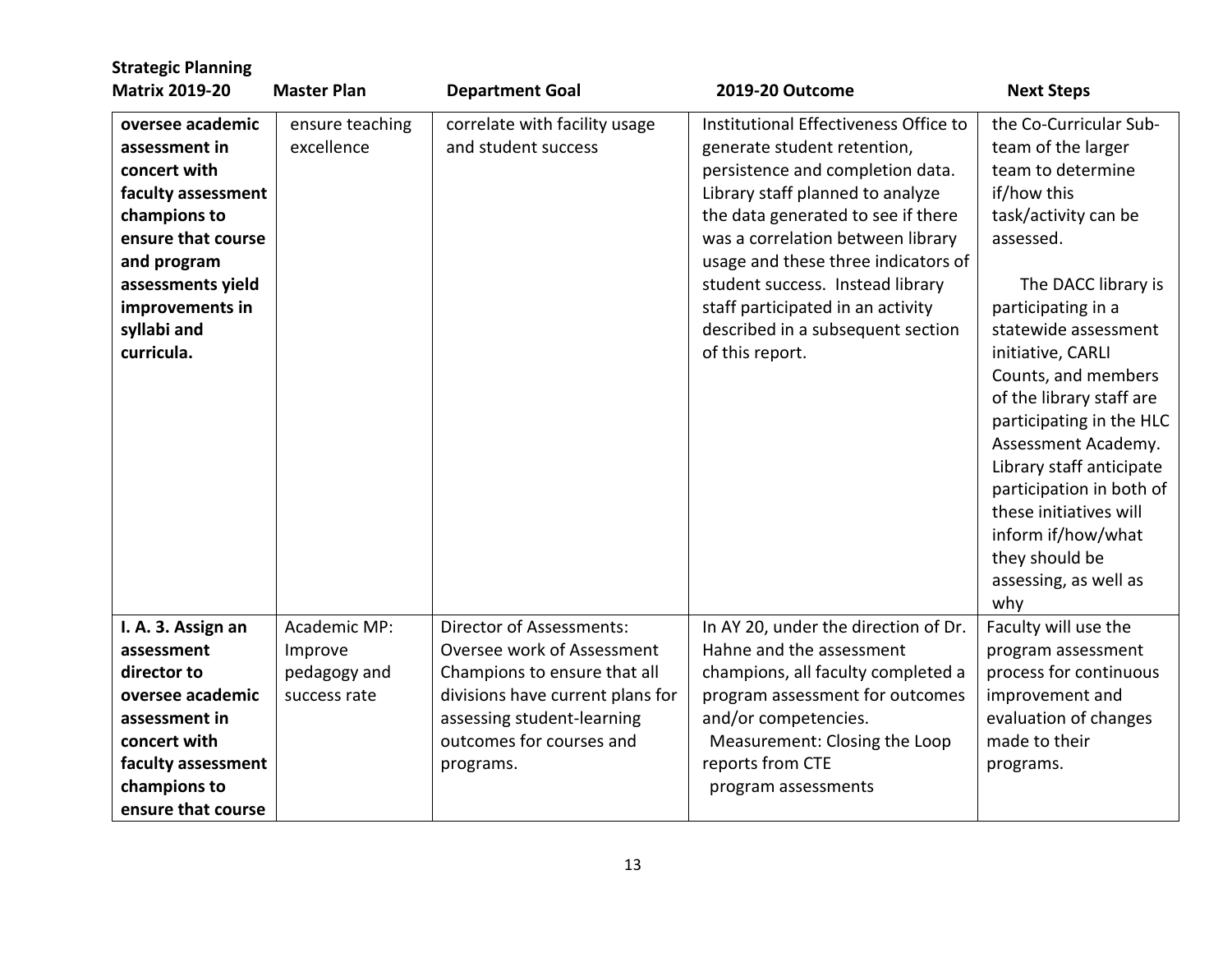| <b>Master Plan</b>                                                               | <b>Department Goal</b>                                                                                                                                                                 | 2019-20 Outcome                                                                                                                                                                                                                                                                                                                                                                                                                                                                                                                                                  | <b>Next Steps</b>                                                                                                                                                              |
|----------------------------------------------------------------------------------|----------------------------------------------------------------------------------------------------------------------------------------------------------------------------------------|------------------------------------------------------------------------------------------------------------------------------------------------------------------------------------------------------------------------------------------------------------------------------------------------------------------------------------------------------------------------------------------------------------------------------------------------------------------------------------------------------------------------------------------------------------------|--------------------------------------------------------------------------------------------------------------------------------------------------------------------------------|
|                                                                                  |                                                                                                                                                                                        |                                                                                                                                                                                                                                                                                                                                                                                                                                                                                                                                                                  |                                                                                                                                                                                |
| Academic MP:<br>Improve<br>pedagogy and<br>success rate<br>faculty assessment    | Liberal Arts, Assessment,<br>and Library: Assess how well<br>library instruction prepares<br>students for research<br>assignments.                                                     | The reference librarian<br>provided two session of instruction<br>for PSYC 100 students and used<br>the proposed Co-Curricular<br>Assessment rubric. From the<br>assessment tool she was using she<br>determined that students were<br>picking up the basic information<br>about identifying original research<br>articles but they needed more help<br>to identify the keywords that<br>would get them strong results. The<br>rubric did not work well with the<br>tool she was using and she would<br>have to adjust the tool if she had<br>to use the rubric. | Library staff will<br>work with the<br>Assessment Team and<br>the Co-Curricular Sub-<br>team of that larger<br>team to determine<br>how this task/activity<br>can be assessed. |
| <b>Student Services</b><br>MP: Increase<br>student success<br>faculty assessment | <b>Student Services: Prepare for</b><br>the College's 2-year follow-up<br>visit from HLC by serving on a<br>campus team that redefines<br>and establishes co-curricular<br>assessment. | 1. Attended National Assessment<br>Institute in October 2019 to learn<br>from best practices and current<br>HLC guidance.<br>2. Brought best practices from<br>conference back to campus team.<br>3. Served on College's Co-Curricular<br>Assessment Sub Team. Team is                                                                                                                                                                                                                                                                                           | 1. Co-Curricular<br>Assessment Team will<br>share results and<br>tools with campus.<br>2. Co-Curricular<br>assessment plan will<br>be put in place and<br>reviewed on a cycle  |
|                                                                                  |                                                                                                                                                                                        |                                                                                                                                                                                                                                                                                                                                                                                                                                                                                                                                                                  | charged with 1) defining co-                                                                                                                                                   |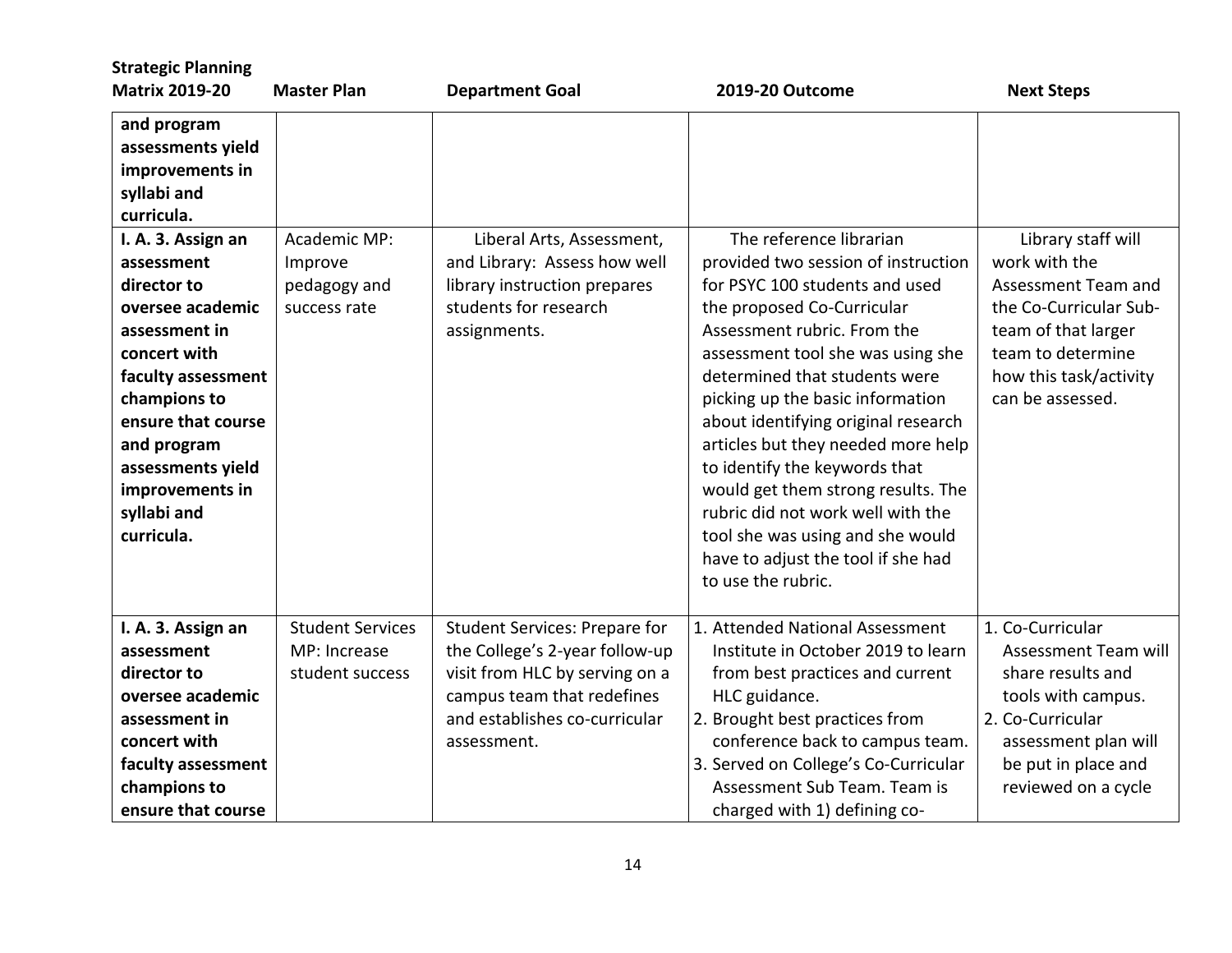| <b>Strategic Planning</b><br><b>Matrix 2019-20</b> | <b>Master Plan</b>      | <b>Department Goal</b>            | 2019-20 Outcome                                                   | <b>Next Steps</b>       |
|----------------------------------------------------|-------------------------|-----------------------------------|-------------------------------------------------------------------|-------------------------|
|                                                    |                         |                                   |                                                                   | determined by the       |
| and program<br>assessments yield                   |                         |                                   | curricular activities on campus<br>(with HLC's new definition and | team.                   |
| improvements in                                    |                         |                                   | Peer Reviewers' notes); and 2)                                    |                         |
| syllabi and                                        |                         |                                   | developing co-curricular                                          |                         |
| curricula.                                         |                         |                                   |                                                                   |                         |
|                                                    |                         |                                   | assessment processes that relate<br>to academic and non-academic  |                         |
|                                                    |                         |                                   |                                                                   |                         |
|                                                    |                         |                                   | assessment processes and the                                      |                         |
|                                                    |                         |                                   | College's planning and budgeting                                  |                         |
|                                                    |                         |                                   | cycles.                                                           |                         |
| I.A.4. Develop                                     | Academic MP:            | <b>Business &amp; Technology:</b> | Integrate Sustainability with                                     | After Spring 2020       |
| strategies to                                      | Increase                | Address low enrollment in         | Horticulture and Agriculture                                      | installation of the     |
| improve                                            | <b>Enrollments and</b>  | Horticulture                      | programs by purchasing a                                          | aquaponics section,     |
| enrollment and                                     | Net Revenue;            |                                   | aquaponics system for the                                         | begin marketing to      |
| retention in                                       | <b>Student Services</b> |                                   | Greenhouse. This will be utilized for                             | prospective students.   |
| academic                                           | MP: Increase            |                                   | course labs in these programs.                                    |                         |
| programs.                                          | Enrollment              |                                   | Students will be able to grow food                                |                         |
|                                                    |                         |                                   | by raising fish and plants together.                              |                         |
| I.A.4. Develop                                     | <b>Student Services</b> | Operations VP: Start video        | Starting to inform students what is                               | Develop new club and    |
| strategies to                                      | MP: Increase            | production/social media club      | currently available to them for                                   | get approved through    |
| improve                                            | student access,         | Work with marketing               | editing (video and sound) and how                                 | Vice-President of       |
| enrollment and                                     | engagement,             | instructor to recruit students    | it will be expanded next year,                                    | <b>Student Services</b> |
| retention in                                       | retention and           | and give them real-world          | creating a buzz about what's to                                   |                         |
| academic                                           | success through         | experience (this also is tied to  | come                                                              |                         |
| programs.                                          | more integrated         | the above goal) Students will     |                                                                   |                         |
|                                                    | and                     | also be allowed access the        |                                                                   |                         |
|                                                    | comprehensive           | new classroom.                    |                                                                   |                         |
|                                                    | student services.       |                                   |                                                                   |                         |
| I.A.4. Develop                                     | <b>Student Services</b> | Liberal Arts, Assessment,         | Data requests were made to                                        | Library staff will      |
| strategies to                                      | MP: Increase            | and Library: Assess if student    | CARLI to identify which students                                  | review this activity    |
| improve                                            | student access,         | usage of library resources        | had created library accounts and                                  | once the transitions    |
| enrollment and                                     | engagement,             | correlates with student           | which students had placed I-Share                                 | from Voyager to ALMA    |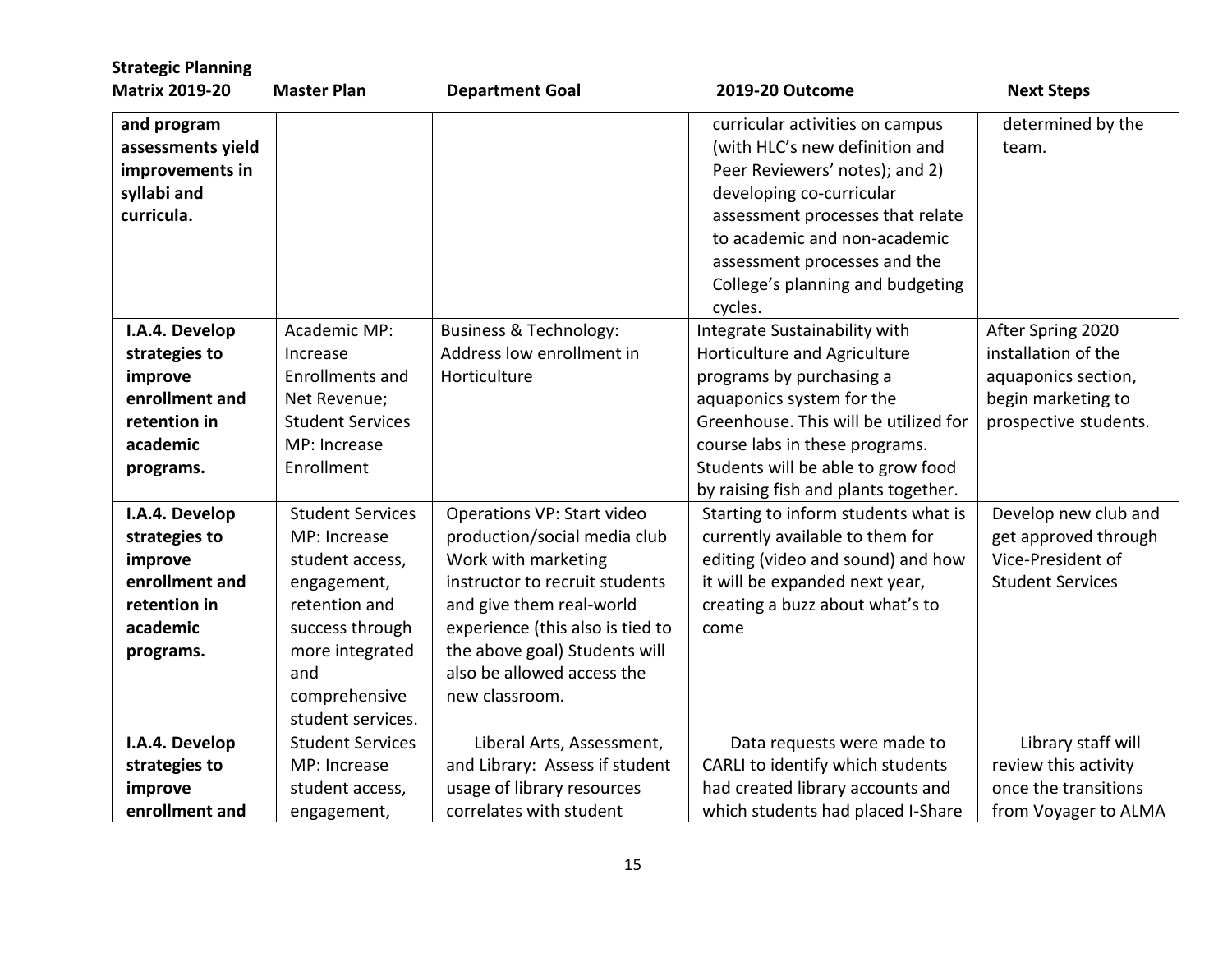| <b>Strategic Planning</b><br><b>Matrix 2019-20</b>                                                    | <b>Master Plan</b>                                                                                                          | <b>Department Goal</b>                                                                                           | 2019-20 Outcome                                                                                                                                                                                                                                                                                                                                                                                                                                                                                                                                         | <b>Next Steps</b>                                                                                                                                                                                                                                                                                                                       |
|-------------------------------------------------------------------------------------------------------|-----------------------------------------------------------------------------------------------------------------------------|------------------------------------------------------------------------------------------------------------------|---------------------------------------------------------------------------------------------------------------------------------------------------------------------------------------------------------------------------------------------------------------------------------------------------------------------------------------------------------------------------------------------------------------------------------------------------------------------------------------------------------------------------------------------------------|-----------------------------------------------------------------------------------------------------------------------------------------------------------------------------------------------------------------------------------------------------------------------------------------------------------------------------------------|
| retention in<br>academic<br>programs.                                                                 | retention and<br>success through<br>more integrated<br>and<br>comprehensive<br>student services.                            | outcomes in terms of<br>retention, persistence and<br>completion                                                 | requests or checked out materials.<br>The goal was to submit these to<br>Institutional Effectiveness to look<br>for correlation between library<br>usage and retention, persistence<br>and completion. A related process<br>of correlating e-resource use data<br>with student retention,<br>persistence and completion by<br>analyzing EZProxy data was then to<br>be explored with IT. These<br>activities were put on hold when<br>CARLI announced it would be<br>migrating from Voyager to ALMA<br>and transitioning from EZProxy to<br>OpenAthens. | and EZProxy to<br>OpenAthens are<br>complete. OpenAthens<br>enables greater<br>granularization of data<br>and correlating<br>database usage with<br>users than EZProxy.<br>OpenAthens also<br>places more<br>operations in the<br>hands of the library<br>rather than IT,<br>simplifying the process<br>of making e-content<br>changes. |
| I.A.4. Develop<br>strategies to<br>improve<br>enrollment and<br>retention in<br>academic<br>programs. | Academic MP:<br>Increase<br><b>Enrollments and</b><br>Net Revenue;<br><b>Student Services</b><br>MP: Increase<br>Enrollment | Corporate Education: Increase<br>enrollment for First Responder<br>Courses                                       | • Switching to Carle EMS as a<br>provider allows us to promote<br>courses to their affiliates.<br>• Corporate Education now offers a<br>spring and fall session of<br>EMT/EMR.<br>• 20% increase in EMT/EMR course<br>enrollment with switch to Carle                                                                                                                                                                                                                                                                                                   | Carle can now<br>$\bullet$<br>refer their affiliate<br>Fire/Rescue units to<br>attend the courses at<br>DACC.                                                                                                                                                                                                                           |
| I.A.4. Develop<br>strategies to<br>improve<br>enrollment and                                          | Academic MP:<br>Increase<br><b>Enrollments and</b><br>Net Revenue;                                                          | Foundation: Partnership<br>District 507 High Schools to<br>promote DACC Scholarship<br>and help recruit students | 2019-2020 presented<br>Scholarship application to 507 Dist<br>High School Juniors and Seniors,<br>promoted Dual Credit Courses and                                                                                                                                                                                                                                                                                                                                                                                                                      | Plans for visiting<br>District 507 high<br>schools in FY 2021 are                                                                                                                                                                                                                                                                       |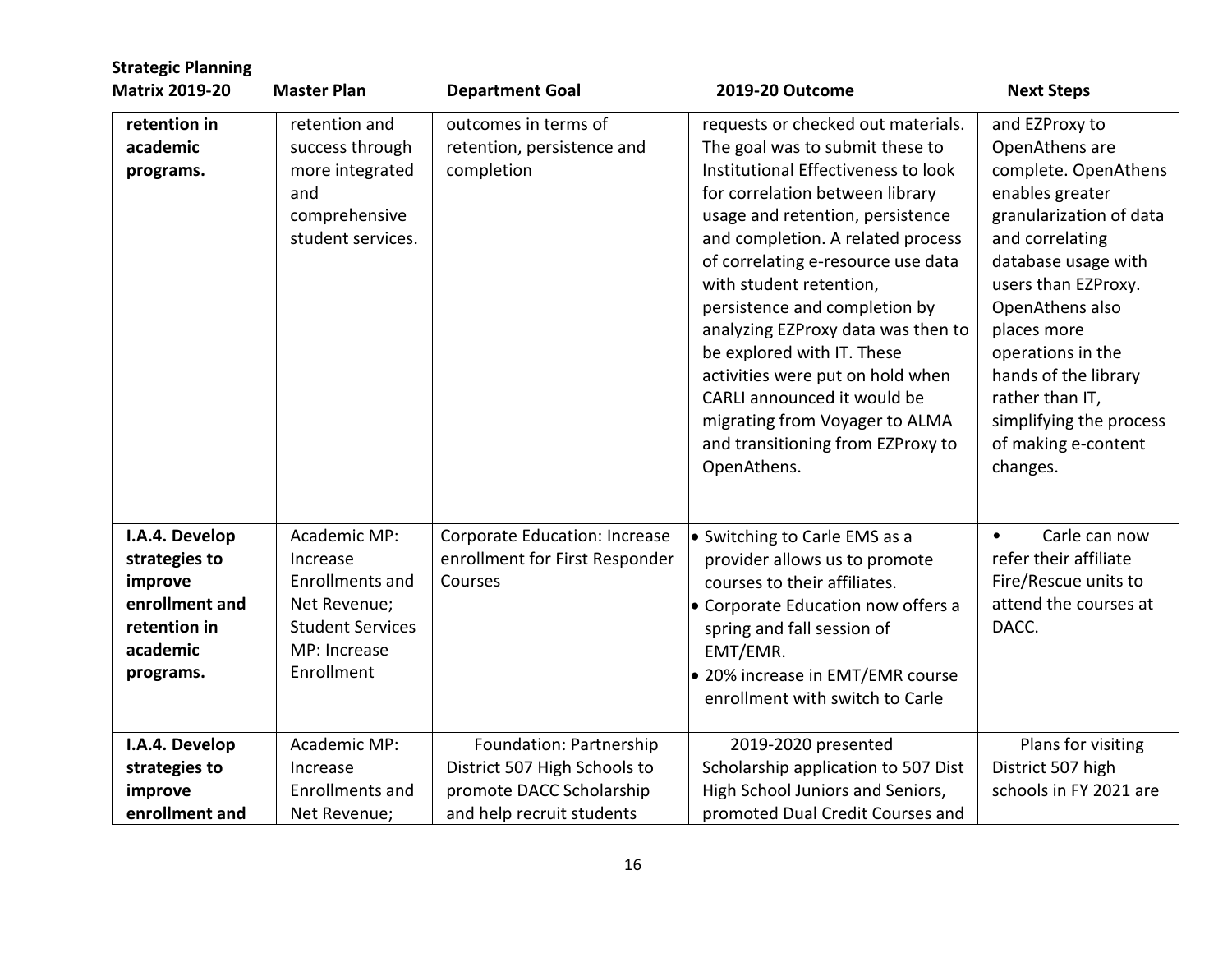| <b>Strategic Planning</b> |                         |                                 |                                        |                         |
|---------------------------|-------------------------|---------------------------------|----------------------------------------|-------------------------|
| <b>Matrix 2019-20</b>     | <b>Master Plan</b>      | <b>Department Goal</b>          | 2019-20 Outcome                        | <b>Next Steps</b>       |
| retention in              | <b>Student Services</b> |                                 | 3+1 program, resulting in a record     | uncertain due to the    |
| academic                  | MP: Increase            |                                 | number of applications.                | COVID-19 pandemic.      |
| programs.                 | Enrollment              |                                 |                                        |                         |
| I.A.4. Develop            | Academic MP:            | <b>Student Services: Assist</b> | The Recruiter tested all but           | This has been           |
| strategies to             | Increase                | students in taking the ALEKS    | three schools due to COVID-19.         | incorporated into work  |
| improve                   | <b>Enrollments and</b>  | and ACCUPLACER test.            | This is a task that is completed       | tasks.                  |
| enrollment and            | Net Revenue;            | Related to the Student          | every year.                            |                         |
| retention in              | <b>Student Services</b> | Services Master Plan            |                                        |                         |
| academic                  | MP: Increase            |                                 |                                        |                         |
| programs.                 | Enrollment              |                                 |                                        |                         |
| I.A.4. Develop            | Academic MP:            | Student Services: Develop an    | 1. Incorporated best practices from    | In response to spring   |
| strategies to             | Increase                | Enrollment Management Plan      | the TET (Tactical Enrollment           | 2020 coronavirus        |
| improve                   | <b>Enrollments and</b>  | with the Strategic Enrollment   | Team) into the SEM team.               | pandemic, College will  |
| enrollment and            | Net Revenue;            | Management Team.                | 2. A SEM structure is set-up through   | introduce discounted    |
| retention in              | <b>Student Services</b> |                                 | the CQI structure.                     | and expanded summer     |
| academic                  | MP: Increase            |                                 |                                        | online courses; for the |
| programs.                 | Enrollment              |                                 |                                        | Fall, a revised "Bonus  |
|                           |                         |                                 |                                        | Class" program,         |
|                           |                         |                                 |                                        | continued online        |
|                           |                         |                                 |                                        | discounts, and "social  |
|                           |                         |                                 |                                        | distancing" in          |
|                           |                         |                                 |                                        | classrooms through      |
|                           |                         |                                 |                                        | hybrid classes and low  |
|                           |                         |                                 |                                        | class caps.             |
| I.A.4. Develop            | Academic MP:            | <b>Student Services:</b>        | Ensure incoming seniors can            | DDD dates               |
| strategies to             | Increase                | Coordinate high school senior   | learn about DACC and can get           | canceled due to         |
| improve                   | <b>Enrollments and</b>  | registration days (DDD          | enrolled into college classes.         | COVID-19. Moved to      |
| enrollment and            | Net Revenue;            | Discover DACC Days) on          | <b>Related to the Student Services</b> | an online format and    |
| retention in              | <b>Student Services</b> | campus                          | Master Plan                            | will conduct tours this |
| academic                  | MP: Increase            |                                 |                                        | June.                   |
| programs.                 | Enrollment              |                                 |                                        |                         |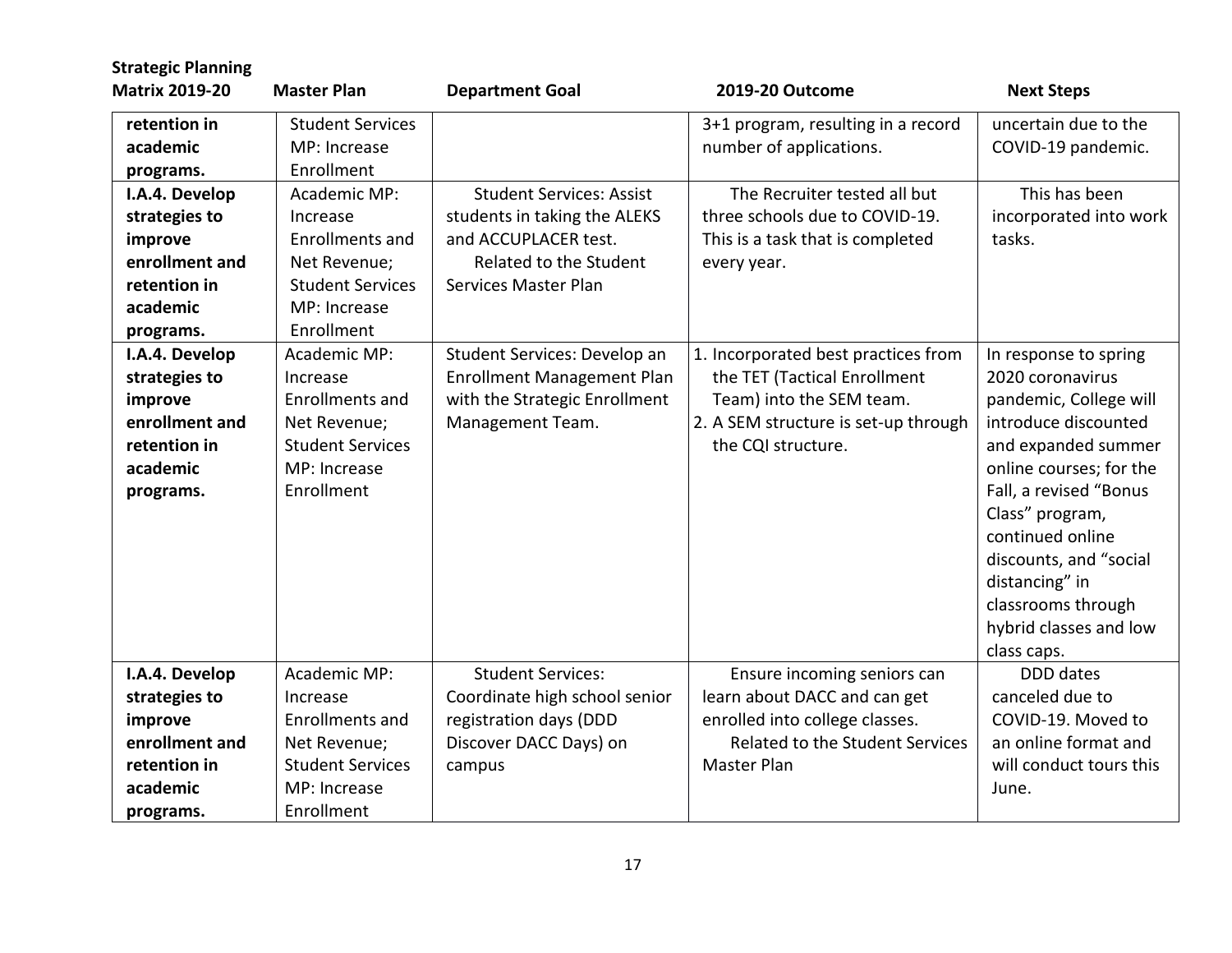| <b>Strategic Planning</b><br><b>Matrix 2019-20</b>                                                              | <b>Master Plan</b>                                                             | <b>Department Goal</b>                                                                                                                                                                                              | 2019-20 Outcome                                                                                                                                                                                                                                                                                                                                                                                               | <b>Next Steps</b>                                                                                                 |
|-----------------------------------------------------------------------------------------------------------------|--------------------------------------------------------------------------------|---------------------------------------------------------------------------------------------------------------------------------------------------------------------------------------------------------------------|---------------------------------------------------------------------------------------------------------------------------------------------------------------------------------------------------------------------------------------------------------------------------------------------------------------------------------------------------------------------------------------------------------------|-------------------------------------------------------------------------------------------------------------------|
| I.A.4. Develop<br>strategies to<br>improve<br>enrollment and<br>retention in<br>academic<br>programs.           | Academic MP:<br>Improve<br>pedagogy and<br>success rate                        | Math, Science & Healthcare<br>Professions: Increase student<br>success in course completions.                                                                                                                       | The Radiologic Technology,<br>Echocardiology, and Sonography<br>programs purchased electronic<br>centralized clinical recordkeeping<br>software to track and report<br>student progress in the clinical<br>setting.                                                                                                                                                                                           | Begin documenting<br>success and assess the<br>outcomes.                                                          |
| I.A.4. Develop<br>strategies to<br>improve<br>enrollment and<br>retention in<br>academic<br>programs.           | Academic MP:<br>Improve<br>pedagogy and<br>success rate                        | Math, Science & Healthcare<br>Professions: Increase student<br>success in course completions.                                                                                                                       | Nursing program reviewed<br>software programs that would<br>provide enhanced virtual clinical<br>experience and curriculum support.                                                                                                                                                                                                                                                                           | ATI and Shadow Health<br>were selected for<br>further feasibility study.                                          |
| I. B. 1. Expand<br>3+1 bachelor's<br>articulation<br>programs by<br>addressing<br>community need<br>and demand. | Academic MP:<br>Provide local<br>access to<br>bachelor's<br>degrees            | <b>Student Services: The Director</b><br>of Advising & Counseling will<br>work closely with CTE faculty<br>and various universities to<br>establish more 3+1 and 2+2<br>articulation agreements<br>for CTE programs | Together with accounting faculty<br>and Prof. Brian Fink, the College<br>developed a $3 + 1$ accounting<br>program with Indiana Wesleyan<br>University as a pipeline for DACC<br>students to earn an associate and a<br>third year at DACC, then take a year<br>at IWU for a bachelor's in<br>accounting, and then earn an<br>accelerated master's and the<br>opportunity to sit for the Illinois<br>CPA exam | Actively recruit the first<br>cohort during the<br>summer of 2020.                                                |
| I.B.2. Develop<br>additional dual-<br>admissions<br>programs with<br>senior institutions                        | Academic MP:<br><b>Expand class</b><br>offerings<br>throughout<br>District 507 | <b>Student Services: The Director</b><br>of Advising & Counseling will<br>work closely with CTE faculty<br>and various universities to                                                                              | The Director of Advising and the<br>nursing department developed a<br>dual-admissions program with<br>Illinois State University's<br>Mennonite College of Nursing to                                                                                                                                                                                                                                          | Work continues with<br>ISU to develop a dual-<br>admissions program for<br><b>Heath Information</b><br>Technology |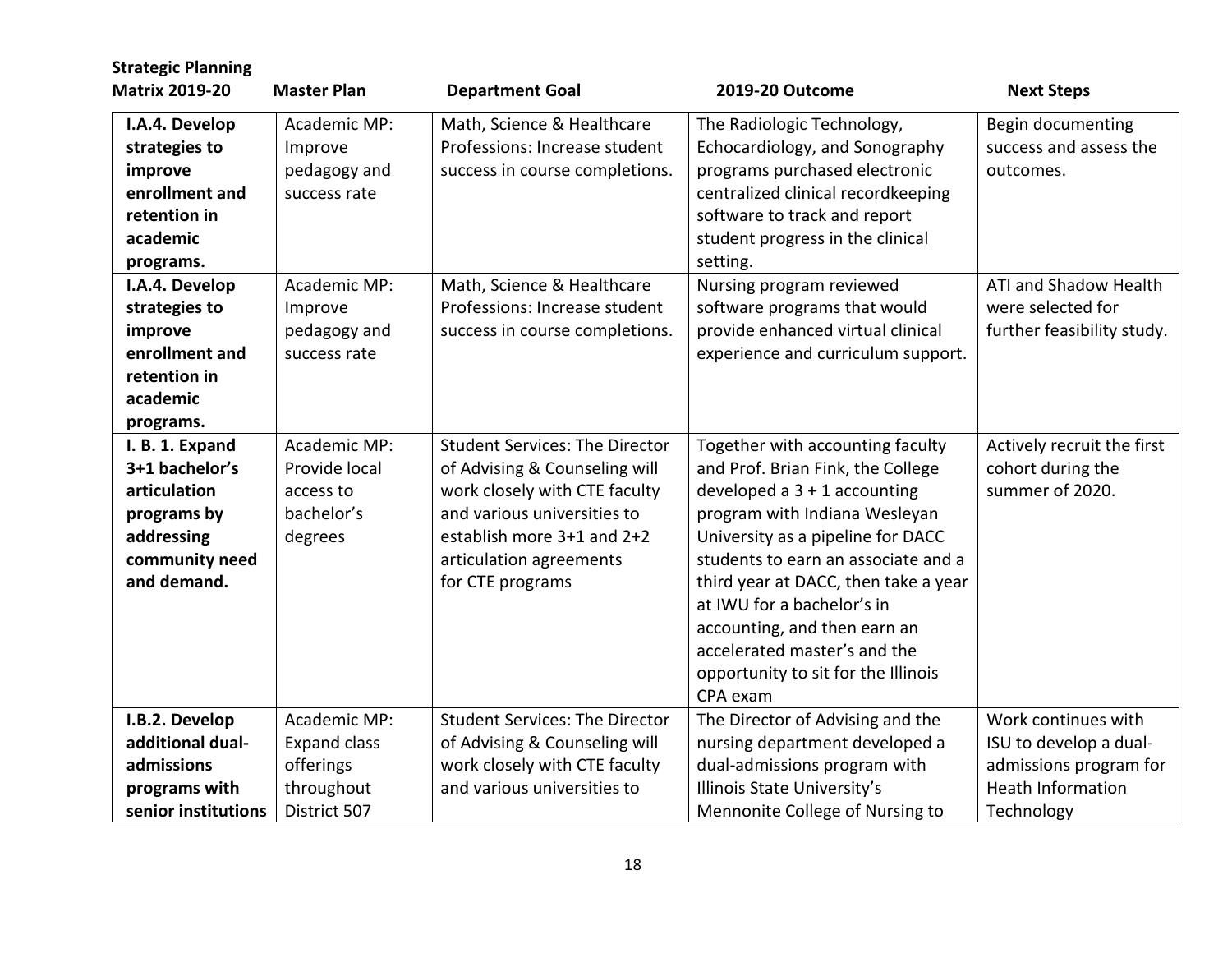| <b>Strategic Planning</b>                                                                               |                                                                                    |                                                                                                                                                                           |                                                                                                                                                                                                                                                                                                                                                                                                                         |                                                                                                                          |
|---------------------------------------------------------------------------------------------------------|------------------------------------------------------------------------------------|---------------------------------------------------------------------------------------------------------------------------------------------------------------------------|-------------------------------------------------------------------------------------------------------------------------------------------------------------------------------------------------------------------------------------------------------------------------------------------------------------------------------------------------------------------------------------------------------------------------|--------------------------------------------------------------------------------------------------------------------------|
| <b>Matrix 2019-20</b>                                                                                   | <b>Master Plan</b>                                                                 | <b>Department Goal</b>                                                                                                                                                    | 2019-20 Outcome                                                                                                                                                                                                                                                                                                                                                                                                         | <b>Next Steps</b>                                                                                                        |
| for baccalaureate<br>completion.                                                                        |                                                                                    | establish articulation<br>agreements<br>for CTE programs                                                                                                                  | provide two separate articulation<br>tracks.                                                                                                                                                                                                                                                                                                                                                                            |                                                                                                                          |
| I.B.3. Increase<br>local demand for<br>new transfer<br>programs with<br>the 9 Illinois<br>universities. | Academic MP:<br><b>Expand class</b><br>offerings<br>throughout<br>District 507     | <b>Student Services: The Director</b><br>of Advising & Counseling will<br>work closely with Illinois<br>universities' articulation<br>officers                            | Responding to a closure of a for-<br>profit college in Bloomington, DACC<br>counseling and the HIT director<br>have developed an online dual-<br>admissions program for Heath<br><b>Information Technology</b>                                                                                                                                                                                                          | Help the "stranded"<br>students complete their<br>degree online while<br>also marking Public<br>Billing to new students. |
| I.B.3. Increase<br>local demand for<br>new transfer<br>programs with<br>the 9 Illinois<br>universities. | <b>Student Services</b><br>MP: Provide local<br>access to<br>bachelor's<br>degrees | Student Services: Expand 3+1<br>and 2+2 Programs based on<br>priority and resources.<br>Enhance articulation efforts<br>with area high schools and<br>four year colleges. | Established a new partnership<br>$\bullet$<br>with EIU for an Education Cohort<br>Signed a $2 + 2$ agreement<br>w/Illinois State - Health<br><b>Information Technology</b><br>Updated the MOU w/Illinois<br>Wesleyan to include Accounting<br>AAC staff attends annual<br>articulation meetings at four-<br>year colleges. This year, they<br>attended U of I, ISU, and EIU.<br>Programs have been updated<br>and added | Continue to work with<br>faculty & Deans to<br>pursue new<br>agreements with 4-<br>year universities.                    |
| I.C.1 Implement<br>and assess<br>multiple<br>measures of<br>college readiness.                          | Information<br>Technology<br>Strategic Plan,<br>2018-2024                          | Finance: Evaluate alternatives<br>for importing testing scores<br>(Accuplacer; ALEKS)                                                                                     | Currently, DACC manually<br>enters student test scores into the<br>Colleague system. Colleague<br>provides two options for<br>automating the import process,<br>but both require considerable<br>customization. Another<br>alternative would be for DACC to<br>write (or purchase) a customized                                                                                                                         | Research is in beginning<br>stages.                                                                                      |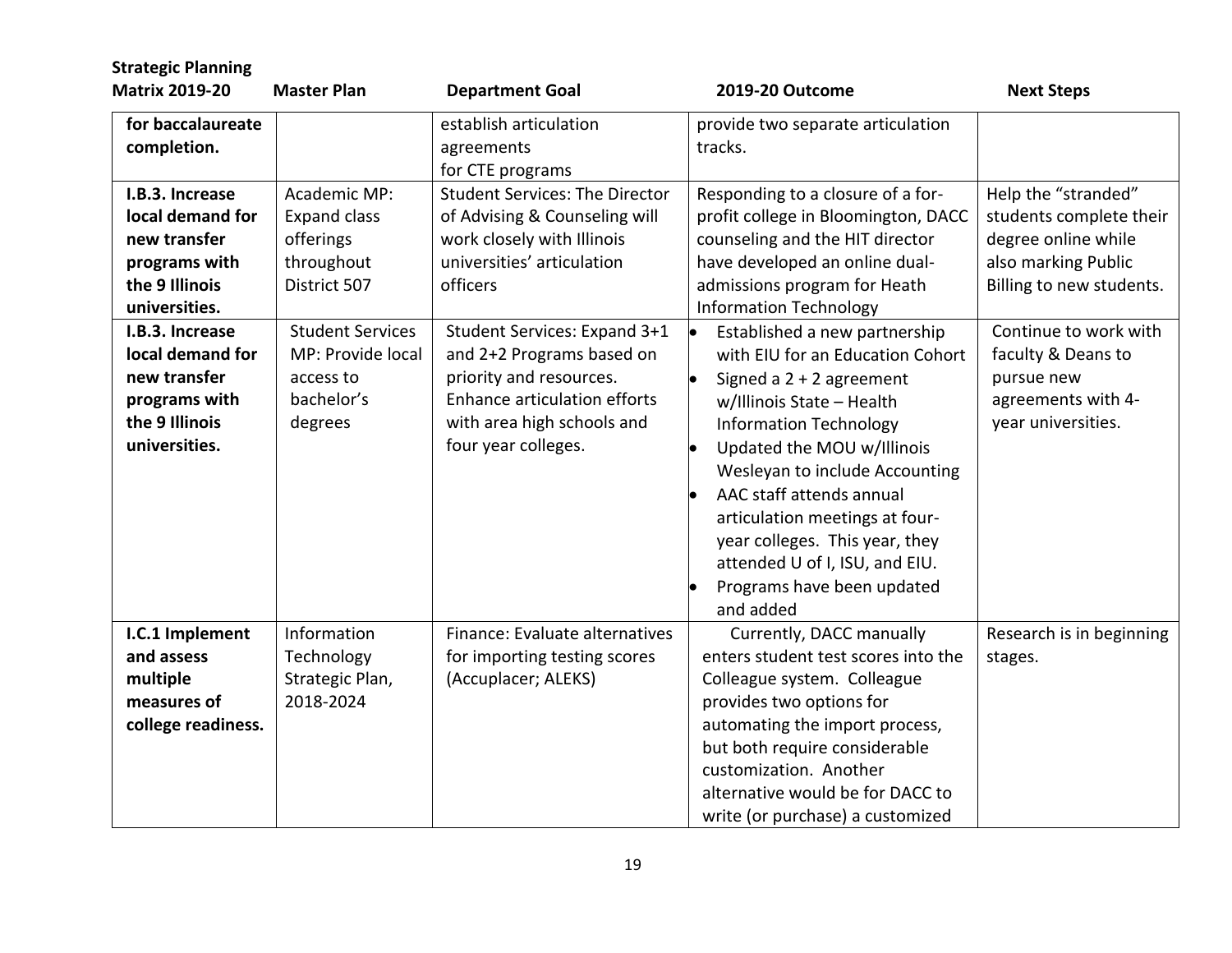| <b>Strategic Planning</b><br><b>Matrix 2019-20</b>                                                    | <b>Master Plan</b>                                         | <b>Department Goal</b>                                                                                       | 2019-20 Outcome                                                                                                                                                                                                                                                                                                                                | <b>Next Steps</b>                                                                                                                                       |
|-------------------------------------------------------------------------------------------------------|------------------------------------------------------------|--------------------------------------------------------------------------------------------------------------|------------------------------------------------------------------------------------------------------------------------------------------------------------------------------------------------------------------------------------------------------------------------------------------------------------------------------------------------|---------------------------------------------------------------------------------------------------------------------------------------------------------|
|                                                                                                       |                                                            |                                                                                                              | solution. MIS needs to determine<br>the best option for DACC.                                                                                                                                                                                                                                                                                  |                                                                                                                                                         |
| I.C.1 Implement<br>and assess<br>multiple<br>measures of<br>college readiness.                        | <b>Student Services</b><br>MP: Increase<br>student success | Math, Sciences, and Health<br>Professions: Use diagnostic<br>data in mathematics testing<br>for remediation. | Multiple measures for<br>mathematics was reviewed and<br>determined effective. Study of<br>ALEKS placement vs. SAT/ACT<br>placement was conducted.                                                                                                                                                                                             | Revisit in two years<br>when sample size is<br>larger to review ALEKS<br>placement scores.                                                              |
| I.C.2. Assess<br>effectiveness of<br>transitional math<br>in preparing<br>students for<br>credit math | <b>Student Services</b><br>MP: Increase<br>student success | Math, Sciences, and Health<br>Professions: Use diagnostic<br>data in mathematics testing for<br>remediation. | ALEKS and Accuplacer testing were<br>provided for high-school seniors in<br>six district schools.                                                                                                                                                                                                                                              | Assessment of<br>outcomes for this first<br>graduating class.                                                                                           |
| I.D.1. Expand<br>students'<br>experiential<br>learning, such as<br>through<br>apprenticeships.        | Academic MP:<br>Promote<br>experiential<br>learning        | Math, Sciences, and Health<br>Professions: Develop<br>experiential learning<br>opportunities for students.   | The Health Information Technology<br>Director worked with an area<br>employer to develop a service-<br>learning project to integrate<br>medical records from another<br>recently acquired health care<br>practice with their employer's<br>current records. Rad Tech added<br>additional observation clinicals to<br>incoming summer semester. | Four second-year HIT<br>students participated in<br>a service learning<br>project during July and<br>August 2019. More will<br>participate in Fall 2020 |
| I.D.1. Expand<br>students'<br>experiential                                                            | Academic MP:<br>Support Regional                           | American Job Center: Provide<br>training on the life skills                                                  | Received federal award of<br>\$181,000 for apprenticeships                                                                                                                                                                                                                                                                                     | Reach out to local<br>businesses to fund<br>apprenticeships to help                                                                                     |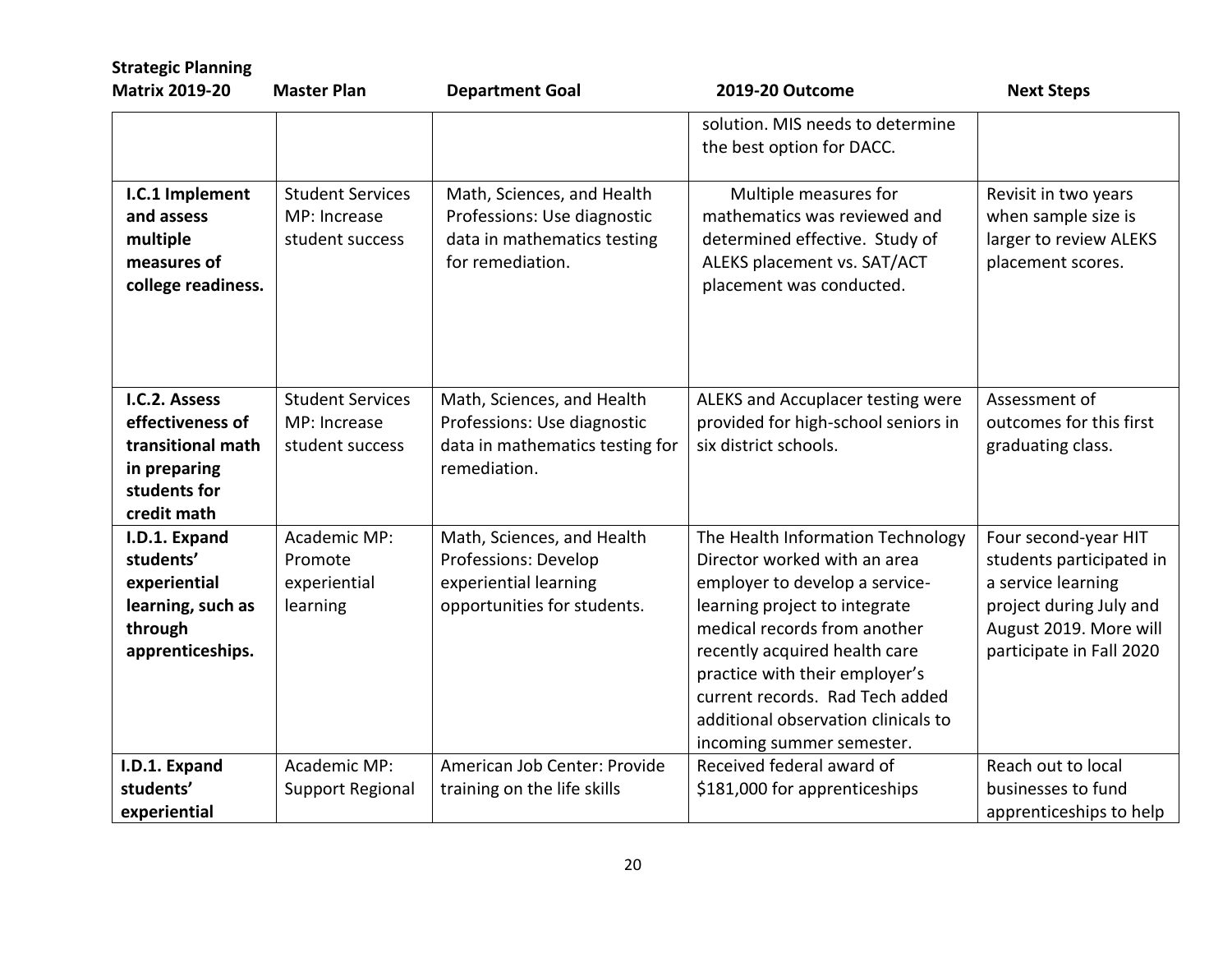| <b>Strategic Planning</b><br><b>Matrix 2019-20</b>                                             | <b>Master Plan</b>                                  | <b>Department Goal</b>                                                                                                                                           | 2019-20 Outcome                                                                                                                                                                                                                                                                                                                                         | <b>Next Steps</b>                                                                                                                                                               |
|------------------------------------------------------------------------------------------------|-----------------------------------------------------|------------------------------------------------------------------------------------------------------------------------------------------------------------------|---------------------------------------------------------------------------------------------------------------------------------------------------------------------------------------------------------------------------------------------------------------------------------------------------------------------------------------------------------|---------------------------------------------------------------------------------------------------------------------------------------------------------------------------------|
| learning, such as<br>through<br>apprenticeships.<br>I.D.1. Expand                              | Workforce<br>Development<br>Academic MP:            | necessary for employment<br>success<br>Adult Education: Develop an                                                                                               | Connected with local                                                                                                                                                                                                                                                                                                                                    | address a pandemic-<br>driven workforce<br>reduction.<br>Beginning in Fall 2020,                                                                                                |
| students'<br>experiential<br>learning, such as<br>through<br>apprenticeships.                  | Promote<br>experiential<br>learning                 | internship program for ICAPS                                                                                                                                     | manufacturers to create<br>internships for male and female<br>students that include CTE skills<br>obtained through the ICAPS in<br>Manufacturing program.                                                                                                                                                                                               | Adult education<br>students will be able to<br>participate in the ICAPS<br>in Manufacturing<br>program and complete<br>an internship in the<br>field.                           |
| I.D.1. Expand<br>students'<br>experiential<br>learning, such as<br>through<br>apprenticeships. | Academic MP:<br>Promote<br>experiential<br>learning | <b>Small Business</b><br>Development Center: Work<br>with faculty to provide Staring<br>Your Business workshops for<br>on-campus classes in relevant<br>courses. | This process has continued and<br>$\bullet$<br>expanded during 2019 with 3<br>instructors incorporating our<br>SYB workshop into their plans.<br>Continue to offer internships -<br>$\bullet$<br>have offered one each semester<br>in fall 2019 and spring 2020,<br>adapting the spring program to<br>include email marketing and<br>videoconferencing. | Utilize video<br>conferencing to provide<br>the Starting Your<br><b>Business workshop</b><br>virtually for online<br>classes as well as in<br>person classes when<br>permitted. |
| I.D.1. Expand<br>students'<br>experiential<br>learning, such as<br>through<br>apprenticeships. | Academic MP:<br>Promote<br>experiential<br>learning | Corporate Education:<br>Investigate Apprenticeship<br>Opportunities                                                                                              | · Identify short term training<br>programs that would fit an<br>apprenticeship model of learning.<br>. Pharmacy Tech and Phlebotomy<br>are potential courses being<br>considered.<br>• Not presently WIOA eligible                                                                                                                                      | • Investigate WIOA<br>eligibility                                                                                                                                               |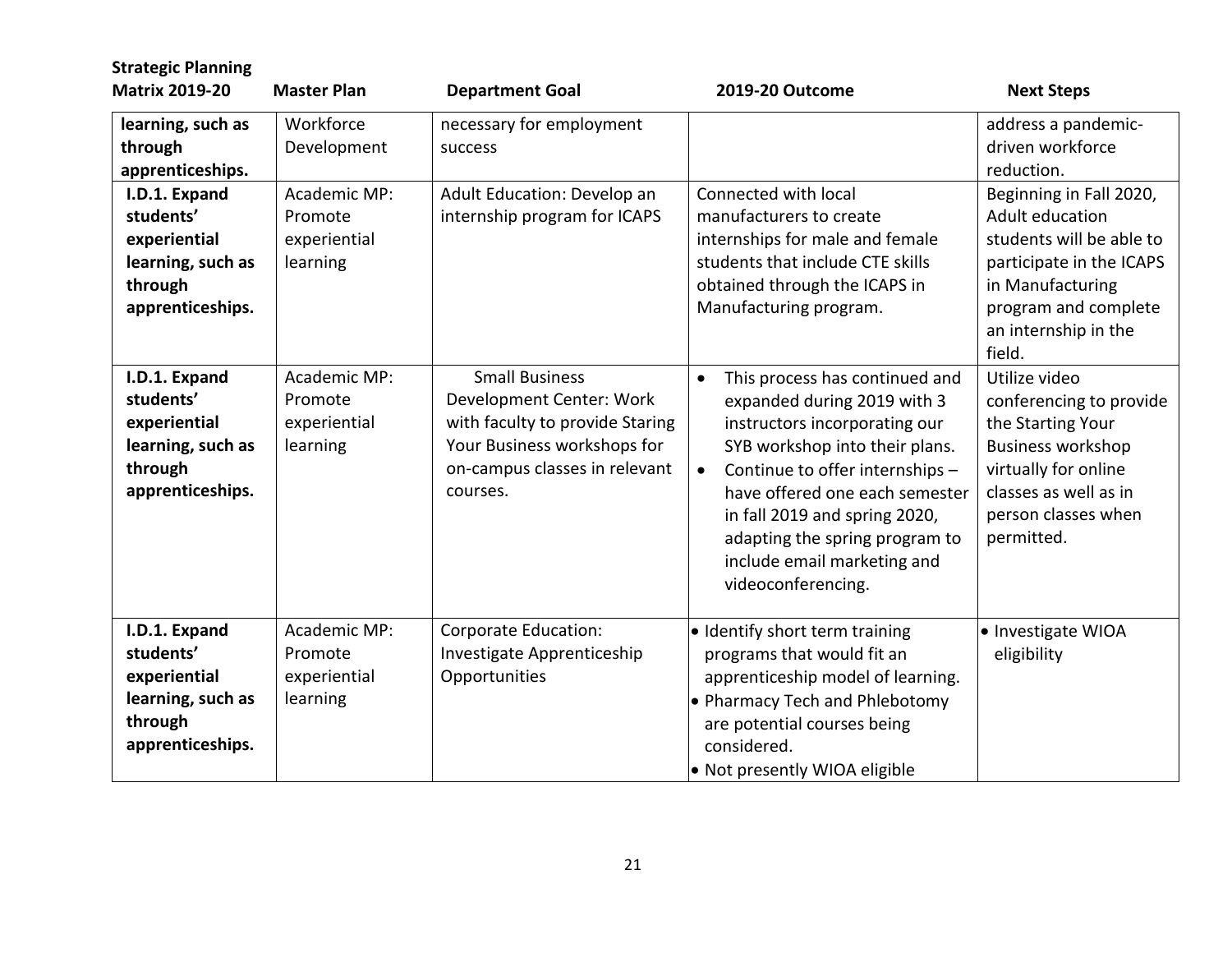| <b>Strategic Planning</b><br><b>Matrix 2019-20</b>                                             | <b>Master Plan</b>                                  | <b>Department Goal</b>                                                                                                                                                                                                                                             | 2019-20 Outcome                                                                                                                                                                                                                                                                                                                                                                                                                    | <b>Next Steps</b>                                                                                                        |
|------------------------------------------------------------------------------------------------|-----------------------------------------------------|--------------------------------------------------------------------------------------------------------------------------------------------------------------------------------------------------------------------------------------------------------------------|------------------------------------------------------------------------------------------------------------------------------------------------------------------------------------------------------------------------------------------------------------------------------------------------------------------------------------------------------------------------------------------------------------------------------------|--------------------------------------------------------------------------------------------------------------------------|
| I.D.1. Expand<br>students'<br>experiential<br>learning, such as<br>through<br>apprenticeships. | Academic MP:<br>Promote<br>experiential<br>learning | <b>Child Development Center:</b><br>Assess the observation,<br>interactions, and internship<br>opportunities provided to<br>DACC students. The center is<br>where college students apply<br>what they learn in the<br>classroom and interact with<br>the children. | In Spring 2018, an exit<br>questionnaire was developed and<br>given to the Nursing students who<br>visit the CDC. The questionnaire<br>will provide information on how<br>the students connected classroom<br>material with their interactions at<br>the CDC.<br>Nursing students are also<br>required to write reports on how<br>they apply their classroom<br>material, CDC observations, and<br>interactions with the children. | Academic<br>continuity with Early<br>Childhood instructors<br>and CDC staff (program<br>and course syllabus<br>changes). |
| I.D.1. Expand<br>students'<br>experiential<br>learning, such as<br>through<br>apprenticeships. | Academic MP:<br>Promote<br>experiential<br>learning | <b>Child Development Center:</b><br>Increase student internships<br>at the CDC.                                                                                                                                                                                    | Increased student<br>worker/teachers' aids pay rate to<br>\$10.00 in Dec. 2018. College also<br>approved workers to work 20+<br>hrs/week when necessary to meet<br>all guidelines. Both strategies have<br>helped the retention of teachers'<br>aids. It has provided a safer<br>environment at the center.                                                                                                                        | May need to review<br>strategy with minimum<br>wage increasing in the<br>State.                                          |
| I.D.1. Expand<br>students'<br>experiential<br>learning, such as<br>through<br>apprenticeships. | Academic MP:<br>Promote<br>experiential<br>learning | <b>Vermilion County Works:</b><br>Provide CTE students work-<br>based learning opportunities,<br>such as on-the-job training,<br>transitional jobs, and<br>customized work experiences.                                                                            | Achieved goal of more than 5 CTE<br>special populations and<br>nontraditional students<br>participating in work-based<br>learning through the Cooperative<br>Work-Based Learning grant and<br>Vermilion County Works.                                                                                                                                                                                                              | Continue grant-funded<br>program in AY 21.                                                                               |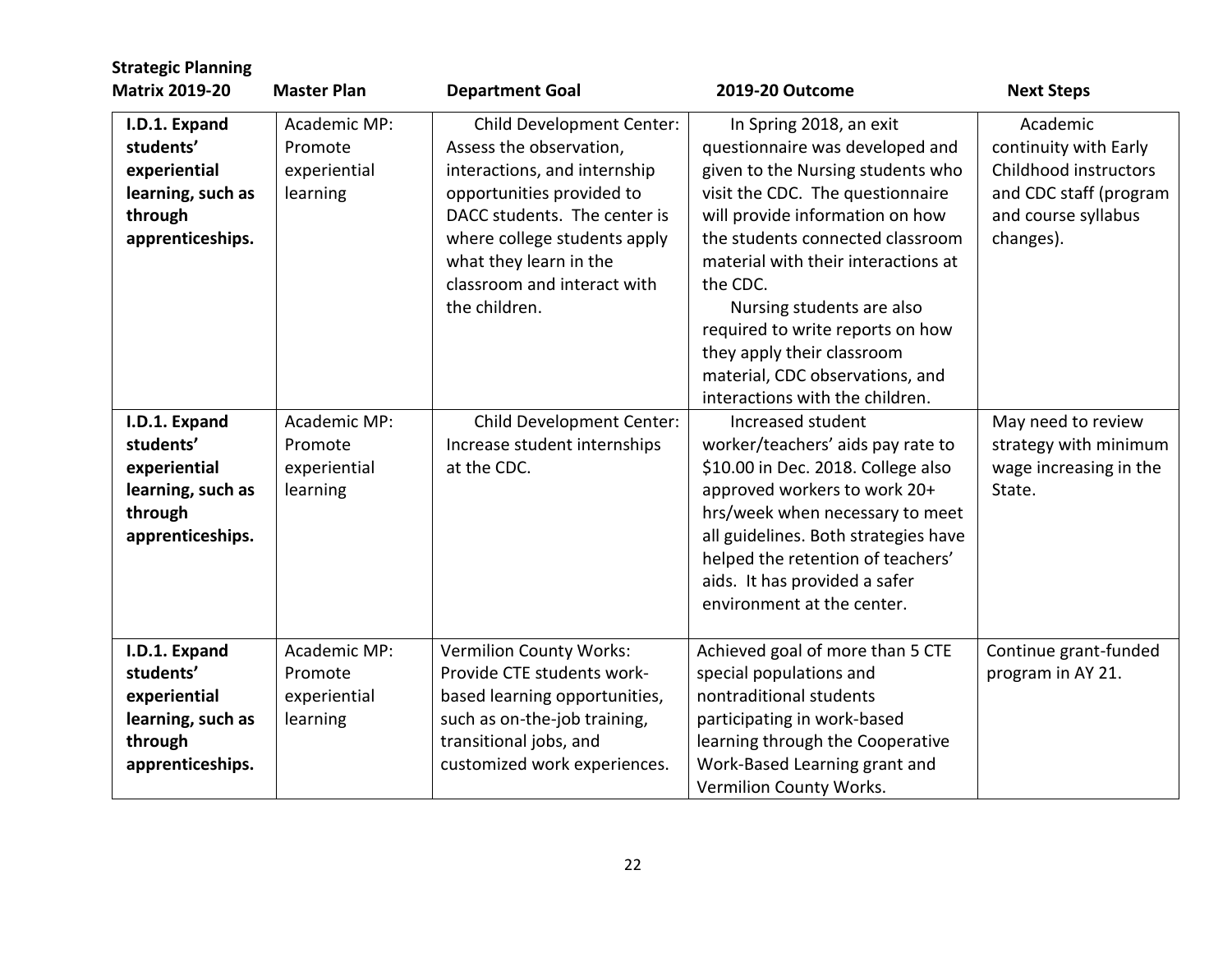| <b>Strategic Planning</b><br><b>Matrix 2019-20</b>                                             | <b>Master Plan</b>                                  | <b>Department Goal</b>                                                                                                                                     | <b>2019-20 Outcome</b>                                                                                                                                                                                                                                                                                              | <b>Next Steps</b>                                                                                                                                                                                                                                 |
|------------------------------------------------------------------------------------------------|-----------------------------------------------------|------------------------------------------------------------------------------------------------------------------------------------------------------------|---------------------------------------------------------------------------------------------------------------------------------------------------------------------------------------------------------------------------------------------------------------------------------------------------------------------|---------------------------------------------------------------------------------------------------------------------------------------------------------------------------------------------------------------------------------------------------|
| I.D.1. Expand<br>students'<br>experiential<br>learning, such as<br>through<br>apprenticeships. | Academic MP:<br>Promote<br>experiential<br>learning | <b>Adult Education: Provide</b><br>students with experience in<br>working within the<br>manufacturing and healthcare<br>industries.                        | <b>Adult Education students toured</b><br>the Manufacturing and Health<br>Professions programs. In addition<br>the DACC<br>Recruiter visited each Adult<br>Education classroom to share<br>information about CTE programs<br>and careers. Visits included use of<br>O*NET career interest inventory<br>assessments. | Expand tours to include<br>Middle College students<br>in AY 21                                                                                                                                                                                    |
| I.D.1. Expand<br>students'<br>experiential<br>learning, such as<br>through<br>apprenticeships. | Academic MP:<br>Promote<br>experiential<br>learning | Hoopeston: Help increase<br>high school graduation rate by<br>partnering with the HAHS &<br>Middle College to offer credit<br>recovery access in Hoopeston | For 2019/20 DACC Hoopeston<br>has provided E2020 access for<br>Middle College students when<br>they are unable to get to Danville<br>Campus or need extra time.                                                                                                                                                     | Increase use of<br>Hoopeston computer<br>labs for online credit<br>recovery.                                                                                                                                                                      |
| I.D.1. Expand<br>students'<br>experiential<br>learning, such as<br>through<br>apprenticeships. | Academic MP:<br>Promote<br>experiential<br>learning | Liberal Arts, Assessment, and<br>Library: Increase recruitment<br>and retention of students in<br>the department by providing<br>experiential learning.    | The Criminal Justice Club toured a<br>number of local facilities, including<br>correctional centers and police<br>departments.                                                                                                                                                                                      | Students intend to<br>expand their<br>experiences by<br>participating in weight<br>training, additional<br>facility visits, and the<br>use of a training<br>simulator based on the<br>recommendation of the<br><b>US Department</b><br>of Justice |
| I.D.2 Develop<br>new career<br>certificates and                                                | Academic MP:<br><b>Support Regional</b>             | <b>Business &amp; Technology: Using</b><br>labor market<br>information to inform                                                                           | The Automotive faculty members<br>will use labor market data and<br>advisory committee                                                                                                                                                                                                                              | Curriculum updates,<br>such as certifications                                                                                                                                                                                                     |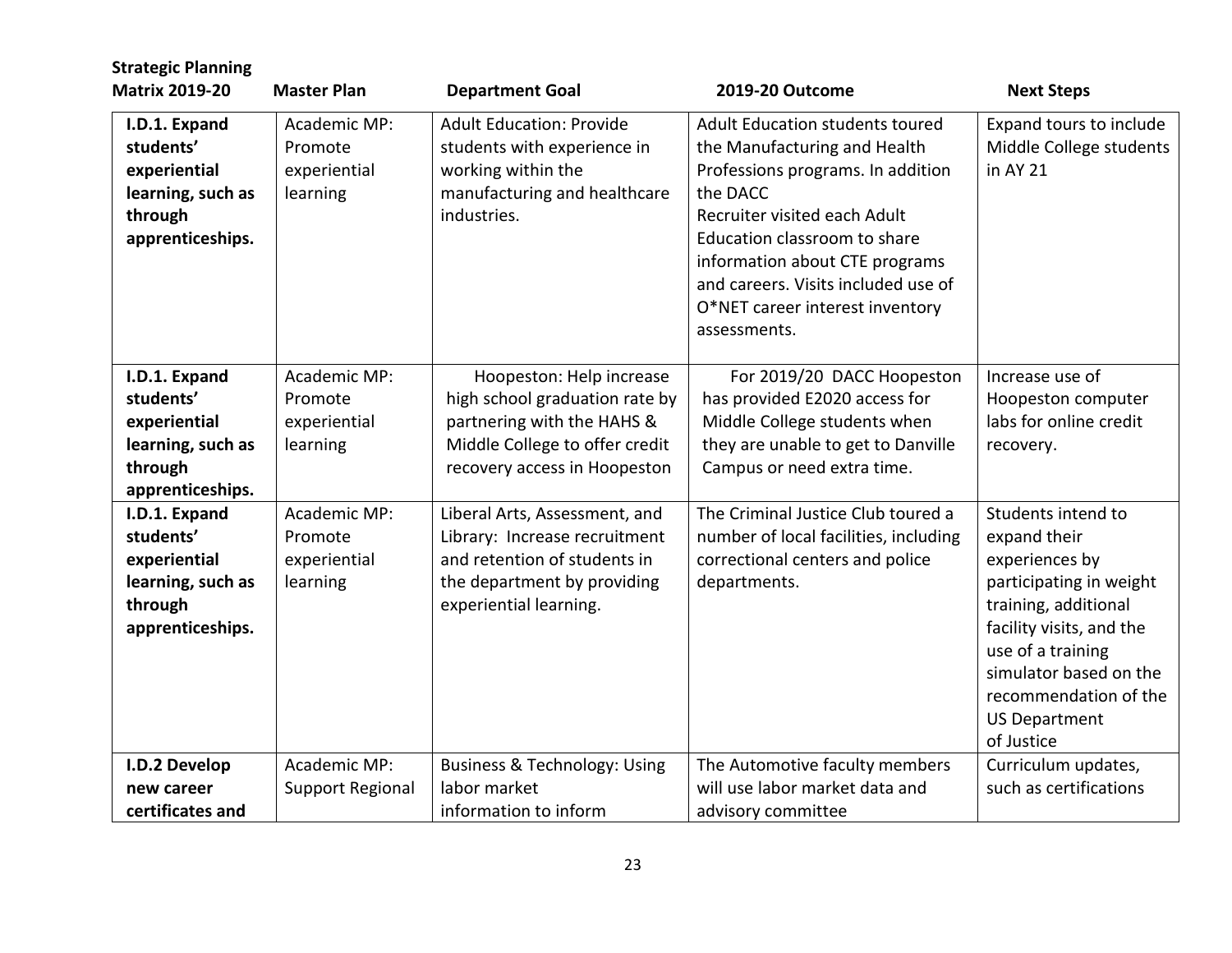| <b>Strategic Planning</b>                                                                                   |                                                                     |                                                                                                                                                                                                                   |                                                                                                                                                                                                                                                                                                       |                                                                                                         |
|-------------------------------------------------------------------------------------------------------------|---------------------------------------------------------------------|-------------------------------------------------------------------------------------------------------------------------------------------------------------------------------------------------------------------|-------------------------------------------------------------------------------------------------------------------------------------------------------------------------------------------------------------------------------------------------------------------------------------------------------|---------------------------------------------------------------------------------------------------------|
| <b>Matrix 2019-20</b>                                                                                       | <b>Master Plan</b>                                                  | <b>Department Goal</b>                                                                                                                                                                                            | 2019-20 Outcome                                                                                                                                                                                                                                                                                       | <b>Next Steps</b>                                                                                       |
| stackable<br>credentials based<br>on employer<br>demand.                                                    | Workforce<br>Development                                            | program development and<br>career advisement                                                                                                                                                                      | recommendations to update<br>program curriculum.                                                                                                                                                                                                                                                      | and/or stackable<br>credentials will be<br>developed in the<br><b>Automotive Technology</b><br>program. |
| I.D.2 Develop<br>new career<br>certificates and<br>stackable<br>credentials based<br>on employer<br>demand. | Academic MP:<br><b>Support Regional</b><br>Workforce<br>Development | Math, Sciences, and Health<br>Professions: Assess and<br>implement Personal Training<br>program that leads to<br>employment.                                                                                      | Personal Training Level I Certificate<br>was approved by ICCB. Course work<br>was rescheduled to provide College<br>Express students the opportunity to<br>take the program.                                                                                                                          | Implement                                                                                               |
| I.D.2 Develop<br>new career<br>certificates and<br>stackable<br>credentials based<br>on employer<br>demand. | Academic MP:<br><b>Support Regional</b><br>Workforce<br>Development | Hoopeston: Continue to<br>partner with local healthcare<br>facilities and provide training<br>for C.NA's on a flexible<br>schedule. Offer both initial<br>certification as well as re-<br>certification programs. | Found new instructor for adult<br>class. First class held in Fall 2019<br>with 4 students. Class in process<br>for Spring 2020 with 6 students.<br>Had planned to offer summer class<br>but cancelled                                                                                                 | Plans are in place<br>to partner with VCW to<br>sponsor students.                                       |
| I.D.2 Develop<br>new career<br>certificates and<br>stackable<br>credentials based<br>on employer<br>demand. | Academic MP:<br>Support Regional<br>Workforce<br>Development        | Hoopeston: Provide CMA<br>program, linking to Carle<br>Hospital                                                                                                                                                   | After implementing plan for<br>CMA classes, learned that most<br>students were not interested in<br>CMA. Then Spring 2020 had to<br>cancel all CMA program specific<br>classes due to CMA program<br>accreditation process. Switched<br>to offer classes to benefit pre-<br>nursing students instead. | Transition to classes to<br>benefit pre-nursing<br>students instead.                                    |
| I.D.3. Support<br><b>College Express</b><br>initiatives                                                     | Academic MP:<br>Improve students'<br>job readiness                  | <b>Student Services: Counseling to</b><br>promote career and technical                                                                                                                                            | Career guidance and academic<br>counseling hosted an open house in<br>Fall 2019 to raise high school and                                                                                                                                                                                              | When planning event<br>next year, use<br>Marketing Users' Group                                         |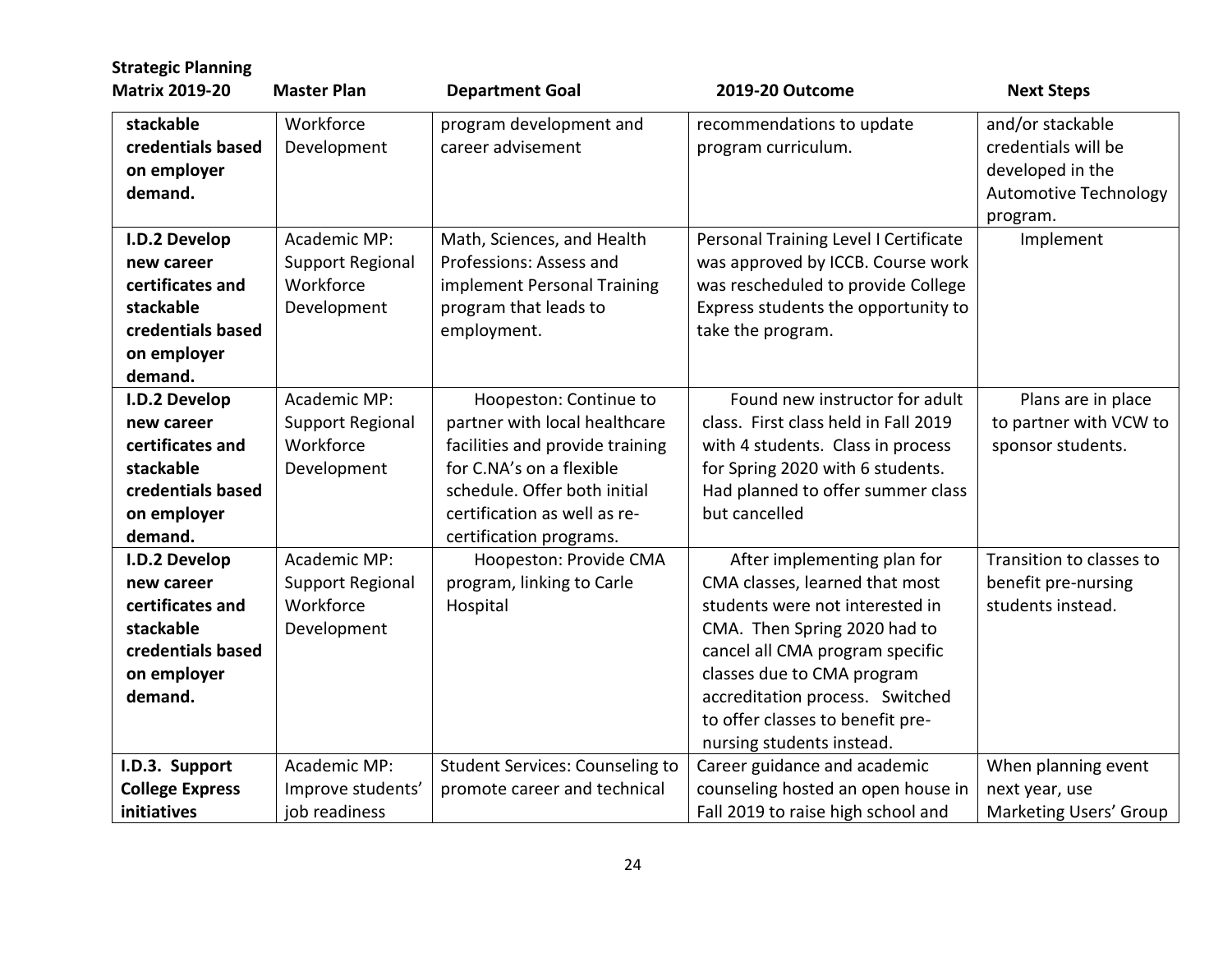| <b>Strategic Planning</b><br><b>Matrix 2019-20</b>                                                         | <b>Master Plan</b>                                                       | <b>Department Goal</b>                                                                                                                                                  | 2019-20 Outcome                                                                                                                                                                                                                                                 | <b>Next Steps</b>                                                                                                                                                |
|------------------------------------------------------------------------------------------------------------|--------------------------------------------------------------------------|-------------------------------------------------------------------------------------------------------------------------------------------------------------------------|-----------------------------------------------------------------------------------------------------------------------------------------------------------------------------------------------------------------------------------------------------------------|------------------------------------------------------------------------------------------------------------------------------------------------------------------|
|                                                                                                            | through career<br>and technical<br>programs                              | skills programs for high school<br>students.                                                                                                                            | college students' awareness of<br>career opportunities in traditional<br>and nontraditional CTE programs.                                                                                                                                                       | connections to expand<br>participation among<br>several DACC<br>departments.                                                                                     |
| I.D.4. Develop<br>plan for<br>educational<br>support for<br><b>Danville Casino</b><br>and solar farms.     | Academic MP:<br>Revise curriculum<br>to ensure<br>teaching<br>excellence | <b>Business &amp; Technology:</b><br>Develop career-and-technical<br>programs to support growing<br>regional demand for solar<br>technicians and for casino<br>workers. | Modified wind technology program<br>to include a solar-technology<br>component. Through a connection<br>with an Atlantic City, NJ,<br>community college, investigated<br>the training courses that casinos<br>would desire for customized<br>business training. | Corporate Education<br>has taken the lead on<br>casino training, which<br>has stalled pending the<br>State's approval of a<br>Danville-based casino<br>operator. |
| I.D.5. Increase<br>opportunities for<br>combined GED<br>and career-tech<br>training in adult<br>education. | Academic MP:<br>Promote<br>experiential<br>learning                      | <b>Adult Education: Expand</b><br>opportunities for GED students<br>to earn C N A credentials while<br>preparing for high-school<br>equivalency exams.                  | Adult Education began offering<br>CNA programs in both the Fall and<br>Spring semesters.                                                                                                                                                                        | Continue offering C N A<br>as well as other career-<br>technical programs,<br>such as in<br>manufacturing                                                        |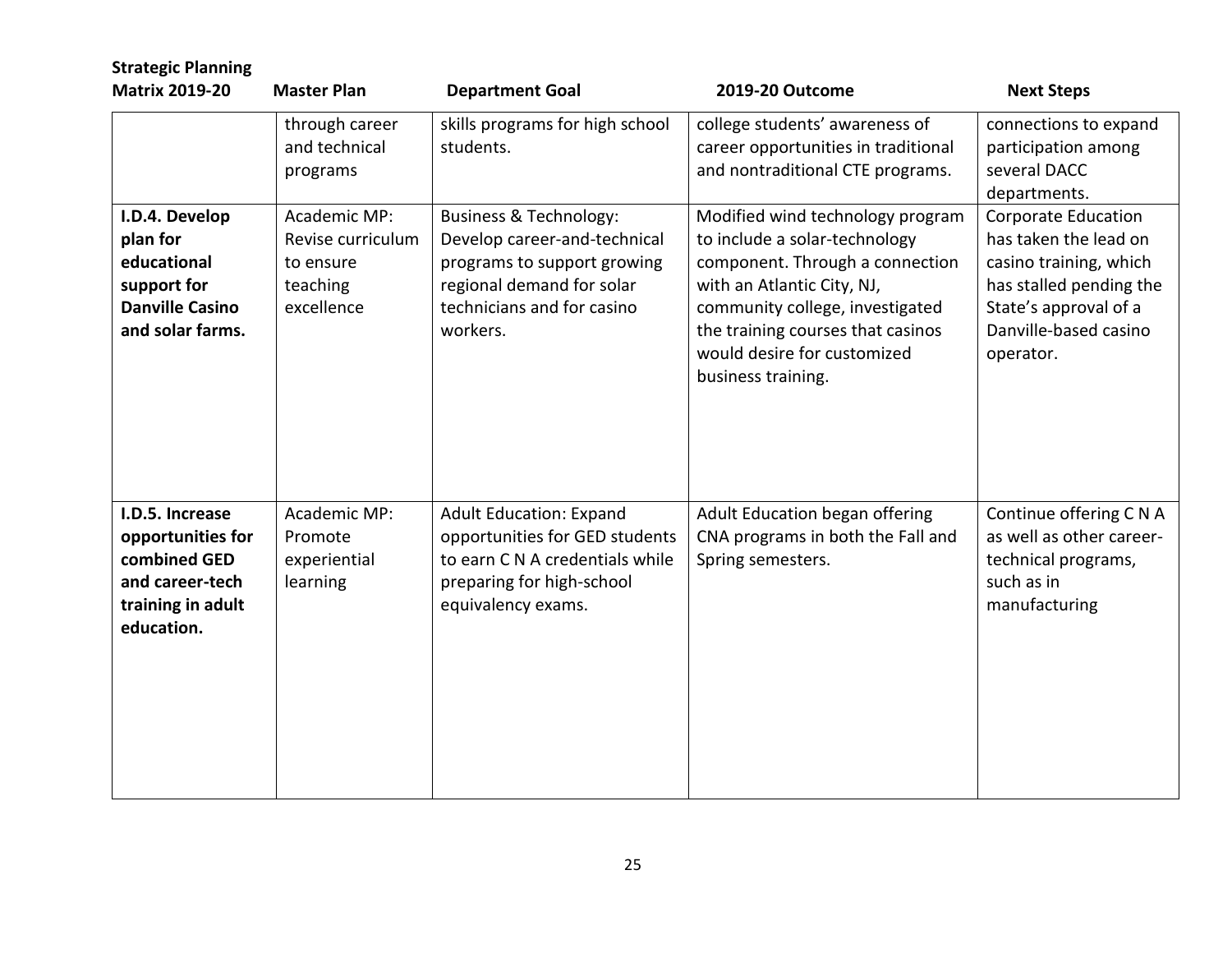| <b>Strategic Planning</b><br><b>Matrix 2019-20</b>                                                         | <b>Master Plan</b>                                         | <b>Department Goal</b>                                                                                      | 2019-20 Outcome                                                                                                                                                                                                                                                                                                                                                                                                                                                                              | <b>Next Steps</b>                                                                                                                                                                                                                                                                                                                                                               |
|------------------------------------------------------------------------------------------------------------|------------------------------------------------------------|-------------------------------------------------------------------------------------------------------------|----------------------------------------------------------------------------------------------------------------------------------------------------------------------------------------------------------------------------------------------------------------------------------------------------------------------------------------------------------------------------------------------------------------------------------------------------------------------------------------------|---------------------------------------------------------------------------------------------------------------------------------------------------------------------------------------------------------------------------------------------------------------------------------------------------------------------------------------------------------------------------------|
| I.D.5. Increase<br>opportunities for<br>combined GED<br>and career-tech<br>training in adult<br>education. | Academic MP:<br>Promote<br>experiential<br>learning        | Training                                                                                                    | Corporate Education: IDOC CPR  ● Presently serving four correctional<br>centers to provide First<br>Aid/CPR/AED training<br>• Providing full administrative<br>support<br>• Generates credit hours for DACC<br>• Contract was renewed in 2018.<br>• Equipment has been upgraded by<br>CCE per AHA standards in 2019.                                                                                                                                                                         | • Need to hire new<br>instructor for Lincoln<br>and Logan CC                                                                                                                                                                                                                                                                                                                    |
| II.A.1. Increase<br>the graduation<br>rate for first-time,<br>full-time Fall<br>cohorts to 40<br>percent.  | <b>Student Services</b><br>MP: Increase<br>student success | <b>Student Services: Provide</b><br>mentors for all first-time and<br>special-populations Fall<br>students. | During the Fall 2019 semester, 342<br>students participated in the<br>mentoring program. Sixty-three<br>faculty and staff served as mentors<br>as well. Mentors made regular<br>contacts with students, and<br>specifically made contact at the<br>beginning, middle, and end of the<br>semester to check-in with students<br>through Fall 2019. Mentors<br>answered questions, provided<br>information on campus resources,<br>and gave tips and support to help<br>students be successful. | During the coronavirus<br>pandemic in the Spring,<br>what had been a formal<br>program that Erika<br>Harris managed<br>became less structured<br>but with a great deal<br>more employee<br>interaction with the<br>assignment of several<br>employees whose job<br>while working from<br>home was exclusively to<br>engage with students<br>via telephone, texts,<br>and email. |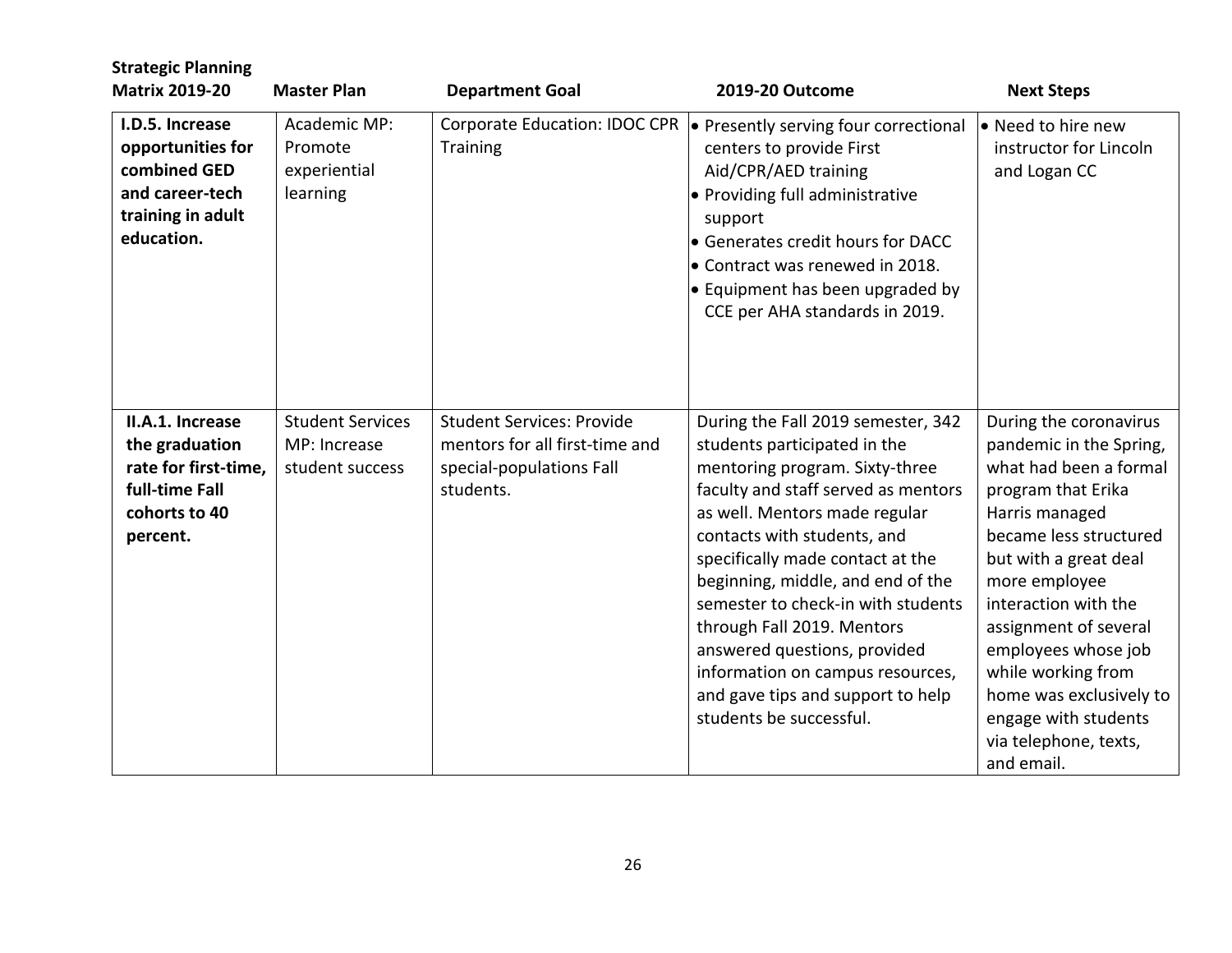| <b>Strategic Planning</b><br><b>Matrix 2019-20</b>                                                                            | <b>Master Plan</b>                                                                    | <b>Department Goal</b>                                                                                                                                            | 2019-20 Outcome                                                                                                                                                                                                                                                                                                                                                                                                                                                                                                                                         | <b>Next Steps</b>                                                                                                                                                                                                                                       |
|-------------------------------------------------------------------------------------------------------------------------------|---------------------------------------------------------------------------------------|-------------------------------------------------------------------------------------------------------------------------------------------------------------------|---------------------------------------------------------------------------------------------------------------------------------------------------------------------------------------------------------------------------------------------------------------------------------------------------------------------------------------------------------------------------------------------------------------------------------------------------------------------------------------------------------------------------------------------------------|---------------------------------------------------------------------------------------------------------------------------------------------------------------------------------------------------------------------------------------------------------|
| II.A.1. Increase<br>the graduation<br>rate for first-time,<br>full-time Fall<br>cohorts to 40<br>percent.<br>II.A.1. Increase | <b>Student Services</b><br>MP: Increase<br>student success<br><b>Student Services</b> | <b>Student Services: Increase</b><br>the number of student<br>athletes moving on to 4 year<br>institutions<br>Hoopeston: Improve                                  | Continue to build rapport with<br>coaches at 4-year institutions to<br>provide opportunities for our<br>student athletes<br>Adult students for Fall had                                                                                                                                                                                                                                                                                                                                                                                                 | Mentor students,<br>that will not be playing<br>competitively at the<br>next level, to transition<br>to employment or<br>school<br>Investigate                                                                                                          |
| the graduation<br>rate for first-time,<br>full-time Fall<br>cohorts to 40<br>percent.                                         | MP: Increase<br>student success                                                       | completion rate for Certified<br><b>Nursing Assistant students</b>                                                                                                | 100% pass rate. College Express<br>students for 2019 had an 87% pass<br>rate (13 out of 15) compared to<br>75% for 2018 (9 out of 12). Goal is<br>100%                                                                                                                                                                                                                                                                                                                                                                                                  | feasibility of program<br>expansion in spite of<br>COVID-19 pandemic.                                                                                                                                                                                   |
| II.A.1. Increase<br>the graduation<br>rate for first-time,<br>full-time Fall<br>cohorts to 40<br>percent.                     | <b>Student Services</b><br>MP: Increase<br>student success                            | Student Services: Establish a<br>consistent, comprehensive<br>follow-up with Operation<br>Graduation cohorts.<br>Investigate a program for<br>part-time students. | 1. Utilize established Mentor<br>Program<br>2. Provided support and training<br>for mentors.<br>3. Google sheet was established to<br>collect data on number of<br>contacts, student updates, and<br>why students stop-out (if<br>applicable).<br>4. Introduced a day off for mentors<br>who complete 3 contacts with<br>mentees.<br>5. Identified the need for staff to<br>review lists to avoid duplication<br>of contacts to maximize staff<br>resources and student<br>engagement. Worked with<br>Admissions & Advisement to<br>coordinate efforts. | 1. Increase mentor pool.<br>2. Continue with "day<br>off" incentive for<br>mentors.<br>3. Continue mentor<br>training.<br>4. Continue to introduce<br>the mentor/mentee<br>as early as possible<br>(late July and<br>thereafter as<br>students enroll). |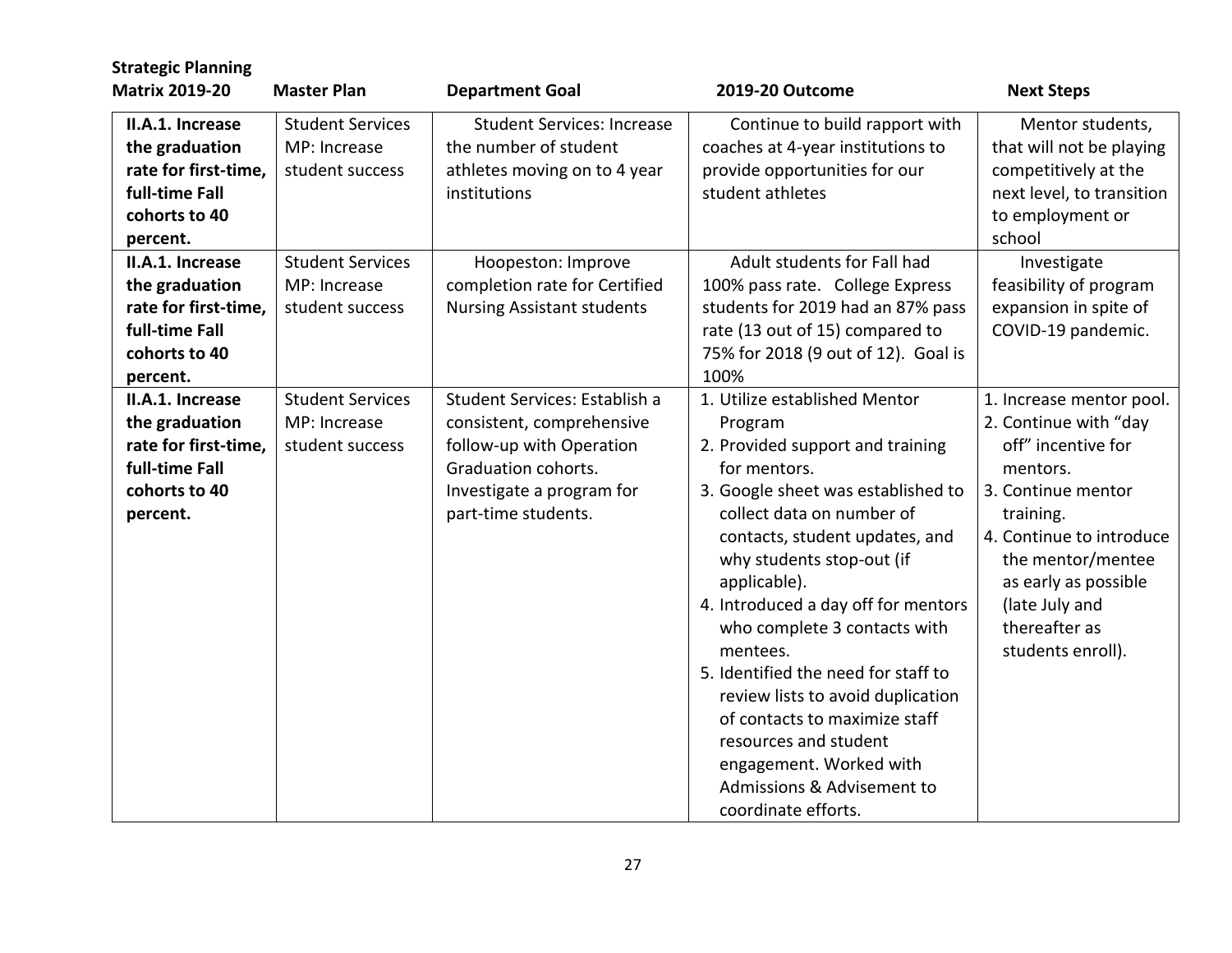| <b>Strategic Planning</b>                                                                                 |                                                            |                                                                                                                                                                                                                                                                                                                                 |                                                                                                                                                                                       |                                                                                                                                                                                                                                                          |
|-----------------------------------------------------------------------------------------------------------|------------------------------------------------------------|---------------------------------------------------------------------------------------------------------------------------------------------------------------------------------------------------------------------------------------------------------------------------------------------------------------------------------|---------------------------------------------------------------------------------------------------------------------------------------------------------------------------------------|----------------------------------------------------------------------------------------------------------------------------------------------------------------------------------------------------------------------------------------------------------|
| <b>Matrix 2019-20</b>                                                                                     | <b>Master Plan</b>                                         | <b>Department Goal</b>                                                                                                                                                                                                                                                                                                          | 2019-20 Outcome                                                                                                                                                                       | <b>Next Steps</b>                                                                                                                                                                                                                                        |
|                                                                                                           |                                                            |                                                                                                                                                                                                                                                                                                                                 | 6. Established plan for keeping in<br>contact with students in years 2<br>and $3.$                                                                                                    |                                                                                                                                                                                                                                                          |
| II.A.1. Increase<br>the graduation<br>rate for first-time,<br>full-time Fall<br>cohorts to 40<br>percent. | <b>Student Services</b><br>MP: Increase<br>student success | <b>Student Services: Increase</b><br>Graduation rate for first time<br>full-time Fall cohorts to 40<br>percent                                                                                                                                                                                                                  | In Progress-<br><b>Operation Graduation</b>                                                                                                                                           | Continue to find<br>ways to help students<br>support for retention<br>and to graduate them<br>in a timely manner<br>with a plan in place<br>through Operation<br>Graduation                                                                              |
|                                                                                                           |                                                            |                                                                                                                                                                                                                                                                                                                                 |                                                                                                                                                                                       | Continue calling,<br>emailing or reaching<br>out to students                                                                                                                                                                                             |
| II.A.1. Increase<br>the graduation<br>rate for first-time,<br>full-time Fall<br>cohorts to 40<br>percent. | <b>Student Services</b><br>MP: Increase<br>student success | Financial Aid: Encourage<br>staff to broaden their role on<br>campus, promote Fin. Aid<br>goals and provide further<br>student insight<br>Encourage staff to serve as<br>student mentor and serve on<br>Diversity Committee and<br>Hispanic R & R To ensure FAO<br>staff have "personal" contact<br>with a diverse student body | Assigned all of the FAO staff serve<br>as student mentors, several serve<br>on Diversity Committee and<br>Hispanic R & R and all were<br>involved in some way with the HLC<br>process | Take "inventory" of<br>staff's last year<br>involvement on campus<br>and in the community<br>and evaluate "worth"<br>and if areas are being<br>missed.<br>Once evaluated ask<br>staff to "cover" areas<br>missed or new<br>opportunities for<br>outreach |
| <b>II.A.2 Assess and</b>                                                                                  | <b>Student Services</b>                                    | <b>Student Services: Provide</b>                                                                                                                                                                                                                                                                                                | 1. Surveyed students at Welcome                                                                                                                                                       | 1.<br>Continue to                                                                                                                                                                                                                                        |
| expand student                                                                                            | MP: Improve                                                | intramural sport options for                                                                                                                                                                                                                                                                                                    | <b>Back Cook Out to determine</b>                                                                                                                                                     | survey students at the                                                                                                                                                                                                                                   |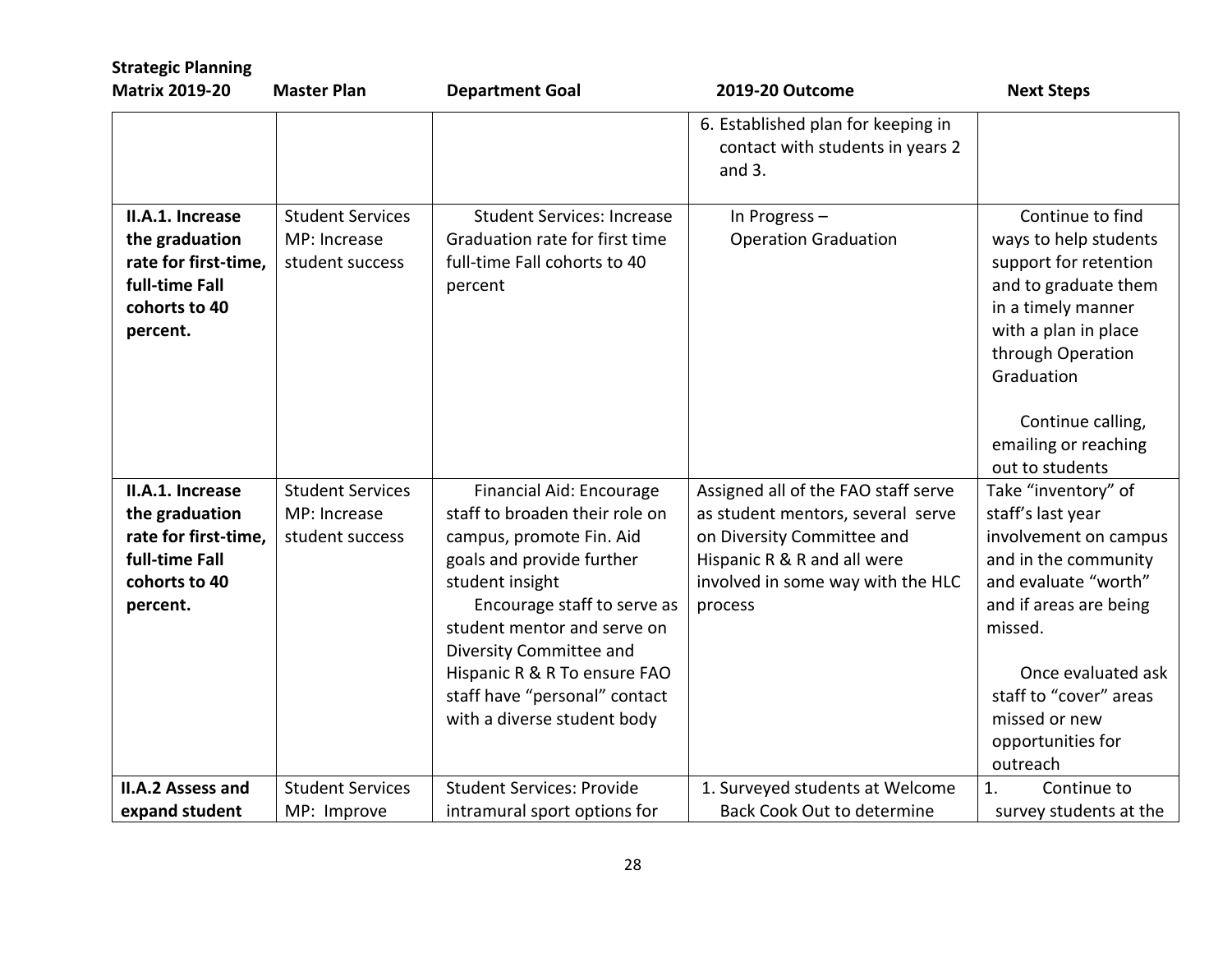| <b>Strategic Planning</b>                                                         |                                                                                                                                       |                                                                                                            |                                                                                                                                                                                                                                                                                                                                                      |                                                                                                                                 |
|-----------------------------------------------------------------------------------|---------------------------------------------------------------------------------------------------------------------------------------|------------------------------------------------------------------------------------------------------------|------------------------------------------------------------------------------------------------------------------------------------------------------------------------------------------------------------------------------------------------------------------------------------------------------------------------------------------------------|---------------------------------------------------------------------------------------------------------------------------------|
| <b>Matrix 2019-20</b>                                                             | <b>Master Plan</b>                                                                                                                    | <b>Department Goal</b>                                                                                     | 2019-20 Outcome                                                                                                                                                                                                                                                                                                                                      | <b>Next Steps</b>                                                                                                               |
| activities to<br>improve retention.                                               | student<br>awareness of<br>college services,<br>information,<br>activities and<br>programs.                                           | students to meet their current<br>interests and increase student<br>engagement.                            | what sports would be in<br>demand. First, request (Soccer)<br>was implemented.<br>2. Based on surveys and resources,<br>introduced Soccer and Frisbee<br>Golf. Frisbee golf did not have<br>the participation that soccer did:<br>12-15 players from DACC and 3<br>local high schools (including<br>Indiana) attended the matches<br>at Winter Park. | Welcome Back event<br>or via mobile app.<br>2.<br>Offer intramural<br>options as needed.                                        |
| <b>II.A.2 Assess and</b><br>expand student<br>activities to<br>improve retention. | <b>Student Services</b><br>MP: Improve<br>student<br>awareness of<br>college services,<br>information,<br>activities and<br>programs. | <b>Student Services: Increase</b><br>the number of student<br>athletes moving on to 4 year<br>institutions | Continue to build rapport with<br>coaches at 4-year institutions to<br>provide opportunities for our<br>student athletes                                                                                                                                                                                                                             | Mentor students,<br>that will not be playing<br>competitively at the<br>next level, to transition<br>to employment or<br>school |
| <b>II.A.2 Assess and</b><br>expand student<br>activities to<br>improve retention. | <b>Student Services</b><br>MP: Improve<br>student<br>awareness of<br>college services,<br>information,<br>activities and<br>programs. | <b>Student Services:</b><br>Reinstatement of a men and<br>women's golf team                                | Complete                                                                                                                                                                                                                                                                                                                                             | Complete, but the<br>number of women<br>recruits needs to<br>increase.                                                          |
| <b>II.A.2 Assess and</b><br>expand student<br>activities to<br>improve retention. | <b>Student Services</b><br>MP: Increase<br>student access,<br>engagement,                                                             | <b>Student Services: Expand</b><br>communication capacity to<br>students and staff regarding               | 1. Unifyed Mobile App<br>Implementation. Continue to<br>support CNS department as<br>implementation for app                                                                                                                                                                                                                                          | <b>Contact Ellucian</b><br>1.<br>for assistance. This<br>service was noted in a<br>release last summer,                         |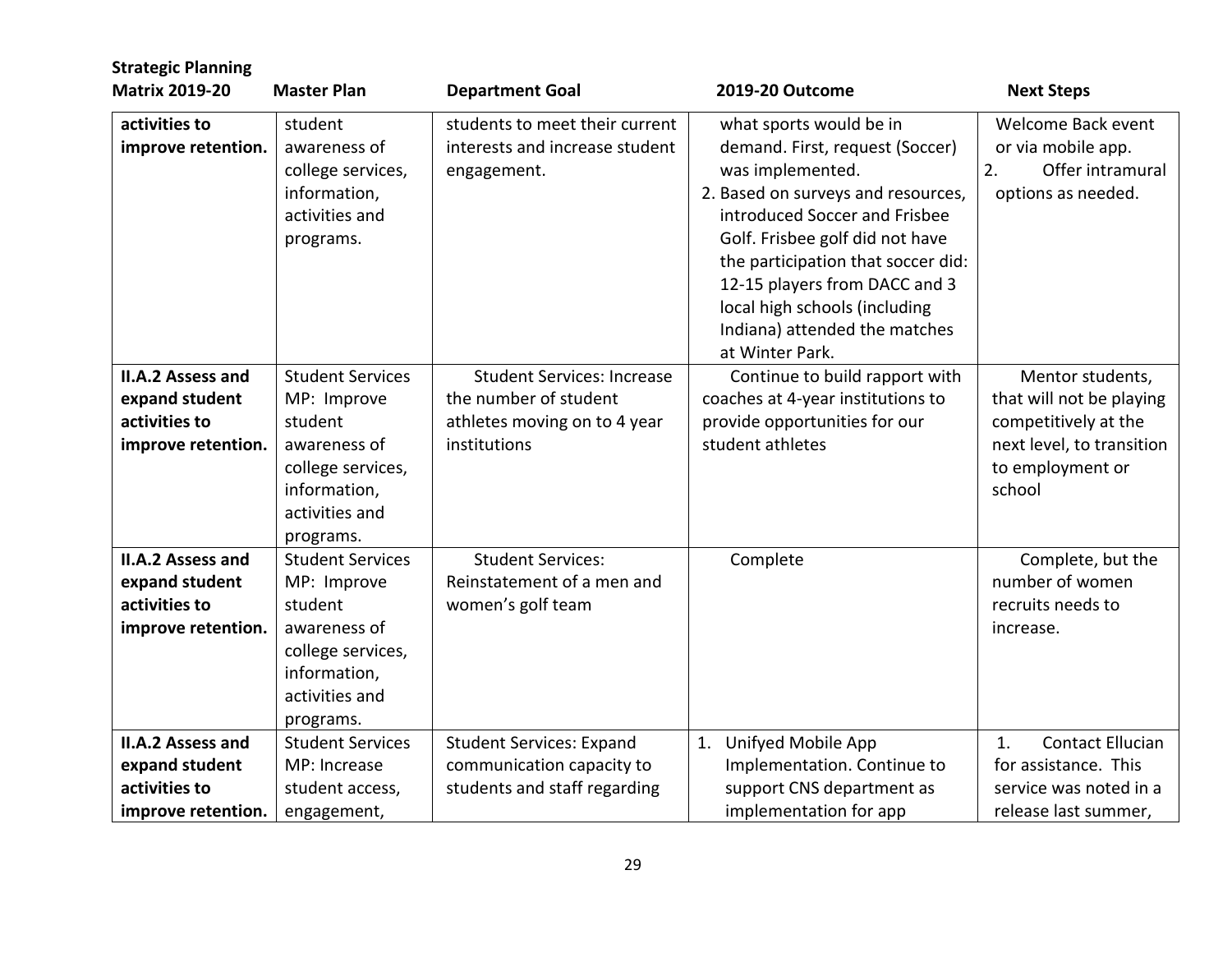| <b>Strategic Planning</b><br><b>Matrix 2019-20</b>                                | <b>Master Plan</b>                                                                                                                                                           | <b>Department Goal</b>                                                                                                                                                                   | 2019-20 Outcome                                                                                                                                                                                                                                                                                                                                                          | <b>Next Steps</b>                                                                                                                                                                                                                              |
|-----------------------------------------------------------------------------------|------------------------------------------------------------------------------------------------------------------------------------------------------------------------------|------------------------------------------------------------------------------------------------------------------------------------------------------------------------------------------|--------------------------------------------------------------------------------------------------------------------------------------------------------------------------------------------------------------------------------------------------------------------------------------------------------------------------------------------------------------------------|------------------------------------------------------------------------------------------------------------------------------------------------------------------------------------------------------------------------------------------------|
|                                                                                   | retention and<br>success through<br>more integrated<br>and<br>comprehensive<br>student services.                                                                             | critical updates and<br>compliance mandates:<br>Develop the capacity for<br>the Annual Notice to students<br>to be received and<br>acknowledged through Self<br>Service (vs WebAdvisor). | continues, approximate launch<br>date is in May 2020. Will utilize<br>mobile app for compliance and<br>safety communications.<br>2. Added safety and security<br>statements to all course syllabi.                                                                                                                                                                       | but we still do not<br>have documentation<br>on how to access<br>service.<br>2.<br>Develop 2<br>mobile app "pages" to<br>build communication<br>infrastructure.                                                                                |
| <b>II.A.2 Assess and</b><br>expand student<br>activities to<br>improve retention. | <b>Student Services</b><br>MP: Maximize<br>resource and<br>improve Student<br>Services'<br>infrastructures to<br>meet<br>stakeholders'<br>needs.                             | Liberal Arts, Assessment,<br>and Library: Monitor<br>database usage                                                                                                                      | Monitoring of database use is<br>ongoing in order to evaluate the<br>mix of databases against actual<br>student usage. Users viewed<br>465,581 abstracts and retrieved<br>90313 full text documents<br>between 7/1/19 and 4/5/20. The<br>library did not experience the<br>number of non-DACC-user<br>intrusions into the databases as<br>occurred in the previous year. | The dean and<br>reference librarian will<br>review database usage<br>compared to cost and<br>use that information as<br>well as compatibility<br>with the new Primo<br>interface in the<br>selection of databases<br>for the next fiscal year. |
| <b>II.A.2 Assess and</b><br>expand student<br>activities to<br>improve retention. | <b>Student Services</b><br>MP: Increase<br>Student access,<br>engagement,<br>retention and<br>success through<br>more integrated<br>and<br>comprehensive<br>student services | <b>Student Services: Increase</b><br>Student access,<br>engagement,<br>retention and<br>success through<br>more integrated<br>and<br>comprehensive<br>student services                   | The Advisement & Counseling<br>Office repurposed office space to<br>include a computer lab for<br>students. The lab has 6 computer<br>stations and a printer. The lab<br>received new carpet and paint.                                                                                                                                                                  | New carpet for the<br>Advisement &<br><b>Counseling Office</b><br>Leisure seating in the<br>computer lab<br>New Chairs for the<br>conference room                                                                                              |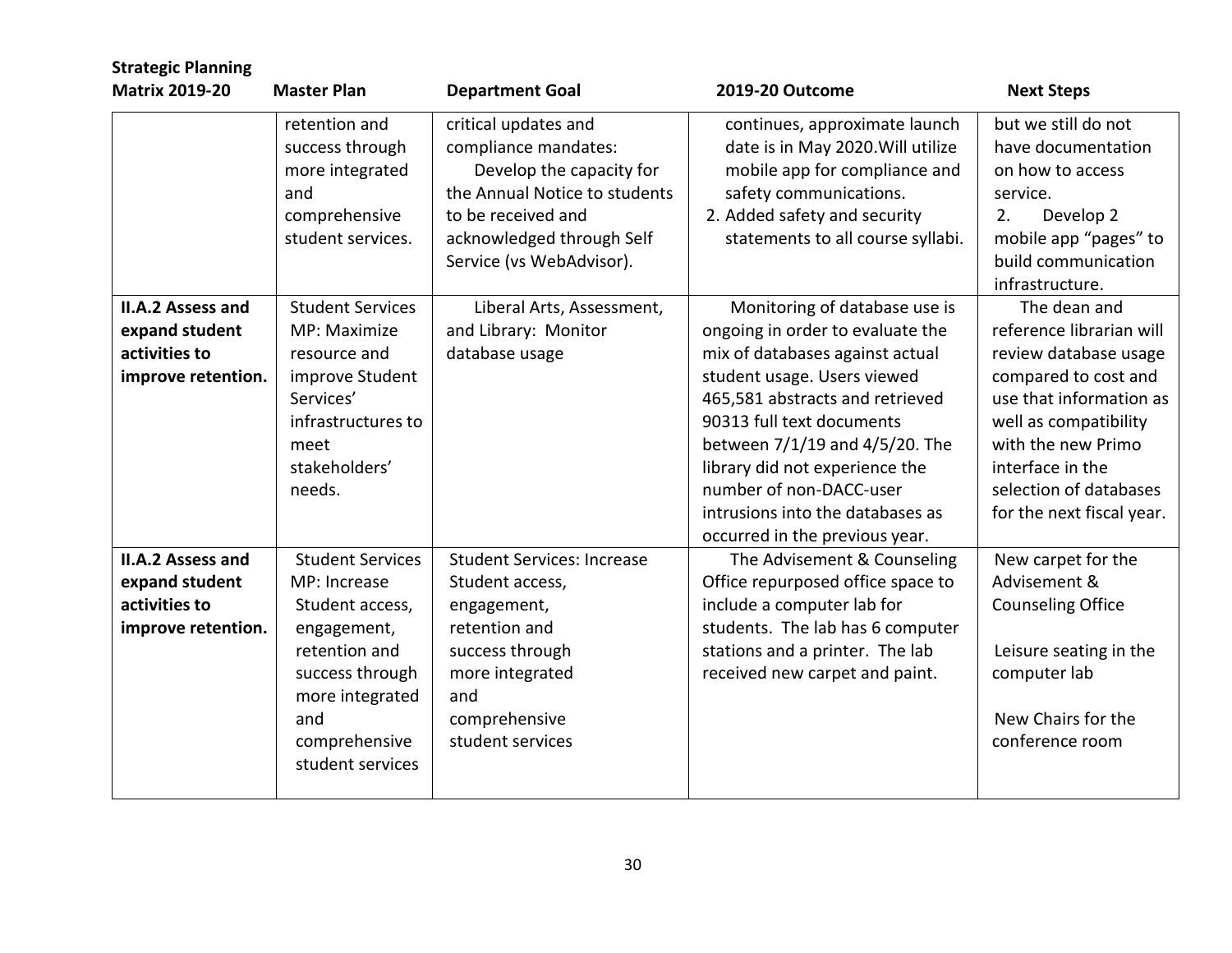| <b>Strategic Planning</b>                                                         |                                                                                                                                                                              |                                                                                                                                                                                                                                                                                                                                                                                                                                                                                                        |                                                                                                                                                                                                                                                                                                                                                                                                                                                                                                             |                                                                                                                                                                                                                                                                                                 |
|-----------------------------------------------------------------------------------|------------------------------------------------------------------------------------------------------------------------------------------------------------------------------|--------------------------------------------------------------------------------------------------------------------------------------------------------------------------------------------------------------------------------------------------------------------------------------------------------------------------------------------------------------------------------------------------------------------------------------------------------------------------------------------------------|-------------------------------------------------------------------------------------------------------------------------------------------------------------------------------------------------------------------------------------------------------------------------------------------------------------------------------------------------------------------------------------------------------------------------------------------------------------------------------------------------------------|-------------------------------------------------------------------------------------------------------------------------------------------------------------------------------------------------------------------------------------------------------------------------------------------------|
| <b>Matrix 2019-20</b>                                                             | <b>Master Plan</b>                                                                                                                                                           | <b>Department Goal</b>                                                                                                                                                                                                                                                                                                                                                                                                                                                                                 | 2019-20 Outcome                                                                                                                                                                                                                                                                                                                                                                                                                                                                                             | <b>Next Steps</b>                                                                                                                                                                                                                                                                               |
| II.A.2 Assess and<br>expand student<br>activities to<br>improve retention.        | <b>Student Services</b><br>MP: Increase<br>Student access,<br>engagement,<br>retention and<br>success through<br>more integrated<br>and<br>comprehensive<br>student services | Financial Aid: Promote the<br>usage of the Veterans' Lounge<br>by current and prospective<br>students who are Veterans of<br>the Armed Forces                                                                                                                                                                                                                                                                                                                                                          | Reports indicate more<br>Veterans are utilizing other federal<br>funding, bring involved in more<br>campus and community activities<br>and maximizing support services<br>on campus and at the VA                                                                                                                                                                                                                                                                                                           | Ongoing process to<br>promote area usage<br>for students to use as<br>not only a get together<br>"lounge" but as a study<br>area, construct<br>informal study groups<br>and career exploration.<br>Promote area to<br>serve as a central<br>"hub" for the Veteran<br>(current and<br>prospects) |
| <b>II.A.2 Assess and</b><br>expand student<br>activities to<br>improve retention. | <b>Student Services</b><br>MP: Maximize<br>resource and<br>improve Student<br>Services'<br>infrastructures to<br>meet<br>stakeholders'<br>needs.                             | <b>Student Services: Improve</b><br>student engagement with<br>social/common areas by<br>incorporating technology,<br>design, and comfort. Improve<br>department/college signage<br>with updated graphics,<br>communications, and<br>directional signs.<br>• Update areas to reflect a<br>modern, fresh, and<br>aesthetically pleasing<br>environment.<br>• With many departments<br>moving on campus and the<br>lack of directional signage<br>from the start, the College<br>needs to help students/ | 1. Common student areas were<br>identified where charging<br>stations and updated seating<br>were needed.<br>2. FY 20 budget allotted for<br>upgrades.<br>3. Found institutional and grant<br>funds to develop signage for<br>Career & Veteran Services<br>department (with their move to<br>2 <sup>nd</sup> floor of CH).<br>4. Received approval to move Art-<br>in-Architecture artwork in LH<br><b>Student Union</b><br>Planning:<br>1. Working with Illini Grad Sales to<br>develop a plan for Student | Phase 2:<br>1. Request funds to<br>implement the plans<br>developed by Illini<br>Grad Sales. Will<br>most likely present<br>requests for 2 fiscal<br>years (FY21 and<br>FY22).<br>2. Implement plans as<br>funding allows.                                                                      |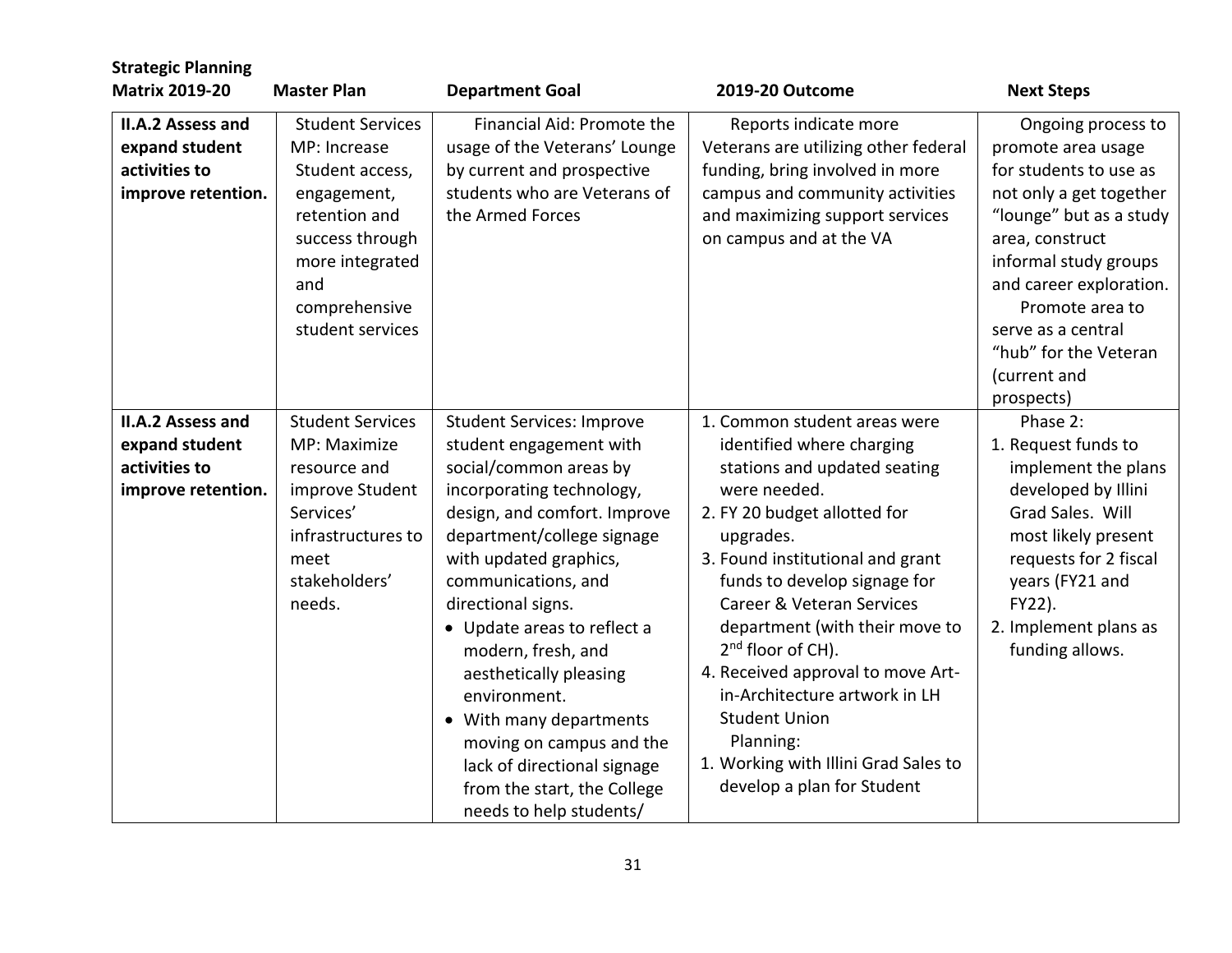| <b>Strategic Planning</b><br><b>Matrix 2019-20</b>                                         | <b>Master Plan</b>                                                                                                                               | <b>Department Goal</b>                                                                                          | 2019-20 Outcome                                                                                                                                                                                                                                                                        | <b>Next Steps</b>                                                                                                           |
|--------------------------------------------------------------------------------------------|--------------------------------------------------------------------------------------------------------------------------------------------------|-----------------------------------------------------------------------------------------------------------------|----------------------------------------------------------------------------------------------------------------------------------------------------------------------------------------------------------------------------------------------------------------------------------------|-----------------------------------------------------------------------------------------------------------------------------|
|                                                                                            |                                                                                                                                                  | customers find their way<br>and critical resources.                                                             | Union, VH/LH/CH/PH directional<br>and service guidance.                                                                                                                                                                                                                                |                                                                                                                             |
| <b>II.A.3 Assess</b><br>expansion of<br>campus tutoring<br>services and<br>infrastructure. | <b>Student Services</b><br>MP: Increase<br>student success                                                                                       | <b>Business &amp; Technology:</b><br>Address gap in student<br>tutorial support for business<br>and technology. | The department has assessed the<br>performance of the newly<br>established Business & Technology<br>Tutoring Center and needs to raise<br>awareness among students about<br>the center, which is located in the<br>Tech Center.                                                        | The Center will offer a<br>week-long open house<br>in the Fall 2020, with<br>the event aptly named<br>DACC Geek Week.       |
| <b>II.A.3 Assess</b><br>expansion of<br>campus tutoring<br>services and<br>infrastructure. | <b>Student Services</b><br>MP: Maximize<br>resource and<br>improve Student<br>Services'<br>infrastructures to<br>meet<br>stakeholders'<br>needs. | Math, Sciences & Health<br>Professions: Coordinate<br>student tutoring services<br>across the College           | MSHP assessed performance of<br>MASS. It was determined that<br>more tutors may be needed.<br>Additionally, it was suggested that<br>virtual tutoring be explored.                                                                                                                     | Request funds for<br>additional tutors. Pilot<br>virtual tutoring.                                                          |
| <b>II.A.3 Assess</b><br>expansion of<br>campus tutoring<br>services and<br>infrastructure. | <b>Student Services</b><br>MP: Maximize<br>resource and<br>improve Student<br>Services'<br>infrastructures to<br>meet<br>stakeholders'<br>needs. | <b>Student Services: Coordinate</b><br>student tutoring services<br>across the College                          | <b>Testing and Academic Services</b><br>provided three general-tutoring<br>sessions during the first quarter.<br>Students also receive tutoring<br>from tutoring centers specialized<br>in business & technology, math &<br>science, and writing in tutoring<br>centers across campus. | Due to the Coronavirus<br>pandemic, the planned<br>follow up for the<br>Spring semester was<br>postponed until the<br>Fall. |
| <b>II.A.3 Assess</b><br>expansion of<br>campus tutoring                                    | <b>Student Services</b><br>MP: Increase<br>student success                                                                                       | <b>Testing and Disability</b><br>Services: Provide an additional<br>full-time employee                          | Expanded our services to offer:<br>Testing options available for<br>Indiana residents, program<br>credential license or certificates of                                                                                                                                                | We could also offer<br>mobile site availability<br>to local businesses or<br>offices that would                             |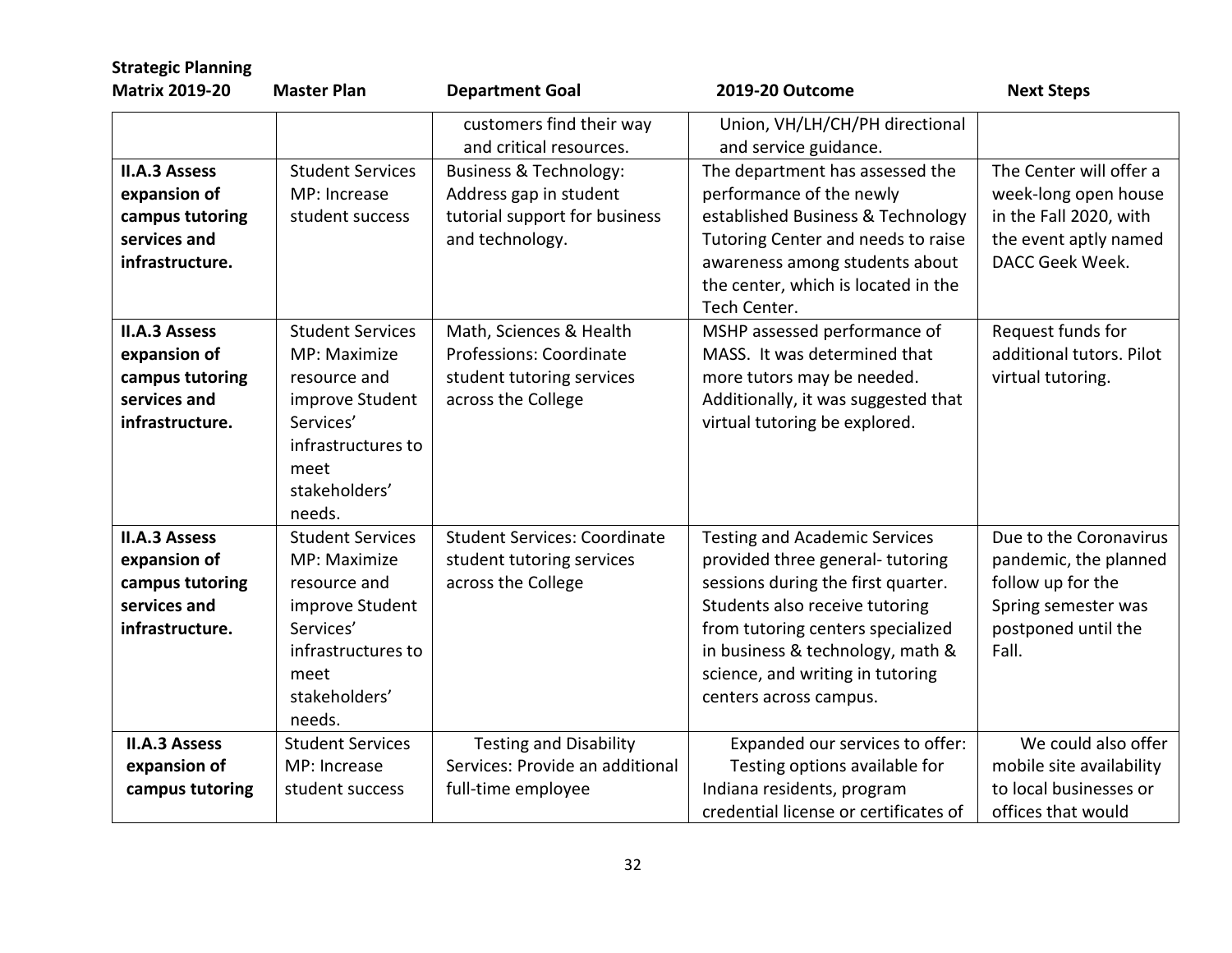| <b>Strategic Planning</b><br><b>Matrix 2019-20</b>                   | <b>Master Plan</b>                                                                                                                                                            | <b>Department Goal</b>                                                                                                                                                                    | 2019-20 Outcome                                                                                                                                                                                                                                                                 | <b>Next Steps</b>                                                                                                                                                                                                                                                                                                                             |
|----------------------------------------------------------------------|-------------------------------------------------------------------------------------------------------------------------------------------------------------------------------|-------------------------------------------------------------------------------------------------------------------------------------------------------------------------------------------|---------------------------------------------------------------------------------------------------------------------------------------------------------------------------------------------------------------------------------------------------------------------------------|-----------------------------------------------------------------------------------------------------------------------------------------------------------------------------------------------------------------------------------------------------------------------------------------------------------------------------------------------|
| services and<br>infrastructure.                                      |                                                                                                                                                                               |                                                                                                                                                                                           | completions, advisement to<br>students with disabilities, disability<br>services orientations, workshops<br>for students with disabilities,<br>tutoring, and study skill tables for<br>students registered to take a high<br>stakes test.                                       | benefit from license or<br>certification testing.                                                                                                                                                                                                                                                                                             |
| II.A.4 Increase<br>"Bonus Class"<br>participation<br>among students. | <b>Student Services</b><br>MP: Increase<br>student success                                                                                                                    | <b>Student Services: Assess Year 2</b><br>progress toward graduation<br>based on student use of Bonus<br>Classes                                                                          | Bonus Classes have proven to have<br>negligible impact on increasing the<br>graduation rates among those who<br>chose them. Counselors regard the<br>list as too restrictive and<br>Admissions & Registration have<br>found the process too onerous<br>based on the low impact. | <b>Student Services has</b><br>developed a new pilot<br>for Board approval to<br>allow students who<br>take 15 or more credits<br>to receive a \$500<br>credit-thereby<br>encouraging students<br>who register for 12<br>credits to take an<br>additional 3-credit class<br>of their choice. New<br>program will be offered<br>for Fall 2020. |
| II.A.5. Provide<br>academic tracks<br>for all full-time<br>students. | <b>Student Services</b><br>MP: Increase<br>student access,<br>engagement,<br>retention and<br>success through<br>more integrated<br>and<br>comprehensive<br>student services. | <b>Student Services: Advisors will</b><br>develop student plans for<br>certificate/degree seeking<br>students by increasing the use<br>of Student Planner tool in Self<br>Service Portal. | Plans have been developed, but it<br>is an ongoing process. More<br>training is requested.                                                                                                                                                                                      | Continue to develop<br>student plans and<br>assess them for<br>progress and<br>completion of<br>programs.                                                                                                                                                                                                                                     |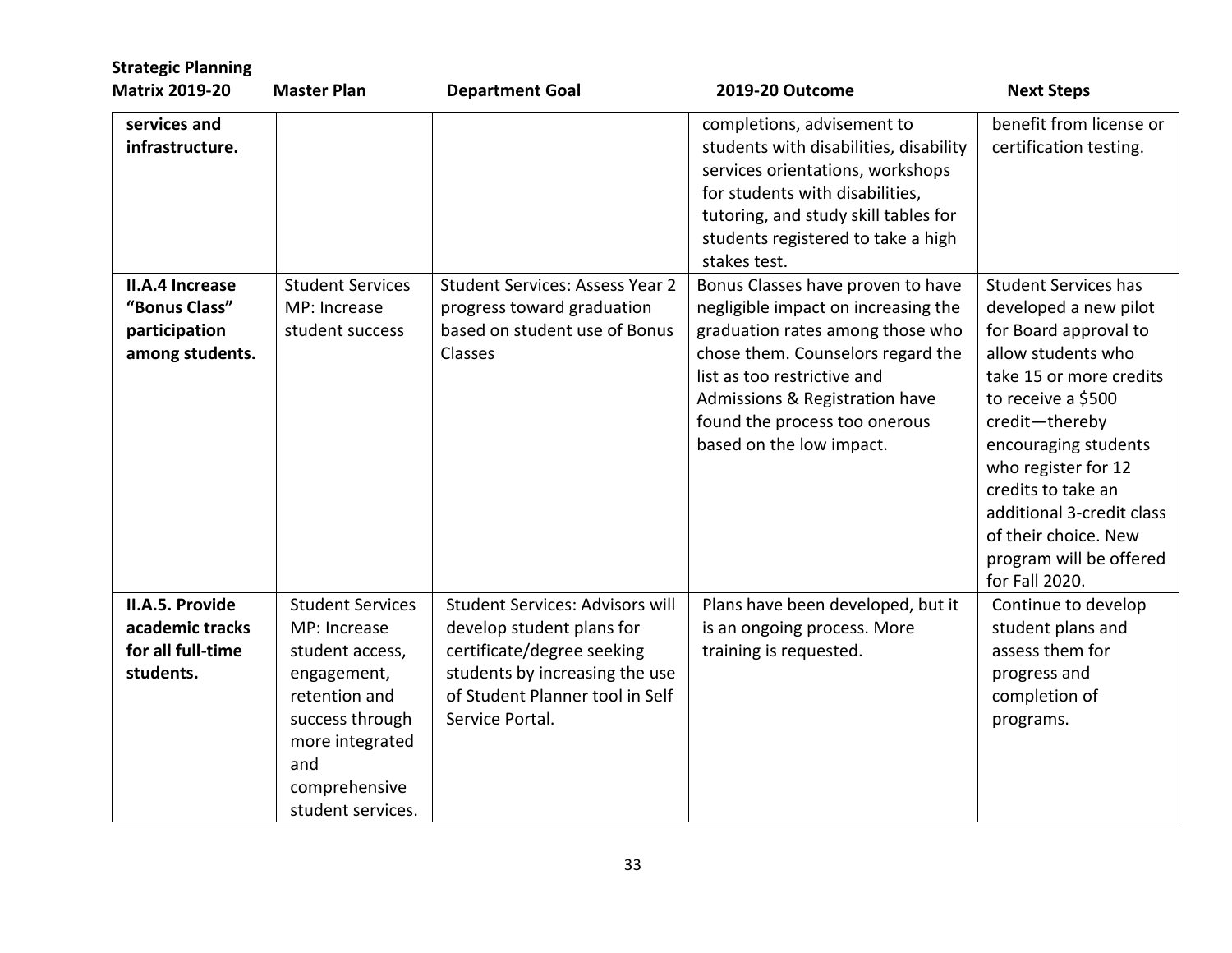| <b>Strategic Planning</b><br><b>Matrix 2019-20</b>                                        | <b>Master Plan</b>                                                                   | <b>Department Goal</b>                                                                                                                                                  | 2019-20 Outcome                                                                                                                                                                                                                                                                                        | <b>Next Steps</b>                                                                                                                                                                                                                 |
|-------------------------------------------------------------------------------------------|--------------------------------------------------------------------------------------|-------------------------------------------------------------------------------------------------------------------------------------------------------------------------|--------------------------------------------------------------------------------------------------------------------------------------------------------------------------------------------------------------------------------------------------------------------------------------------------------|-----------------------------------------------------------------------------------------------------------------------------------------------------------------------------------------------------------------------------------|
| II.A.6. Implement<br>success-sharing for<br>faculty and staff.                            | President's<br>Institutional<br>Vision: Revenue,<br>Relationships, and<br>Reputation | Human Resources: Include<br>"profit-sharing" concept in new<br>faculty contract.                                                                                        | Faculty Association ratified a two-<br>year contract that includes a<br>performance bonus of \$1,000 per<br>faculty member if end-of-year<br>credit enrollment increases by 2<br>percent or more.                                                                                                      | Regardless of whether<br>the enrollment target is<br>achieved, assess<br>whether the program<br>helped increase faculty<br>participation in College<br>retention and<br>completion programs,<br>such as the mentoring<br>program. |
| II.A.6. Implement<br>success-sharing for<br>faculty and staff.                            | <b>Human Resources</b><br>Master Plan                                                | Human Resources: Develop a<br>hierarchy of titles among<br>faculty that is consistent<br>throughout higher education.                                                   | Faculty Association ratified a two-<br>year contract that includes<br>designations of instructor, assistant<br>professor, professor, and<br>distinguished professor for career<br>milestones.                                                                                                          | The 2021 academic<br>year will provide \$1,000<br>increases to the base<br>salary for the most<br>recent milestone that<br>faculty achieved.                                                                                      |
| <b>II.B.1. Recruit and</b><br>retain more<br>students from<br>underrepresented<br>groups. | Academic MP:<br>Advance a culture<br>of inclusion                                    | Math, Sciences & Healthcare<br>Professions: Market programs<br>to high school students,<br>especially those who are not<br>traditionally enrolled in these<br>programs. | Health Professions Day and<br>Engineering Day each took place<br>during Feb. 2020. The event was<br>attended by hundreds of high-<br>school students. The focus was on<br>nontraditional students, including<br>male nursing students, female<br>engineers, and those from<br>underrepresented groups. | Produce and post<br>videos of the event to<br>ensure long-term<br>impact of the marketing<br>efforts.                                                                                                                             |
| II.B.1. Recruit and<br>retain more<br>students from<br>underrepresented<br>groups.        | Academic MP:<br>Advance a culture<br>of inclusion                                    | <b>Adult Education: Provide</b><br>outreach to people of low<br>socioeconomic status for high-<br>school equivalency.                                                   | Partnering with the Danville<br>Housing Authority, DACC resumed<br>offering GED/high-school<br>equivalency classes in the Fair<br>Oaks housing complex. The                                                                                                                                            | Investigate the<br>resumption of the<br>program once the<br>COVID-19 pandemic                                                                                                                                                     |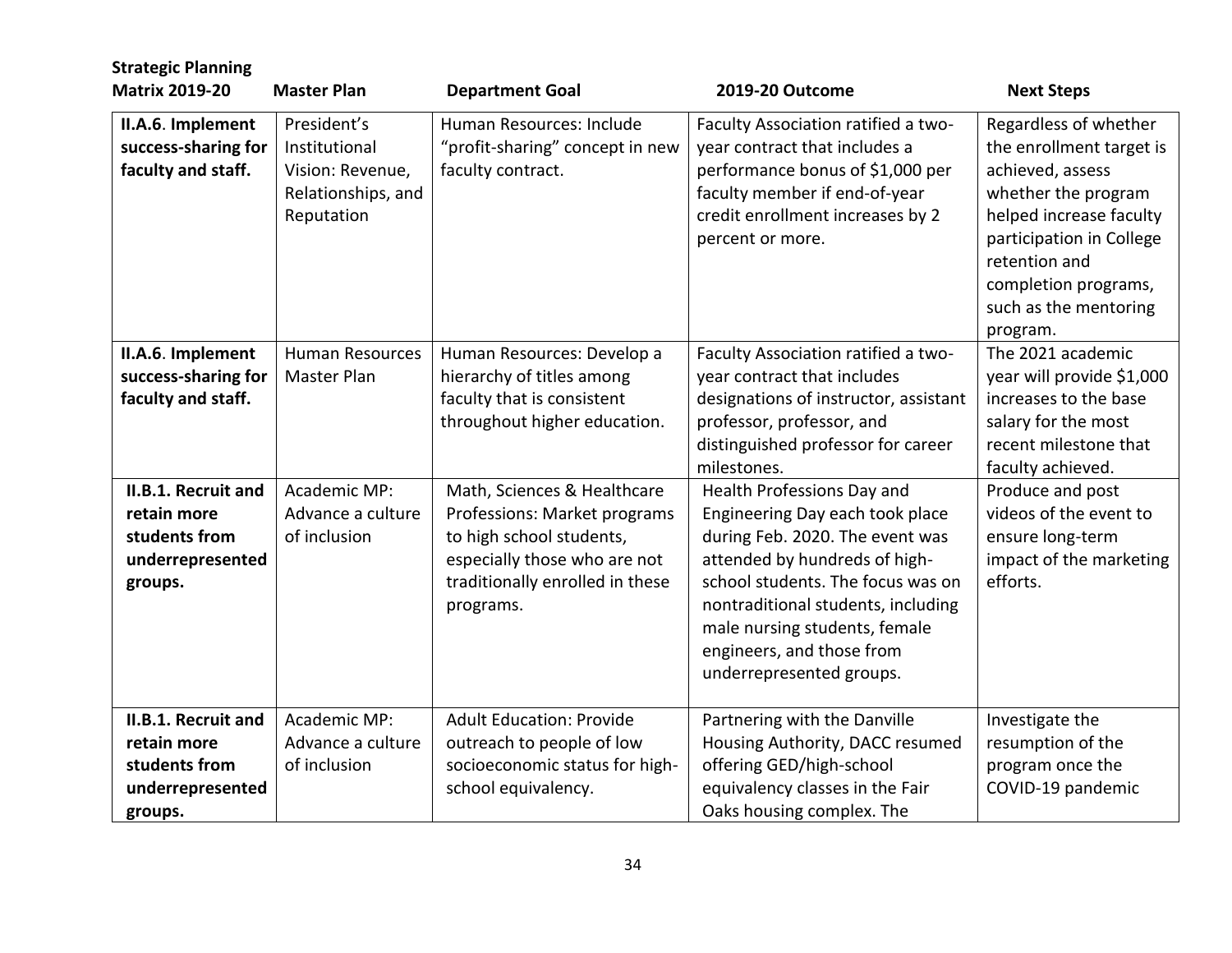| <b>Strategic Planning</b>                                                                 |                                                                                                                                       |                                                                                                                                                                                    |                                                                                                                                                                                                                                                                                                |                                                                                                                                                                                                           |  |
|-------------------------------------------------------------------------------------------|---------------------------------------------------------------------------------------------------------------------------------------|------------------------------------------------------------------------------------------------------------------------------------------------------------------------------------|------------------------------------------------------------------------------------------------------------------------------------------------------------------------------------------------------------------------------------------------------------------------------------------------|-----------------------------------------------------------------------------------------------------------------------------------------------------------------------------------------------------------|--|
| <b>Matrix 2019-20</b>                                                                     | <b>Master Plan</b>                                                                                                                    | <b>Department Goal</b>                                                                                                                                                             | 2019-20 Outcome                                                                                                                                                                                                                                                                                | <b>Next Steps</b>                                                                                                                                                                                         |  |
|                                                                                           |                                                                                                                                       |                                                                                                                                                                                    | Housing Authority provided<br>monetary incentives for residents<br>to attend classes.                                                                                                                                                                                                          | enables the College to<br>return to Fair (Oaks.                                                                                                                                                           |  |
| <b>II.B.1. Recruit and</b><br>retain more<br>students from<br>underrepresented<br>groups. | Academic MP:<br>Advance a culture<br>of inclusion                                                                                     | <b>Financial Aid: Promote</b><br>FAFSA completions and other<br>educational funding such as<br>scholarships to Veterans to<br>cover more college expenses<br>and reduce loan debt. | Reports indicate more<br>Veterans are utilizing other federal<br>funding by completing the FAFSA<br>and thus having more funds<br>available for books, supplies and<br>items that are not covered by the<br>VA educational benefits. This has<br>minimized the number requesting<br>to borrow. | Continue to<br>educate all of our<br>students but with an<br>emphasis on Veteran<br>in regard to consumer<br>debt and good<br>financial management<br>practices and how to<br>maximize their<br>benefits. |  |
| <b>II.B.1. Recruit and</b><br>retain more<br>students from<br>underrepresented<br>groups. | <b>Student Services</b><br>MP: Improve<br>student<br>awareness of<br>college services,<br>information,<br>activities and<br>programs. | <b>Student Services: Market CTE</b><br>and academic programs to<br>underrepresented groups.                                                                                        | Data, Desserts, & Decisions<br>targeted local high school and<br>their parents, and showcased CTE<br>programs and careers, especially<br>nontraditional fields. Participants<br>reported a better understanding of<br>CTE programs, career<br>opportunities, and nontraditional<br>fields.     | The coronavirus<br>postponed the spring<br>event, which will be<br>rescheduled for the Fall                                                                                                               |  |
| II.B.1. Recruit and                                                                       | <b>Student Services</b>                                                                                                               | <b>Chief Diversity Officer:</b>                                                                                                                                                    | Developed and piloted First                                                                                                                                                                                                                                                                    | Hire a coordinator                                                                                                                                                                                        |  |
| retain more                                                                               | MP: Improve                                                                                                                           | Develop diversity, equity and                                                                                                                                                      | Time Full Time African American                                                                                                                                                                                                                                                                | for the Toolbox                                                                                                                                                                                           |  |
| students from                                                                             | student                                                                                                                               | inclusion focused initiatives                                                                                                                                                      | Male initiative: The Toolbox                                                                                                                                                                                                                                                                   | program.                                                                                                                                                                                                  |  |
| underrepresented                                                                          | awareness of                                                                                                                          | geared toward improving                                                                                                                                                            |                                                                                                                                                                                                                                                                                                | Evaluate                                                                                                                                                                                                  |  |
| groups.                                                                                   | college services,                                                                                                                     | underrepresented students to                                                                                                                                                       |                                                                                                                                                                                                                                                                                                | effectiveness of                                                                                                                                                                                          |  |
|                                                                                           | information,                                                                                                                          | increase engagement and                                                                                                                                                            |                                                                                                                                                                                                                                                                                                | program for scaling up                                                                                                                                                                                    |  |
|                                                                                           |                                                                                                                                       | retention.                                                                                                                                                                         |                                                                                                                                                                                                                                                                                                | viability.                                                                                                                                                                                                |  |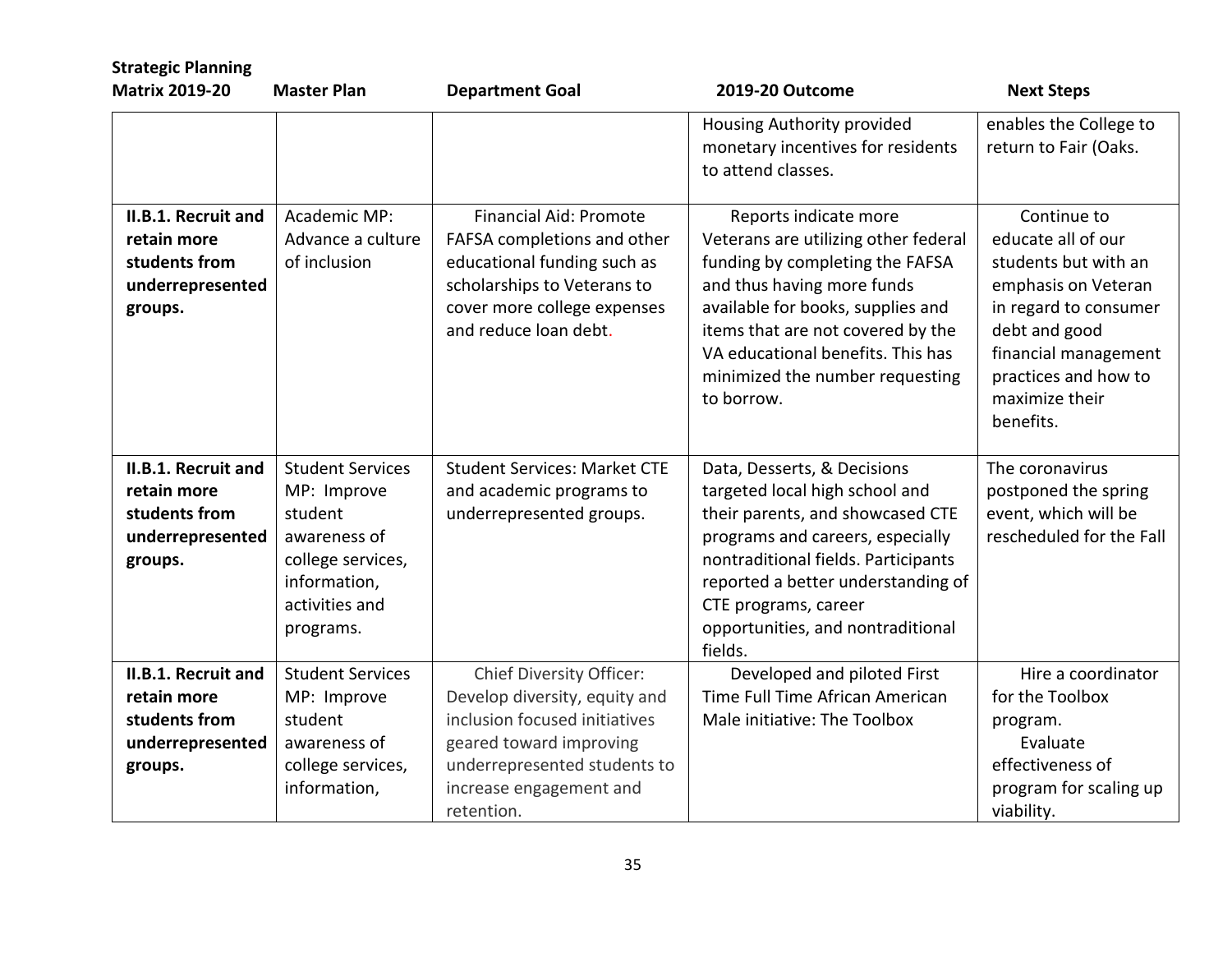| <b>Strategic Planning</b>                                                                 |                                                                                                                                                  |                                                                                                                                                                                                                                                                                                                          |                                                                                                                                                                                                                                                                                                                                                                                  |                                                                                                                     |
|-------------------------------------------------------------------------------------------|--------------------------------------------------------------------------------------------------------------------------------------------------|--------------------------------------------------------------------------------------------------------------------------------------------------------------------------------------------------------------------------------------------------------------------------------------------------------------------------|----------------------------------------------------------------------------------------------------------------------------------------------------------------------------------------------------------------------------------------------------------------------------------------------------------------------------------------------------------------------------------|---------------------------------------------------------------------------------------------------------------------|
| <b>Matrix 2019-20</b>                                                                     | <b>Master Plan</b>                                                                                                                               | <b>Department Goal</b>                                                                                                                                                                                                                                                                                                   | 2019-20 Outcome                                                                                                                                                                                                                                                                                                                                                                  | <b>Next Steps</b>                                                                                                   |
| <b>II.B.1. Recruit and</b><br>retain more<br>students from<br>underrepresented<br>groups. | activities and<br>programs.<br><b>Student Services</b><br>MP: Increase<br>student success                                                        | <b>Student Services: AAC staff</b><br>will complete training to<br>understand and assist the<br>diverse student populations<br>served. Information learned<br>will be integrated into<br>advisement services.<br>- Diversity<br><b>Special Populations</b><br>- CTE students<br>- Transfer Students<br>- Low SES student | <b>Trainings Completed:</b><br>NACADA - Webinars & Annual<br>Conference<br><b>Transfer Summit</b><br>$\bullet$<br><b>Engaging Students Through</b><br>$\bullet$<br>Social Media<br>VA Mental Health<br>$\bullet$<br>CTE Training - Criminal Justice<br>& Computer Programming<br><b>SEVIS</b><br>$\bullet$<br><b>Customer Service</b><br>$\bullet$<br>Staff serve on 16 Advisory | Continue training as<br>our student dynamics<br>are ever changing.                                                  |
| II.B.1. Recruit and<br>retain more<br>students from<br>underrepresented<br>groups.        | <b>Student Services</b><br>MP: Maximize<br>resource and<br>improve Student<br>Services'<br>infrastructures to<br>meet<br>stakeholders'<br>needs. | perspective<br><b>Student Services: Provide</b><br>improved services for special<br>populations, including<br>individuals with disabilities                                                                                                                                                                              | <b>Boards</b><br>The College's Disability & Testing<br>Accommodations Specialist began<br>providing support with assistive<br>technologies to nontraditional and<br>special populations students with<br>disabilities.                                                                                                                                                           | The Assessment Center<br>will investigate new<br>software for assisting<br>students on testing for<br>CTE programs. |
| <b>II.B.1. Recruit and</b><br>retain more<br>students from<br>underrepresented<br>groups. | <b>Student Services</b><br>MP: Maximize<br>resource and<br>improve Student<br>Services'<br>infrastructures to<br>meet                            | <b>Student Services: Provide</b><br>improved services for special<br>populations, including<br>individuals with disabilities                                                                                                                                                                                             | The College's Disability & Testing<br><b>Accommodations Specialist</b><br>Mentored special-populations<br>students to increase completion<br>rates.                                                                                                                                                                                                                              | The assessment tool<br>will be the success and<br>completion<br>rates of students in the<br>mentoring program       |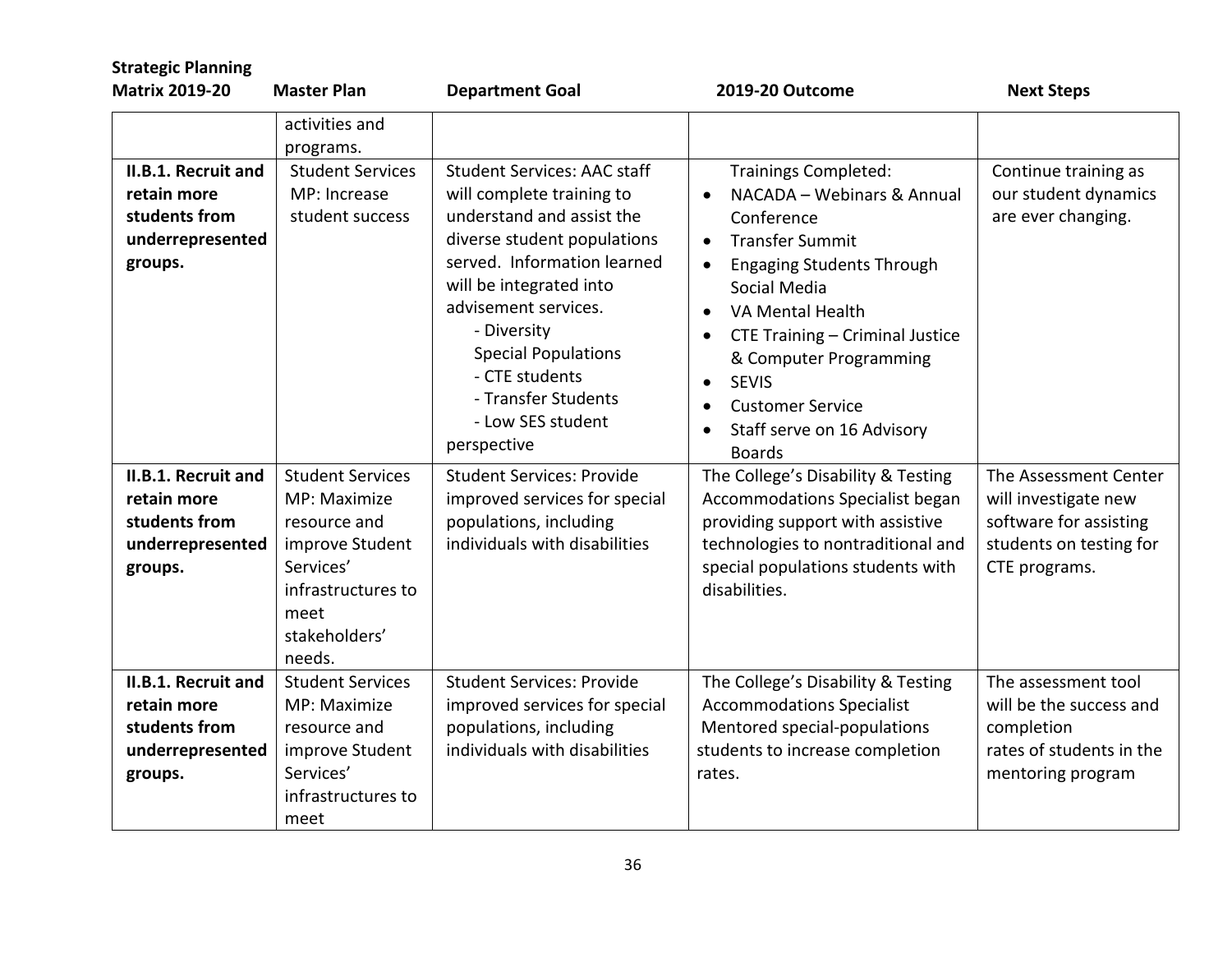| <b>Strategic Planning</b>                                           |                                                                                |                                                                                                                                                                                                                           |                                                                                                                                                                                                                                                           |                                                                                                                                                                       |
|---------------------------------------------------------------------|--------------------------------------------------------------------------------|---------------------------------------------------------------------------------------------------------------------------------------------------------------------------------------------------------------------------|-----------------------------------------------------------------------------------------------------------------------------------------------------------------------------------------------------------------------------------------------------------|-----------------------------------------------------------------------------------------------------------------------------------------------------------------------|
| <b>Matrix 2019-20</b>                                               | <b>Master Plan</b>                                                             | <b>Department Goal</b>                                                                                                                                                                                                    | 2019-20 Outcome                                                                                                                                                                                                                                           | <b>Next Steps</b>                                                                                                                                                     |
|                                                                     | stakeholders'<br>needs.                                                        |                                                                                                                                                                                                                           |                                                                                                                                                                                                                                                           |                                                                                                                                                                       |
| II.B.2. Increase<br>County-wide<br>participation in<br>dual credit. | Academic MP:<br><b>Expand class</b><br>offerings<br>throughout<br>District 507 | Business & Technology: Expand<br><b>CTE and College Express course</b><br>offerings.                                                                                                                                      | New CTE dual credit courses<br>included: CBUS 104 Intro to<br>Business; CECN 102<br>Microeconomics; CACC 101<br>Financial Accounting; BOFF 127<br>Intro to<br>Power Point; and BOFF 228 Intro to<br>Word.                                                 | DACC CTE faculty will<br>work closely with high<br>school instructors to<br>ensure courses meet all<br>college requirements<br>and rigor.                             |
| II.B.2. Increase<br>County-wide<br>participation in<br>dual credit. | Academic MP:<br><b>Expand class</b><br>offerings<br>throughout<br>District 507 | Business & Technology: Expand<br><b>CTE and College Express course</b><br>offerings.                                                                                                                                      | Business instructors worked with<br>the VVEDS Director to develop a<br><b>Business Administrative Technology</b><br>program for the College Express<br>program.                                                                                           | DACC business faculty<br>will work closely with<br>high school instructors<br>to ensure courses meet<br>all college requirements<br>and rigor.                        |
| II.B.2. Increase<br>County-wide<br>participation in<br>dual credit. | Academic MP:<br><b>Expand class</b><br>offerings<br>throughout<br>District 507 | <b>Student Services: Investigate</b><br>the feasibility of<br>Freshman/Sophomore Dual<br>Credit                                                                                                                           | Working on creating an<br>Exceptional Freshman &<br>Sophomore Dual Credit Form.<br>Developed a system for testing<br>students to determine whether<br>they are College-ready in English<br>and math, regardless of the<br>course.                         | Communicate new<br>process to high school<br>counselors; Gather<br>feedback after first<br>year; Monitor the<br>process and success of<br>the Freshman/<br>Sophomores |
| II.B.2. Increase<br>County-wide<br>participation in<br>dual credit. | Academic MP:<br><b>Expand class</b><br>offerings<br>throughout<br>District 507 | Hoopeston: Grow dual credit<br>at the Center without financial<br>loss by the addition of more<br>general education<br>classes(History, Social Science,<br>Humanities) for daytime and<br>evening classes; work to enroll | Goal is to add 2 science, 1<br>Humanities and 1 Fine arts classes<br>needed to enable students to earn<br>the GECC Certificate in Hoopeston.<br>Barriers: High school mentality<br>that all classes need to be during<br>the day and on their own campus. | Promote online<br>courses as a strategy to<br>address the increase in<br>high-school taught<br>dual credit.                                                           |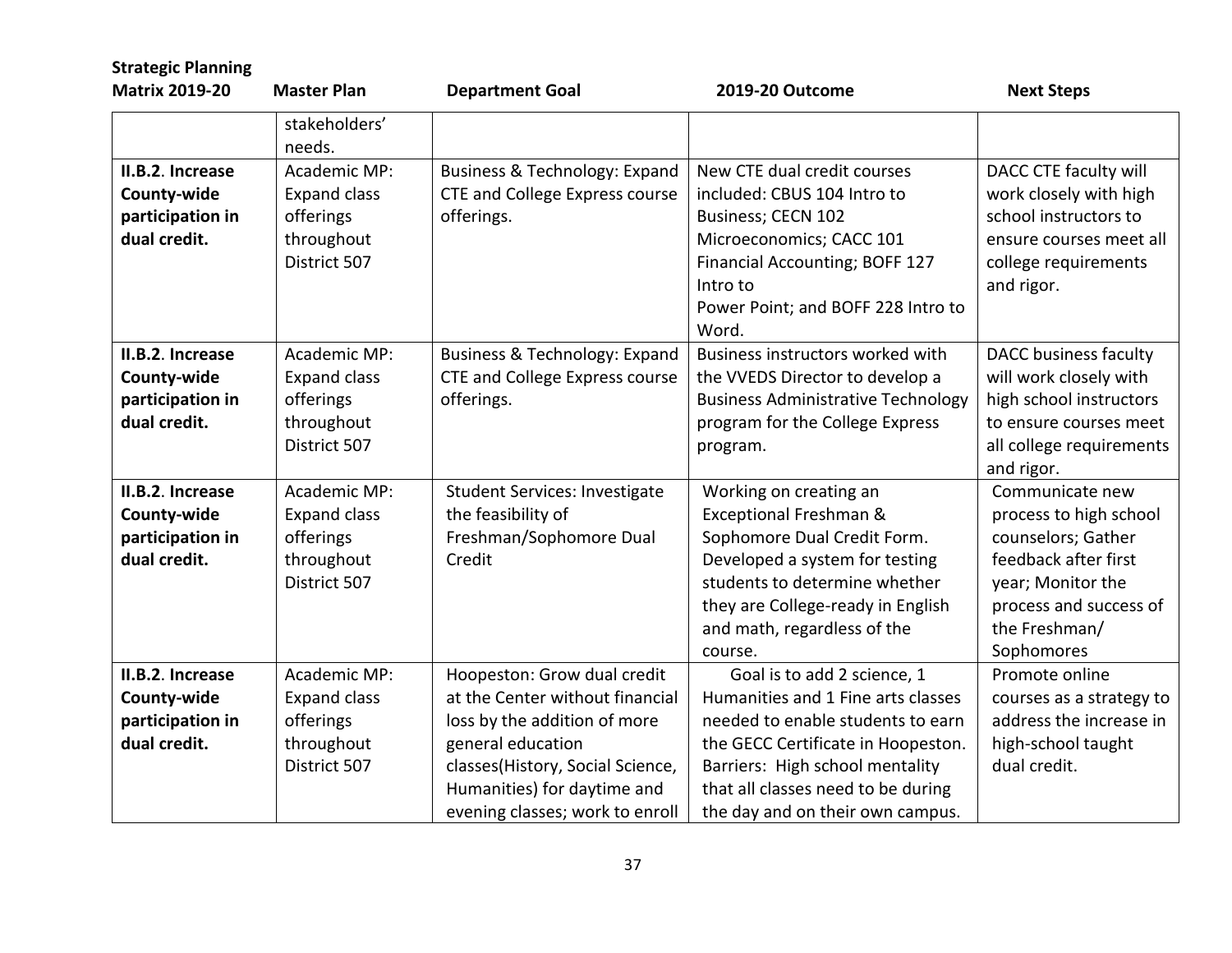| <b>Strategic Planning</b>                                                                  |                                                                                                                                                                               |                                                                                                                                                  |                                                                                                                                                                                                                                                                                                                                                        |                                                                                                                                                                                           |
|--------------------------------------------------------------------------------------------|-------------------------------------------------------------------------------------------------------------------------------------------------------------------------------|--------------------------------------------------------------------------------------------------------------------------------------------------|--------------------------------------------------------------------------------------------------------------------------------------------------------------------------------------------------------------------------------------------------------------------------------------------------------------------------------------------------------|-------------------------------------------------------------------------------------------------------------------------------------------------------------------------------------------|
| <b>Matrix 2019-20</b>                                                                      | <b>Master Plan</b>                                                                                                                                                            | <b>Department Goal</b>                                                                                                                           | 2019-20 Outcome                                                                                                                                                                                                                                                                                                                                        | <b>Next Steps</b>                                                                                                                                                                         |
|                                                                                            |                                                                                                                                                                               | more HS students in online<br>courses that build on learning<br>from HS,                                                                         | No high school teachers have<br>master's degrees who could be on<br>the development plan to be able<br>to teach in the school.                                                                                                                                                                                                                         |                                                                                                                                                                                           |
| II.B.3. Address the<br>achievement gap<br>for African-<br><b>American male</b><br>students | <b>Student Services</b><br>MP: Increase<br>student access,<br>engagement,<br>retention and<br>success through<br>more integrated<br>and<br>comprehensive<br>student services. | <b>Student Services: Implement</b><br>the "Toolbox" program to<br>improve the success rate of<br>African-American male, first-<br>time students. | The chief diversity officer<br>implemented a program with 18<br>"Toolbox" students and has<br>provided wrap-around services to<br>keep these students on track<br>toward completion. After the Fall<br>semester, all but two students<br>returned for the Spring-a<br>retention rate that far exceeds the<br>overall College rate.                     | Assess the successes<br>and challenges after the<br>first year. Continue with<br>the Fall 19 cohort and<br>enlist a Fall 20 cohort<br>by assigning additional<br>staff to these students. |
| II.B.3. Address the<br>achievement gap<br>for African-<br><b>American male</b><br>students | <b>Student Services</b><br>MP: Increase<br>student access,<br>engagement,<br>retention and<br>success through<br>more integrated<br>and<br>comprehensive<br>student services. | Math, Sciences & Health<br>Professions: Improve the<br>success rate of African-<br>American students.                                            | ATD Teaching & Learning<br>completed the Black Minds Matter<br>Video series and developed a<br>college wide guide to be shared<br>with employees during the next in-<br>service.<br>MSHP developed a teaching<br>strategy guide based on evidence-<br>based research. The guide was<br>shared with full- and part-time<br>faculty within the division. | Develop targeted<br>initiatives that are data-<br>driven.                                                                                                                                 |
| II.B.4. Investigate<br>measures to<br>improve security<br>for night classes.               | President's<br>Institutional<br>Vision: Revenue,<br>Relationships, and<br>Reputation                                                                                          | Security: Evaluate<br>effectiveness and efficiency in<br>the Security Department<br>visibility during evenings after<br>6 p.m.                   | After completing evaluation,<br>Security began assigning G4S<br>officers to parking lots during class<br>dismissals from 7 p.m. to 11 p.m.<br>weekdays.                                                                                                                                                                                                | Recommendations for<br>modification to course<br>schedules to<br>consolidate<br>classrooms.                                                                                               |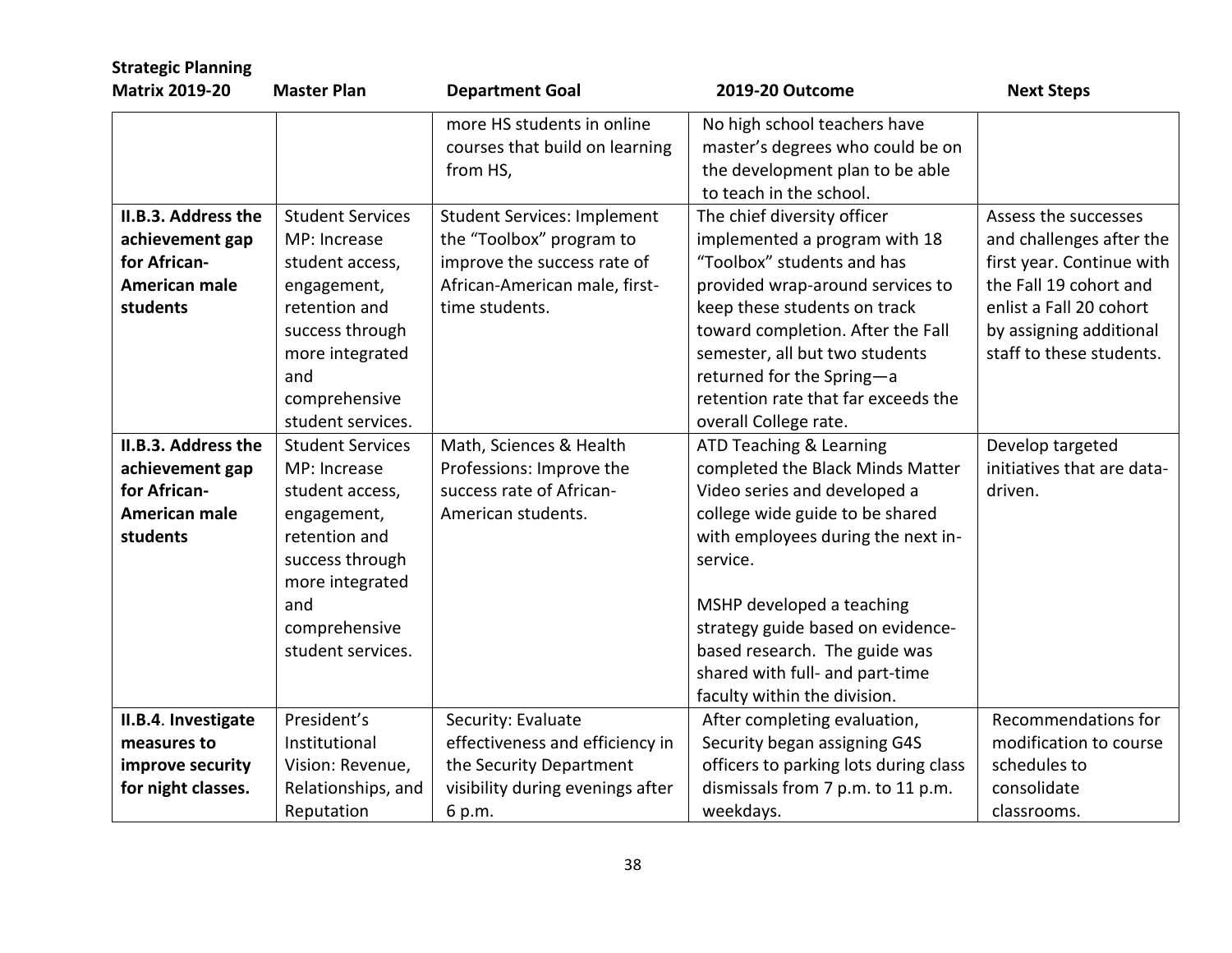| <b>Strategic Planning</b>                                                   |                                                                                      |                                                                                   |                                                                                                                                                                                                                                                                                                                                                                                                                   |                                                                                                                                                                                                                                                                                                                                                                                                                   |
|-----------------------------------------------------------------------------|--------------------------------------------------------------------------------------|-----------------------------------------------------------------------------------|-------------------------------------------------------------------------------------------------------------------------------------------------------------------------------------------------------------------------------------------------------------------------------------------------------------------------------------------------------------------------------------------------------------------|-------------------------------------------------------------------------------------------------------------------------------------------------------------------------------------------------------------------------------------------------------------------------------------------------------------------------------------------------------------------------------------------------------------------|
| <b>Matrix 2019-20</b>                                                       | <b>Master Plan</b>                                                                   | <b>Department Goal</b>                                                            | 2019-20 Outcome                                                                                                                                                                                                                                                                                                                                                                                                   | <b>Next Steps</b>                                                                                                                                                                                                                                                                                                                                                                                                 |
| II.B.5. Increase<br>student access to<br><b>Foundation</b><br>scholarships. | Information<br>Technology<br>Strategic Plan,<br>2018-2024                            | NextGen Import/Export<br>Process to update Student<br><b>Account on Colleague</b> | Currently, all Foundation<br>Scholarships are manually entered<br>by the Accounts Receivable<br>Specialist to the student's account<br>as a sponsorship. There is no<br>record of the scholarship recorded<br>in Financial Aid. This process<br>would treat the scholarship as an<br>award in Financial Aid, which<br>would then feed over to the<br>student account similar to other<br>scholarships and awards. | Investigate a new<br>system for 2021 since<br>NextGen is failing to<br>serve students<br>adequately                                                                                                                                                                                                                                                                                                               |
| II.B.5. Increase<br>student access to<br><b>Foundation</b><br>scholarships. | President's<br>Institutional<br>Vision: Revenue,<br>Relationships, and<br>Reputation | Foundation: Offering an<br>affordable and convenient<br>education for students    | Awarded 506 scholarships<br>valued @\$664,545 at our Honors<br>Program held on September 20,<br>2019. This is 18 more than 2018<br>and \$42,180 more than 2018.<br>Nine new scholarships have been<br>added since Jan 2020. We have<br>received \$5,536,559.70 in<br>contributions since 7/1/2019. This<br>includes funding from grants,<br>bequest, in kind gifts and<br>employee contributions.                 | Continue to promote<br>the Foundation through<br>opportunities such as<br>DACC TV and radio<br>shows and the<br>Hoopeston radio show.<br>We send out<br>semiannual newsletters<br>to our donors.<br>Volunteer and serve on<br>the following Boards;<br>Rotary, AFP and<br>WorkSource<br>Enterprises,<br>Participate and<br>volunteer in community<br>golf outings, DACC<br>campus activities,<br>Galas, and other |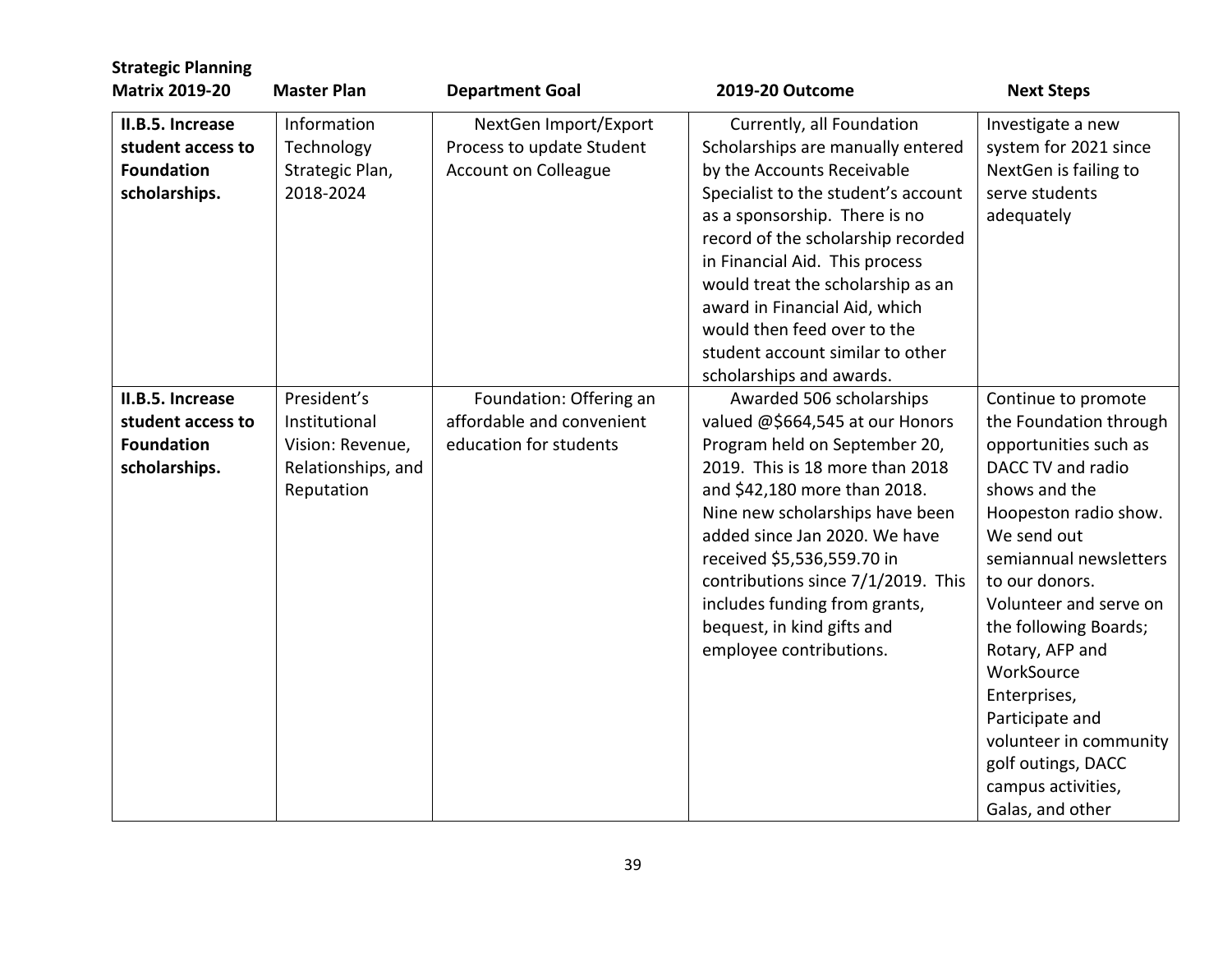| <b>Strategic Planning</b><br><b>Matrix 2019-20</b>               | <b>Master Plan</b>                               | <b>Department Goal</b>                                                                                                            | 2019-20 Outcome                                                                                                                                                                                                                                               | <b>Next Steps</b>                                                                                |
|------------------------------------------------------------------|--------------------------------------------------|-----------------------------------------------------------------------------------------------------------------------------------|---------------------------------------------------------------------------------------------------------------------------------------------------------------------------------------------------------------------------------------------------------------|--------------------------------------------------------------------------------------------------|
|                                                                  |                                                  |                                                                                                                                   |                                                                                                                                                                                                                                                               | community and non for<br>profit events to<br>cultivate partnerships<br>with community<br>members |
| II.B.6. Increase<br>open-educational-<br>resource in<br>courses. | Academic MP:<br>Reduce student<br>textbook costs | Liberal Arts, Assessment, and<br>Library: Increase opportunities<br>for students to have access to<br>free educational materials. | The library has a new video that<br>explains how to use Google<br>Scholar to do research. If you have<br>limited or no experience with<br>Scholar, it is a wonderful, free<br>research tool to find journal<br>articles, books and conference<br>proceedings. | Promote the video<br>across all curricula via<br>the Blackboard LMS.                             |
| II.B.6. Increase<br>open-educational-<br>resource in<br>courses. | Academic MP:<br>Reduce student<br>textbook costs | Enhancements requested to<br>Follett's Online Adoption<br>processing                                                              | Ties to all dept. goals                                                                                                                                                                                                                                       | Continued support<br>and upgrades as<br>needed, per request of<br>Follett.                       |
| II.B.6. Increase<br>open-educational-<br>resource in<br>courses. | Academic MP:<br>Reduce student<br>textbook costs | Finance: Bookstore<br>Partnership & Operations                                                                                    | Complete - 3 Year Amendment<br>with Follett approved by Board in<br>May 2019                                                                                                                                                                                  | Review again in<br>Spring 2022                                                                   |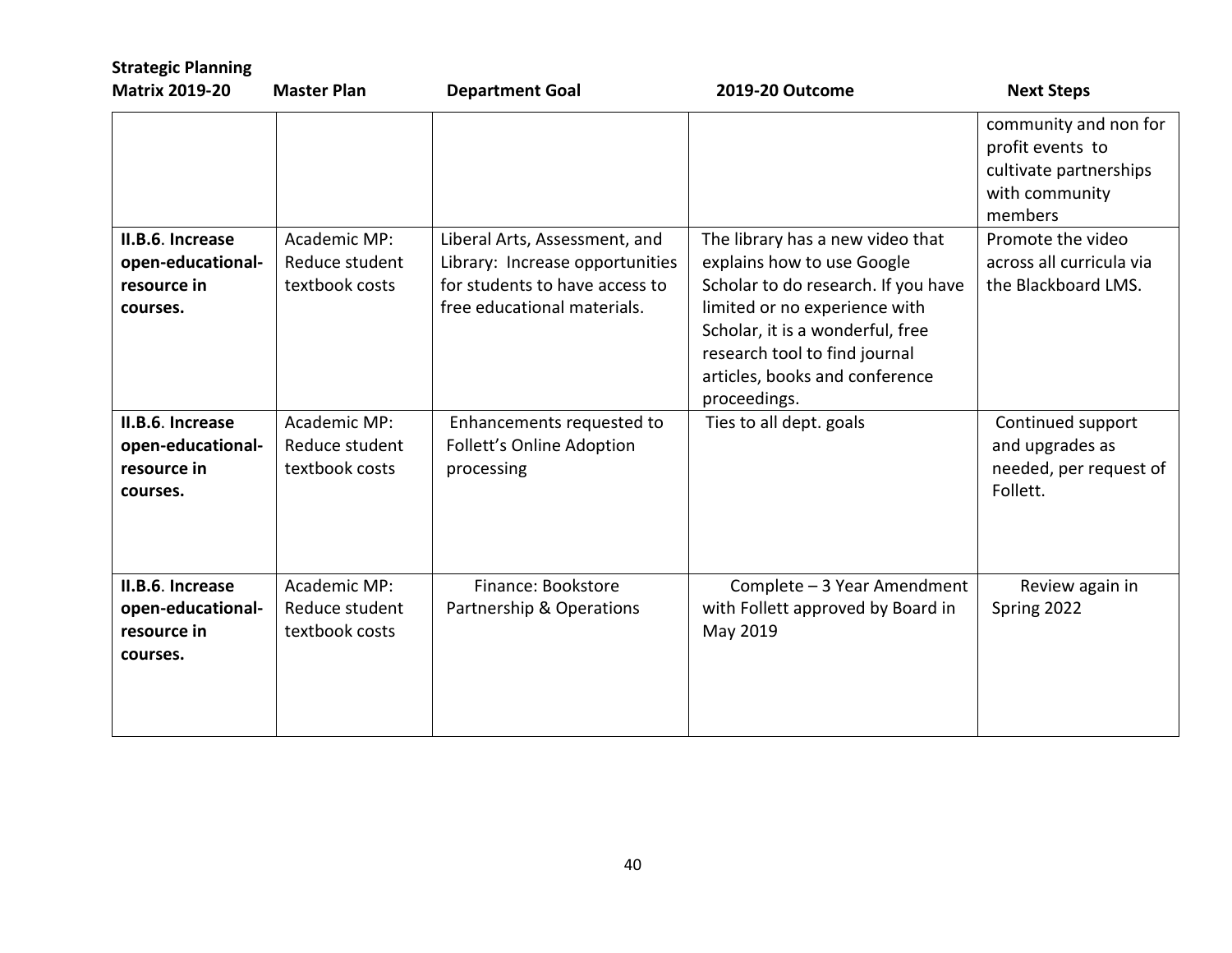| <b>Strategic Planning</b><br><b>Matrix 2019-20</b>                     | <b>Master Plan</b>                                                               | <b>Department Goal</b>                                                                                                                                                                                           | 2019-20 Outcome                                                                                                                                                                                                                                                                                                                                                                                                                                                                         | <b>Next Steps</b>                                                                                                                                                                                                                                                                                                                                                                                                                                                                                                           |
|------------------------------------------------------------------------|----------------------------------------------------------------------------------|------------------------------------------------------------------------------------------------------------------------------------------------------------------------------------------------------------------|-----------------------------------------------------------------------------------------------------------------------------------------------------------------------------------------------------------------------------------------------------------------------------------------------------------------------------------------------------------------------------------------------------------------------------------------------------------------------------------------|-----------------------------------------------------------------------------------------------------------------------------------------------------------------------------------------------------------------------------------------------------------------------------------------------------------------------------------------------------------------------------------------------------------------------------------------------------------------------------------------------------------------------------|
| II.B.6. Increase<br>open-educational-<br>resource in<br>courses.       | Academic MP:<br>Reduce student<br>textbook costs                                 | Finance: Evaluate process<br>of charging students for<br>Follett Access course materials                                                                                                                         | Complete - The process was<br>changed in response to complaints<br>from high school administrators<br>and parents that the balance due<br>on student accounts changed<br>because of not having current<br>pricing available at registration                                                                                                                                                                                                                                             | Operational                                                                                                                                                                                                                                                                                                                                                                                                                                                                                                                 |
| II.C.1. Implement<br>and assess<br>effectiveness of<br>new mobile app. | <b>Student Services</b><br>MP: Develop a<br>mobile app and<br>online application | <b>Student Services: Complete</b><br>research, select, and<br>implement a mobile<br>application to improve<br>communications with<br>students about events,<br>activities, and to build learning<br>communities. | Technical team has been<br>1.<br>working with Unifyed to build the<br>infrastructure behind the mobile<br>app. As of January 2020, DACC<br>staff had completed their portion<br>of the project. After a consult<br>with Unifyed's top administrator,<br>the Unifyed team was put into<br>action to deliver the remaining<br>technology to start building<br>pages.<br>2.<br>Content team is now<br>developing mobile app pages to<br>start sharing with students/public<br>in May 2020. | 1.<br>Mobile app<br>marketing and<br>incorporation into<br>institutionalized<br>processes<br>(orientations,<br>recruitment, student<br>clubs, athletics)<br>2.<br>Mobile app<br>usage and<br>effectiveness will be<br>monitored at the end<br>of the Fall 2020 term<br>with the analytics built<br>into the product.<br>Student and staff<br>satisfaction will also<br>be determined with<br>survey and/or focus<br>group data. Additional<br>strategies may be<br>incorporated based on<br>data and feedback<br>collected. |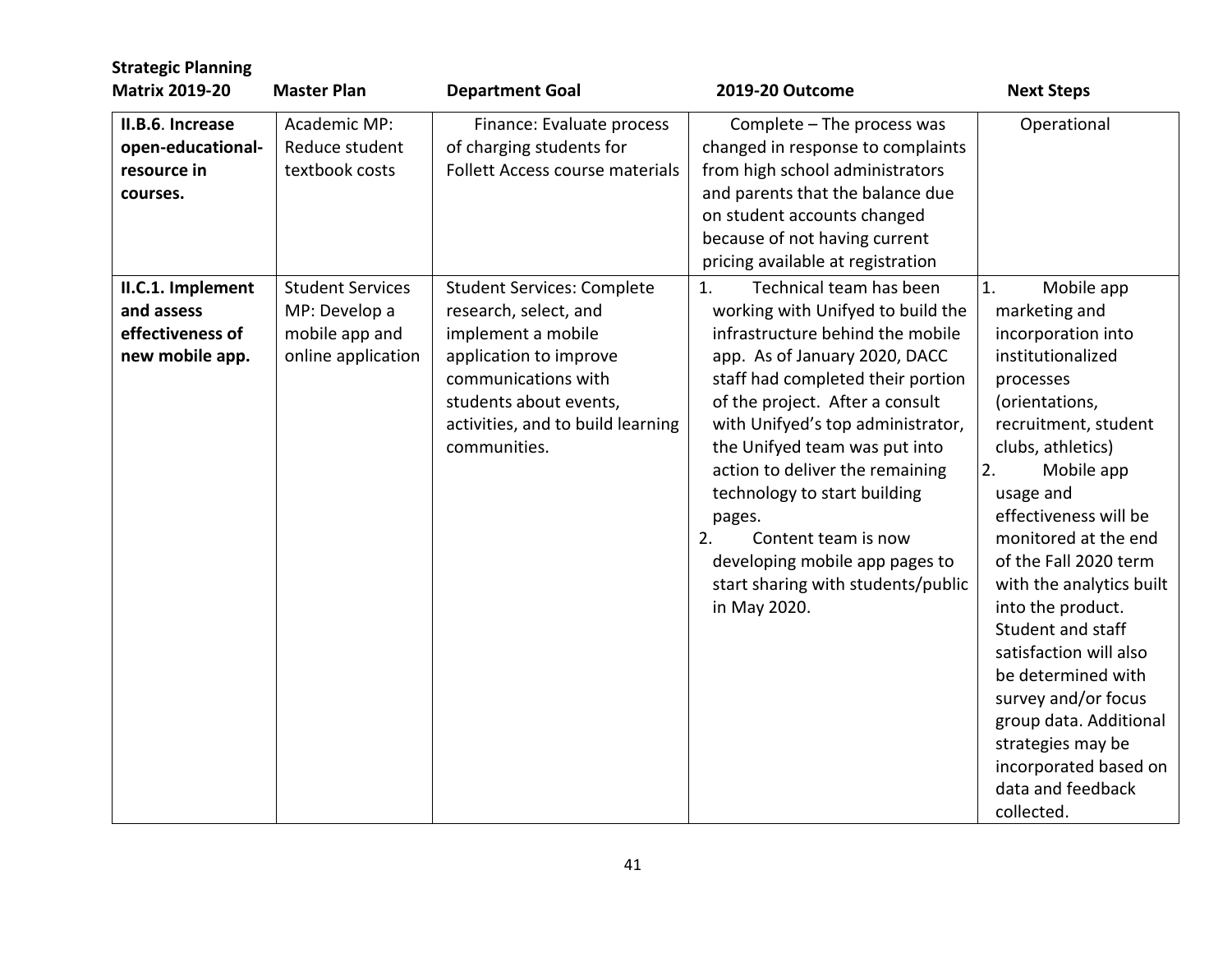| <b>Strategic Planning</b><br><b>Matrix 2019-20</b>                                                                                                                                       | <b>Master Plan</b>                                                                                                                            | <b>Department Goal</b>                                                                                                                                                 | 2019-20 Outcome                                                                                                                                                                                                                                                           | <b>Next Steps</b>                                                                                                                                                                                                                                            |
|------------------------------------------------------------------------------------------------------------------------------------------------------------------------------------------|-----------------------------------------------------------------------------------------------------------------------------------------------|------------------------------------------------------------------------------------------------------------------------------------------------------------------------|---------------------------------------------------------------------------------------------------------------------------------------------------------------------------------------------------------------------------------------------------------------------------|--------------------------------------------------------------------------------------------------------------------------------------------------------------------------------------------------------------------------------------------------------------|
| II.C.1. Implement<br>and assess<br>effectiveness of<br>new mobile app.<br>II.C.1. Implement<br>and assess<br>effectiveness of<br>new mobile app.                                         | Information<br>Technology<br>Strategic Plan,<br>2018-2024<br><b>Student Services</b><br>MP: Develop a<br>mobile app and<br>online application | <b>Operations: Provide</b><br>increased student accessibility<br>through mobile access.<br><b>Online Learning Office:</b><br>Launch mobile app solution<br>for campus. | Configuration of our systems to<br>provide the authentications for<br>student access. Purchase or setup<br>Apps download access for Android<br>and Apple devices.<br>DACC team continues to work<br>through final project<br>stages/training in preparation of<br>launch. | Continue<br>implementation with<br>Vendor support<br>Through Summer 2020<br>Launch mobile app<br>to DACC campus<br>2020SU.                                                                                                                                   |
| II.C.2. Review<br>effectiveness and<br>implement<br>improvements to<br>orientation and<br><b>Success in College,</b><br>adding financial<br>literacy and<br>online/Blackboard<br>skills. | <b>Student Services</b><br>MP: Increase<br>student success                                                                                    | <b>Student Services: Introduce</b><br>changes to new student<br>orientations and INST 101<br>Success in College                                                        | New programs developed for<br>Success in College that integrates<br>Blackboard "boot camp"                                                                                                                                                                                | Implementation<br>scheduled for summer<br>2020, pandemic<br>permitting                                                                                                                                                                                       |
| II.C.2. Review<br>effectiveness and<br>implement<br>improvements to<br>orientation and<br><b>Success in College,</b><br>adding financial<br>literacy and<br>online/Blackboard<br>skills. | <b>Student Services</b><br>MP: Increase<br>student success                                                                                    | <b>Student Services: Increase</b><br>communication across campus<br>through technology                                                                                 | On Hold-<br><b>Scanning Software: Too expensive</b><br>for us to purchase right now.<br>College will investigate Alternative<br>options.                                                                                                                                  | Task 2: On Hold -<br><b>Scanning Software:</b><br>Too expensive for us to<br>purchase right now. It<br>would be great to<br>review this again at a<br>later date.<br>Staff looking into<br>alternative solutions:<br>1) Ellucian recently<br>came out with a |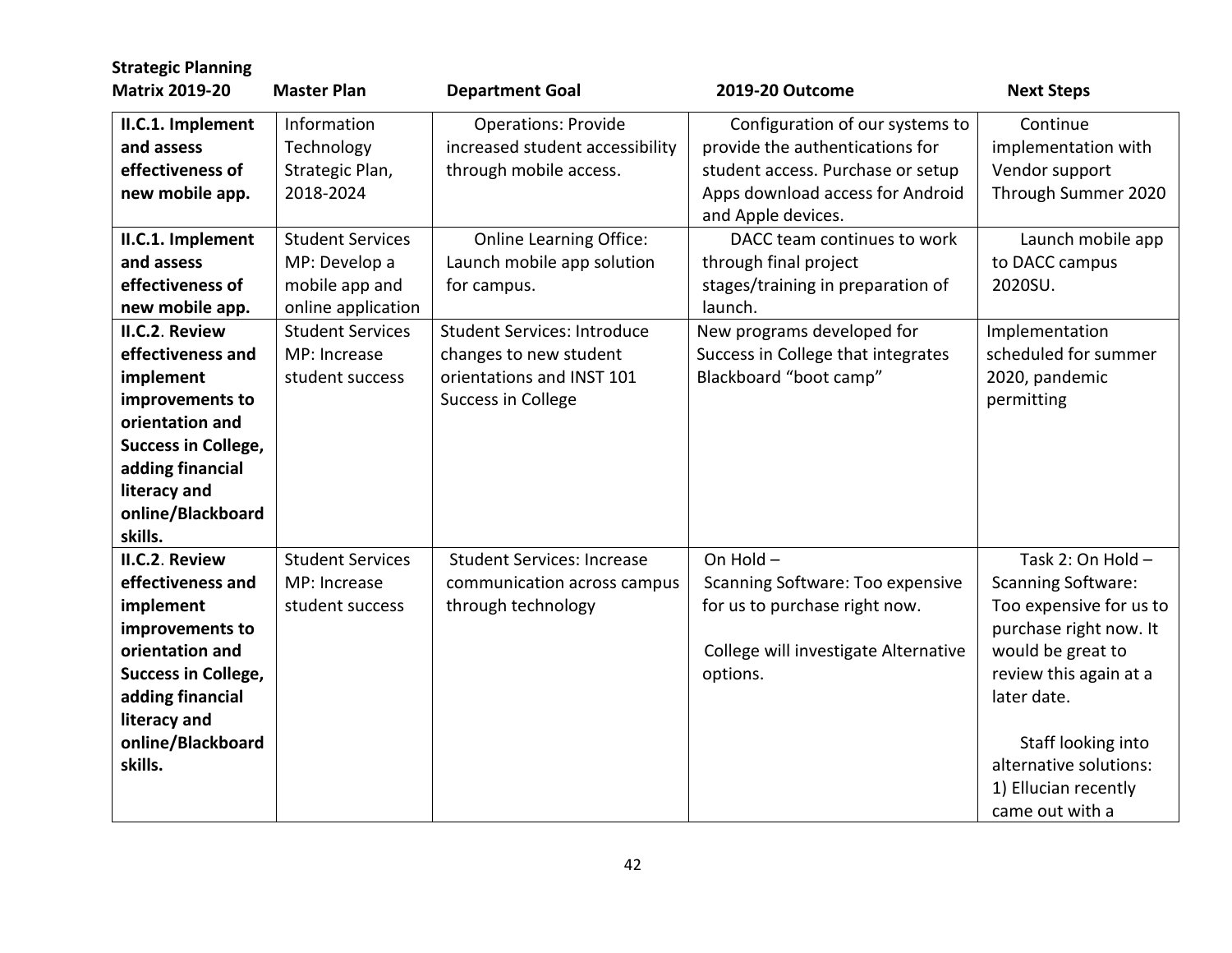| <b>Strategic Planning</b><br><b>Matrix 2019-20</b>                                                                                                                                       | <b>Master Plan</b>                                                                                                                                                           | <b>Department Goal</b>                                                                                                            | 2019-20 Outcome                                                                                                                                                                                                         | <b>Next Steps</b>                                                                                                                                                                                                                                                |
|------------------------------------------------------------------------------------------------------------------------------------------------------------------------------------------|------------------------------------------------------------------------------------------------------------------------------------------------------------------------------|-----------------------------------------------------------------------------------------------------------------------------------|-------------------------------------------------------------------------------------------------------------------------------------------------------------------------------------------------------------------------|------------------------------------------------------------------------------------------------------------------------------------------------------------------------------------------------------------------------------------------------------------------|
|                                                                                                                                                                                          |                                                                                                                                                                              |                                                                                                                                   |                                                                                                                                                                                                                         | document upload<br>option or 2) SharePoint<br>might be helpful.                                                                                                                                                                                                  |
| II.C.2. Review<br>effectiveness and<br>implement<br>improvements to<br>orientation and<br><b>Success in College,</b><br>adding financial<br>literacy and<br>online/Blackboard<br>skills. | <b>Student Services</b><br>MP: Increase<br>student success                                                                                                                   | <b>Student Services: Improve</b><br>student onboarding through<br>review and updating the New<br><b>Student Orientation (NSO)</b> | In Progress-<br>Review and update online NSO<br>by adding INST 110 components<br>and working in conjunction with<br>INST 101 development team.                                                                          | Working with<br><b>Student Service</b><br>members to see what<br>additional information<br>needs added to are<br>online NSO's for better<br>participation and<br>greater knowledge of<br>DACC before they<br>start.<br>INST 110, should all<br>students need the |
|                                                                                                                                                                                          |                                                                                                                                                                              |                                                                                                                                   |                                                                                                                                                                                                                         | online orientation?<br>That is something to<br>look at this year.                                                                                                                                                                                                |
| II.C.2. Review<br>effectiveness and<br>implement<br>improvements to<br>orientation and<br><b>Success in College,</b><br>adding financial<br>literacy and<br>online/Blackboard<br>skills. | <b>Student Services</b><br>MP: Increase<br>Student access,<br>engagement,<br>retention and<br>success through<br>more integrated<br>and<br>comprehensive<br>student services | <b>Student Services: Increase</b><br>student satisfaction rates<br>(with FY2016 as baseline) with<br>services provided            | The CCSSE & Student Satisfactory<br>Inventory indicated that<br>improvements have been made<br>and students are more satisfied<br>with Advisement. Additionally,<br>students feel that their advisor is<br>approachable | Continue Point-of<br>l.<br>Service Surveys<br>Continue training<br><b>Student Satisfaction</b><br>Data<br><b>CCSSE Data</b><br><b>CTE Graduate</b><br>Surveys                                                                                                    |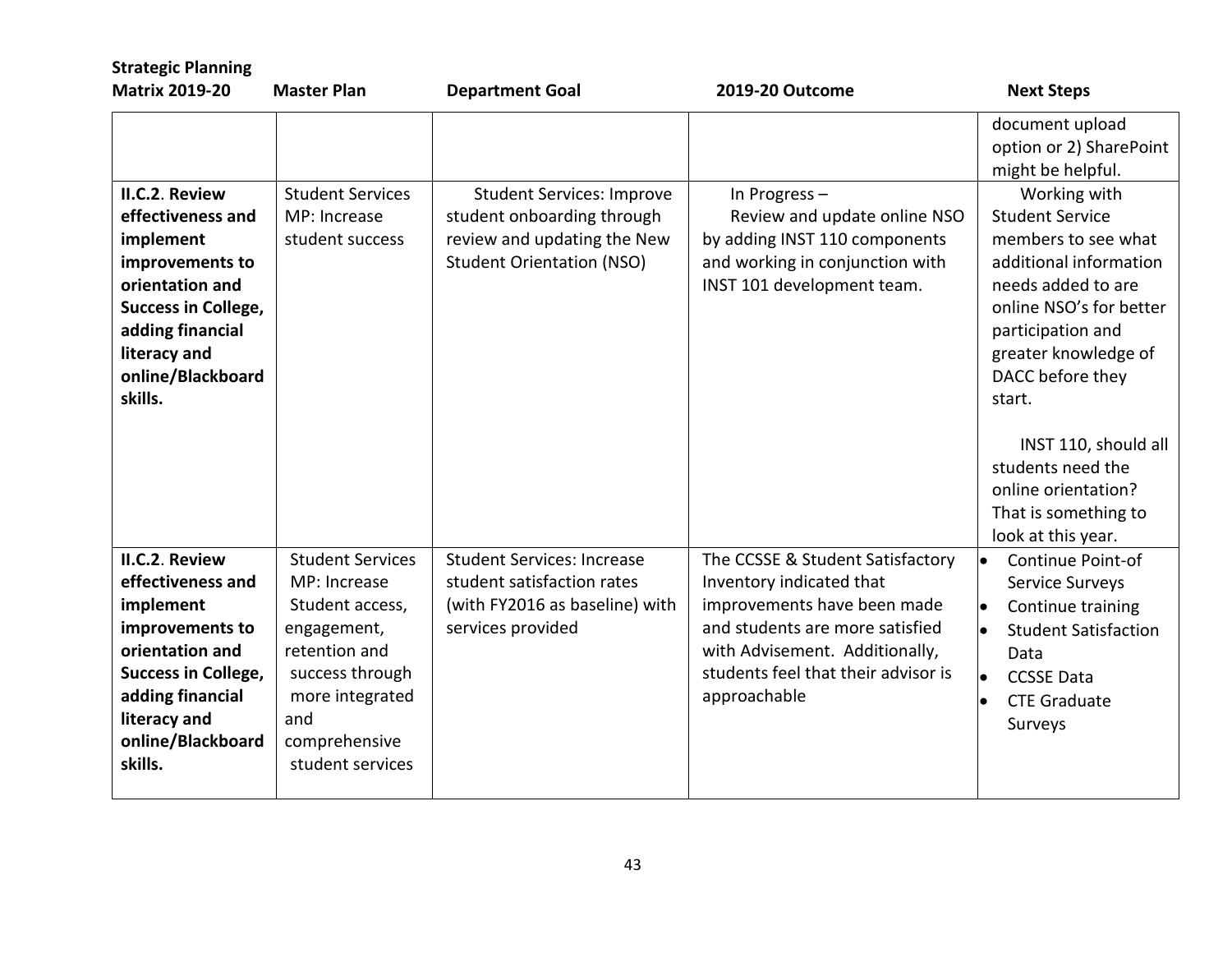| <b>Strategic Planning</b><br><b>Matrix 2019-20</b>                                            | <b>Master Plan</b>                                                                                                                                                           | <b>Department Goal</b>                                                                                                                                                                           | 2019-20 Outcome                                                                                                                                                                                                                                                                                                   | <b>Next Steps</b>                                                                                                                                                                                                                      |
|-----------------------------------------------------------------------------------------------|------------------------------------------------------------------------------------------------------------------------------------------------------------------------------|--------------------------------------------------------------------------------------------------------------------------------------------------------------------------------------------------|-------------------------------------------------------------------------------------------------------------------------------------------------------------------------------------------------------------------------------------------------------------------------------------------------------------------|----------------------------------------------------------------------------------------------------------------------------------------------------------------------------------------------------------------------------------------|
| II.C.3. Expand<br>extracurricular                                                             | <b>Student Services</b><br>MP: Increase                                                                                                                                      | <b>Operations VP: Develop</b><br>eSports program. Grow both                                                                                                                                      | The lab has been designed and all<br>the equipment is in place.                                                                                                                                                                                                                                                   | Continue to develop<br>the overall design of                                                                                                                                                                                           |
| programs,<br>including the<br>development of<br>eSports.                                      | Student access,<br>engagement,<br>retention and<br>success through<br>more integrated<br>and<br>comprehensive<br>student services                                            | the club and competitive<br>teams                                                                                                                                                                |                                                                                                                                                                                                                                                                                                                   | the eSports lab and set<br>competitive schedule<br>for our competition<br>teams                                                                                                                                                        |
| II.C.3. Expand<br>extracurricular<br>programs,<br>including the<br>development of<br>eSports. | <b>Student Services</b><br>MP: Increase<br>Student access,<br>engagement,<br>retention and<br>success through<br>more integrated<br>and<br>comprehensive<br>student services | <b>Operations VP: Improve DACC</b><br>TV studio. Update production<br>technology so students are<br>able to use up-to-date<br>equipment                                                          | Some equipment has been<br>replaced, now focus needs to be<br>given on the studio itself (cameras,<br>lighting, backdrop and set)                                                                                                                                                                                 | Start looking for<br>vendors/equipment                                                                                                                                                                                                 |
| II.C.4. Develop a<br>student-friendly<br>library.                                             | <b>Student Services</b><br>MP: Improve<br>student<br>awareness of<br>college services,<br>information,<br>activities and<br>programs.                                        | Liberal Arts, Assessment,<br>and Library: Monitor usage of<br>library facility to determine<br>how and when patrons use<br>the space and reconfigure to<br>support student and faculty<br>needs. | The conversion from the<br>Dewey Decimal to the Library of<br>Congress classification system is<br>nearly complete. When the library<br>reopens staff will finish moving<br>items and will be able to<br>determine how the space can now<br>be reconfigured, particularly on<br>the lower level. One concern this | The library staff are<br>requesting that funds<br>be made available to<br>create this space. In<br>addition, library staff<br>are requesting that the<br><b>Technology Bond funds</b><br>assigned in FY 20 to<br>purchase furniture as |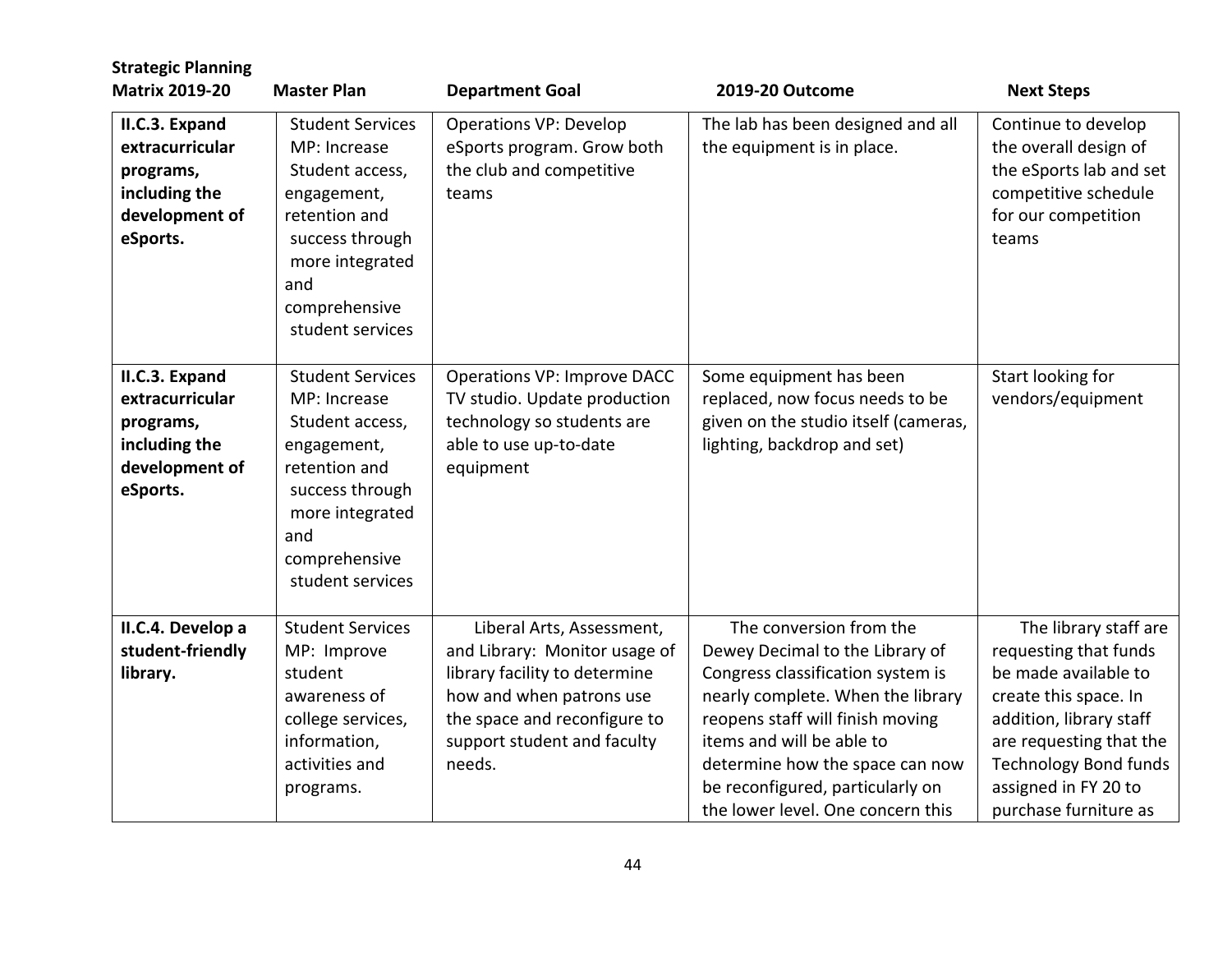| <b>Strategic Planning</b>                                                                                                                    |                                                                     |                                                                                                                                                                                                                |                                                                                                                                                                                                                                                                                                                                                          |                                                                                                                                          |
|----------------------------------------------------------------------------------------------------------------------------------------------|---------------------------------------------------------------------|----------------------------------------------------------------------------------------------------------------------------------------------------------------------------------------------------------------|----------------------------------------------------------------------------------------------------------------------------------------------------------------------------------------------------------------------------------------------------------------------------------------------------------------------------------------------------------|------------------------------------------------------------------------------------------------------------------------------------------|
| <b>Matrix 2019-20</b>                                                                                                                        | <b>Master Plan</b>                                                  | <b>Department Goal</b>                                                                                                                                                                                         | 2019-20 Outcome                                                                                                                                                                                                                                                                                                                                          | <b>Next Steps</b>                                                                                                                        |
|                                                                                                                                              |                                                                     |                                                                                                                                                                                                                | year was the "noise" generated by<br>the students using the eSports lab<br>and how that affected students<br>using the quiet study area in the<br>library. An easy solution would be<br>to "move" the quiet study area to<br>the area across from Tech Services<br>and erect a glass partition so the<br>area could be monitored but also<br>be quieter. | part of the<br>reconfiguration be<br>reallocated in FY2021<br>as the conversion is<br>nearly complete.                                   |
| II.D.1. Expand<br>corporate<br>education support<br>of local industry<br>by strengthening<br>its linkage with<br>the American Job<br>Center. | Academic MP:<br>Support Regional<br>Workforce<br>Development        | <b>Vermilion County Works:</b><br>Support manufacturing<br>industry in employee<br>assessment and training                                                                                                     | VCW received \$358,000 grant.<br>Purchased manufacturing<br>assessments tools and trained 23<br>job seekers and 25 incumbent<br>workers.                                                                                                                                                                                                                 | Corporate Ed can<br>continue assessments<br>and offer training to<br>employers utilizing the<br>equipment purchased<br>through the grant |
| II.D.2. Increase<br>County-wide<br>outreach of<br><b>Vermilion County</b><br>Works.                                                          | Academic MP:<br>Support Regional<br>Workforce<br>Development        | American Job Center:<br>Introduce the One-Stop<br>Operator (OSO) design that<br>builds collaboration among 11<br>partner agencies to<br>communicate and collaborate<br>on<br>workforce development<br>projects | Vermilion County and its 11<br>workforce-development partners<br>have collaborated to increase<br>overall service levels by more than<br>5 percent in 2020. Exceeded all<br>goals for Program Year 2019,<br>Program Year 2020 goals have not<br>yet been negotiated.                                                                                     | Evaluate partner<br>outcomes-especially<br>referrals-to the WIB.                                                                         |
| II.D.2. Increase<br>County-wide<br>outreach of                                                                                               | Academic MP:<br><b>Support Regional</b><br>Workforce<br>Development | <b>Vermilion County Works:</b><br>Maintain high level of<br>coordination with Corporate<br>Ed to train incumbent workers                                                                                       | VCW continues to utilize 20% of<br><b>Adult and Dislocated Worker</b><br>funding to work with employers to<br>train incumbent workers                                                                                                                                                                                                                    | After annual allocations<br>are released a budget<br>for incumbent workers<br>will be set and the                                        |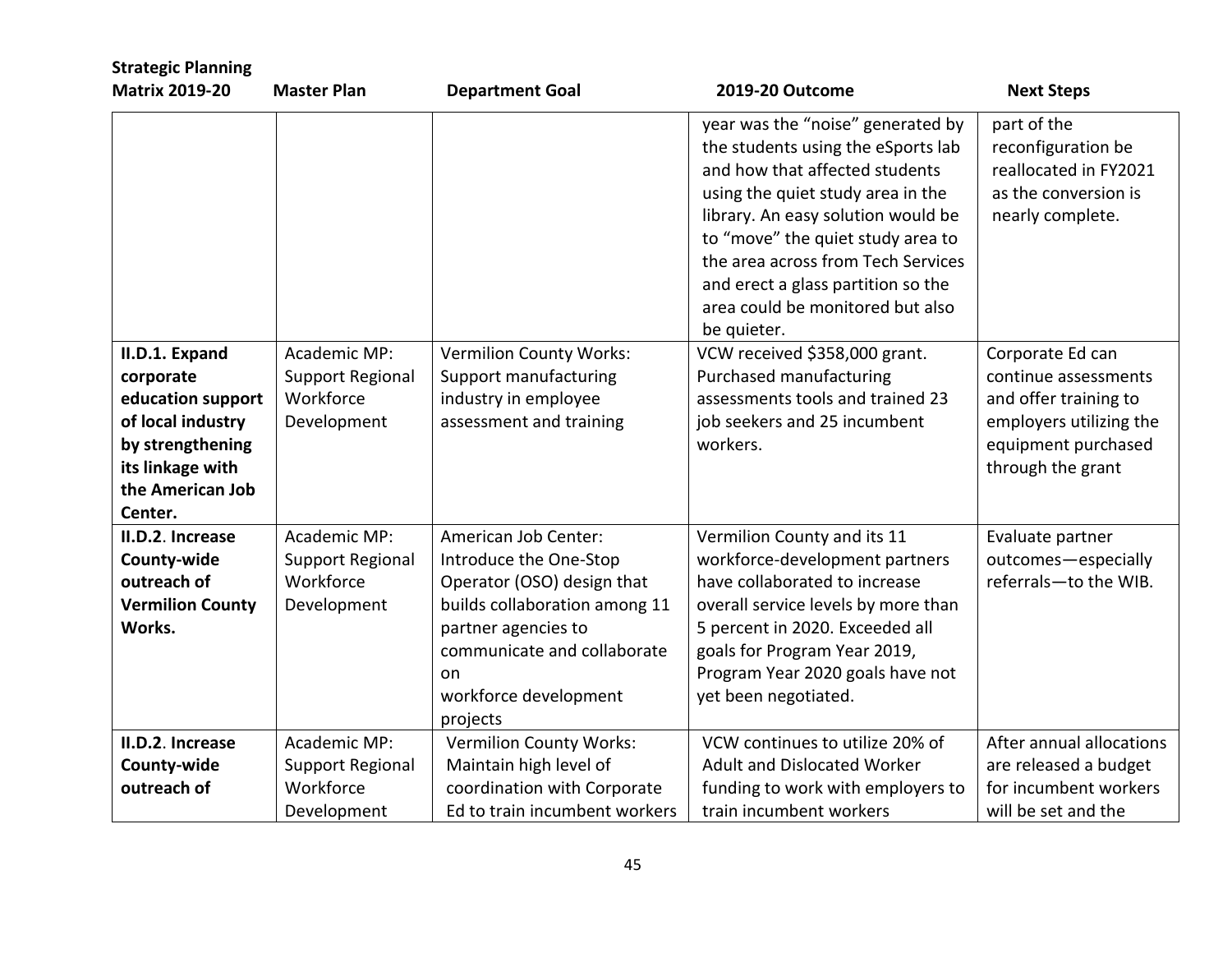| <b>Strategic Planning</b>                                                           |                                                                                                   |                                                                                                                            |                                                                                                                                                                                                                                                                                                                                                                                                                        |                                                                                                                                     |
|-------------------------------------------------------------------------------------|---------------------------------------------------------------------------------------------------|----------------------------------------------------------------------------------------------------------------------------|------------------------------------------------------------------------------------------------------------------------------------------------------------------------------------------------------------------------------------------------------------------------------------------------------------------------------------------------------------------------------------------------------------------------|-------------------------------------------------------------------------------------------------------------------------------------|
| <b>Matrix 2019-20</b>                                                               | <b>Master Plan</b>                                                                                | <b>Department Goal</b>                                                                                                     | 2019-20 Outcome                                                                                                                                                                                                                                                                                                                                                                                                        | <b>Next Steps</b>                                                                                                                   |
| <b>Vermilion County</b><br>Works.                                                   |                                                                                                   |                                                                                                                            |                                                                                                                                                                                                                                                                                                                                                                                                                        | partnership between<br>VCW and Corporate Ed<br>will continue to fund<br>incumbent worker<br>training                                |
| II.D.2. Increase<br>County-wide<br>outreach of<br><b>Vermilion County</b><br>Works. | Academic MP:<br><b>Support Regional</b><br>Workforce<br>Development                               | <b>Vermilion County Works:</b><br>Regional and Local WIOA<br>Plans                                                         | Began offering VCW services on<br>DACC Campus, at Hoopeston<br>Learning Center, and in<br>Georgetown High School.                                                                                                                                                                                                                                                                                                      | Will assess and develop<br>new strategies for<br>increasing outreach to<br>the southern region of<br>Vermilion County.              |
| II.D.2. Increase<br>County-wide<br>outreach of<br><b>Vermilion County</b><br>Works. | <b>Operations VP:</b><br>Increase county-<br>wide outreach of<br><b>Vermilion County</b><br>Works | Develop orientation video for<br>all partner agencies to utilize                                                           | Working with VCW staff members<br>to create storyboard for pre-<br>production                                                                                                                                                                                                                                                                                                                                          | Start collecting footage                                                                                                            |
| II.D.2. Increase<br>County-wide<br>outreach of<br><b>Vermilion County</b><br>Works. | <b>Operations VP:</b><br>Increase county-<br>wide outreach of<br><b>Vermilion County</b><br>Works | <b>Corporate Education: Bring</b><br>new companies to DACC to<br>learn about programs and<br>services offered/IMIN Network | • IMIN was formed as a partnership<br>among DACC, Watchfire and IMEC<br>in 2018 and was funded for last 12<br>months by a grant through DCEO.<br>• Companies learn Continuous<br>Improvement topics<br>• Average attendance is 25-40<br>employees from a variety of<br>industry sectors.<br>• Provides an opportunity for<br>networking and to offer training<br>on topics relevant to local<br>business and industry. | <b>Continue IMIN</b><br>network in 2020.<br>• Develop a plan to<br>cover administrative<br>costs formerly covered<br>by WERC grant. |
| II.D.3. Fully<br>integrate career<br>services, VCW,                                 | Academic MP:<br>Support Regional                                                                  | American Job Center: Develop<br>systems for sharing                                                                        | The AJC began collecting Basic<br>Customer Information data from all<br>job seekers and disseminating this                                                                                                                                                                                                                                                                                                             | Ensure that follow ups<br>with AJC partners and<br>community agencies                                                               |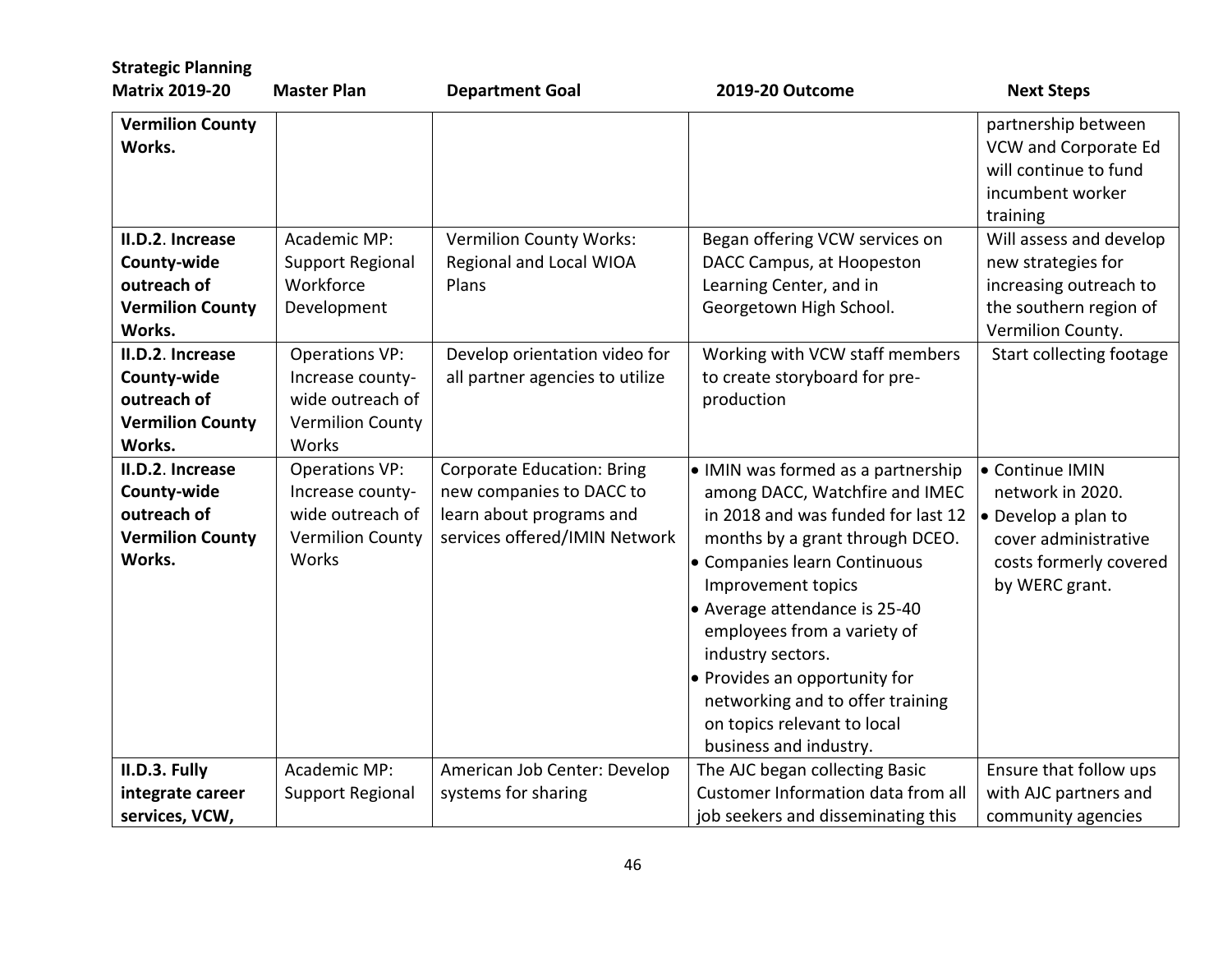| <b>Strategic Planning</b><br><b>Matrix 2019-20</b> | <b>Master Plan</b>      | <b>Department Goal</b>            | 2019-20 Outcome                      | <b>Next Steps</b>      |
|----------------------------------------------------|-------------------------|-----------------------------------|--------------------------------------|------------------------|
|                                                    |                         |                                   |                                      |                        |
| AJC, and Veterans'                                 | Workforce               | information among all             | weekly (electronically) and          | include weekly email   |
| services.                                          | Development             | partners.                         | quarterly (paper) through various    | blasts.                |
|                                                    |                         |                                   | outlets. More than 1,000             |                        |
|                                                    |                         |                                   | individuals were registered at any   |                        |
|                                                    |                         |                                   | given time during the year.          |                        |
| II.D.3. Fully                                      | Academic MP:            | <b>Student Services: Maintain</b> | Lounge officially opened in Nov      | Use the Lounge to      |
| integrate career                                   | Support Regional        | and market the DACC               | 2019 for current student veterans.   | recruit new Student    |
| services, VCW,                                     | Workforce               | Veterans Lounge                   | This dedicated space offers          | Veterans for Fall 2020 |
| AJC, and Veterans'                                 | Development             |                                   | refreshments and study space of      | and Spring 2021        |
| services.                                          |                         |                                   | our veterans to increase retention   |                        |
|                                                    |                         |                                   | and graduation                       | Use mobile app to      |
|                                                    |                         |                                   | *Keeping track of veteran            | market service to      |
|                                                    |                         |                                   | attendance for baseline usage        | students.              |
|                                                    |                         |                                   | data.                                |                        |
| II.D.3. Fully                                      | Academic MP:            | <b>Student Services: Creation</b> | This guide will be offered to all    | Begin to create the    |
| integrate career                                   | <b>Support Regional</b> | of a DACC Career                  | students and will act as our         | outline and guide      |
| services, VCW,                                     | Workforce               | <b>Development Guide</b>          | departments outline for all in-class | content with estimated |
| AJC, and Veterans'                                 | Development             |                                   | presentations.                       | completion date of     |
| services.                                          |                         |                                   |                                      | August 2020            |
| II.D.3. Fully                                      | Academic MP:            | <b>Student Services: Creation</b> | Create the short questionnaire       | This information       |
| integrate career                                   | <b>Support Regional</b> | of the BSI, The Basic Student     | to collect information on student    | will be helpful with   |
| services, VCW,                                     | Workforce               | Information and                   | interests, future plans, and         | linking students       |
| AJC, and Veterans'                                 | Development             | corresponding database.           | employment goals.                    | transitioning to       |
| services.                                          |                         |                                   |                                      | employment upon        |
|                                                    |                         |                                   |                                      | completion, for        |
|                                                    |                         |                                   |                                      | students needing part- |
|                                                    |                         |                                   |                                      | time employment, and   |
|                                                    |                         |                                   |                                      | students needing work  |
|                                                    |                         |                                   |                                      | experience or          |
|                                                    |                         |                                   |                                      | internships.           |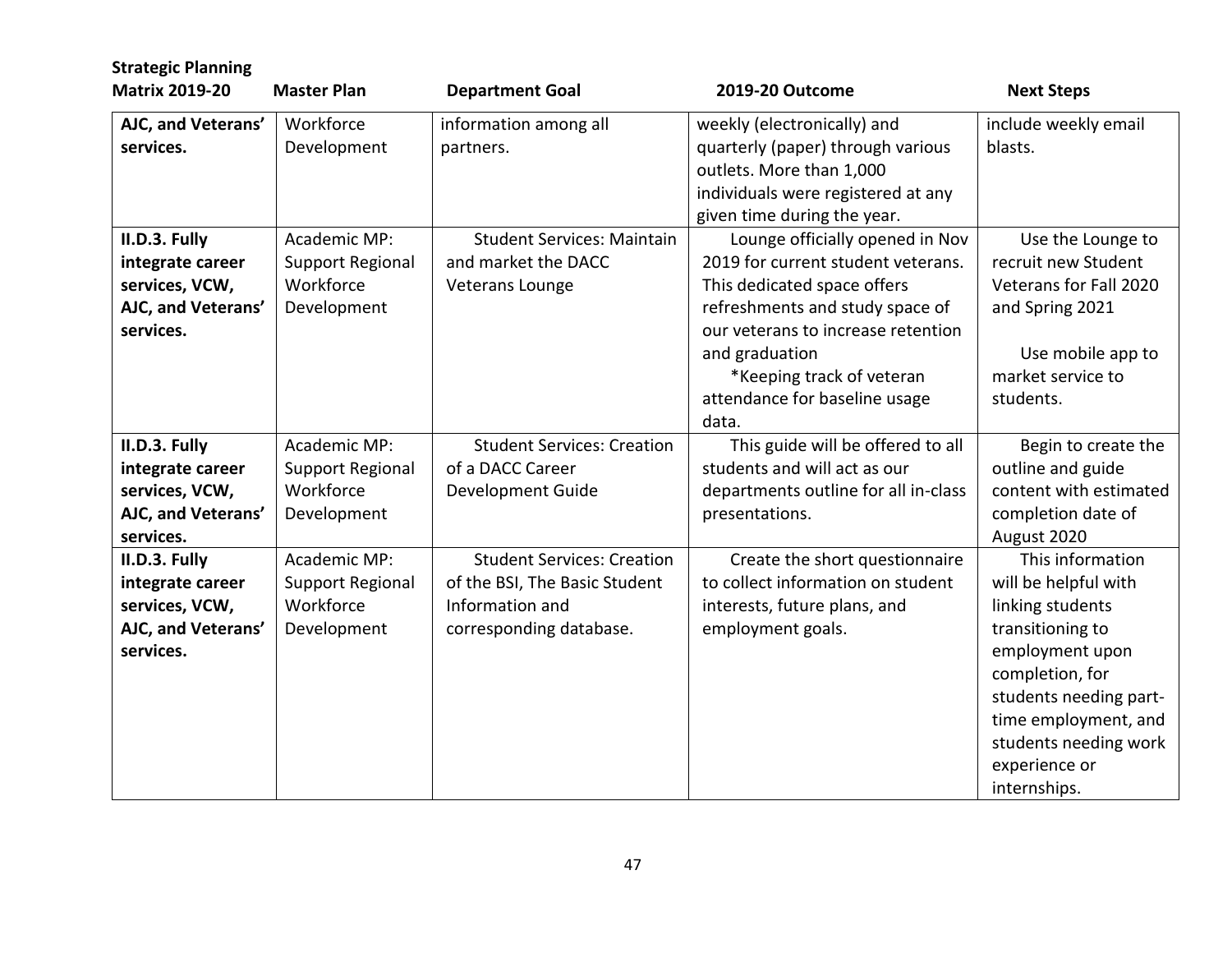| <b>Strategic Planning</b>                                                              |                                                                     |                                                                                                                                                                                                                                            |                                                                                                                                                                                     |                                                                                                                                                                                                                                   |
|----------------------------------------------------------------------------------------|---------------------------------------------------------------------|--------------------------------------------------------------------------------------------------------------------------------------------------------------------------------------------------------------------------------------------|-------------------------------------------------------------------------------------------------------------------------------------------------------------------------------------|-----------------------------------------------------------------------------------------------------------------------------------------------------------------------------------------------------------------------------------|
| <b>Matrix 2019-20</b>                                                                  | <b>Master Plan</b>                                                  | <b>Department Goal</b>                                                                                                                                                                                                                     | 2019-20 Outcome                                                                                                                                                                     | <b>Next Steps</b>                                                                                                                                                                                                                 |
| II.D.3. Fully<br>integrate career<br>services, VCW,<br>AJC, and Veterans'<br>services. | Academic MP:<br>Support Regional<br>Workforce<br>Development        | <b>Student Services: Create</b><br>updated webpages for Career<br>& Veteran Services on the<br>newly designed College<br>website and Mobile App.                                                                                           | Still in development.                                                                                                                                                               | Creation of a<br>student/community<br>job board highlighting<br>part-time, full-time,<br>internship, work<br>experience<br>opportunities as we<br>eliminate our<br>membership to<br>national college central<br>network (\$2,900) |
| II.D.3. Fully<br>integrate career<br>services, VCW,<br>AJC, and Veterans'<br>services. | Academic MP:<br>Support Regional<br>Workforce<br>Development        | <b>Student Services: Continue</b><br>our partnership with AJC and<br><b>VCW services for DACC</b><br>students.                                                                                                                             | Kellie McBride is the DACC<br>campus point person for the AJC<br>referral process, communication<br>has started                                                                     | Increase usage on<br>behalf of all DACC<br>departments<br>Track usage to<br>determine where<br>services are under-<br>utilized and<br>communicate with<br>those departments/<br>partners.                                         |
| II.D.3. Fully<br>integrate career<br>services, VCW,<br>AJC, and Veterans'<br>services. | Academic MP:<br><b>Support Regional</b><br>Workforce<br>Development | <b>Student Services: Evaluate</b><br>the annual Career<br>Connections Job Fair to see if<br>targeted job fairs would be<br>more efficient for students<br>and employers. Also look at<br>pre-job far workshop to<br>increase participation | Enhancing opportunities for<br>student success through<br>comprehensive support services by<br>increased exposure of Career<br>Center services to students and<br>community members | Due to COVID-19,<br>event was cancelled<br>and will be explored<br>this upcoming year                                                                                                                                             |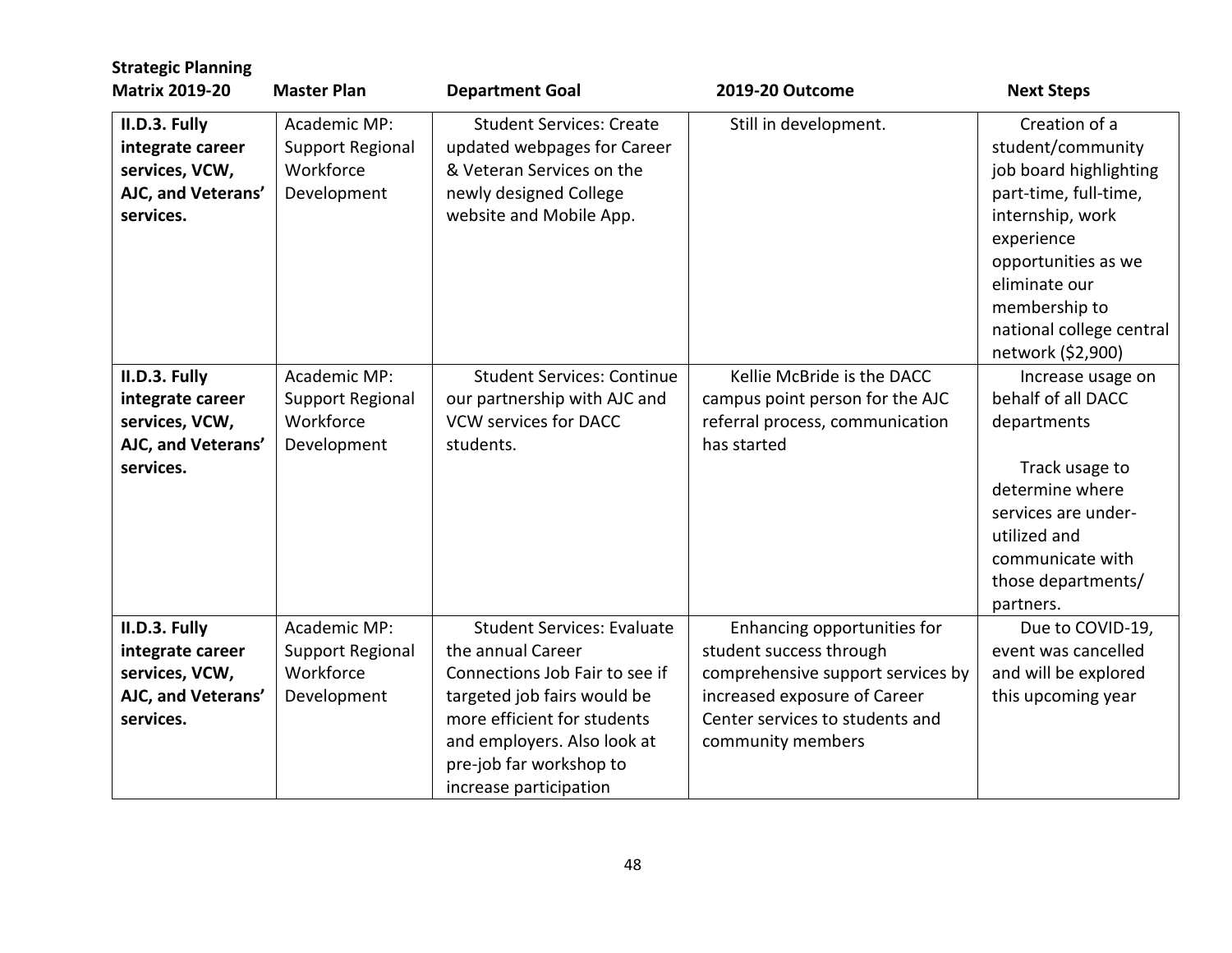| <b>Strategic Planning</b><br><b>Matrix 2019-20</b>                                                                                                                               | <b>Master Plan</b>                                                                                                                  | <b>Department Goal</b>                                                                                                                                                  | 2019-20 Outcome                                                                                                                                                                                                                                                                                                                                                                                                                                                       | <b>Next Steps</b>                                                                                                                                                                                                                                                          |
|----------------------------------------------------------------------------------------------------------------------------------------------------------------------------------|-------------------------------------------------------------------------------------------------------------------------------------|-------------------------------------------------------------------------------------------------------------------------------------------------------------------------|-----------------------------------------------------------------------------------------------------------------------------------------------------------------------------------------------------------------------------------------------------------------------------------------------------------------------------------------------------------------------------------------------------------------------------------------------------------------------|----------------------------------------------------------------------------------------------------------------------------------------------------------------------------------------------------------------------------------------------------------------------------|
| II.D.3. Fully<br>integrate career<br>services, VCW,<br>AJC, and Veterans'<br>services.<br>II.D.3. Fully<br>integrate career<br>services, VCW,<br>AJC, and Veterans'<br>services. | Academic MP:<br>Support Regional<br>Workforce<br>Development<br>Academic MP:<br><b>Support Regional</b><br>Workforce<br>Development | <b>Student Services: Military</b><br>friendly designation for DACC<br><b>Student Services: Increase</b><br>membership to the Student<br><b>Veterans of America club</b> | Initial investigation resulted in<br>a finding that we missed the<br>application process for 2019-2020.<br>Currently holding steady with<br>12 students for monthly meetings                                                                                                                                                                                                                                                                                          | Ensure application<br>is completed by<br>12/4/20 on Military<br>Friendly.com for<br>endorsement<br>Create initiatives to<br>increase membership,<br>retention rates, and<br>graduation rates<br>including Challenge<br>coins, fundraisers, and<br>community<br>involvement |
| II.D.3. Fully<br>integrate career<br>services, VCW,<br>AJC, and Veterans'<br>services.                                                                                           | Academic MP:<br><b>Support Regional</b><br>Workforce<br>Development                                                                 | American Job Center: Integrate<br>services for improved<br>community and student service                                                                                | The AJC adopted a Common<br>Referral system to ensure students<br>are being served and partner<br>outcomes measured. As a result,<br>there continues to be a steady<br>increase in initiated referrals as<br>indicated by the following: 2017-80<br>referrals; 2018-683 referrals; 2019-<br>720 referrals; and 2020 (1 month)-<br>45. Perkins increased referrals<br>initiated from 0 in 2017-2018 to 40<br>in 2018-2019; to 25 to date in<br>2019-2020 (6.5 months). | Through collaboration<br>and engagement,<br>partnerships need to<br>continue to improve as<br>the workforce area<br>strives toward true<br>integration.                                                                                                                    |
| II.D.3. Fully<br>integrate career<br>services, VCW,                                                                                                                              | Academic MP:<br><b>Support Regional</b><br>Workforce<br>Development                                                                 | <b>Corporate Education: Provide</b><br>training on the life skills<br>necessary for employment<br>success                                                               | • Developed POWER UP Coaching<br>Clinics using two local gentlemen<br>who have experienced barriers in                                                                                                                                                                                                                                                                                                                                                                | • March 5 was Kick-Off<br>event at the Housing<br>Authority.                                                                                                                                                                                                               |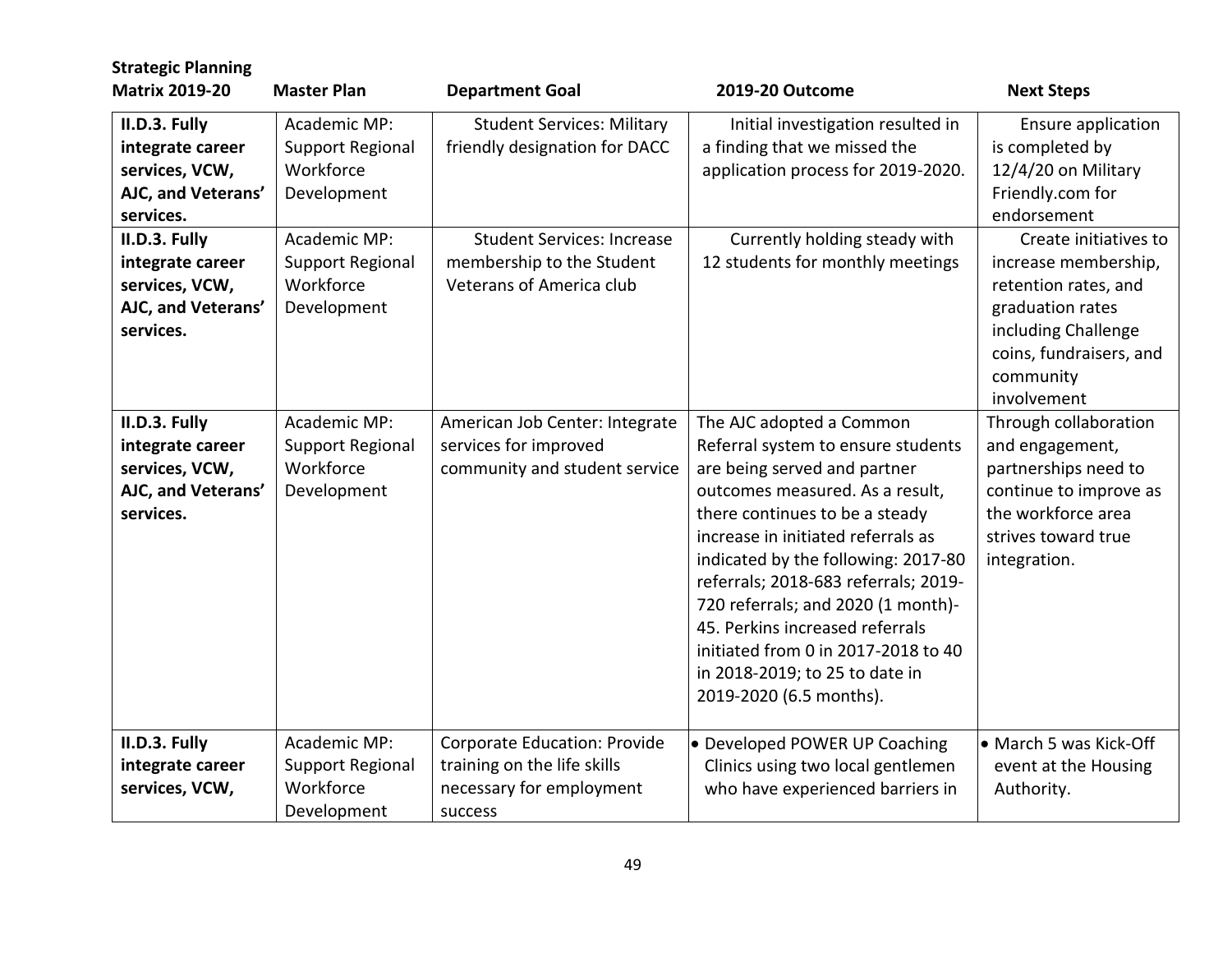| <b>Strategic Planning</b>          |                               |                                                  |                                                                                                                                                                                                                                                                                                                                                                                                                                                                                                                                                                                                                                                                                                               |                                                                                                                                                                                                                                                                                                                  |
|------------------------------------|-------------------------------|--------------------------------------------------|---------------------------------------------------------------------------------------------------------------------------------------------------------------------------------------------------------------------------------------------------------------------------------------------------------------------------------------------------------------------------------------------------------------------------------------------------------------------------------------------------------------------------------------------------------------------------------------------------------------------------------------------------------------------------------------------------------------|------------------------------------------------------------------------------------------------------------------------------------------------------------------------------------------------------------------------------------------------------------------------------------------------------------------|
| <b>Matrix 2019-20</b>              | <b>Master Plan</b>            | <b>Department Goal</b>                           | 2019-20 Outcome                                                                                                                                                                                                                                                                                                                                                                                                                                                                                                                                                                                                                                                                                               | <b>Next Steps</b>                                                                                                                                                                                                                                                                                                |
| AJC, and Veterans'<br>services.    |                               |                                                  | life and are now successful<br>businessmen.<br>• Will be running 6-8 sessions for<br>Danville Housing Authority<br>residents to provide<br>mentoring/coaching sessions.<br>• POWER UP will also provide<br>information on education, training<br>and supportive services<br>• Based on NC-NET curriculum<br>• Scheduled Essential Skills training<br>for OSF to begin Summer 2020 for<br>their Dietary Staff<br>• Conducted 6 sessions of Essential<br>Skills for a local company in 2019.<br>• Local restaurants are also<br>requesting this type of training.<br>. Working with DnD Witzel on DACC<br>partnership supporting Archways<br>to Opportunity to increase<br>enrollment for academic<br>programs. | ● April 2020- Booklets<br>are being developed.<br>Training will be highly<br>customized for<br>Danville using<br>feedback and<br>testimonials shared by<br>the Danville residents<br>and employees.<br>• Creating fliers to<br>support Archways to<br>Opportunity to<br>promote college, ESL<br>and GED at DACC. |
| II.D.3. Fully                      | Academic MP:                  | American Job Center:                             | Transfer of leadership to                                                                                                                                                                                                                                                                                                                                                                                                                                                                                                                                                                                                                                                                                     | Streamline                                                                                                                                                                                                                                                                                                       |
| integrate career<br>services, VCW, | Support Regional<br>Workforce | Integrate services for<br>improved community and | oversee Career and Veterans<br>Center has been completed                                                                                                                                                                                                                                                                                                                                                                                                                                                                                                                                                                                                                                                      | processes and systems<br>to become more                                                                                                                                                                                                                                                                          |
| AJC, and Veterans'<br>services.    | Development                   | student service                                  |                                                                                                                                                                                                                                                                                                                                                                                                                                                                                                                                                                                                                                                                                                               | effective and efficient<br>between the AJC and                                                                                                                                                                                                                                                                   |
|                                    |                               |                                                  |                                                                                                                                                                                                                                                                                                                                                                                                                                                                                                                                                                                                                                                                                                               | <b>DACC Career Services</b>                                                                                                                                                                                                                                                                                      |
| II.D.3. Fully                      | Academic MP:                  | American Job Center:                             | Helped VA Iliana Health Care                                                                                                                                                                                                                                                                                                                                                                                                                                                                                                                                                                                                                                                                                  | In the wake of COVID-                                                                                                                                                                                                                                                                                            |
| integrate career                   | <b>Support Regional</b>       | Together with DACC Career                        | organize a November Job Fair that                                                                                                                                                                                                                                                                                                                                                                                                                                                                                                                                                                                                                                                                             | 19 and escalating                                                                                                                                                                                                                                                                                                |
| services, VCW,                     |                               | Services, help increase                          | attracted more than 132 job                                                                                                                                                                                                                                                                                                                                                                                                                                                                                                                                                                                                                                                                                   | unemployment, the                                                                                                                                                                                                                                                                                                |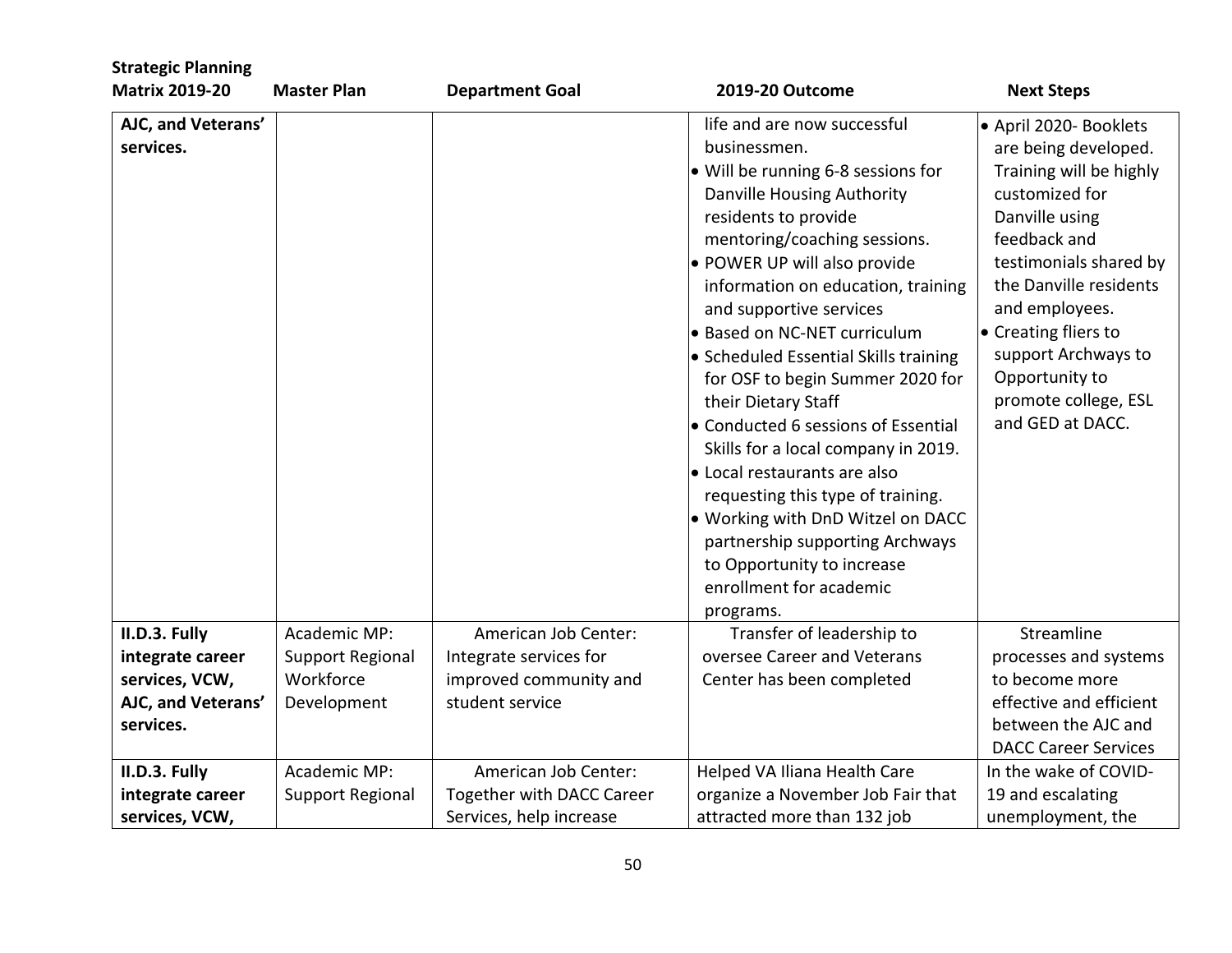| <b>Strategic Planning</b><br><b>Matrix 2019-20</b> | <b>Master Plan</b>       | <b>Department Goal</b>                             | 2019-20 Outcome                                            | <b>Next Steps</b>                                                                                           |
|----------------------------------------------------|--------------------------|----------------------------------------------------|------------------------------------------------------------|-------------------------------------------------------------------------------------------------------------|
| AJC, and Veterans'<br>services.                    | Workforce<br>Development | opportunities for veterans to<br>attain employment | seekers, including 47 veterans, the<br>highest total ever. | College and the VA<br>need to develop a<br>program that provides<br>veterans to more<br>frequent job fairs. |
| II.D.3. Fully                                      | Academic MP:             | American Job Center: Integrate                     | Federal policies and                                       | Maintain all                                                                                                |
| integrate career                                   | <b>Support Regional</b>  | services for improved                              | procedures per WIOA                                        | reporting required by                                                                                       |
| services, VCW,                                     | Workforce                | community and student service                      | requirements are in place and                              | DCEO and LWIB                                                                                               |
| AJC, and Veterans'                                 | Development              |                                                    | program has been monitored                                 | throughout the year                                                                                         |
| services.                                          |                          |                                                    | annually by the Illinois DCEO and                          | including BCI, referrals,                                                                                   |
|                                                    |                          |                                                    | determined in compliance.                                  | and tracking.                                                                                               |
| II.D.3. Fully                                      | Academic MP:             | American Job Center: Integrate                     | Complied with requirements                                 | Submission and                                                                                              |
| integrate career                                   | <b>Support Regional</b>  | services for improved                              | for an approved MOU and MOU                                | approval by DCEO prior                                                                                      |
| services, VCW,                                     | Workforce                | community and student service                      | budget with all partner agencies                           | to July 1, 2020                                                                                             |
| AJC, and Veterans'                                 | Development              |                                                    | for 2019-2020 and have started                             |                                                                                                             |
| services.                                          |                          |                                                    | the process for 2020-2021.                                 |                                                                                                             |
| II.D.3. Fully                                      | Academic MP:             | American Job Center: Integrate                     | Increased to 5 partners                                    | Continue to                                                                                                 |
| integrate career                                   | <b>Support Regional</b>  | services for improved                              | occupying space, VCW, IDES, First                          | collaborate with                                                                                            |
| services, VCW,                                     | Workforce                | community and student service                      | Institute, Veterans, and DACC                              | partners to showcase                                                                                        |
| AJC, and Veterans'                                 | Development              |                                                    | Adult Ed.                                                  | the value for using                                                                                         |
| services.                                          |                          |                                                    |                                                            | space.                                                                                                      |
| III.A.1. Identify                                  | President's              | Operations VP: Application for                     | Through the grant was not funded,                          | Followed up with                                                                                            |
| and apply for                                      | Institutional            | the Illinois Cooperative Work-                     | work-based learning opportunities                          | successful application                                                                                      |
| grant                                              | Vision: Revenue,         | <b>Based Learning Grant</b>                        | are still available to students                            | for Illinois "Bridge and                                                                                    |
| opportunities in                                   | Relationships, and       |                                                    | through Vermilion County Works.                            | Innovation" grant                                                                                           |
| support of priority                                | Reputation               |                                                    | There are currently 4 students                             |                                                                                                             |
| college                                            |                          |                                                    | participating in work experience                           |                                                                                                             |
| operations.                                        |                          |                                                    | through a Vermilion County Works                           |                                                                                                             |
|                                                    |                          |                                                    | program with First                                         |                                                                                                             |
|                                                    |                          |                                                    | Institute Training and                                     |                                                                                                             |
|                                                    |                          |                                                    | Management.                                                |                                                                                                             |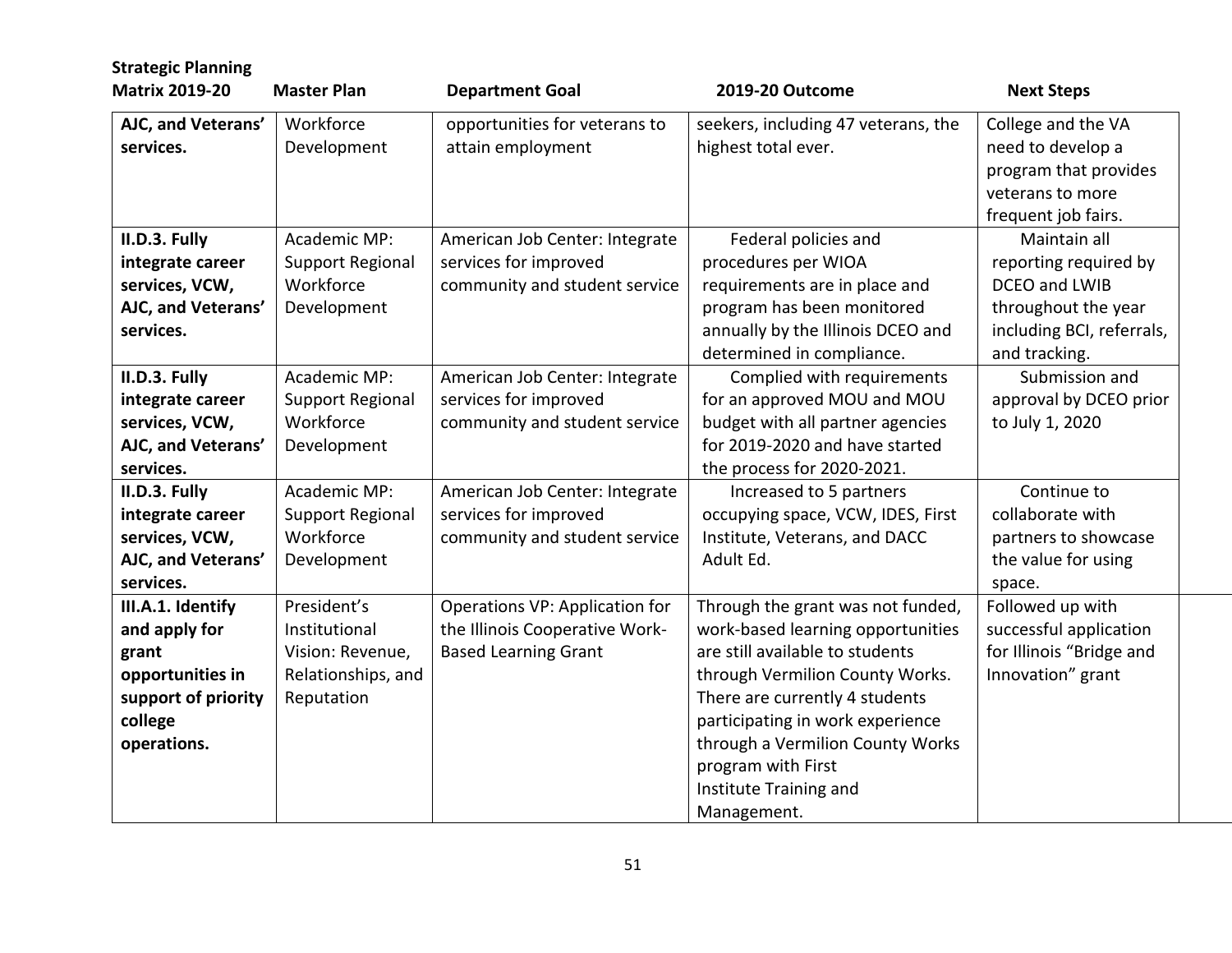| <b>Strategic Planning</b><br><b>Matrix 2019-20</b>                                                               | <b>Master Plan</b>                                                                   | <b>Department Goal</b>                                                                                           | <b>2019-20 Outcome</b>                                                                                                                                                                                                                                                                                                                                                    | <b>Next Steps</b>                                                                                                                                                                                                               |
|------------------------------------------------------------------------------------------------------------------|--------------------------------------------------------------------------------------|------------------------------------------------------------------------------------------------------------------|---------------------------------------------------------------------------------------------------------------------------------------------------------------------------------------------------------------------------------------------------------------------------------------------------------------------------------------------------------------------------|---------------------------------------------------------------------------------------------------------------------------------------------------------------------------------------------------------------------------------|
| III.A.1. Identify<br>and apply for<br>grant<br>opportunities in<br>support of priority<br>college<br>operations. | President's<br>Institutional<br>Vision: Revenue,<br>Relationships, and<br>Reputation | Operations VP: College pursuit<br>of grant to support "life-skills"<br>training for job seekers and<br>students. | In receiving a \$225,000 award for<br>the Illinois "Bridge and Innovation"<br>Grant, the College will focus on<br>providing free "life-skills" training<br>for unemployed and<br>underemployed adults.                                                                                                                                                                    | Longer term, the<br>program will also assist<br>incumbent workers<br>who need to upgrade<br>skills to remain<br>employed as well as<br>student veterans.                                                                        |
| III.A.1. Identify<br>and apply for<br>grant<br>opportunities in<br>support of priority<br>college<br>operations. | President's<br>Institutional<br>Vision: Revenue,<br>Relationships, and<br>Reputation | Operations: Identify and apply<br>for grant opportunities in<br>support of priority college<br>operations.       | Anytime a notice of funding is<br>received that could potentially<br>benefit the College, it is reviewed<br>and forwarded (if appropriate) to<br>the department for review. Over<br>the past year, I have assisted with<br>several grant submissions and/or<br>reviews. All grant funding requests<br>are sent to the VP of Operations for<br>review prior to submission. | Continue to research<br>grant opportunities.<br>Keep tracking report<br>current.                                                                                                                                                |
| III.A.2. Investigate<br>and implement<br>new revenue<br>streams and<br>contain expenses.                         | President's<br>Institutional<br>Vision: Revenue,<br>Relationships, and<br>Reputation | Finance: Programming to<br>update student accounts for<br>TekCollect Fee charged to<br>students                  | Ties to all dept. goals                                                                                                                                                                                                                                                                                                                                                   | Continued support<br>as needed. Automated<br>process was developed<br>to add \$15 or \$30 fees<br>to student account, as<br>TekCollect charges a<br>fee for collection<br>efforts. Students are<br>responsible for this<br>fee. |
| III.A.2. Investigate<br>and implement<br>new revenue                                                             | President's<br>Institutional<br>Vision: Revenue,                                     | <b>Community Education: Explore</b><br>profitability of a barber school                                          | Exploring options for developing<br>program and determining whether                                                                                                                                                                                                                                                                                                       | Identify delivery mode<br>for first 150 hours<br>(online or in class) and                                                                                                                                                       |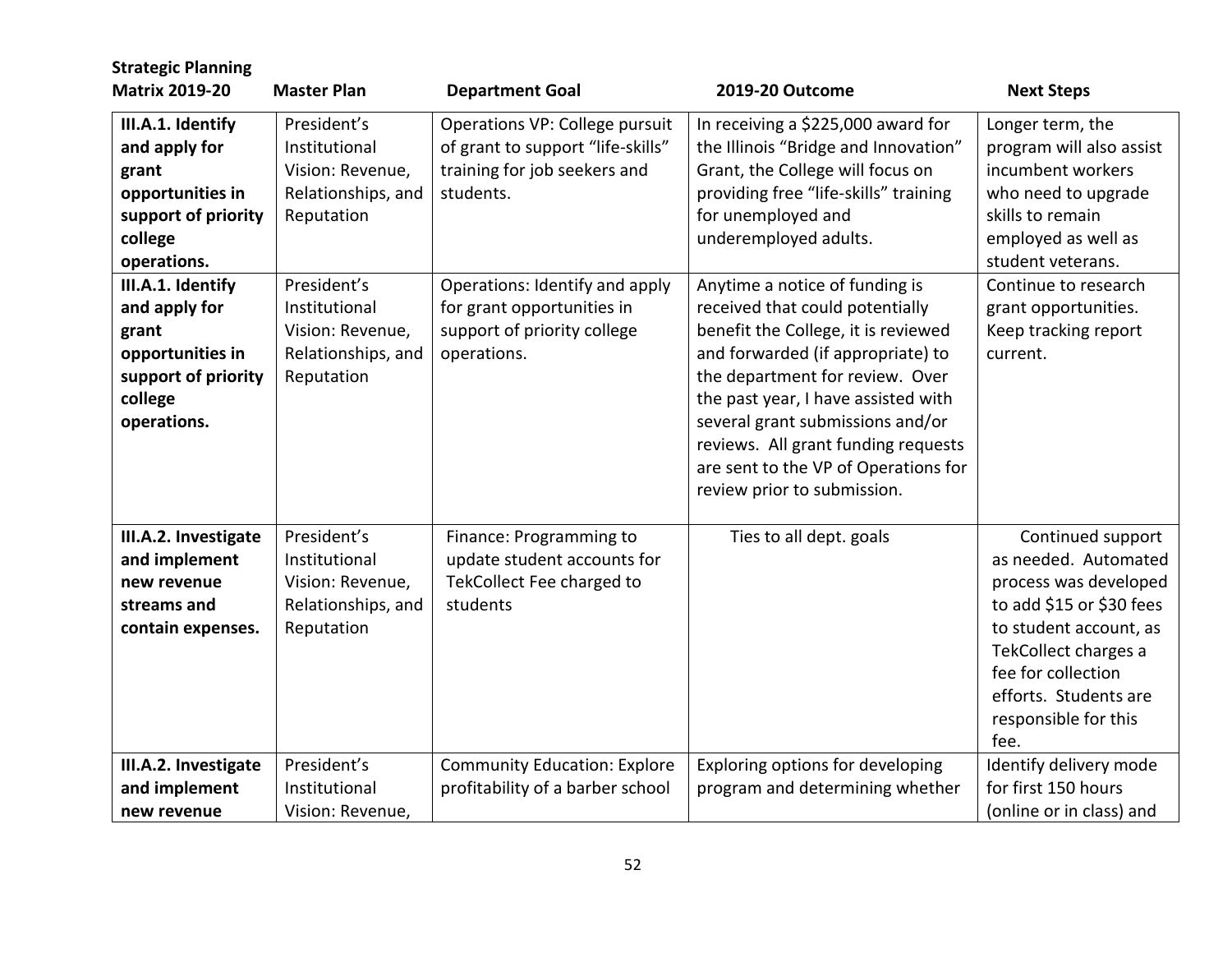| <b>Strategic Planning</b><br><b>Matrix 2019-20</b> | <b>Master Plan</b>     |                                      | 2019-20 Outcome                      |                           |
|----------------------------------------------------|------------------------|--------------------------------------|--------------------------------------|---------------------------|
|                                                    |                        | <b>Department Goal</b>               |                                      | <b>Next Steps</b>         |
| streams and                                        | Relationships, and     |                                      | DACC can offer competitive pricing   | level of participation.   |
| contain expenses.                                  | Reputation             |                                      | and make it profitable               | With an initial cohort of |
|                                                    |                        |                                      |                                      | 12 or more, College       |
|                                                    |                        |                                      |                                      | would then purchase       |
|                                                    |                        |                                      |                                      | equipment for the class   |
|                                                    |                        |                                      |                                      | at a cost of around       |
|                                                    |                        |                                      |                                      | \$10,000                  |
| III.A.2. Investigate                               | President's            | Finance: Maintain                    | Complete - migrated to               | Continue                  |
| and implement                                      | Institutional          | <b>Essential Spending Guidelines</b> | standard operating procedure.        | indefinitely - migrated   |
| new revenue                                        | Vision: Revenue,       |                                      |                                      | to standard operating     |
| streams and                                        | Relationships, and     |                                      |                                      | procedure.                |
| contain expenses.                                  | Reputation             |                                      |                                      |                           |
| III.A.2. Investigate                               | President's            | Finance: Implement                   | Complete - Nelnet past due           | Operational               |
| and implement                                      | Institutional          | Nelnet Past Due Balance              | balance payment plan was             |                           |
| new revenue                                        | Vision: Revenue,       | Payment Plan                         | implemented and operational in       |                           |
| streams and                                        | Relationships, and     |                                      | December 2019. If student            |                           |
| contain expenses.                                  | Reputation             |                                      | completes enrollment process         |                           |
|                                                    |                        |                                      | with Nelnet, restrictions are lifted |                           |
|                                                    |                        |                                      | from account and student can         |                           |
|                                                    |                        |                                      | register for additional classes      |                           |
| III.A.2. Investigate                               | President's            | <b>College Governance:</b>           | The Dual Credit FAST Team            | Remainder is to be        |
| and implement                                      | Institutional          | Recommend strategies for             | recommended revenue stream:          | reviewed at later data.   |
| new revenue                                        | Vision: Revenue,       | developing increasing College        | transaction fee and soft-roll out of |                           |
| streams and                                        | Relationships, and     | revenue.                             | increased charges. Transaction fee   |                           |
| contain expenses.                                  | Reputation             |                                      | for Indiana was adopted.             |                           |
| III.A.3. Manage                                    | <b>Human Resources</b> | Human Resources and Finance:         | In Fall 2019, the Insurance          | The discounted plan       |
| health-care costs                                  | Master Plan 2019-      | Direct the College Insurance         | Committee worked with the            | included some one-        |
| while continuing                                   | 24                     | Committee to develop                 | healthcare consultant ONI to create  | time savings for the      |
| to provide quality                                 |                        | affordable healthcare in the         | a healthcare option that reduces     | College. The Finance      |
|                                                    |                        | family plan.                         | the expense for employees on a       | and Human Resources       |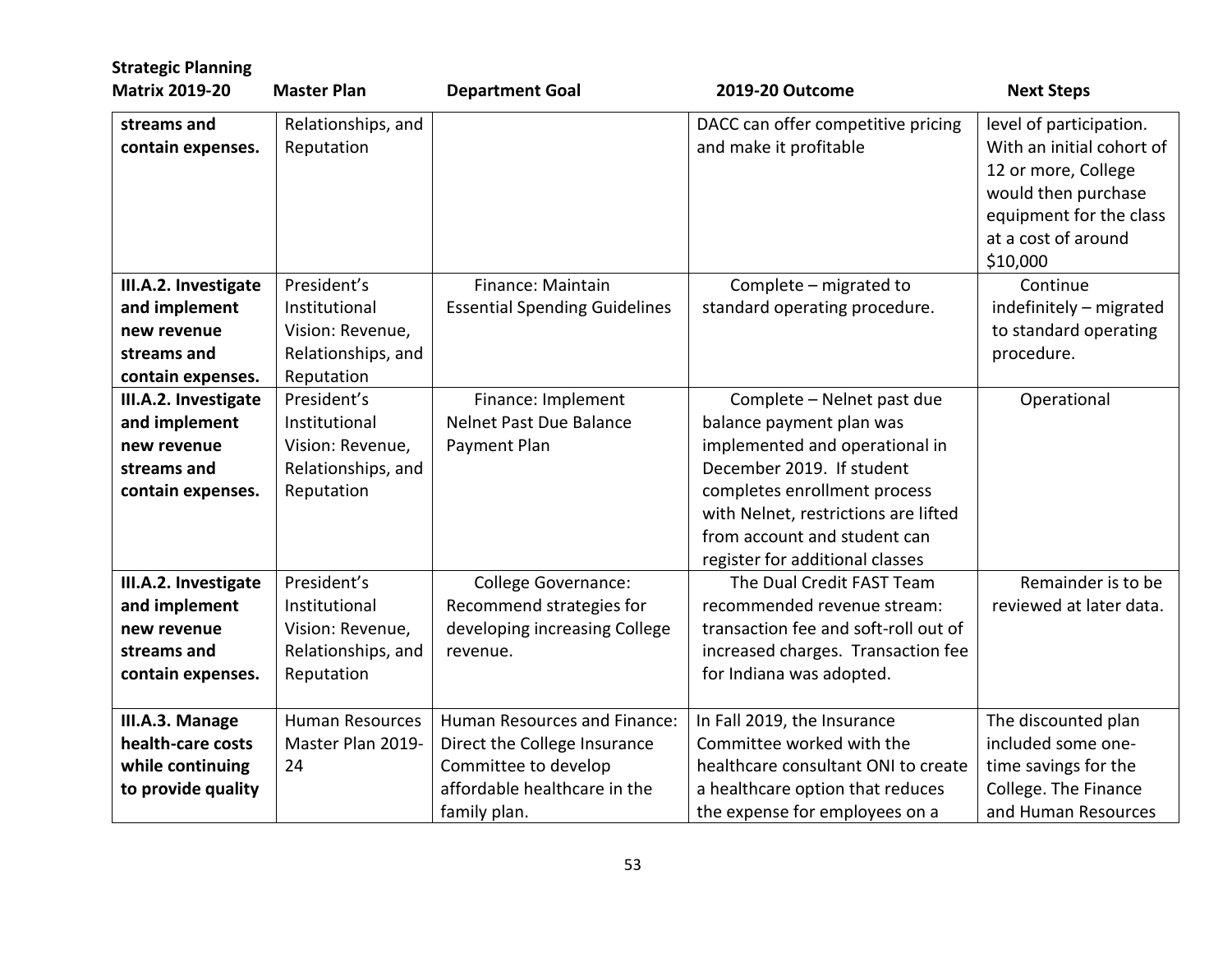| <b>Strategic Planning</b><br><b>Matrix 2019-20</b>                                                                | <b>Master Plan</b>                                | <b>Department Goal</b>                                                                                                                                        | 2019-20 Outcome                                                                                                                                                                                                                                                                                                                                                                                                                                                                                                                                                              | <b>Next Steps</b>                                                                                                                                                                                    |
|-------------------------------------------------------------------------------------------------------------------|---------------------------------------------------|---------------------------------------------------------------------------------------------------------------------------------------------------------------|------------------------------------------------------------------------------------------------------------------------------------------------------------------------------------------------------------------------------------------------------------------------------------------------------------------------------------------------------------------------------------------------------------------------------------------------------------------------------------------------------------------------------------------------------------------------------|------------------------------------------------------------------------------------------------------------------------------------------------------------------------------------------------------|
| service for<br>employees.                                                                                         |                                                   |                                                                                                                                                               | family plan to almost a quarter of<br>the original cost. The new plan<br>became available as of Jan. 1, 2020,<br>and proved to be extremely<br>popular.                                                                                                                                                                                                                                                                                                                                                                                                                      | offices will look to<br>negotiate deals to<br>extend these savings.                                                                                                                                  |
| III.A.3. Manage<br>health-care costs<br>while continuing<br>to provide quality<br>service for<br>employees.       | <b>Human Resources</b><br>Master Plan 2019-<br>24 | Finance: Evaluate change<br>in health insurance providers                                                                                                     | College switched from Health<br>Alliance to Blue Cross/Blue Shield.                                                                                                                                                                                                                                                                                                                                                                                                                                                                                                          | Will evaluate in Fall<br>2020 with assistance<br>from ONI Risk Partners                                                                                                                              |
| III.A.4. Study<br>feasibility and<br>savings for in-<br>house armed<br>security and in-<br>house food<br>service. | <b>Facilities Master</b><br>Plan, 2016-22         | Administrative Services: in<br>response to a Board request,<br>assess the cost and<br>effectiveness of current<br>operations in food service and<br>security. | Based on the College's past<br>experience, the contract with<br>Subway provides no risk to the<br>College and offers students a more<br>eclectic and healthy range of food<br>than had been the case previously<br>when College staff operated the<br>cafeteria. Regarding security: even<br>with added expense of hiring a<br>daily armed officer from the<br>Danville Police, the blending of a<br>three-member security staff with<br>contractors from G4S provides 24/7<br>coverage at a far lower expense<br>than either a full staff or a fully<br>contracted service. | Security is transitioning<br>from Administrative<br>Services to Student<br>Services, in alignment<br>with the Threat<br>Assessment team, and<br>with Student Services<br>AVP overseeing<br>security. |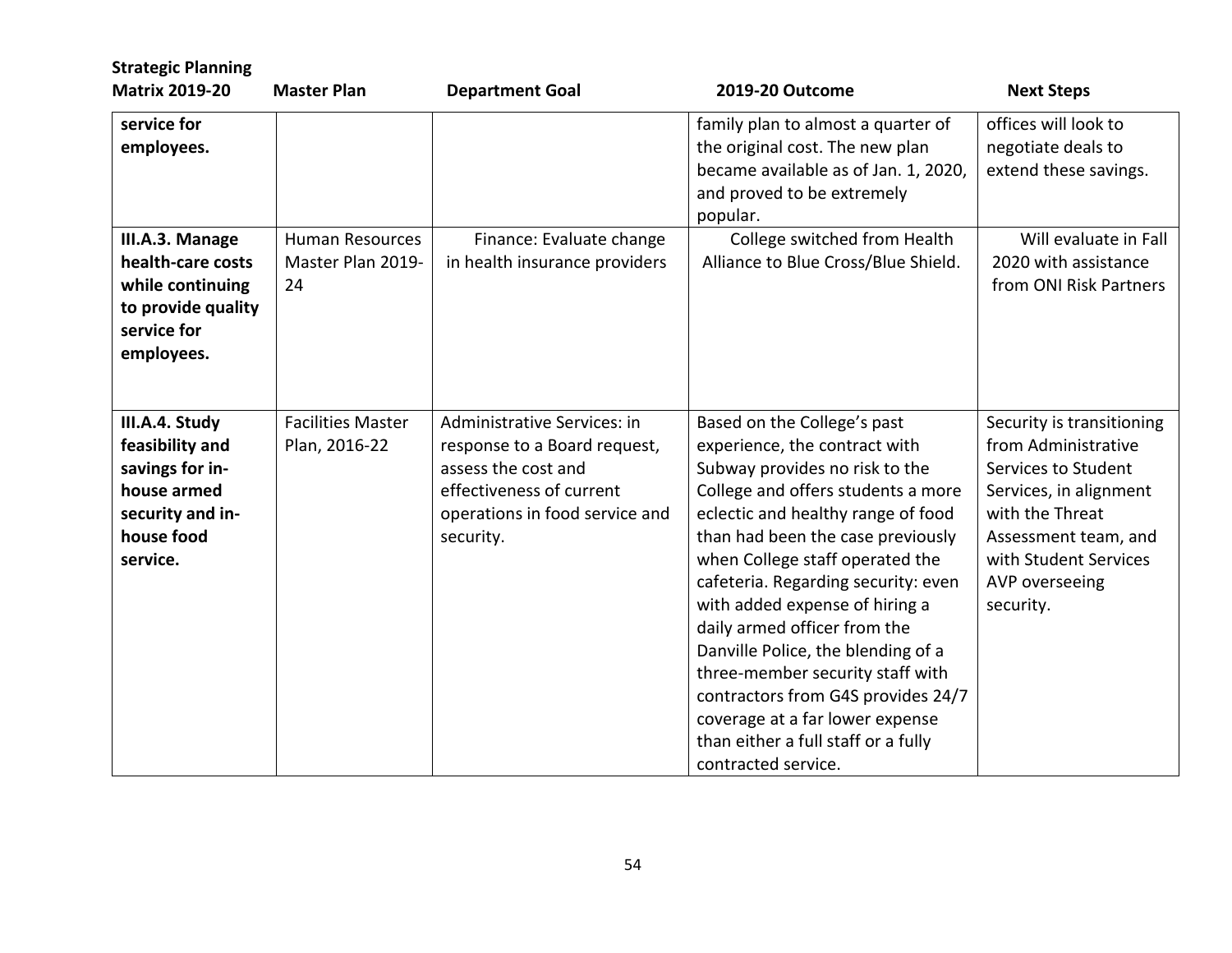| <b>Strategic Planning</b>                                                                                            |                                           |                                                                                         |                                                                                                                                                                                                                                                                                                                             |                                                                                                       |
|----------------------------------------------------------------------------------------------------------------------|-------------------------------------------|-----------------------------------------------------------------------------------------|-----------------------------------------------------------------------------------------------------------------------------------------------------------------------------------------------------------------------------------------------------------------------------------------------------------------------------|-------------------------------------------------------------------------------------------------------|
| <b>Matrix 2019-20</b>                                                                                                | <b>Master Plan</b>                        | <b>Department Goal</b>                                                                  | 2019-20 Outcome                                                                                                                                                                                                                                                                                                             | <b>Next Steps</b>                                                                                     |
| III.B.1. Implement<br>maintenance plan<br>from the facilities<br>master plan to<br>ensure a state of<br>good repair. | <b>Facilities Master</b><br>Plan, 2016-22 | Maintenance and Facilities:<br>Replace equipment that has<br>aged beyond beneficial use | Purchased new platform lift;<br>purchased new snowplow for<br>maintenance dump truck                                                                                                                                                                                                                                        | Purchases bring<br>equipment to good<br>repair                                                        |
| III.B.1. Implement<br>maintenance plan<br>from the facilities<br>master plan to<br>ensure a state of<br>good repair. | <b>Facilities Master</b><br>Plan, 2016-22 | <b>Maintenance and Facilities:</b><br>Identify priority projects<br>requiring funding.  | Maintenance separated the<br>CAD/digital printing room from the<br>CISCO networking room to improve<br>the teaching environment in the<br>Tech Center.                                                                                                                                                                      | Examine improvement<br>in the electronics room.                                                       |
| III.B.1. Implement<br>maintenance plan<br>from the facilities<br>master plan to<br>ensure a state of<br>good repair. | <b>Facilities Master</b><br>Plan, 2016-22 | <b>Maintenance and Facilities:</b><br>Identify priority projects<br>requiring funding.  | Projects as priority need for state-<br>of-good-repair are identified as<br>replacing original hot and cold<br>galvanized plumbing MMC;<br>updating elevator controls and<br>bringing elevators up to code;<br>replacing the roof at Technology<br>Center; and repairing the Tractor<br><b>Trailer Training Parking Lot</b> | Seeking funding for<br>projects                                                                       |
| III.B.1. Implement<br>maintenance plan<br>from the facilities<br>master plan to<br>ensure a state of<br>good repair. | <b>Facilities Master</b><br>Plan, 2016-22 | <b>Maintenance and Facilities:</b><br>Keep critical safety systems in<br>good repair    | Conducted inspections of sprinkler-<br>pipe systems campus wide.                                                                                                                                                                                                                                                            | Follow up in five-year<br>cycles                                                                      |
| III.B.1. Implement<br>maintenance plan<br>from the facilities<br>master plan to                                      | <b>Facilities Master</b><br>Plan, 2016-22 | Maintenance and Facilities:<br>Construct State-approved<br>RAMP projects                | Began work with Capital<br>Development Board to develop a<br>scope of work for the \$2.2 million<br>Clock Tower renovation and the                                                                                                                                                                                          | Though the funds are<br>earmarked (requiring a<br>25% college match), the<br>State has yet to issue a |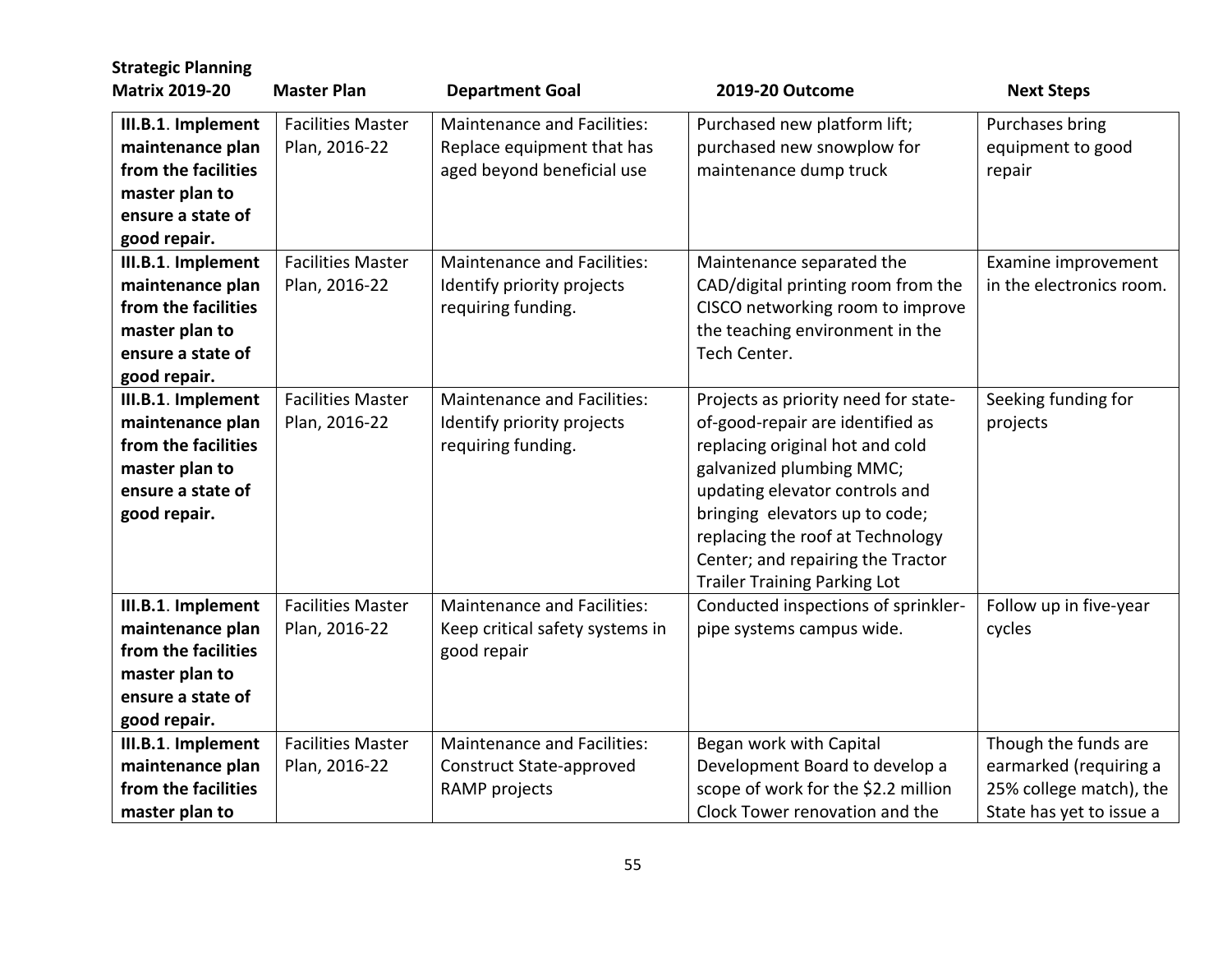| <b>Master Plan</b>      |                                                                                                                                                                                                                            | 2019-20 Outcome                                                                                                                                                                                                                                                                                                                                                                                                                                                                                                                                     | <b>Next Steps</b>                                                                                                                                                                                                                                                                                                                                                                                                                                                                                                                                                                                                                         |
|-------------------------|----------------------------------------------------------------------------------------------------------------------------------------------------------------------------------------------------------------------------|-----------------------------------------------------------------------------------------------------------------------------------------------------------------------------------------------------------------------------------------------------------------------------------------------------------------------------------------------------------------------------------------------------------------------------------------------------------------------------------------------------------------------------------------------------|-------------------------------------------------------------------------------------------------------------------------------------------------------------------------------------------------------------------------------------------------------------------------------------------------------------------------------------------------------------------------------------------------------------------------------------------------------------------------------------------------------------------------------------------------------------------------------------------------------------------------------------------|
|                         |                                                                                                                                                                                                                            | \$500,000 Horticulture Center                                                                                                                                                                                                                                                                                                                                                                                                                                                                                                                       | plan for administering                                                                                                                                                                                                                                                                                                                                                                                                                                                                                                                                                                                                                    |
|                         |                                                                                                                                                                                                                            |                                                                                                                                                                                                                                                                                                                                                                                                                                                                                                                                                     | the funds.                                                                                                                                                                                                                                                                                                                                                                                                                                                                                                                                                                                                                                |
|                         |                                                                                                                                                                                                                            |                                                                                                                                                                                                                                                                                                                                                                                                                                                                                                                                                     | Renovating of the Army                                                                                                                                                                                                                                                                                                                                                                                                                                                                                                                                                                                                                    |
|                         |                                                                                                                                                                                                                            |                                                                                                                                                                                                                                                                                                                                                                                                                                                                                                                                                     | Reserve to become the                                                                                                                                                                                                                                                                                                                                                                                                                                                                                                                                                                                                                     |
| Workforce               |                                                                                                                                                                                                                            | and Facilities to address use of the                                                                                                                                                                                                                                                                                                                                                                                                                                                                                                                | healthcare professions                                                                                                                                                                                                                                                                                                                                                                                                                                                                                                                                                                                                                    |
| Development             | expanding facilities to increase                                                                                                                                                                                           | former Army Reserve for enhanced                                                                                                                                                                                                                                                                                                                                                                                                                                                                                                                    | center will become the                                                                                                                                                                                                                                                                                                                                                                                                                                                                                                                                                                                                                    |
|                         | cohort sizes.                                                                                                                                                                                                              | nursing, rad tech, sonography, and                                                                                                                                                                                                                                                                                                                                                                                                                                                                                                                  | College's top priority on                                                                                                                                                                                                                                                                                                                                                                                                                                                                                                                                                                                                                 |
|                         |                                                                                                                                                                                                                            |                                                                                                                                                                                                                                                                                                                                                                                                                                                                                                                                                     | the State's RAMP                                                                                                                                                                                                                                                                                                                                                                                                                                                                                                                                                                                                                          |
|                         |                                                                                                                                                                                                                            |                                                                                                                                                                                                                                                                                                                                                                                                                                                                                                                                                     | (Resource Allocation                                                                                                                                                                                                                                                                                                                                                                                                                                                                                                                                                                                                                      |
|                         |                                                                                                                                                                                                                            |                                                                                                                                                                                                                                                                                                                                                                                                                                                                                                                                                     | Master Plan)                                                                                                                                                                                                                                                                                                                                                                                                                                                                                                                                                                                                                              |
| <b>Student Services</b> |                                                                                                                                                                                                                            |                                                                                                                                                                                                                                                                                                                                                                                                                                                                                                                                                     | We need to establish an                                                                                                                                                                                                                                                                                                                                                                                                                                                                                                                                                                                                                   |
| MP: Maximize            |                                                                                                                                                                                                                            |                                                                                                                                                                                                                                                                                                                                                                                                                                                                                                                                                     | area for tutoring, an                                                                                                                                                                                                                                                                                                                                                                                                                                                                                                                                                                                                                     |
| resource and            |                                                                                                                                                                                                                            |                                                                                                                                                                                                                                                                                                                                                                                                                                                                                                                                                     | area specific for                                                                                                                                                                                                                                                                                                                                                                                                                                                                                                                                                                                                                         |
|                         |                                                                                                                                                                                                                            |                                                                                                                                                                                                                                                                                                                                                                                                                                                                                                                                                     | disability services, and                                                                                                                                                                                                                                                                                                                                                                                                                                                                                                                                                                                                                  |
|                         |                                                                                                                                                                                                                            |                                                                                                                                                                                                                                                                                                                                                                                                                                                                                                                                                     | general testing needs.                                                                                                                                                                                                                                                                                                                                                                                                                                                                                                                                                                                                                    |
|                         |                                                                                                                                                                                                                            |                                                                                                                                                                                                                                                                                                                                                                                                                                                                                                                                                     |                                                                                                                                                                                                                                                                                                                                                                                                                                                                                                                                                                                                                                           |
|                         |                                                                                                                                                                                                                            |                                                                                                                                                                                                                                                                                                                                                                                                                                                                                                                                                     |                                                                                                                                                                                                                                                                                                                                                                                                                                                                                                                                                                                                                                           |
|                         |                                                                                                                                                                                                                            |                                                                                                                                                                                                                                                                                                                                                                                                                                                                                                                                                     |                                                                                                                                                                                                                                                                                                                                                                                                                                                                                                                                                                                                                                           |
|                         |                                                                                                                                                                                                                            |                                                                                                                                                                                                                                                                                                                                                                                                                                                                                                                                                     |                                                                                                                                                                                                                                                                                                                                                                                                                                                                                                                                                                                                                                           |
|                         |                                                                                                                                                                                                                            |                                                                                                                                                                                                                                                                                                                                                                                                                                                                                                                                                     | Investigate costs of                                                                                                                                                                                                                                                                                                                                                                                                                                                                                                                                                                                                                      |
|                         |                                                                                                                                                                                                                            |                                                                                                                                                                                                                                                                                                                                                                                                                                                                                                                                                     | replacing gym floor.                                                                                                                                                                                                                                                                                                                                                                                                                                                                                                                                                                                                                      |
|                         |                                                                                                                                                                                                                            |                                                                                                                                                                                                                                                                                                                                                                                                                                                                                                                                                     |                                                                                                                                                                                                                                                                                                                                                                                                                                                                                                                                                                                                                                           |
|                         |                                                                                                                                                                                                                            |                                                                                                                                                                                                                                                                                                                                                                                                                                                                                                                                                     | Working with nursing                                                                                                                                                                                                                                                                                                                                                                                                                                                                                                                                                                                                                      |
|                         |                                                                                                                                                                                                                            |                                                                                                                                                                                                                                                                                                                                                                                                                                                                                                                                                     | and medical imaging                                                                                                                                                                                                                                                                                                                                                                                                                                                                                                                                                                                                                       |
|                         |                                                                                                                                                                                                                            |                                                                                                                                                                                                                                                                                                                                                                                                                                                                                                                                                     | staff, develop a cost                                                                                                                                                                                                                                                                                                                                                                                                                                                                                                                                                                                                                     |
|                         |                                                                                                                                                                                                                            |                                                                                                                                                                                                                                                                                                                                                                                                                                                                                                                                                     | estimate to convert the                                                                                                                                                                                                                                                                                                                                                                                                                                                                                                                                                                                                                   |
|                         |                                                                                                                                                                                                                            |                                                                                                                                                                                                                                                                                                                                                                                                                                                                                                                                                     | Army Reserve into the                                                                                                                                                                                                                                                                                                                                                                                                                                                                                                                                                                                                                     |
|                         |                                                                                                                                                                                                                            |                                                                                                                                                                                                                                                                                                                                                                                                                                                                                                                                                     | College's healthcare                                                                                                                                                                                                                                                                                                                                                                                                                                                                                                                                                                                                                      |
|                         |                                                                                                                                                                                                                            |                                                                                                                                                                                                                                                                                                                                                                                                                                                                                                                                                     | professions facility.                                                                                                                                                                                                                                                                                                                                                                                                                                                                                                                                                                                                                     |
|                         |                                                                                                                                                                                                                            |                                                                                                                                                                                                                                                                                                                                                                                                                                                                                                                                                     | Project will be named                                                                                                                                                                                                                                                                                                                                                                                                                                                                                                                                                                                                                     |
|                         | Academic MP:<br><b>Support Regional</b><br>improve Student<br>Services'<br>infrastructures to<br>meet<br>stakeholders'<br>needs.<br><b>Facilities Master</b><br>Plan, 2016-22<br><b>Facilities Master</b><br>Plan, 2016-22 | <b>Department Goal</b><br>President: Address regional<br>shortages in nurses and<br>medical-imaging technicians by<br>Testing, Disabilities, &<br>Tutoring: Assess the mission<br>of the Testing Center and<br>realign to better meet the<br>needs of the communities we<br>serve and want to serve.<br>Maintenance and Facilities: Set<br>goal to complete installation by<br>May 15 for Commencement<br>Maintenance and Facilities:<br>Working with the president<br>and Board, the GSA and<br>College to negotiate an<br>agreement for purchase. | rehab.<br>Nursing and medical-imaging staff<br>have worked with Maintenance<br>echocardiography programs<br>The office was initially<br>designed for a limited number of<br>testing options that were available<br>at the time not the possibility of<br>more inclusive services being<br>offered. To adequately serve our<br>students in the manners required<br>and requested we need to<br>redefine our space.<br>Work completed in Spring 2020, on<br>schedule and within budget.<br>GSA and College committed to a<br>sale price of \$150,000, which will<br>be vetted through federal<br>government channels for final<br>approval. |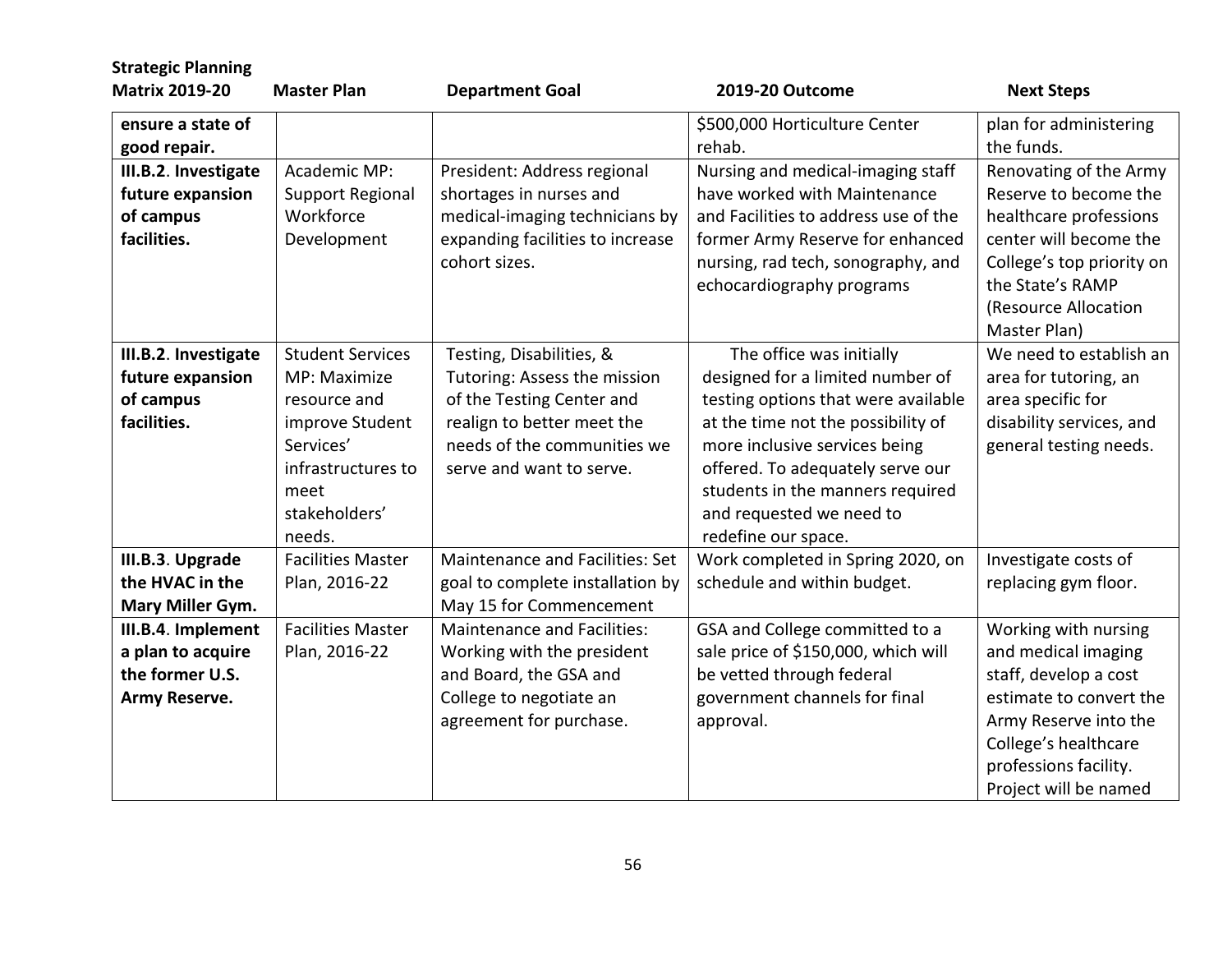| <b>Strategic Planning</b><br><b>Matrix 2019-20</b>                                                                                                                                 | <b>Master Plan</b>                                                                                                                               | <b>Department Goal</b>                                                                                                                                                                                                                                                                                                                     | 2019-20 Outcome                                                                                                                                                                                                                                                                                                                | <b>Next Steps</b>                                                                                                                                                                                                                            |
|------------------------------------------------------------------------------------------------------------------------------------------------------------------------------------|--------------------------------------------------------------------------------------------------------------------------------------------------|--------------------------------------------------------------------------------------------------------------------------------------------------------------------------------------------------------------------------------------------------------------------------------------------------------------------------------------------|--------------------------------------------------------------------------------------------------------------------------------------------------------------------------------------------------------------------------------------------------------------------------------------------------------------------------------|----------------------------------------------------------------------------------------------------------------------------------------------------------------------------------------------------------------------------------------------|
|                                                                                                                                                                                    |                                                                                                                                                  |                                                                                                                                                                                                                                                                                                                                            |                                                                                                                                                                                                                                                                                                                                | top priority on the new<br>State RAMP list.                                                                                                                                                                                                  |
| III.B.4. Implement<br>a plan to acquire<br>the former U.S.<br>Army Reserve.                                                                                                        | <b>Student Services</b><br>MP: Maximize<br>resource and<br>improve Student<br>Services'<br>infrastructures to<br>meet<br>stakeholders'<br>needs. | <b>Small Business</b><br>Development Center: Work<br>with an inter-disciplinary<br>committee to develop a<br>ramped-up<br>culinary/hospitality/restaurant<br>management program that<br>features a "learning lab" in the<br>form of a real-life restaurant<br>and bakery on the second<br>floor of the former US Army<br>Reserve facility. | Project assumed acquisition of<br>$\bullet$<br>the U.S. Army Reserve facility<br>adjacent to the college - the<br>facility is being slated for<br>different uses at this time.<br>Developed a survey of need for<br>$\bullet$<br>the program $-$ on hold pending<br>next steps by administration<br>investigating the program. | Use of building<br>$\bullet$<br>being determined.<br>Available to assist as<br>$\bullet$<br>needed in<br>curriculum and<br>project<br>development.                                                                                           |
| III.B.5. Develop a                                                                                                                                                                 | <b>Facilities Master</b>                                                                                                                         | <b>Maintenance and Facilities:</b>                                                                                                                                                                                                                                                                                                         | With a local architect, College                                                                                                                                                                                                                                                                                                | RFP for construction                                                                                                                                                                                                                         |
| working plan for                                                                                                                                                                   | Plan, 2016-22                                                                                                                                    | Rehabilitate two levels for use                                                                                                                                                                                                                                                                                                            | developed buildable plans and has                                                                                                                                                                                                                                                                                              | management and scope                                                                                                                                                                                                                         |
| renovating Jacobs                                                                                                                                                                  |                                                                                                                                                  | by Liberal Arts department                                                                                                                                                                                                                                                                                                                 | received the \$2 million bequest                                                                                                                                                                                                                                                                                               | of work will be                                                                                                                                                                                                                              |
| Hall.                                                                                                                                                                              |                                                                                                                                                  |                                                                                                                                                                                                                                                                                                                                            | from the Hegeler estate to fund the<br>project.                                                                                                                                                                                                                                                                                | developed in summer<br>2020                                                                                                                                                                                                                  |
| III.B.6. Improve<br>athletics facilities,<br>such as by<br>investigating the<br>feasibility of a<br>weight room and<br>an on-campus<br>sports field on<br><b>East Main Street.</b> | <b>Student Services</b><br>MP: Maximize<br>resource and<br>improve Student<br>Services'<br>infrastructures to<br>meet<br>stakeholders'<br>needs. | <b>Student Services: Improve</b><br>and increase size of the<br>campus weight room to meet<br>the needs and expectations of<br>current and future<br>athletes/students.                                                                                                                                                                    | Evaluated current space and<br>equipment.                                                                                                                                                                                                                                                                                      | Utilize structural<br>experts to investigate<br>options for building<br>modifications.<br>Depending on<br>recommendations,<br>create additional<br>training facilities for<br>golf program or team<br>video/theater for game<br>tape review. |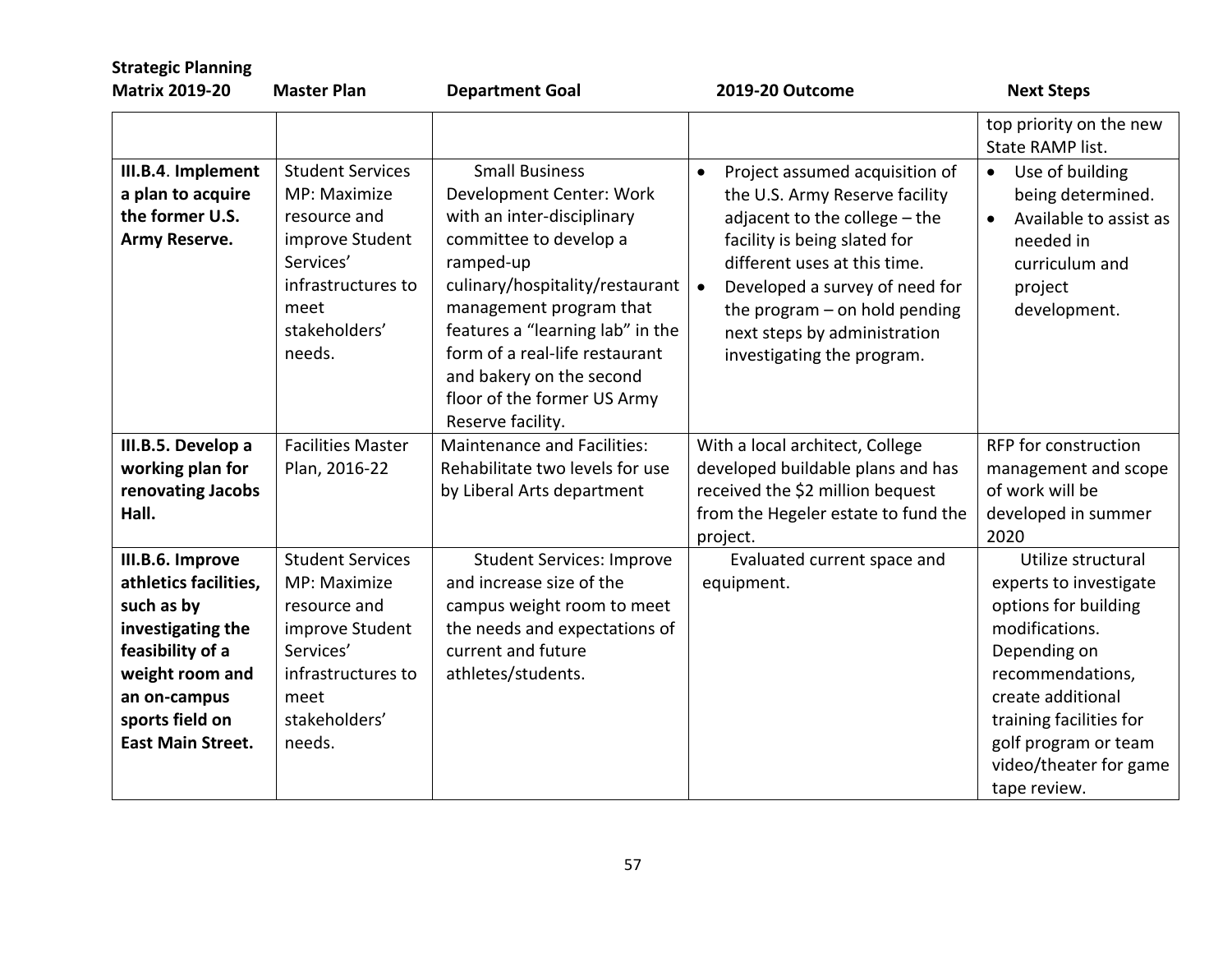| <b>Strategic Planning</b> |                         |                                 |                                     |                           |
|---------------------------|-------------------------|---------------------------------|-------------------------------------|---------------------------|
| <b>Matrix 2019-20</b>     | <b>Master Plan</b>      | <b>Department Goal</b>          | 2019-20 Outcome                     | <b>Next Steps</b>         |
| III.B.6. Improve          | <b>Student Services</b> | <b>Student Services:</b>        | Evaluate what other schools         | Investigate possible      |
| athletics facilities,     | MP: Maximize            | <b>Investigate Charter Bus</b>  | charter- Lincoln Land, Lewis and    | savings with insurance    |
| such as by                | resource and            | options                         | Clark, Parkland(Hired Driver) for   | and bus leasing.          |
| investigating the         | improve Student         |                                 | insurance reasons                   |                           |
| feasibility of a          | Services'               |                                 |                                     |                           |
| weight room and           | infrastructures to      |                                 |                                     |                           |
| an on-campus              | meet                    |                                 |                                     |                           |
| sports field on           | stakeholders'           |                                 |                                     |                           |
| <b>East Main Street.</b>  | needs.                  |                                 |                                     |                           |
| III.B.6. Improve          | <b>Student Services</b> | Student Services: Create a      | Discussions have been focused       | With management           |
| athletics facilities,     | MP: Maximize            | Softball and Baseball complex   | on Softball.                        | of Danville Stadium       |
| such as by                | resource and            | and training facility on campus |                                     | being handed over to      |
| investigating the         | improve Student         |                                 |                                     | the Danville Dans         |
| feasibility of a          | Services'               |                                 |                                     | organization and the      |
| weight room and           | infrastructures to      |                                 |                                     | fact that the facility is |
| an on-campus              | meet                    |                                 |                                     | falling into disrepair,   |
| sports field on           | stakeholders'           |                                 |                                     | we should begin the       |
| <b>East Main Street.</b>  | needs.                  |                                 |                                     | conversation to include   |
|                           |                         |                                 |                                     | baseball in future plans  |
| III.B.6. Improve          | <b>Student Services</b> | <b>Student Services:</b>        | Similar to the Veterans Lounge,     | Upgrade with              |
| athletics facilities,     | MP: Maximize            | Designate and equip a           | having a space for student athletes | athletic graphics,        |
| such as by                | resource and            | dedicated Athletic Lounge in    | can help with retention and         | create a student          |
| investigating the         | improve Student         | MMC near the training room.     | graduations rates                   | worker position to        |
| feasibility of a          | Services'               |                                 |                                     | monitor the room,         |
| weight room and           | infrastructures to      |                                 |                                     | upgrade seating and       |
| an on-campus              | meet                    |                                 |                                     | technology.               |
| sports field on           | stakeholders'           |                                 |                                     |                           |
| <b>East Main Street.</b>  | needs.                  |                                 |                                     |                           |
| III.B.6. Improve          | <b>Student Services</b> | Student Services: Add 2nd       | Facility upgrades are needed        | Identify                  |
| athletics facilities,     | MP: Maximize            | floor to MMC North side to      | and have been included in           | administration support    |
| such as by                | resource and            | meet space needs                | previous year plans.                |                           |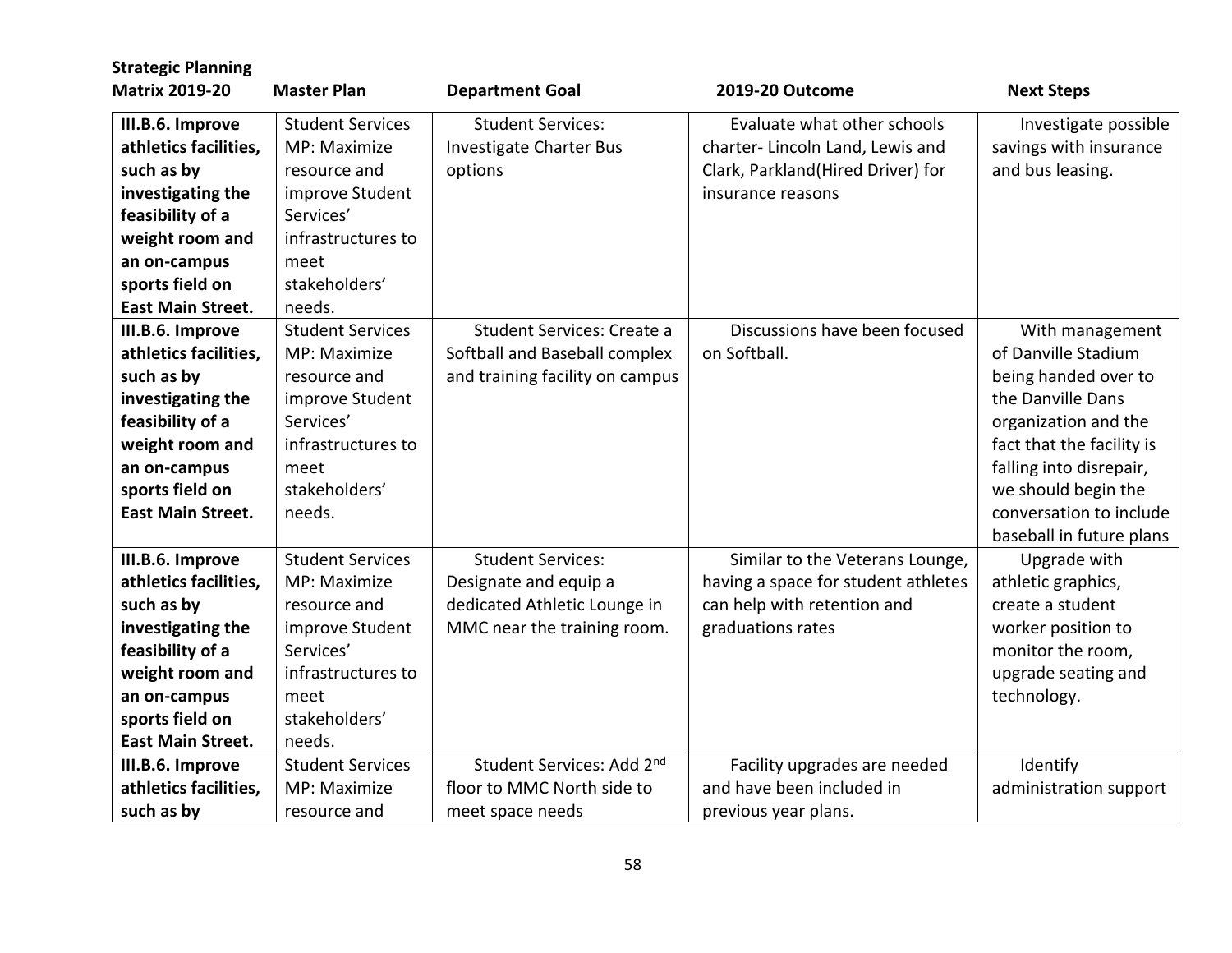| <b>Strategic Planning</b> |                         |                                     |                                     |                            |
|---------------------------|-------------------------|-------------------------------------|-------------------------------------|----------------------------|
| <b>Matrix 2019-20</b>     | <b>Master Plan</b>      | <b>Department Goal</b>              | 2019-20 Outcome                     | <b>Next Steps</b>          |
| investigating the         | improve Student         |                                     |                                     | to begin athletic facility |
| feasibility of a          | Services'               |                                     |                                     | overhaul                   |
| weight room and           | infrastructures to      |                                     |                                     |                            |
| an on-campus              | meet                    |                                     |                                     |                            |
| sports field on           | stakeholders'           |                                     |                                     |                            |
| <b>East Main Street.</b>  | needs.                  |                                     |                                     |                            |
| III.B.6. Improve          | <b>Student Services</b> | <b>Student Services:</b>            | Put band aides on locker rooms      | As a National              |
| athletics facilities,     | MP: Maximize            | Modify/improve locker room          | to get through another year         | Championship site, our     |
| such as by                | resource and            | spaces                              |                                     | visiting team(s) and       |
| investigating the         | improve Student         |                                     |                                     | official locker rooms      |
| feasibility of a          | Services'               |                                     |                                     | need upgrading             |
| weight room and           | infrastructures to      |                                     |                                     |                            |
| an on-campus              | meet                    |                                     |                                     |                            |
| sports field on           | stakeholders'           |                                     |                                     |                            |
| <b>East Main Street.</b>  | needs.                  |                                     |                                     |                            |
| III.B.6. Improve          | <b>Student Services</b> | <b>Student Services:</b>            | Evaluated options and current       | Finalize design and        |
| athletics facilities,     | MP: Maximize            | Upgrade/modernize the               | design. Moved video production      | layout to capture the      |
| such as by                | resource and            | athletic conference room            | equipment to alternate location     | rooms potential            |
| investigating the         | improve Student         |                                     | freeing up the space for athletics. |                            |
| feasibility of a          | Services'               |                                     |                                     |                            |
| weight room and           | infrastructures to      |                                     |                                     |                            |
| an on-campus              | meet                    |                                     |                                     |                            |
| sports field on           | stakeholders'           |                                     |                                     |                            |
| <b>East Main Street.</b>  | needs.                  |                                     |                                     |                            |
| III.C.1. Investigate      | Information             | <b>Institutional Effectiveness:</b> | The assessment webpages were        | Add program                |
| feasibility of            | Technology              | Make planning and                   | updated and include information     | outcomes to the            |
| <b>SharePoint and</b>     | Strategic Plan,         | assessment data more                | from the new Academic               | webpage. Share             |
| other technologies        | 2018-2024               | internally accessible               | Assessment lead. SharePoint is in   | assessment                 |
| to improve College        |                         |                                     | development                         | information internally     |
| operations.               |                         |                                     |                                     | through SharePoint.        |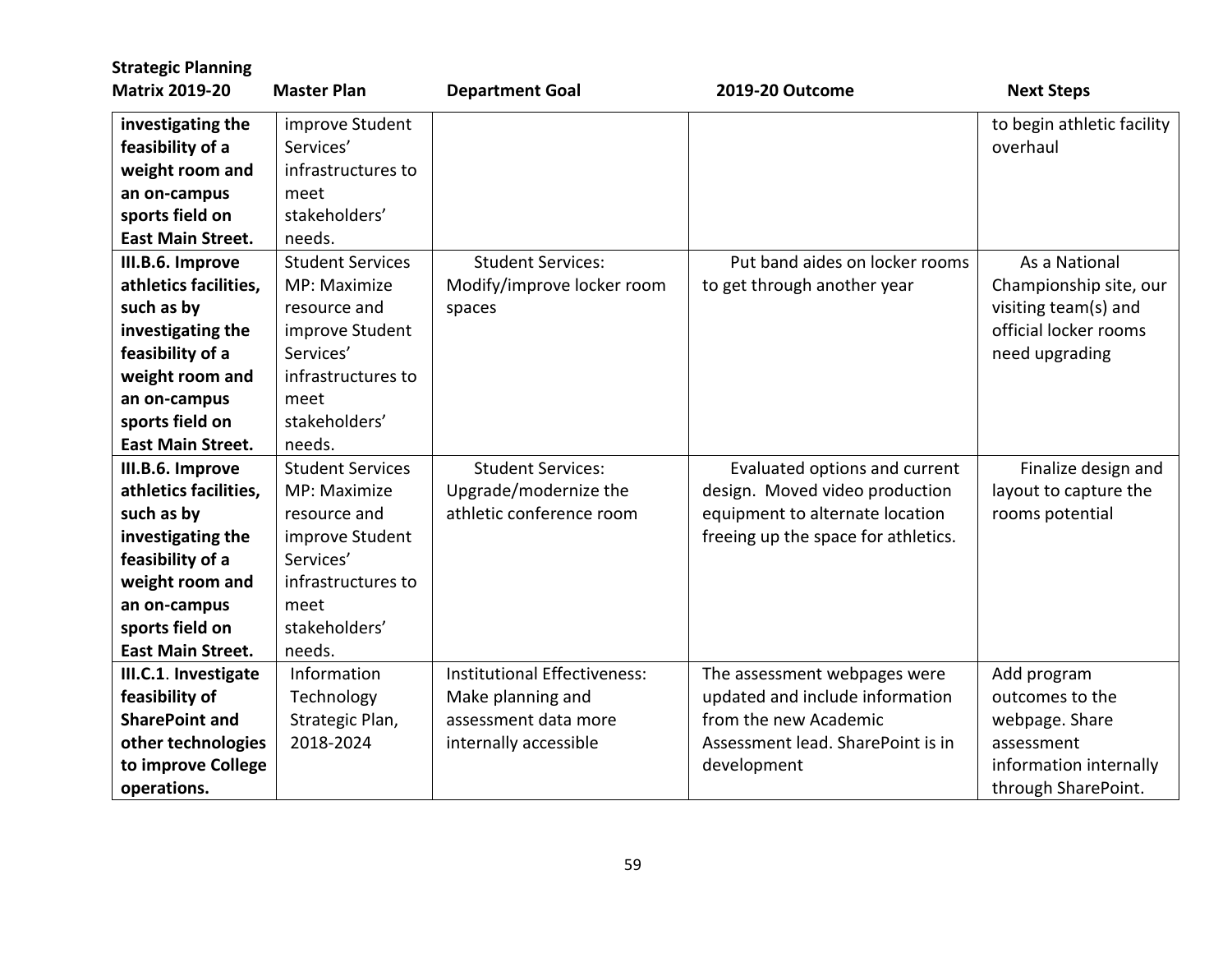| <b>Strategic Planning</b><br><b>Matrix 2019-20</b> | <b>Master Plan</b> | <b>Department Goal</b>        | 2019-20 Outcome                       | <b>Next Steps</b>       |
|----------------------------------------------------|--------------------|-------------------------------|---------------------------------------|-------------------------|
|                                                    |                    |                               |                                       |                         |
| III.C.1. Investigate                               | Information        | Testing Center: Strengthen    | We were able to add an                | We subscribed to        |
| feasibility of                                     | Technology         | student monitoring and test   | updated monitor to the proctor        | NCTA to evaluate our    |
| <b>SharePoint and</b>                              | Strategic Plan,    | security                      | station but the system is highly      | standards and           |
| other technologies                                 | 2018-2024          |                               | outdated and still provides poor      | guidelines. We will     |
| to improve College                                 |                    |                               | feedback. An adequate update          | apply for certification |
| operations.                                        |                    |                               | would require a new system to be      | as a testing center.    |
|                                                    |                    |                               | wired in on a new separate            |                         |
|                                                    |                    |                               | network accessible on our             |                         |
|                                                    |                    |                               | computers at the proctor stations.    |                         |
| III.C.1. Investigate                               | Information        | Liberal Arts, Assessment,     | The library has been                  | If/when the college     |
| feasibility of                                     | Technology         | and Library: Design a         | designated as the home of the         | receives money from     |
| <b>SharePoint and</b>                              | Strategic Plan,    | dedicated space for the       | College archives. There is not        | the state to upgrade    |
| other technologies                                 | 2018-2024          | College Archives and set up a | sufficient space in the library,      | Clock Tower, library    |
| to improve College                                 |                    | cataloging system             | however, to house and work with       | staff will work with    |
| operations.                                        |                    |                               | the collection, which is in disarray. | administration and the  |
|                                                    |                    |                               | The dean had identified a space in    | College architect to    |
|                                                    |                    |                               | the audio-visual department that      | design a space for the  |
|                                                    |                    |                               | could house the collection            | Archives.               |
|                                                    |                    |                               | adequately but the space is being     |                         |
|                                                    |                    |                               | reconfigured to accommodate a         |                         |
|                                                    |                    |                               | media lab for student use.            |                         |
| III.C.1. Investigate                               | Information        | Testing, Disability Services, | We worked with MIS                    | Monitor use of          |
| feasibility of                                     | Technology         | & Tutoring: Integrate updated | department to import automatic        | Respondus beginning     |
| <b>SharePoint and</b>                              | Strategic Plan,    | programs and software to      | data feeds into Colleague from        | in Summer 2020          |
| other technologies                                 | 2018-2024          | expedite and expand student   | Accuplacer and ALEKS.                 |                         |
| to improve College                                 |                    | services.                     | For Tutoring, we accessed             |                         |
| operations.                                        |                    |                               | SmartThinking in our tutoring         |                         |
|                                                    |                    |                               | center.                               |                         |
|                                                    |                    |                               | Purchased and installed               |                         |
|                                                    |                    |                               | Respondus Lockdown and Monitor        |                         |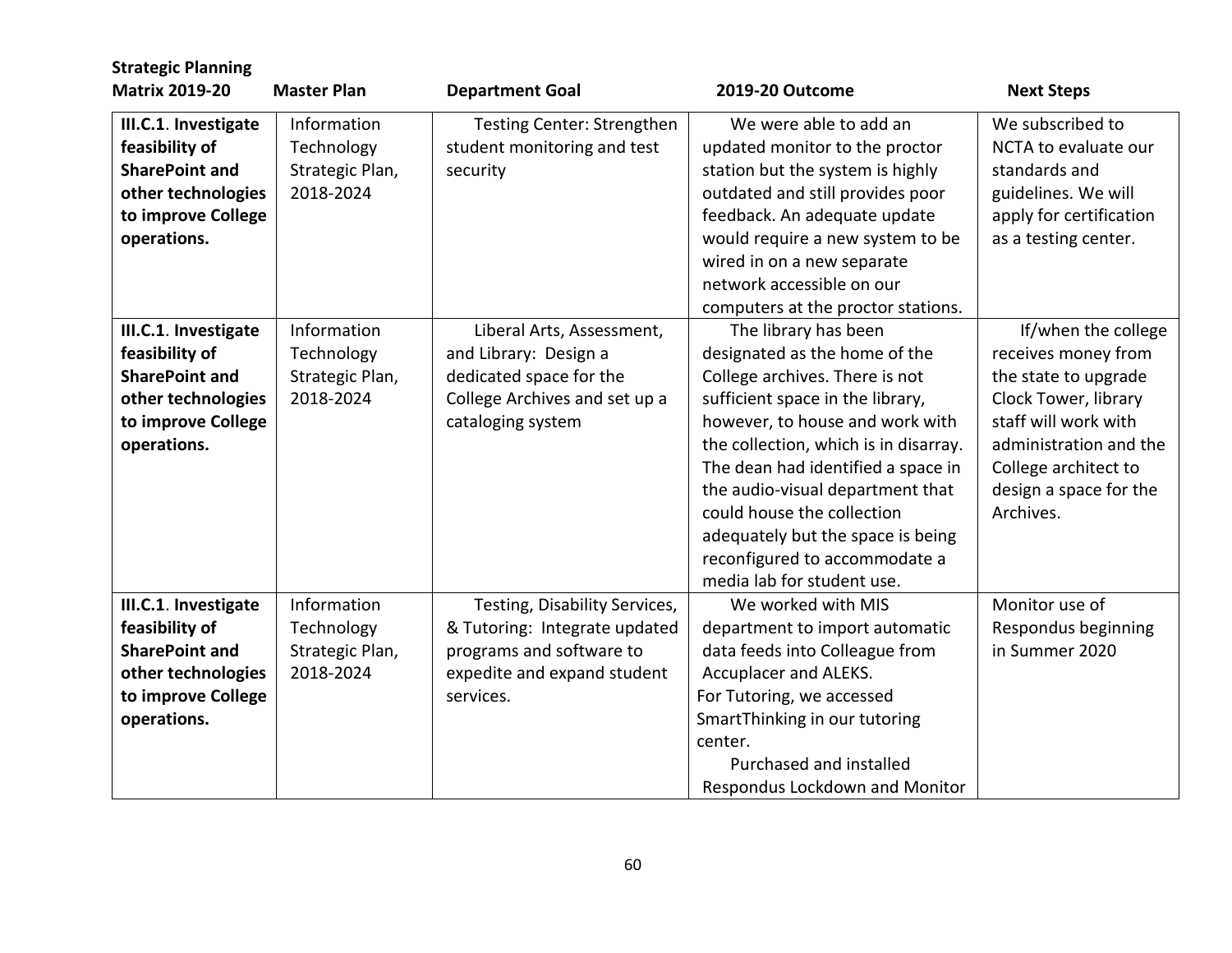| <b>Strategic Planning</b>                                                                                                  |                                                           |                                                                                                                  |                                                                                                                                                                                                                                                                                                                       |                                                                                                                                                                                                                                                              |
|----------------------------------------------------------------------------------------------------------------------------|-----------------------------------------------------------|------------------------------------------------------------------------------------------------------------------|-----------------------------------------------------------------------------------------------------------------------------------------------------------------------------------------------------------------------------------------------------------------------------------------------------------------------|--------------------------------------------------------------------------------------------------------------------------------------------------------------------------------------------------------------------------------------------------------------|
| <b>Matrix 2019-20</b>                                                                                                      | <b>Master Plan</b>                                        | <b>Department Goal</b>                                                                                           | 2019-20 Outcome                                                                                                                                                                                                                                                                                                       | <b>Next Steps</b>                                                                                                                                                                                                                                            |
|                                                                                                                            |                                                           |                                                                                                                  | for proctoring. Provided Webinars<br>for faculty training.                                                                                                                                                                                                                                                            |                                                                                                                                                                                                                                                              |
| III.C.1. Investigate<br>feasibility of<br><b>SharePoint and</b><br>other technologies<br>to improve College<br>operations. | Information<br>Technology<br>Strategic Plan,<br>2018-2024 | Operations: Review and<br>update network infrastructure                                                          | Reviewed current network and<br>developed strategy to move to a<br>new infrastructure. Moved Wi-Fi<br>control from Core Switch to<br>independent control                                                                                                                                                              | Discussion with<br>Manufacturers of<br>network infrastructure<br>hardware. Selection on<br>Manufacturer and<br>developing Cost for<br>budget                                                                                                                 |
| III.C.1. Investigate<br>feasibility of<br><b>SharePoint and</b><br>other technologies<br>to improve College<br>operations. | Information<br>Technology<br>Strategic Plan,<br>2018-2024 | Liberal Arts, Assessment,<br>and Library: Convert library<br>collection to Library of<br>Congress classification | The College allocated funds to<br>hire a consulting firm to provide<br>the new Library of Congress call<br>numbers and to pay for additional<br>student worker hours to assist<br>with re-labeling and re-locating the<br>library's collection in alignment<br>with the Library of Congress<br>classification system. | This project was on<br>target to be completed<br>by the end of spring<br>semester. With the<br>unexpected closing of<br>the college due to<br>COVID-19, the project<br>could not be<br>completed spring<br>semester but should<br>be by the end of<br>summer |
| III.C.1. Investigate<br>feasibility of<br><b>SharePoint and</b><br>other technologies<br>to improve College<br>operations. | Information<br>Technology<br>Strategic Plan,<br>2018-2024 | Operations: Provide and<br>maintain file backup and<br>restore capabilities for Faculty<br>and Staff information | Reviewed Current systems with<br>Vendor and discussed strategies to<br>expand due to growth                                                                                                                                                                                                                           | Need further<br>discussions with<br>Vendor,<br>implementation plan,<br>and budget                                                                                                                                                                            |
| III.C.1. Investigate<br>feasibility of<br><b>SharePoint and</b><br>other technologies                                      | Information<br>Technology<br>Strategic Plan,<br>2018-2024 | <b>Operations: Upgrade UPS</b><br>for network and server<br>equipment.                                           | Installed replacement UPS for<br>Network Equipment                                                                                                                                                                                                                                                                    | Older Equipment<br>needs to be removed<br>and disposed of<br>properly                                                                                                                                                                                        |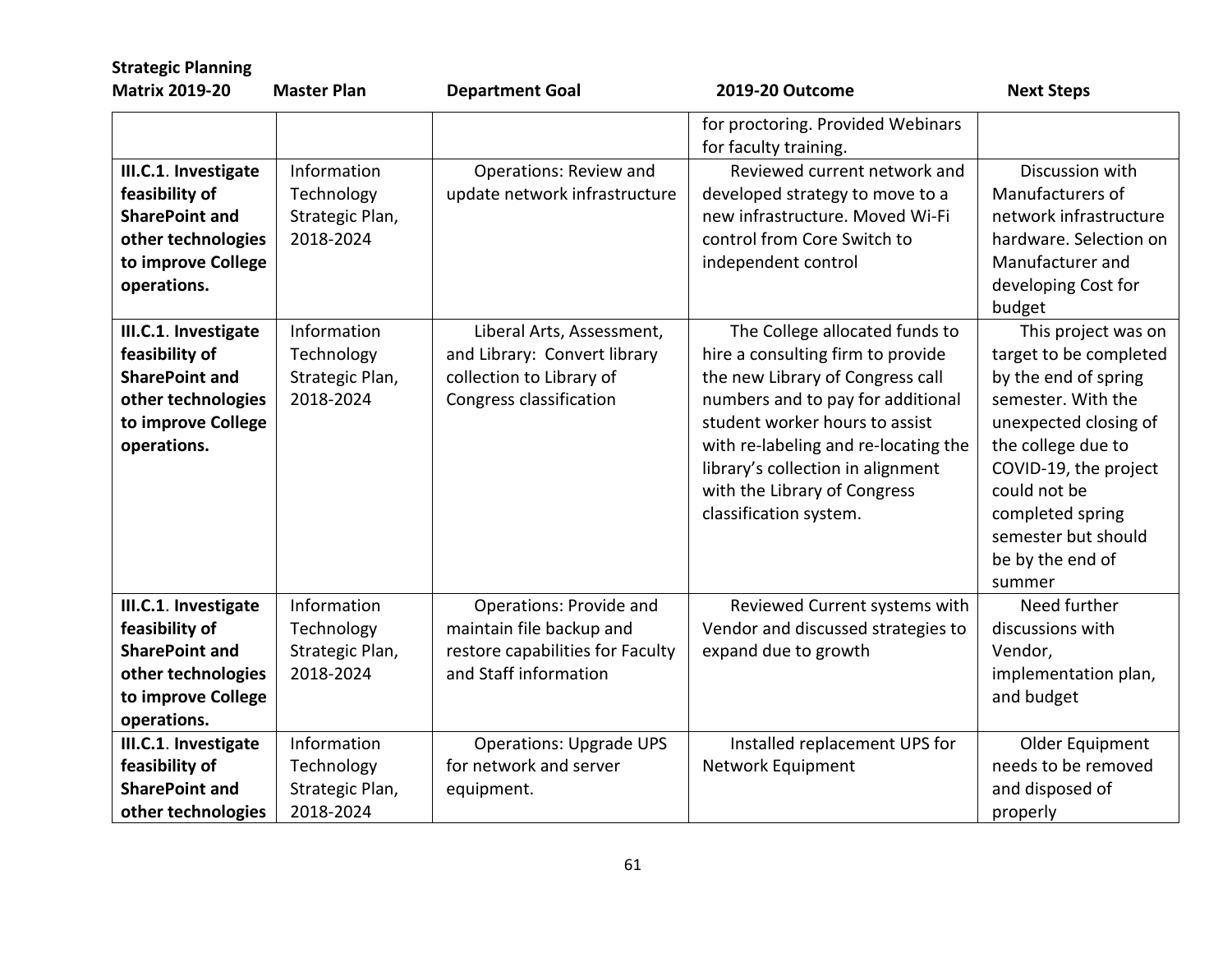| <b>Strategic Planning</b>                                                                                                  |                                                           |                                                                                    |                                                                                                                                                                                                                                                                                                                                                                                  |                                                                                               |
|----------------------------------------------------------------------------------------------------------------------------|-----------------------------------------------------------|------------------------------------------------------------------------------------|----------------------------------------------------------------------------------------------------------------------------------------------------------------------------------------------------------------------------------------------------------------------------------------------------------------------------------------------------------------------------------|-----------------------------------------------------------------------------------------------|
| <b>Matrix 2019-20</b>                                                                                                      | <b>Master Plan</b>                                        | <b>Department Goal</b>                                                             | 2019-20 Outcome                                                                                                                                                                                                                                                                                                                                                                  | <b>Next Steps</b>                                                                             |
| to improve College<br>operations.                                                                                          |                                                           |                                                                                    |                                                                                                                                                                                                                                                                                                                                                                                  |                                                                                               |
| III.C.1. Investigate<br>feasibility of<br><b>SharePoint and</b><br>other technologies<br>to improve College<br>operations. | Information<br>Technology<br>Strategic Plan,<br>2018-2024 | Operations: Complete the<br>implementation of Active<br>Directory.                 | As Faculty and Staff are getting<br>Computer Upgrades, these are put<br>on the new domain                                                                                                                                                                                                                                                                                        | Continue until<br>complete all<br>computers on<br>Windows 10                                  |
| III.C.1. Investigate<br>feasibility of<br><b>SharePoint and</b><br>other technologies<br>to improve College<br>operations. | Information<br>Technology<br>Strategic Plan,<br>2018-2024 | Corporate Education:<br>Streamline department<br>activities for greater efficiency | • April 2020 - Developed Access<br>database for invoice creation and<br>retention, logging payments,<br>tracking POs, updating instructor<br>information, company<br>information, Corp Codes, training<br>schedules, creating class<br>paperwork, reporting and analysis<br>to streamline overall<br>departmental activities.<br>• Database is developed and now<br>being tested | · Implement database<br>and continue to add<br>new features, reports,<br>forms and processes. |
| III.C.1. Investigate<br>feasibility of<br><b>SharePoint and</b><br>other technologies<br>to improve College<br>operations. | Information<br>Technology<br>Strategic Plan,<br>2018-2024 | <b>Operations: Expand</b><br>campus network                                        | Installed additional Switch Port<br>Capacity                                                                                                                                                                                                                                                                                                                                     | Continue to review<br>needs                                                                   |
| III.C.1. Investigate<br>feasibility of<br><b>SharePoint and</b><br>other technologies                                      | Information<br>Technology<br>Strategic Plan,<br>2018-2024 | Operations: Establish a<br>dedicated network line for<br>eSports.                  | Installed Equipment and new<br><b>Comcast ISP connection</b>                                                                                                                                                                                                                                                                                                                     | Complete                                                                                      |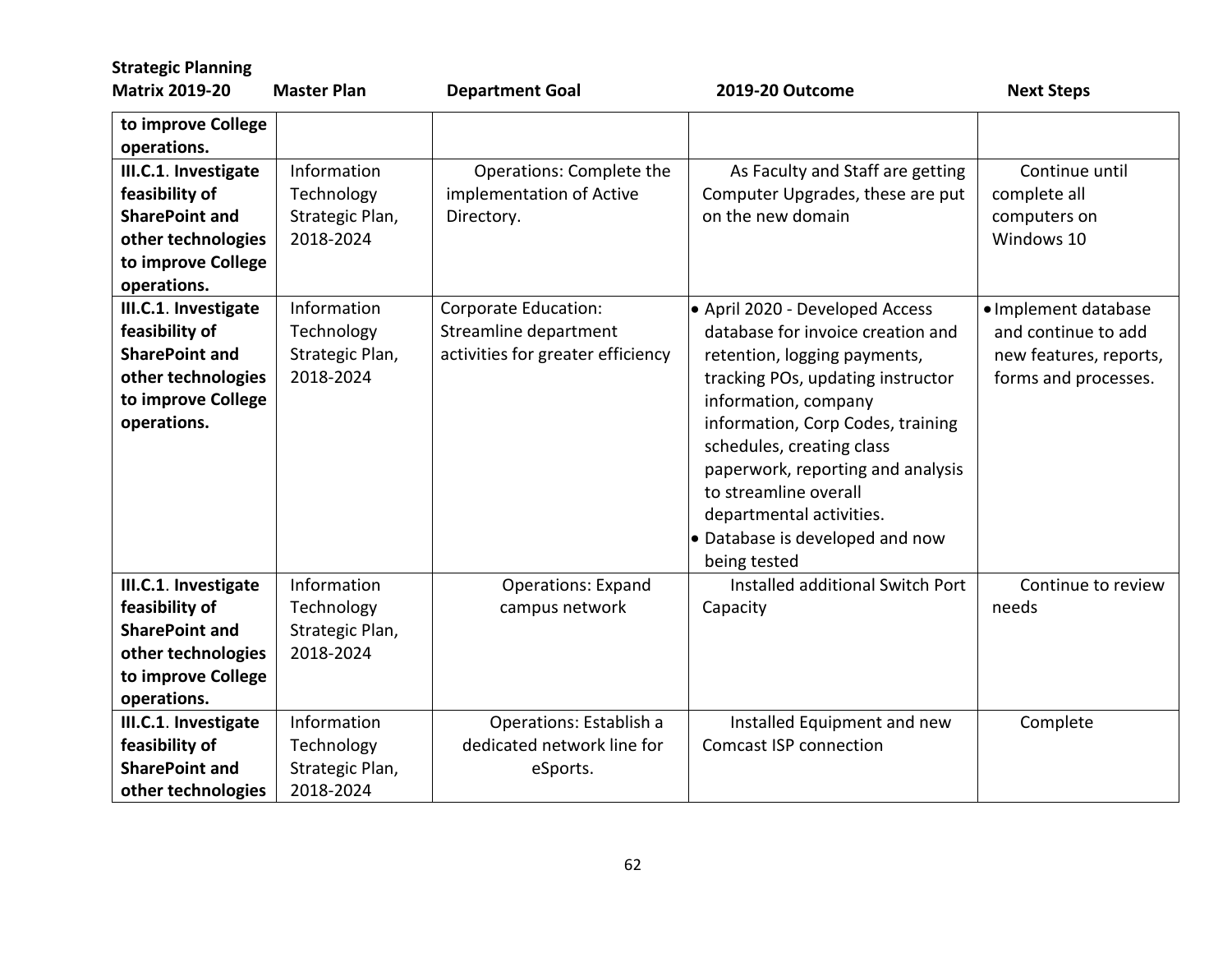| <b>Strategic Planning</b>                                                                                                  |                                                           |                                                                                                                  |                                                                                                                                                                                                                                                                                                      |                                                                                                                                                                        |
|----------------------------------------------------------------------------------------------------------------------------|-----------------------------------------------------------|------------------------------------------------------------------------------------------------------------------|------------------------------------------------------------------------------------------------------------------------------------------------------------------------------------------------------------------------------------------------------------------------------------------------------|------------------------------------------------------------------------------------------------------------------------------------------------------------------------|
| <b>Matrix 2019-20</b>                                                                                                      | <b>Master Plan</b>                                        | <b>Department Goal</b>                                                                                           | 2019-20 Outcome                                                                                                                                                                                                                                                                                      | <b>Next Steps</b>                                                                                                                                                      |
| to improve College<br>operations.                                                                                          |                                                           |                                                                                                                  |                                                                                                                                                                                                                                                                                                      |                                                                                                                                                                        |
| III.C.1. Investigate<br>feasibility of<br><b>SharePoint and</b><br>other technologies<br>to improve College<br>operations. | Information<br>Technology<br>Strategic Plan,<br>2018-2024 | <b>Operations: Replace</b><br>classroom technology<br>(Smartboards, Epson<br>whiteboards, and LCD<br>projectors) | Review Available Technology<br>and develop a Plan to upgrade                                                                                                                                                                                                                                         | Investigation of<br>various technologies<br>available<br><b>Budget for Tech</b><br>Bond 2021 - 2022                                                                    |
| III.C.1. Investigate<br>feasibility of<br><b>SharePoint and</b><br>other technologies<br>to improve College<br>operations. | Information<br>Technology<br>Strategic Plan,<br>2018-2024 | Operations: Update the<br>video production room                                                                  | Purchased new digital<br>recording and production<br>equipment and replace old analog<br>technology                                                                                                                                                                                                  | Review for<br>additional changes<br>and/or equipment<br>needs<br>Budget for 2021                                                                                       |
| III.C.1. Investigate<br>feasibility of<br><b>SharePoint and</b><br>other technologies<br>to improve College<br>operations. | Information<br>Technology<br>Strategic Plan,<br>2018-2024 | Finance: Migrate obsolete VB<br>applications to all Colleague-<br>based processes                                | Need to replace older Visual<br>Basic applications with processes<br>that can be modified & updated<br>from Colleague or AIX<br>programming (VB no longer<br>supported). More than half of the<br>20 or so applications written in VB<br>have been replaced by Colleague<br>or AIX based programming | Remaining processes<br>were worked on in<br>Summer 2020 by<br>intern and are in the<br>process of being tested<br>and updated.                                         |
| III.C.1. Investigate<br>feasibility of<br><b>SharePoint and</b><br>other technologies<br>to improve College<br>operations. | Information<br>Technology<br>Strategic Plan,<br>2018-2024 | Finance: Ensure that all<br>systems and hardware is in<br>good repair and kept on a<br>normal replacement cycle. | Upgrade p550 mainframe<br>hardware - backup plan if x386<br>servers can't be migrated to virtual<br>environment                                                                                                                                                                                      | Current system is<br>past End-of-Life;<br>upgrades to processor<br>and disk storage<br>capacity will extend<br>system useful life for<br>an additional 5 - 7<br>years. |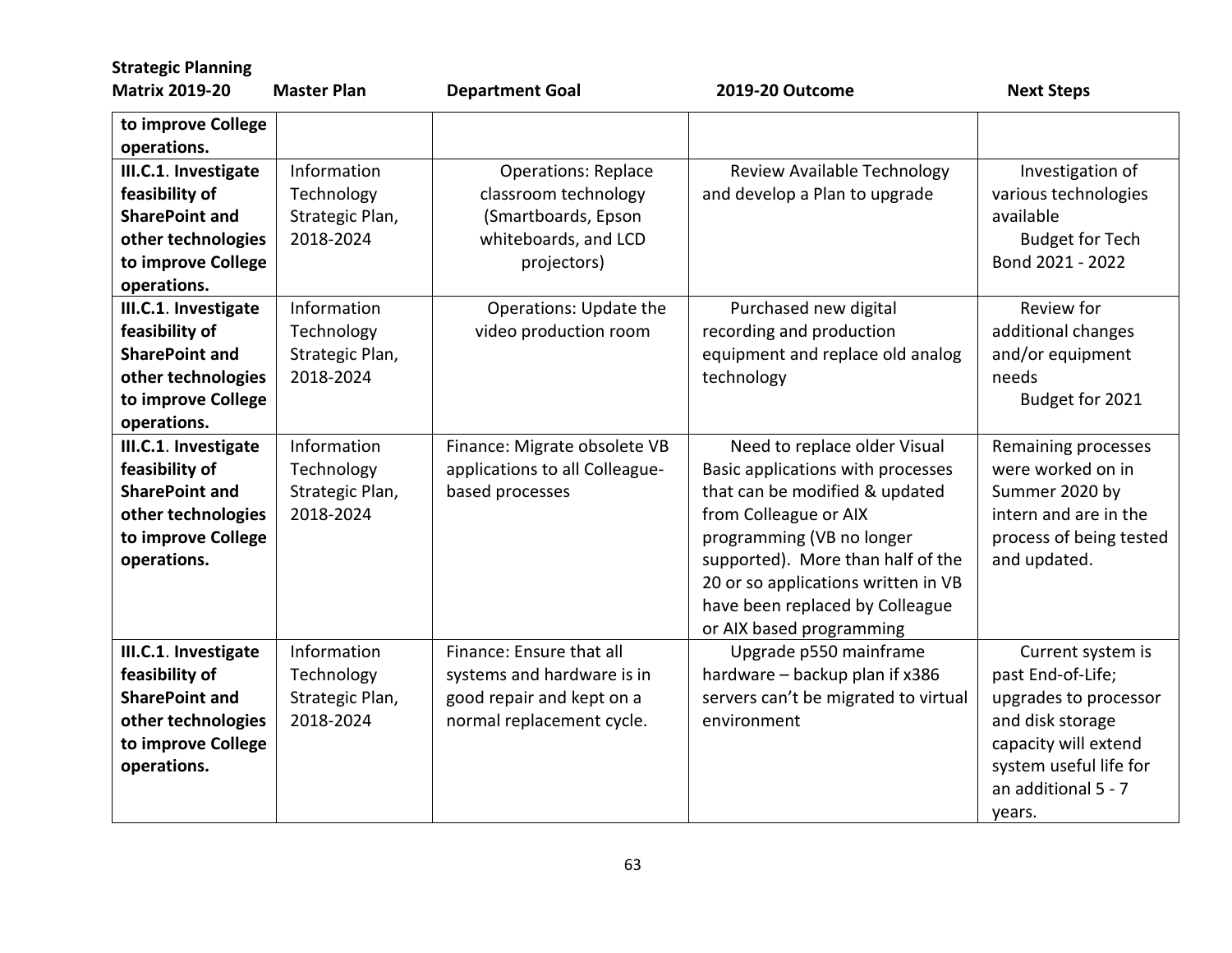| <b>Strategic Planning</b>                                                                                                  |                                                           |                                                                                                                                                |                                                                                                                                                                                             |                                                                                                                                                                       |
|----------------------------------------------------------------------------------------------------------------------------|-----------------------------------------------------------|------------------------------------------------------------------------------------------------------------------------------------------------|---------------------------------------------------------------------------------------------------------------------------------------------------------------------------------------------|-----------------------------------------------------------------------------------------------------------------------------------------------------------------------|
| <b>Matrix 2019-20</b>                                                                                                      | <b>Master Plan</b>                                        | <b>Department Goal</b>                                                                                                                         | 2019-20 Outcome                                                                                                                                                                             | <b>Next Steps</b>                                                                                                                                                     |
| III.C.1. Investigate<br>feasibility of<br><b>SharePoint and</b><br>other technologies<br>to improve College<br>operations. | Information<br>Technology<br>Strategic Plan,<br>2018-2024 | Child Development Center:<br>Provide IPads for each<br>classroom to provide remote<br>teaching techniques to the<br>Education courses/program. | The center received one iPad<br>to provide college student<br>interactions with EDUC<br>classrooms, PSYC 101 Child<br>Development, and transfer-<br>oriented Elementary Ed. classes.        | Assess whether<br>iPad assists interns in<br>academic success.                                                                                                        |
| III.C.1. Investigate<br>feasibility of<br><b>SharePoint and</b><br>other technologies<br>to improve College<br>operations. | Information<br>Technology<br>Strategic Plan,<br>2018-2024 | <b>Student Services: Improve</b><br>intent to graduate protocol                                                                                | Planning $-$<br>Develop Online form for<br>Intents to graduate, to stream line<br>the process                                                                                               | Learning<br>SharePoint to direct<br>the documentation<br>once its completed and<br>turned in online                                                                   |
| III.C.1. Investigate<br>feasibility of<br><b>SharePoint and</b><br>other technologies<br>to improve College<br>operations. | Information<br>Technology<br>Strategic Plan,<br>2018-2024 | <b>Student Services: Enhance the</b><br>skillsets of Counseling staff.                                                                         | Academic advisors attended the<br>Information Systems advisory<br>committee meeting during the first<br>quarter. Additional advisory<br>committee meetings are planned<br>throughout FY 20. | Schedule IT meetings<br>quarterly in 2020-21                                                                                                                          |
| III.C.1. Investigate<br>feasibility of<br><b>SharePoint and</b><br>other technologies<br>to improve College<br>operations. | Information<br>Technology<br>Strategic Plan,<br>2018-2024 | <b>Online Learning Office:</b><br><b>Implement SharePoint</b>                                                                                  | DACC team has completed<br>Phase 1; Phase 2 of project is<br>currently in progress.                                                                                                         | Continue/complete<br>Phase 2. Possibly<br>engage Phase 3.                                                                                                             |
| III.C.1. Investigate<br>feasibility of<br><b>SharePoint and</b><br>other technologies<br>to improve College<br>operations. | Information<br>Technology<br>Strategic Plan,<br>2018-2024 | <b>Student Services: Research</b><br>an online application system                                                                              | Planning $-$<br>Staff are currently reviewing<br>online application systems/options                                                                                                         | The Director of<br>Admissions and VP of<br><b>Student Services will</b><br>review potential online<br>application systems to<br>implement over the<br>next few years. |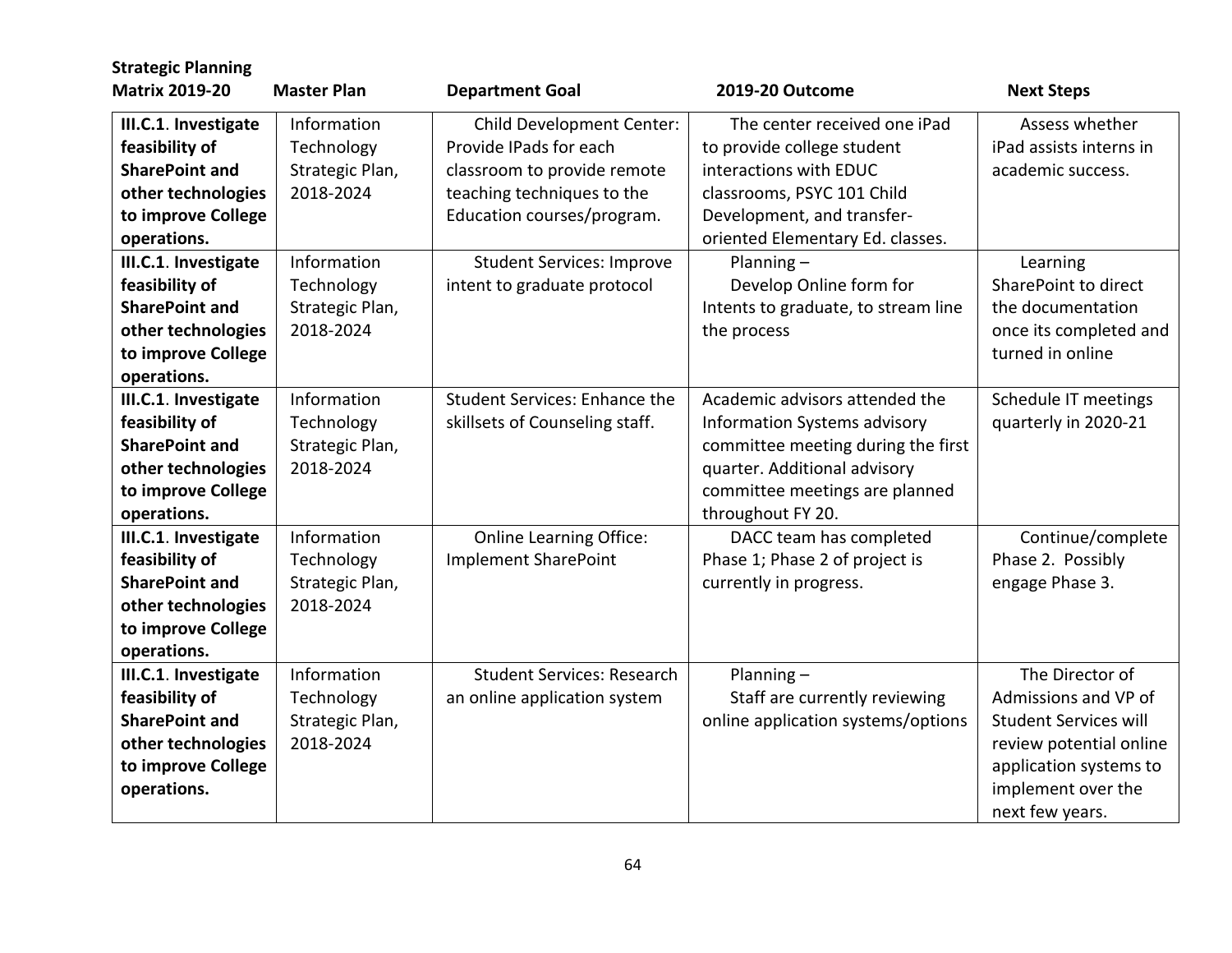| <b>Strategic Planning</b>                                                                                                  |                                                           |                                                                                                                                              |                                                                                                                                                                                                                                                                                                                                          |                                                                                                                                                                                                                  |
|----------------------------------------------------------------------------------------------------------------------------|-----------------------------------------------------------|----------------------------------------------------------------------------------------------------------------------------------------------|------------------------------------------------------------------------------------------------------------------------------------------------------------------------------------------------------------------------------------------------------------------------------------------------------------------------------------------|------------------------------------------------------------------------------------------------------------------------------------------------------------------------------------------------------------------|
| <b>Matrix 2019-20</b>                                                                                                      | <b>Master Plan</b>                                        | <b>Department Goal</b>                                                                                                                       | 2019-20 Outcome                                                                                                                                                                                                                                                                                                                          | <b>Next Steps</b>                                                                                                                                                                                                |
| III.C.1. Investigate<br>feasibility of<br><b>SharePoint and</b><br>other technologies<br>to improve College<br>operations. | Information<br>Technology<br>Strategic Plan,<br>2018-2024 | American Job Center-One<br>Stop Operator: Production of<br>AJC Orientation online                                                            | *AJC partners agreed to assist<br>in the production to limit staff<br>time with orientations throughout<br>the year.<br>*Planning meeting for content<br>have occurred.                                                                                                                                                                  | *Scripts are being<br>collected from<br>agencies<br>*With projections<br>of COVID 19 returning<br>in Fall/Winter of 20-21,<br>the development of<br>formats that limit face<br>to face contact will be<br>vital. |
| III.C.1. Investigate<br>feasibility of<br><b>SharePoint and</b><br>other technologies<br>to improve College<br>operations. | Information<br>Technology<br>Strategic Plan,<br>2018-2024 | Foundation: Evaluating<br>online scholarship programs                                                                                        | Online application program<br>was implemented 2018-2019<br>scholarship year. 2020 marks 3rd<br>year for online applications. We<br>received 81 more apps in 2020<br>than in 2019. The online app also<br>streamlined reading and allowed<br>scoring process. Working with<br>NexGen to work out some<br>technical issues with colleague. | Review integration<br>opportunities between<br>donor and accounting<br>systems to reduce<br>duplication of entries<br>and increased access<br>to information                                                     |
| III.C.1. Investigate<br>feasibility of<br><b>SharePoint and</b><br>other technologies<br>to improve College<br>operations. | Information<br>Technology<br>Strategic Plan,<br>2018-2024 | Finance: Research new<br>Colleague functionality as it<br>becomes available for<br>consideration of<br>implementation (e.g. Self<br>Service) | Migrated to standard operating<br>procedure.                                                                                                                                                                                                                                                                                             | Continue<br>indefinitely                                                                                                                                                                                         |
| III.C.1. Investigate<br>feasibility of<br><b>SharePoint and</b><br>other technologies                                      | Information<br>Technology<br>Strategic Plan,<br>2018-2024 | Operations: Continue to<br>maintain and appropriately<br>enhance the management<br>information system.                                       | Individual servers' functions<br>have migrated to CNS Virtual<br>servers: WebAdvisor, Informer,<br><b>EMS, and Synoptix</b>                                                                                                                                                                                                              | Continue moving<br>systems to new servers                                                                                                                                                                        |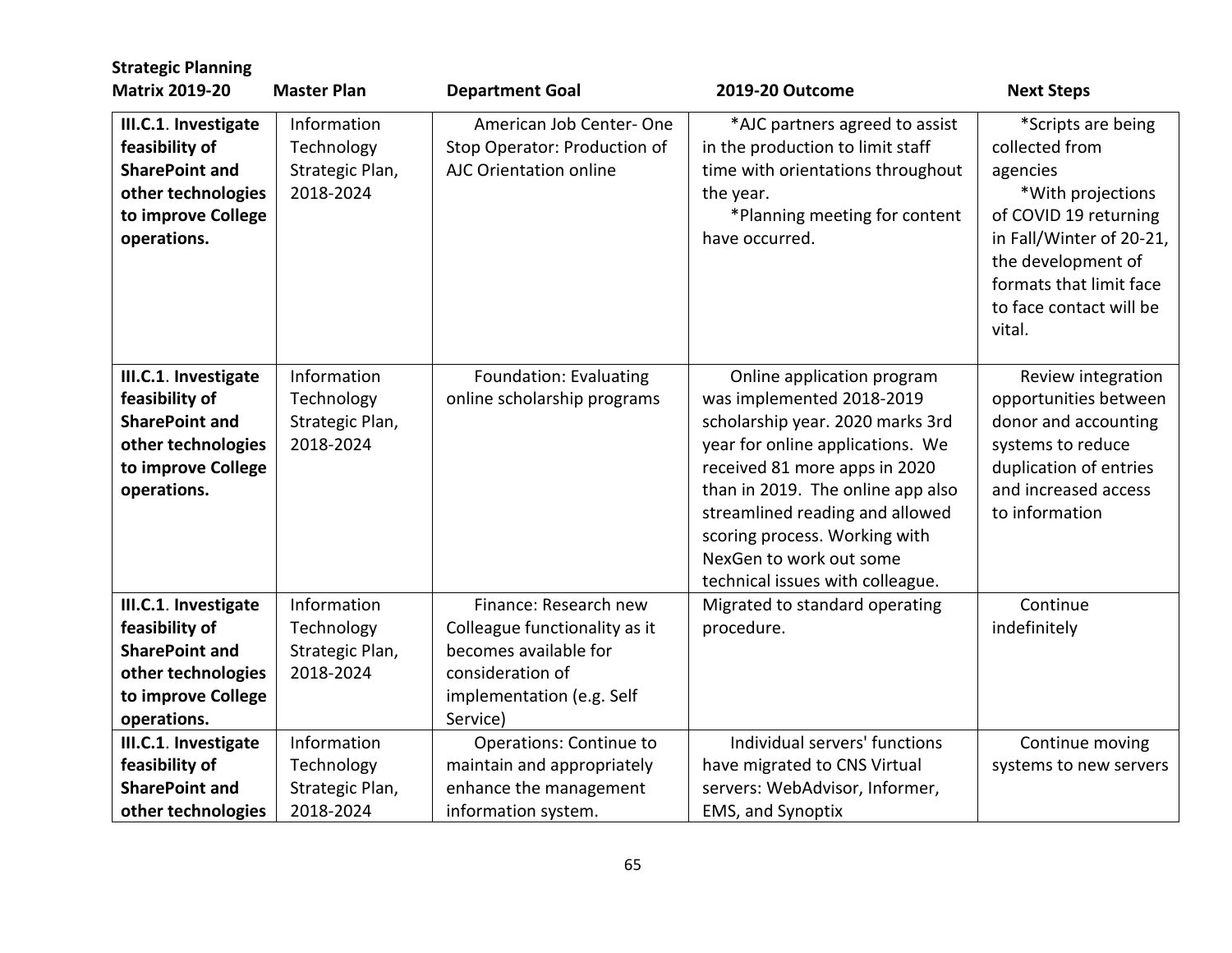| <b>Strategic Planning</b>                                                                                                  |                                                           |                                                                                                                                          |                                                                         |                                                                                                                                                                                                                                         |
|----------------------------------------------------------------------------------------------------------------------------|-----------------------------------------------------------|------------------------------------------------------------------------------------------------------------------------------------------|-------------------------------------------------------------------------|-----------------------------------------------------------------------------------------------------------------------------------------------------------------------------------------------------------------------------------------|
| <b>Matrix 2019-20</b>                                                                                                      | <b>Master Plan</b>                                        | <b>Department Goal</b>                                                                                                                   | 2019-20 Outcome                                                         | <b>Next Steps</b>                                                                                                                                                                                                                       |
| to improve College<br>operations.                                                                                          |                                                           |                                                                                                                                          |                                                                         |                                                                                                                                                                                                                                         |
| III.C.1. Investigate<br>feasibility of<br><b>SharePoint and</b><br>other technologies<br>to improve College<br>operations. | Information<br>Technology<br>Strategic Plan,<br>2018-2024 | Finance: Research<br>feasibility of implementing<br>Assignment Contract in<br>Colleague                                                  | No progress to date.                                                    | Implementing<br><b>Assignment Contract</b><br>would eliminate the<br>need for the Faculty<br><b>Payment Access</b><br>Database for Overload,<br>Stipends, PT Faculty,<br>etc. and would<br>streamline all<br>processing to<br>Colleague |
| III.C.1. Investigate<br>feasibility of<br><b>SharePoint and</b><br>other technologies<br>to improve College<br>operations. | Information<br>Technology<br>Strategic Plan,<br>2018-2024 | Operations: Provide and<br>maintain security objectives<br>concerning data integrity,<br>privacy aspects and network<br>security         | Upgrade Network Firewall to<br><b>Cisco 2110</b>                        | Complete                                                                                                                                                                                                                                |
| III.C.1. Investigate<br>feasibility of<br><b>SharePoint and</b><br>other technologies<br>to improve College<br>operations. | Information<br>Technology<br>Strategic Plan,<br>2018-2024 | Operations: Provide a<br>computer hardware and<br>software platform that utilizes<br>up to date technology for the<br>Faculty and Staff. | Purchase replacement<br>Computers to update 30 employee<br>workstations | Continue<br>installations and move<br>Faculty and Staff to<br><b>Active Directory</b>                                                                                                                                                   |
| III.C.1. Investigate<br>feasibility of<br><b>SharePoint and</b><br>other technologies<br>to improve College<br>operations. | Information<br>Technology<br>Strategic Plan,<br>2018-2024 | <b>Operations: Implement</b><br>electronic workflow solutions<br>where appropriate.                                                      | Reviewed companies to set up<br>SharePoint. Netrix selected.            | Developed project<br>scope and launched<br>project. Setup Virtual<br>Servers in support of<br>this project.                                                                                                                             |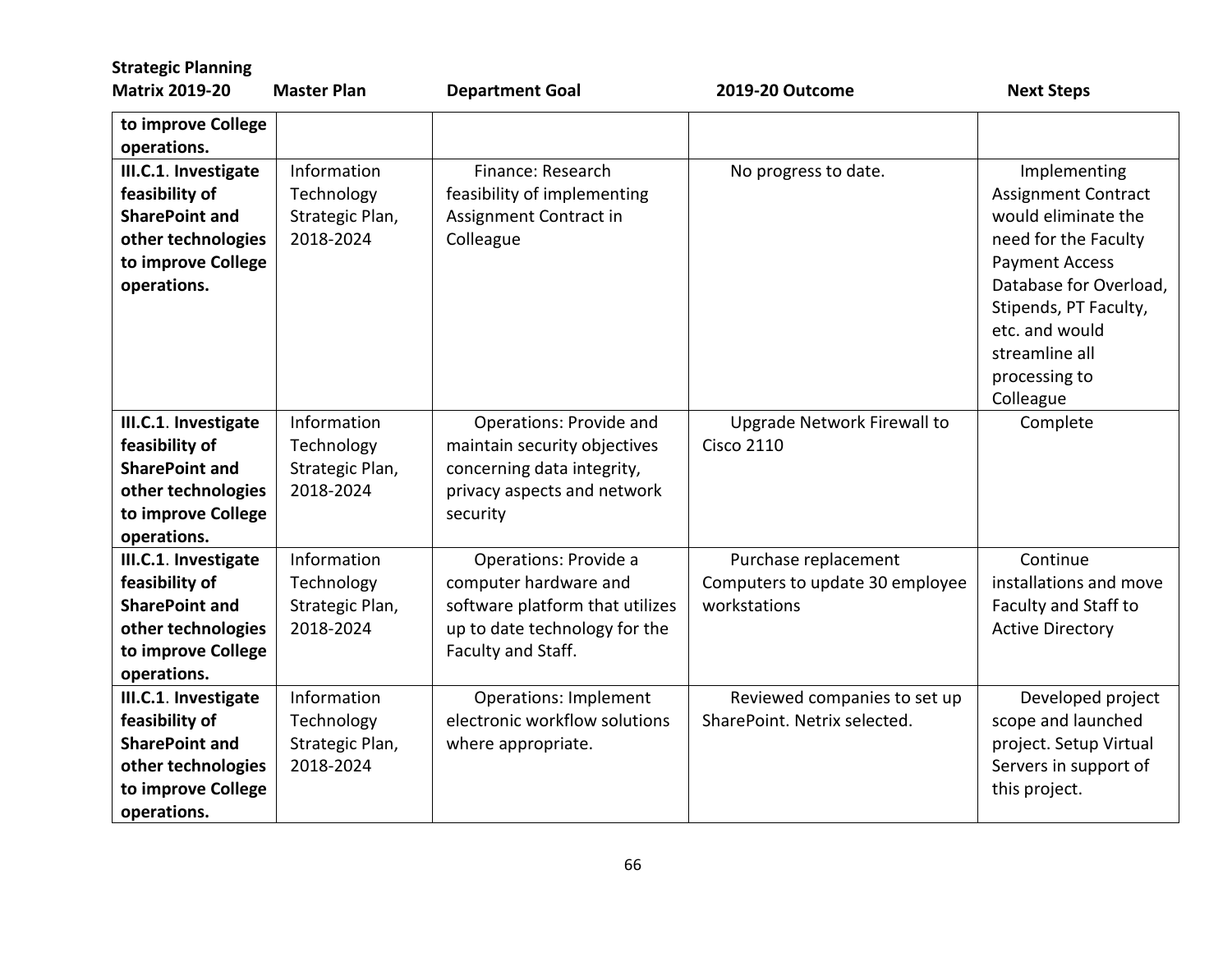| <b>Strategic Planning</b>                                                                                                  |                                                                            |                                                                                          |                                                                                                                                                                                                     |                                                                            |
|----------------------------------------------------------------------------------------------------------------------------|----------------------------------------------------------------------------|------------------------------------------------------------------------------------------|-----------------------------------------------------------------------------------------------------------------------------------------------------------------------------------------------------|----------------------------------------------------------------------------|
| <b>Matrix 2019-20</b>                                                                                                      | <b>Master Plan</b>                                                         | <b>Department Goal</b>                                                                   | 2019-20 Outcome                                                                                                                                                                                     | <b>Next Steps</b>                                                          |
|                                                                                                                            |                                                                            |                                                                                          |                                                                                                                                                                                                     | Continue with<br>development through<br>2020                               |
| III.C.1. Investigate<br>feasibility of<br><b>SharePoint and</b><br>other technologies<br>to improve College<br>operations. | Information<br>Technology<br>Strategic Plan,<br>2018-2024                  | <b>Operations: Upgrade</b><br><b>Bremer Center Projector</b>                             | Purchased replacement<br>projector                                                                                                                                                                  | Waiting delivery<br>and installation                                       |
| III.C.1. Investigate<br>feasibility of<br><b>SharePoint and</b><br>other technologies<br>to improve College<br>operations. | Information<br>Technology<br>Strategic Plan,<br>2018-2024                  | <b>Operations: Upgrade</b><br><b>Bremer Theater lighting</b>                             | Scheduled and budgeted for 2018<br>but started and finished 2020.                                                                                                                                   | Complete                                                                   |
| III.C.1. Investigate<br>feasibility of<br><b>SharePoint and</b><br>other technologies<br>to improve College<br>operations. | Information<br>Technology<br>Strategic Plan,<br>2018-2024                  | <b>Operations: Upgrade</b><br><b>Bremer Theater lighting</b>                             | Scheduled and budgeted for 2018<br>but started and finished 2020.                                                                                                                                   | Complete                                                                   |
| III.C.1. Investigate<br>feasibility of<br><b>SharePoint and</b><br>other technologies<br>to improve College<br>operations. | Information<br>Technology<br>Strategic Plan,<br>2018-2024                  | Finance: Research options<br>for Electronic Document<br>Workflow                         | In-Progress. Would like the<br>ability for Request for Pay, Leave<br>Requests, Time sheets and any<br>other paper forms to be<br>transmitted electronically for<br>approvals (outside of Colleague) | Project<br>implementation taking<br>place and these forms<br>are included. |
| III.C.1. Investigate<br>feasibility of<br><b>SharePoint and</b><br>other technologies                                      | <b>Student Services</b><br>MP: Maximize<br>resource and<br>improve Student | Math, Science & Health<br>Professions: Improve systems<br>to support healthcare courses. | Rad Tech, Echo and Sono<br>implement Trajacsys to better<br>track clinical experiences and<br>assessments.                                                                                          | Assessment                                                                 |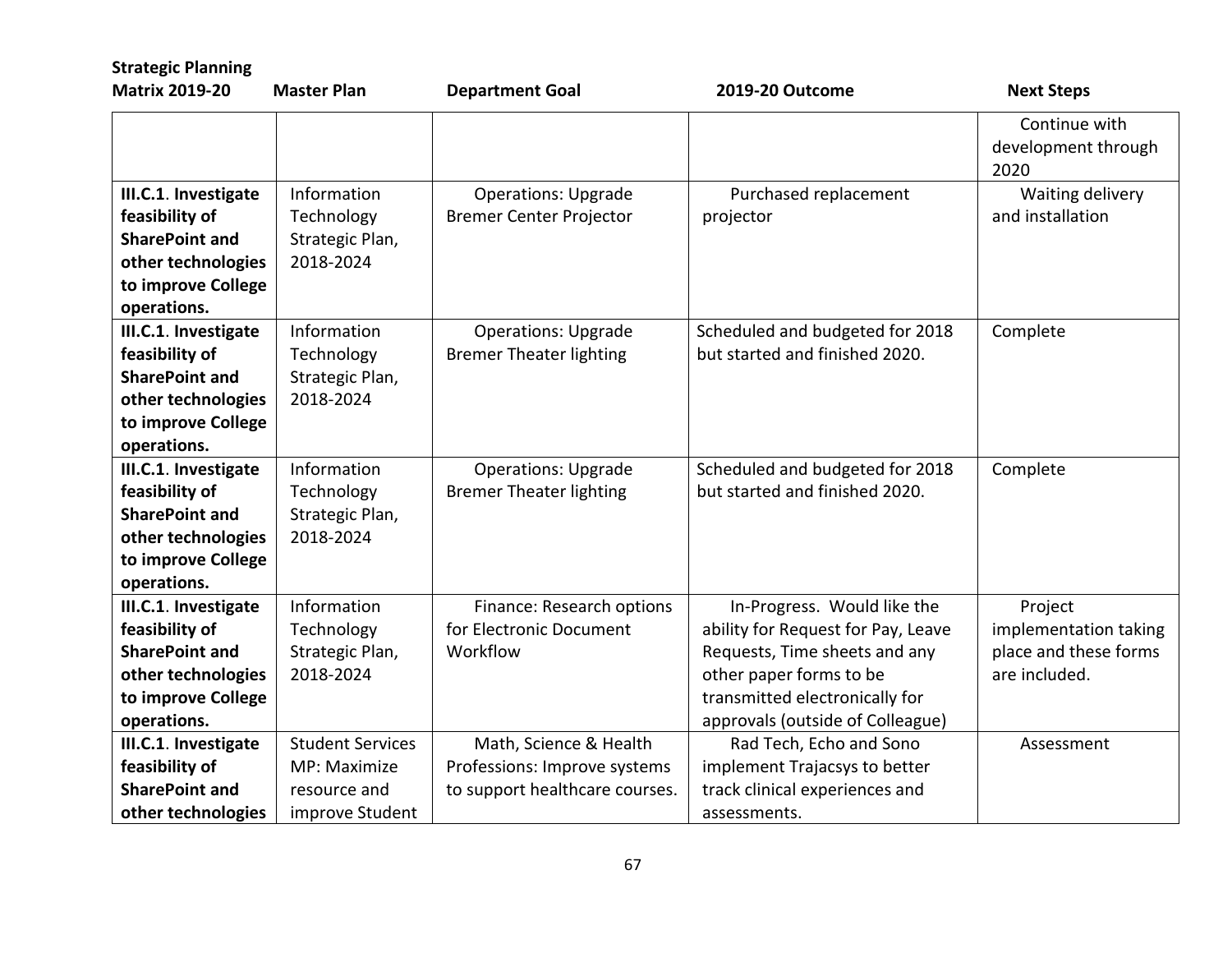| <b>Strategic Planning</b>                                                                                                  |                                                                    |                                                                                                                                                                                 |                                                                                                                          |                                                                                                                                                                                |
|----------------------------------------------------------------------------------------------------------------------------|--------------------------------------------------------------------|---------------------------------------------------------------------------------------------------------------------------------------------------------------------------------|--------------------------------------------------------------------------------------------------------------------------|--------------------------------------------------------------------------------------------------------------------------------------------------------------------------------|
| <b>Matrix 2019-20</b>                                                                                                      | <b>Master Plan</b>                                                 | <b>Department Goal</b>                                                                                                                                                          | 2019-20 Outcome                                                                                                          | <b>Next Steps</b>                                                                                                                                                              |
| to improve College<br>operations.                                                                                          | Services'<br>infrastructures to<br>meet<br>stakeholders'<br>needs. |                                                                                                                                                                                 |                                                                                                                          |                                                                                                                                                                                |
| III.C.1. Investigate<br>feasibility of<br><b>SharePoint and</b><br>other technologies<br>to improve College<br>operations. | Information<br>Technology<br>Strategic Plan,<br>2018-2024          | <b>Student Services: Find</b><br>alternate system to comply<br>with ICCB and Department of<br>Ed class roster verification.<br>WebAdvisor system will not<br>be an option soon. | Planning-<br>Researching alternative Roster<br>Verification software/systems that<br>will meet all compliance needs.     | We are continuing<br>to use WebAdvisor for<br>the next few years. We<br>are looking and<br>researching possible<br>alternates for<br>Verifications when<br>Web Advisor leaves. |
| III.C.1. Investigate<br>feasibility of<br><b>SharePoint and</b><br>other technologies<br>to improve College<br>operations. | Information<br>Technology<br>Strategic Plan,<br>2018-2024          | <b>Operations: Provide</b><br>exemplary technical support<br>services to students, faculty,<br>staff and event organizers.                                                      | Reviewed existing equipment<br>used for events for quality and life<br>expectancy and purchased<br>replacement computers | Continue<br>installation of<br>upgraded computers                                                                                                                              |
| III.C.1. Investigate<br>feasibility of<br><b>SharePoint and</b><br>other technologies<br>to improve College<br>operations. | Information<br>Technology<br>Strategic Plan,<br>2018-2024          | Finance: Identify funding<br>opportunities that fund<br>equipment & facilities                                                                                                  | Complete: On a 2 year Bond<br>Issuance Cycle; Issued \$1,000,000<br>Tech/Eq & Def Mtce bonds July,<br>2018               | Will issue bonds<br>June 2020 - continue<br>indefinitely, migrated<br>to standard operating<br>procedure                                                                       |
| III.C.1. Investigate<br>feasibility of<br><b>SharePoint and</b><br>other technologies                                      | Information<br>Technology<br>Strategic Plan,<br>2018-2024          | <b>Online Learning Office:</b><br>Implement and launch a<br>grades exchange solution<br>between Bb and the Student<br>Information System (SIS).                                 | Project has kicked off 2020SP.                                                                                           | Pilot is projected<br>for 2020FA.                                                                                                                                              |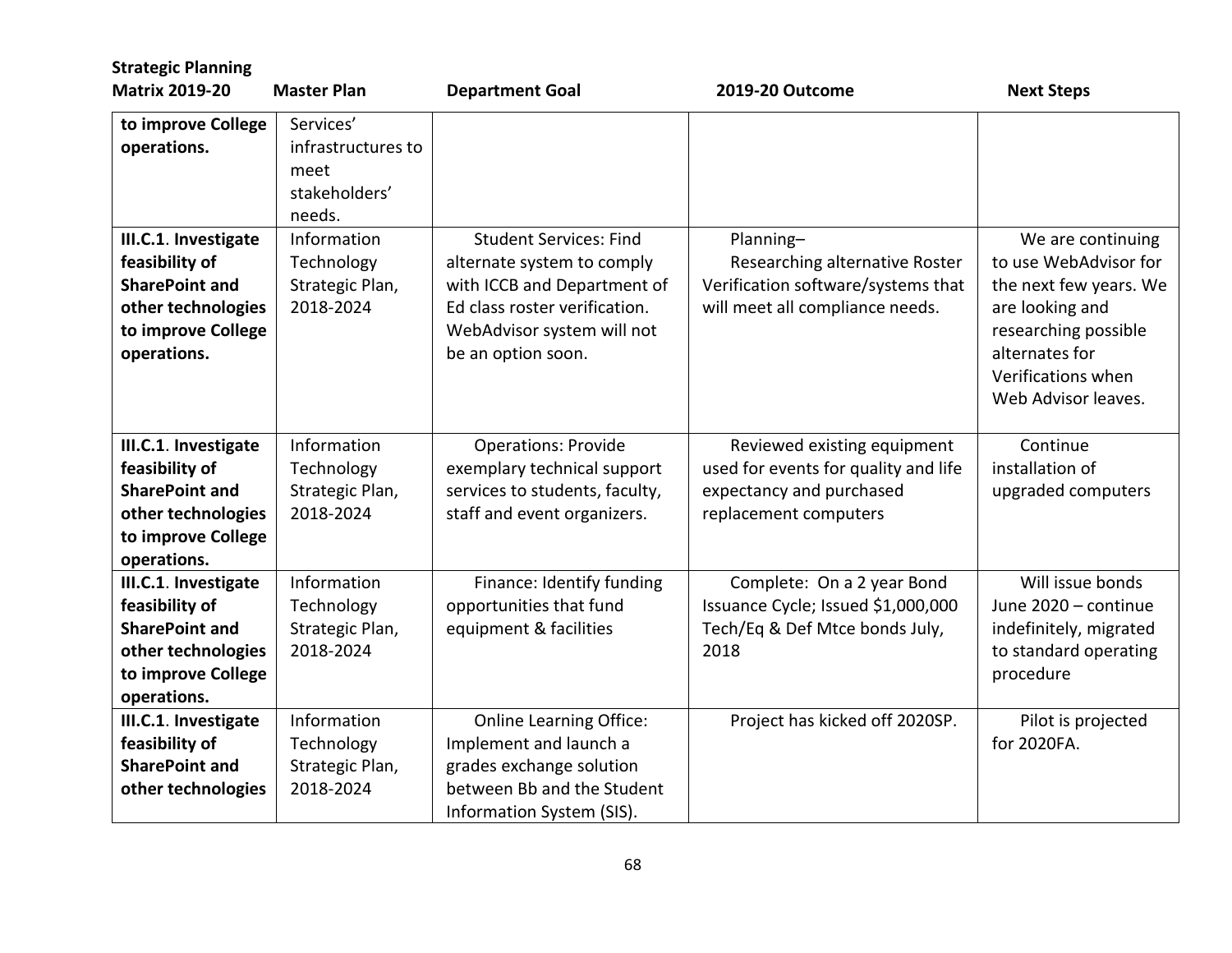| <b>Strategic Planning</b>                                                                                                  |                                                           |                                                                                                                         |                                                                                                                                                                                                                                                                                                                                                                                                                                                                                   |                                                                                                                                                                                                                                                                                                                            |
|----------------------------------------------------------------------------------------------------------------------------|-----------------------------------------------------------|-------------------------------------------------------------------------------------------------------------------------|-----------------------------------------------------------------------------------------------------------------------------------------------------------------------------------------------------------------------------------------------------------------------------------------------------------------------------------------------------------------------------------------------------------------------------------------------------------------------------------|----------------------------------------------------------------------------------------------------------------------------------------------------------------------------------------------------------------------------------------------------------------------------------------------------------------------------|
| <b>Matrix 2019-20</b>                                                                                                      | <b>Master Plan</b>                                        | <b>Department Goal</b>                                                                                                  | 2019-20 Outcome                                                                                                                                                                                                                                                                                                                                                                                                                                                                   | <b>Next Steps</b>                                                                                                                                                                                                                                                                                                          |
| to improve College<br>operations.                                                                                          |                                                           |                                                                                                                         |                                                                                                                                                                                                                                                                                                                                                                                                                                                                                   |                                                                                                                                                                                                                                                                                                                            |
| III.C.1. Investigate<br>feasibility of<br><b>SharePoint and</b><br>other technologies<br>to improve College<br>operations. | Information<br>Technology<br>Strategic Plan,<br>2018-2024 | Finance: Research<br>feasibility of implement<br>electronic purchase<br>requisitioning utilizing<br>Colleague           | New - no progress to date.                                                                                                                                                                                                                                                                                                                                                                                                                                                        | Schedule a consult<br>webinar with Ellucian                                                                                                                                                                                                                                                                                |
| III.C.2. Begin<br>collegial process<br>to build a more<br>engaging Web<br>site.                                            | Information<br>Technology<br>Strategic Plan,<br>2018-2024 | Finance: Move x386 Servers to<br><b>Virtual Environment</b>                                                             | UI5 implementation was<br>installed on a Virtual Server in CNS<br>department as a "Proof-of-<br>Concept"; plan to move all of the<br>functionality of the older and<br>obsolete 'x386' individual Servers<br>in this department to Virtual<br>Servers supported by CNS and<br>removing the obsolete hardware;<br>Migration from AIX to LINUX will<br>provide for a more seamless<br>migration to virtual. Blade servers<br>were purchased in 2019 to add to<br>the Scale cluster. | Applications will be<br>migrated from physical<br>servers to virtual and<br>pilot groups will be<br>created to test the<br>virtual servers for each<br>application. Once<br>testing has completed<br>and pilot groups are<br>certain the virtual<br>instances are ready for<br>use, physical servers<br>will be shut down. |
| III.C.2. Begin<br>collegial process<br>to build a more<br>engaging Web<br>site.                                            | Marketing<br>Plan, 2018-22                                | <b>College Relations:</b><br>Implement website<br>renovation/rebuild for<br>implementation in FY21<br>(moved from FY20) | Project was put on hold in FY<br>20 while mobile app and intranet<br>projects were developed.                                                                                                                                                                                                                                                                                                                                                                                     | RFP will be<br>submitted and vendor<br>chosen with target<br>start date of July 2020.                                                                                                                                                                                                                                      |
| III.C.2. Begin<br>collegial process<br>to build a more                                                                     | Information<br>Technology<br>Strategic Plan,<br>2018-2024 | <b>Online Learning Office:</b><br>College website re-design<br>(dacc.edu).                                              | On Hold until SharePoint<br>project is completed.                                                                                                                                                                                                                                                                                                                                                                                                                                 | Begin RFP process<br>in conjunction with<br>Marketing and the<br>MUG.                                                                                                                                                                                                                                                      |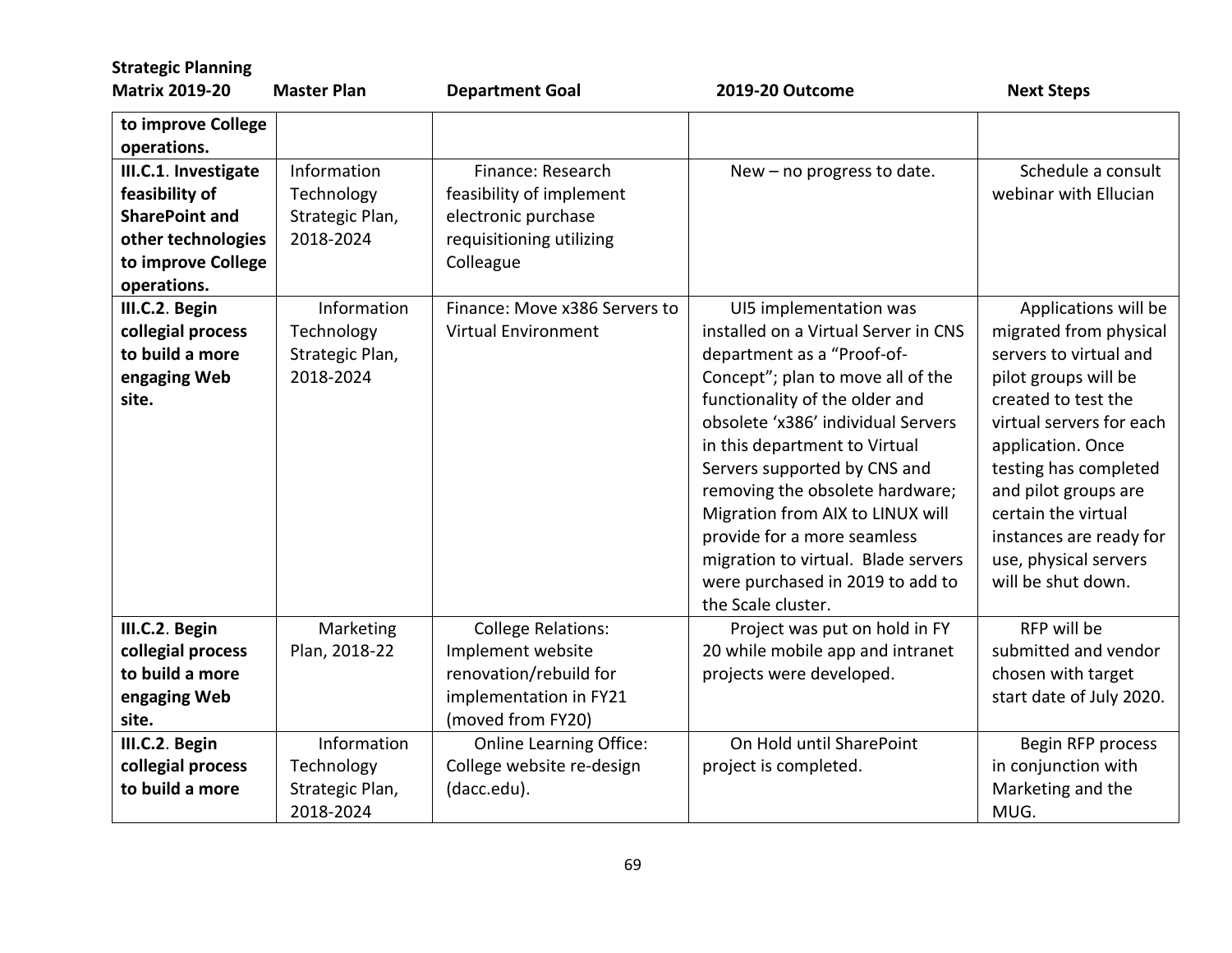| <b>Strategic Planning</b><br><b>Matrix 2019-20</b>                                                                         | <b>Master Plan</b>                                                       | <b>Department Goal</b>                                                                                                                                                              | 2019-20 Outcome                                                                                                                                                                                                                                                                                    | <b>Next Steps</b>                                                                                                                                                                              |
|----------------------------------------------------------------------------------------------------------------------------|--------------------------------------------------------------------------|-------------------------------------------------------------------------------------------------------------------------------------------------------------------------------------|----------------------------------------------------------------------------------------------------------------------------------------------------------------------------------------------------------------------------------------------------------------------------------------------------|------------------------------------------------------------------------------------------------------------------------------------------------------------------------------------------------|
| engaging Web<br>site.                                                                                                      |                                                                          |                                                                                                                                                                                     |                                                                                                                                                                                                                                                                                                    |                                                                                                                                                                                                |
| III.C.2. Begin<br>collegial process<br>to build a more<br>engaging Web<br>site.                                            | Information<br>Technology<br>Strategic Plan,<br>2018-2024                | <b>Student Services:</b><br>Construct a new Athletic Web-<br>page and improve social<br>media on a daily basis                                                                      | Site has been modified and<br>maintained by athletic staff.                                                                                                                                                                                                                                        | Assess use through<br>analytics and modify in<br>2020-1                                                                                                                                        |
| III.C.3. Improve<br>Wi-Fi coverage<br>throughout the<br>Campus.                                                            | Information<br>Technology<br>Strategic Plan,<br>2018-2024                | <b>Operations: Upgrade</b><br>wireless network.                                                                                                                                     | Controllers configured and<br>installed in Temp Cabinet in Tech<br>Building. Installed Access Point in<br><b>GYM</b>                                                                                                                                                                               | Continue<br>installation of new<br><b>Access points Mary</b><br>Miller, Tech Center,<br>Clock Tower, Order<br>additional to complete<br>this project in 2021                                   |
| III.D.1. Increase<br>faculty and staff<br>participation in<br><b>HLC</b> training,<br>including<br>assessment<br>director. | Academic MP:<br>Revise curriculum<br>to ensure<br>teaching<br>excellence | <b>Chief Academic Officer:</b><br>Advance a "Culture of<br>Assessment" by upgrading the<br>assessment skills of<br>Assessment Champions and<br>other faculty and<br>administrators. | Assigned seven employees,<br>including four faculty, two deans,<br>and the director of assessment, to<br>the HLC Assessment Academy.<br>However, due to the COVID-19<br>pandemic, this year's academy was<br>canceled, although the participants<br>received some instruction through<br>Webinars. | Resume participation of<br><b>DACC Assessment</b><br>Champions and<br>supervisors in HLC<br>programming, including<br>the Assessment<br>Academy                                                |
| III.D.1. Increase<br>faculty and staff<br>participation in<br><b>HLC training,</b><br>including<br>assessment<br>director. | Academic MP:<br>Revise curriculum<br>to ensure<br>teaching<br>excellence | <b>Chief Academic Officer: Follow</b><br>up to earning HLC<br>accreditation.                                                                                                        | DACC earned HLC accreditation in<br>November 2019-under the 10<br>year Standard process which will<br>include a comprehensive visit in<br>four years (2024).                                                                                                                                       | Prepare for a focused<br>visit in Fall 2021 that<br>will concentrate on<br>DACC's efforts to<br>address HLC concerns<br>that primarily involve<br>the College's practice<br>and record-keeping |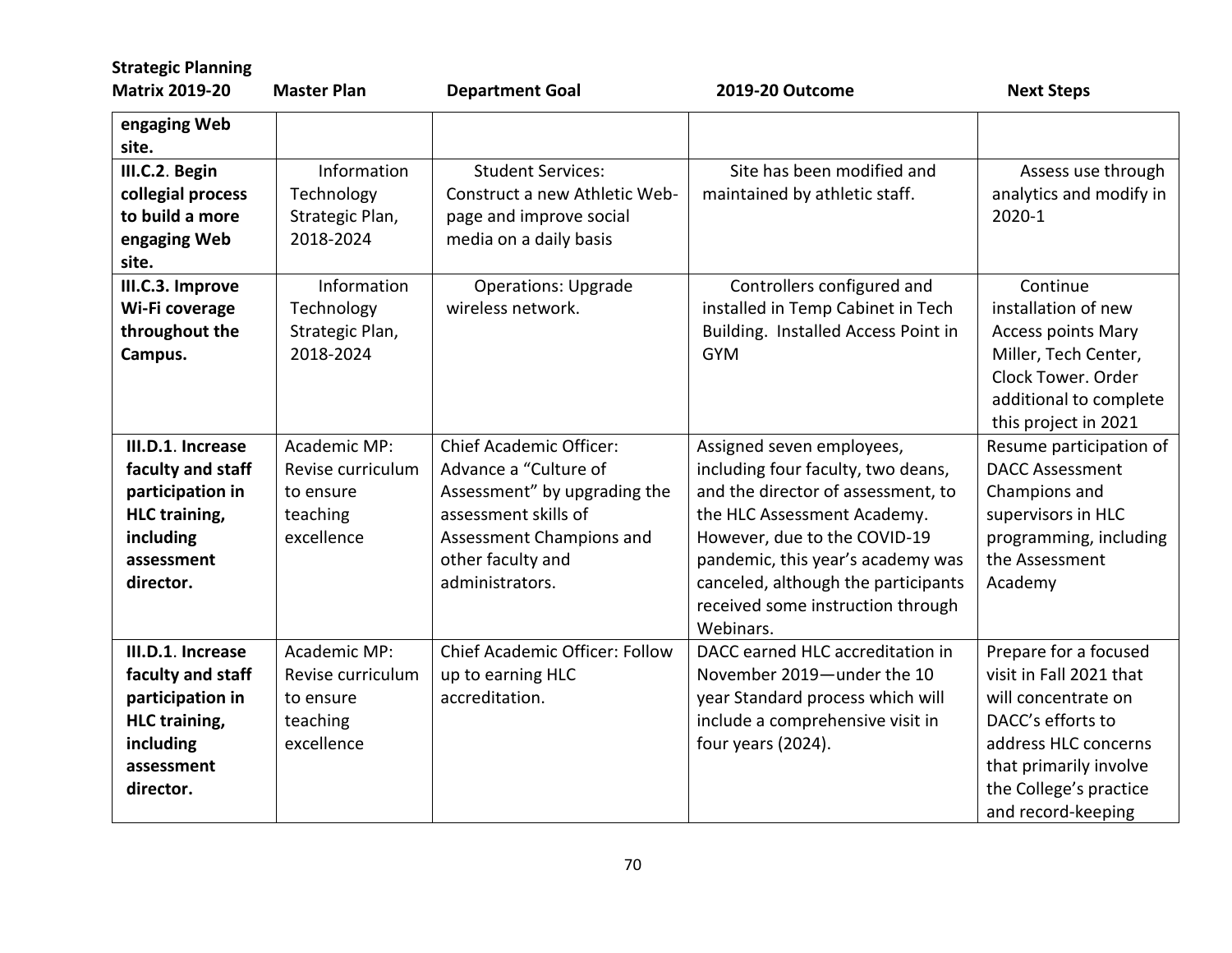| <b>Strategic Planning</b><br><b>Matrix 2019-20</b> | <b>Master Plan</b>     | <b>Department Goal</b>          | 2019-20 Outcome                       | <b>Next Steps</b>        |
|----------------------------------------------------|------------------------|---------------------------------|---------------------------------------|--------------------------|
|                                                    |                        |                                 |                                       | with respect to          |
|                                                    |                        |                                 |                                       | assessing student-       |
|                                                    |                        |                                 |                                       | learning outcomes.       |
| III.D.2. Address                                   | Academic MP:           | Math Science & Healthcare       | The Healthcare Sim Lab benefited      | Last year's donation of  |
| compliance issues                                  | Improve students'      | Professions: Improve quality of | from the addition of a number of      | two high-fidelity        |
| for accredited                                     | job readiness          | on-campus simulation            | important equipment, including the    | mannequins has raised    |
| career programs.                                   | through career         | experience to prepare students  | feeding-pump device, IV poles,        | expectations for         |
|                                                    | and technical          | for clinical studies by         | supply shelving units, lifting system | funding a fully          |
|                                                    | programs               | increasing students' hands-on   | parts, a catheter model set,          | operational healthcare   |
|                                                    |                        | experience with patient care.   | NG/trach kit, stethoscopes, and       | simulation lab           |
|                                                    |                        |                                 | privacy                               | (including the purchase  |
|                                                    |                        |                                 | Screens.                              | of an automatage table)  |
|                                                    |                        |                                 |                                       | through the              |
|                                                    |                        |                                 |                                       | Foundation's "Futures    |
|                                                    |                        |                                 |                                       | Campaign."               |
| III.E.1. Develop a                                 | <b>Human Resources</b> | Human Resources: Develop        | Human Resources received a five-      | Human Resources is       |
| professional-                                      | Master Plan 2019-      | and implement a College-wide    | year projection of training needs     | establishing an          |
| development                                        | 24                     | professional-development        | from every major DACC faculty and     | implementation plan      |
| masterplan that                                    |                        | masterplan.                     | staff department, and has included    | for the training         |
| includes division                                  |                        |                                 | these individual needs into a         | programs for each        |
| training goals.                                    |                        |                                 | composite plan.                       | division.                |
| III.E.1. Develop a                                 | <b>Human Resources</b> | <b>Human Resources:</b>         | Human Resources hosted a Health       | In the wake of the       |
| professional-                                      | Master Plan 2019-      | Improve employee workplace      | Fair and Wellness Clinic with more    | pandemic, consider the   |
| development                                        | 24                     | availability                    | than 90 employees participating.      | feasibility of offering  |
| masterplan that                                    |                        |                                 |                                       | this service (check-ups, |
| includes division                                  |                        |                                 |                                       | blood tests, flu shots,  |
| training goals.                                    |                        |                                 |                                       | etc.) on a more regular  |
|                                                    |                        |                                 |                                       | basis                    |
| III.E.1. Develop a                                 | <b>Human Resources</b> | Testing & Disability            | Began subscribing to the NCTA.        | Ensure that employee     |
| professional-                                      | Master Plan 2019-      | Services: Obtain NCTA           | This subscription allows us to        | training includes        |
| development                                        | 24                     |                                 | review policy, procedures, and        |                          |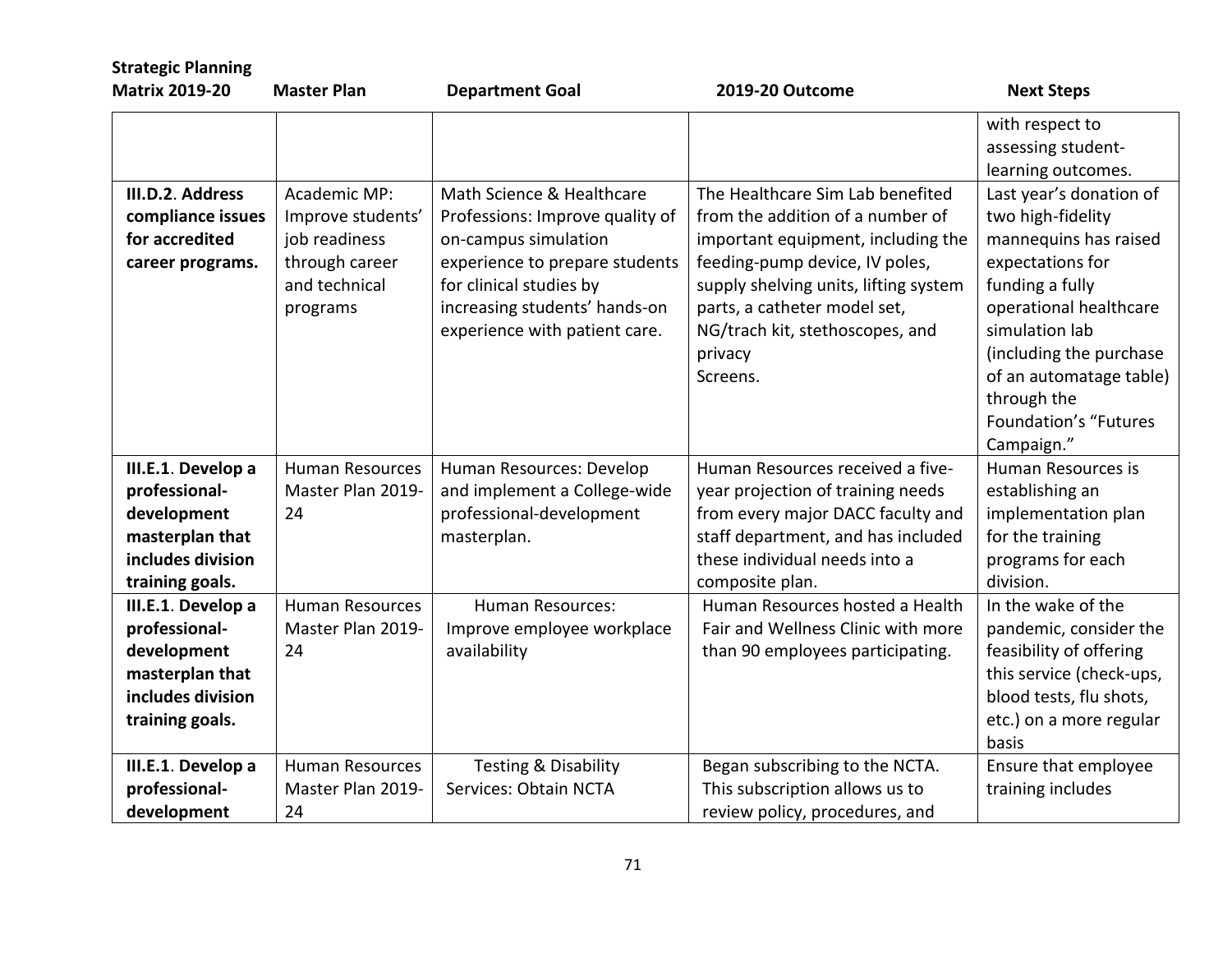| <b>Strategic Planning</b><br><b>Matrix 2019-20</b>                                                            | <b>Master Plan</b>                                | <b>Department Goal</b>                                                                                                                                      | 2019-20 Outcome                                                                                                                                                                                                                                                                                                                                                                                                                       | <b>Next Steps</b>                                                                                                                                                               |
|---------------------------------------------------------------------------------------------------------------|---------------------------------------------------|-------------------------------------------------------------------------------------------------------------------------------------------------------------|---------------------------------------------------------------------------------------------------------------------------------------------------------------------------------------------------------------------------------------------------------------------------------------------------------------------------------------------------------------------------------------------------------------------------------------|---------------------------------------------------------------------------------------------------------------------------------------------------------------------------------|
| masterplan that<br>includes division<br>training goals.                                                       |                                                   | (National College Testing<br>Association) Certification                                                                                                     | best practices with other<br>standards and institutions. We<br>hope to complete the process and<br>application to earn national<br>certification for our Testing Center<br>through NCTA. For Disability<br>Services, we have subscribed to<br>Disability Compliance for up to<br>date information, laws, and<br>policies for students with<br>disabilities.                                                                           | competency in NCTA<br>regulations.                                                                                                                                              |
| III.E.1. Develop a<br>professional-<br>development<br>masterplan that<br>includes division<br>training goals. | <b>Human Resources</b><br>Master Plan 2019-<br>24 | Human Resources: Develop<br>and implement a College-wide<br>professional-development<br>masterplan.                                                         | Each new CTE non-tenured faculty<br>member has been assigned a<br>tenured faculty mentor for their<br>first two years. New faculty<br>members in Medical Imaging and<br><b>Health Information Technology</b><br>were assigned mentors during Fall<br>2019. Mentors were tenured CTE<br>faculty members and worked with<br>the new faculty to transition into<br>teaching and become familiar with<br>college policies and procedures. | Based on employee<br>feedback, modify<br>program as needed for<br><b>Fall 2020</b>                                                                                              |
| III.E.1. Develop a<br>professional-<br>development<br>masterplan that<br>includes division<br>training goals. | <b>Human Resources</b><br>Master Plan 2019-<br>24 | Financial Aid: Continue to<br>offer training, both<br>professional and personal to<br>improve job skill sets and to<br>encourage growth in the SFA<br>field | Previous trainings have been<br>successful based on the fact that<br>there have been no major findings<br>in audits for the federal, state or<br>Veteran's Affairs programs.<br>The FAO staff remain active<br>members of state and national SFA                                                                                                                                                                                      | Attend the annual<br>ILASFAA conference,<br>the Veteran's Affairs<br>training and the DoE<br>regional training<br>offerings and other<br>trainings offered via<br>the Internet. |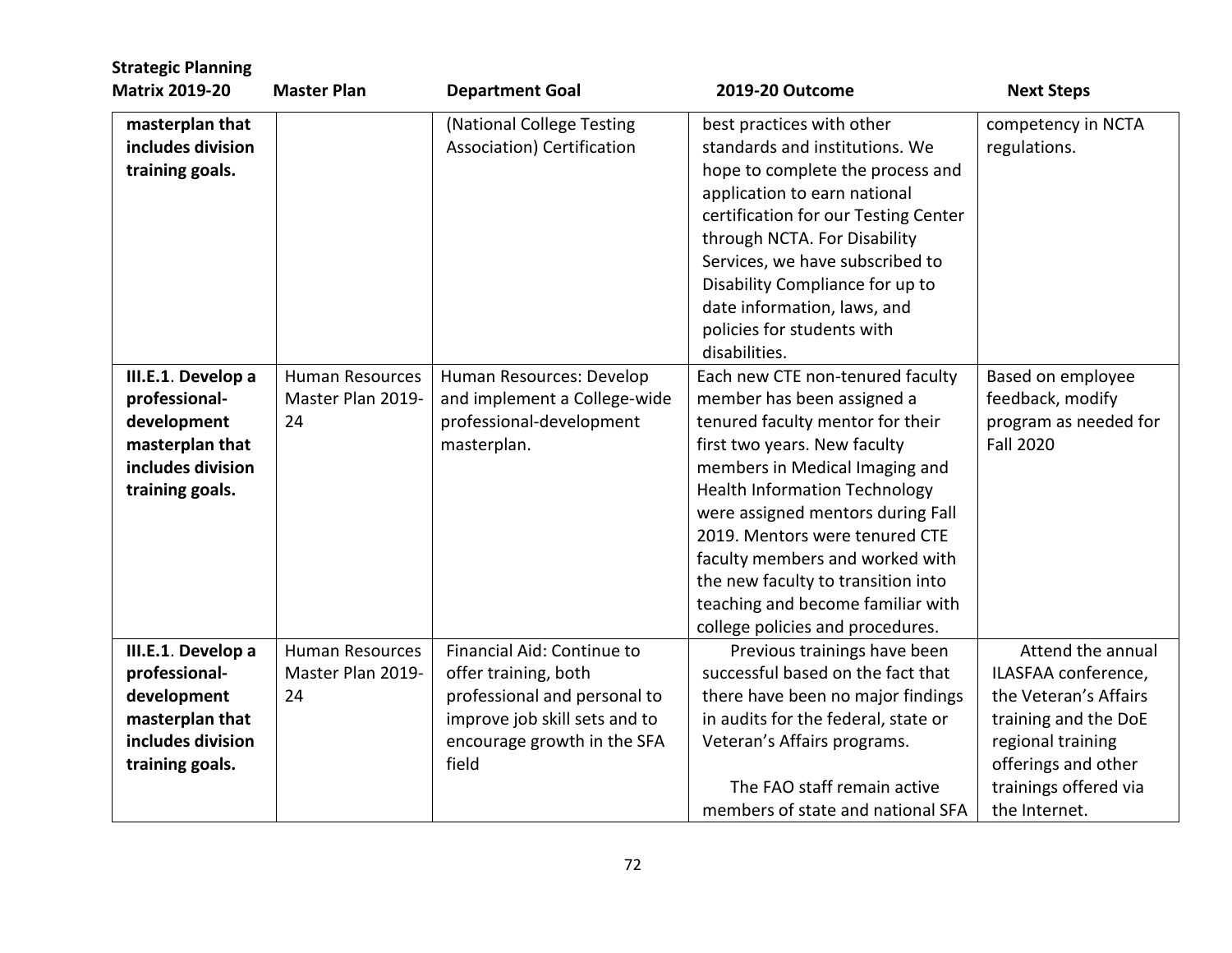| <b>Strategic Planning</b>                                                                                     |                                                   |                                                                                                                                                                    |                                                                                                                                                                   |                                                                                                                                                                                                             |
|---------------------------------------------------------------------------------------------------------------|---------------------------------------------------|--------------------------------------------------------------------------------------------------------------------------------------------------------------------|-------------------------------------------------------------------------------------------------------------------------------------------------------------------|-------------------------------------------------------------------------------------------------------------------------------------------------------------------------------------------------------------|
| <b>Matrix 2019-20</b>                                                                                         | <b>Master Plan</b>                                | <b>Department Goal</b>                                                                                                                                             | 2019-20 Outcome                                                                                                                                                   | <b>Next Steps</b>                                                                                                                                                                                           |
|                                                                                                               |                                                   |                                                                                                                                                                    | professional organization and<br>remain enthusiastic about the<br>industry dynamics of the FA<br>profession.                                                      |                                                                                                                                                                                                             |
| III.E.1. Develop a<br>professional-<br>development<br>masterplan that<br>includes division<br>training goals. | <b>Human Resources</b><br>Master Plan 2019-<br>24 | Operations: Continue to<br>explore personal professional-<br>development opportunities for<br>department.                                                          | Gina and I have participated in<br>several webinars/professional<br>development opportunities over<br>the past year.                                              | Continue to look for<br>professional<br>development<br>opportunities for<br>department.                                                                                                                     |
| III.E.1. Develop a<br>professional-<br>development<br>masterplan that<br>includes division<br>training goals. | <b>Human Resources</b><br>Master Plan 2019-<br>24 | <b>Student Services: Develop</b><br>and conduct athletic specific<br>training on student policies<br>such as sexual misconduct and<br>drug and alcohol prevention. | All Athletics employees have<br>participated in training.                                                                                                         | Determine if<br>current approaches are<br>effective; make<br>changes as needed.                                                                                                                             |
| III.E.1. Develop a<br>professional-<br>development<br>masterplan that<br>includes division<br>training goals. | <b>Human Resources</b><br>Master Plan 2019-<br>24 | <b>Corporate Education: CCE</b><br>Office Coordinator to become<br>certified AHA Instructor                                                                        | Effective Feb 2020, CCE now<br>conducting training and skills testing                                                                                             | • CCE will not be<br>required to hire<br>instructors to conduct<br>skills tests.<br>• Cost savings for<br>DACC due to no<br>instructor fee.<br>• Convenient<br>scheduling between<br>student and instructor |
| III.E.1. Develop a<br>professional-<br>development<br>masterplan that                                         | <b>Human Resources</b><br>Master Plan 2019-<br>24 | <b>College Relations:</b><br>Implement expanding NCMPR<br>membership to institutional<br>level to include Recruiter and<br>Videographer. Take all                  | National membership included<br>Recruiter and Videographer.<br>Attendance at national conference<br>was planned for recruiter and<br>executive director; however, | As circumstances<br>allow, members will<br>attend conference in<br>2021.                                                                                                                                    |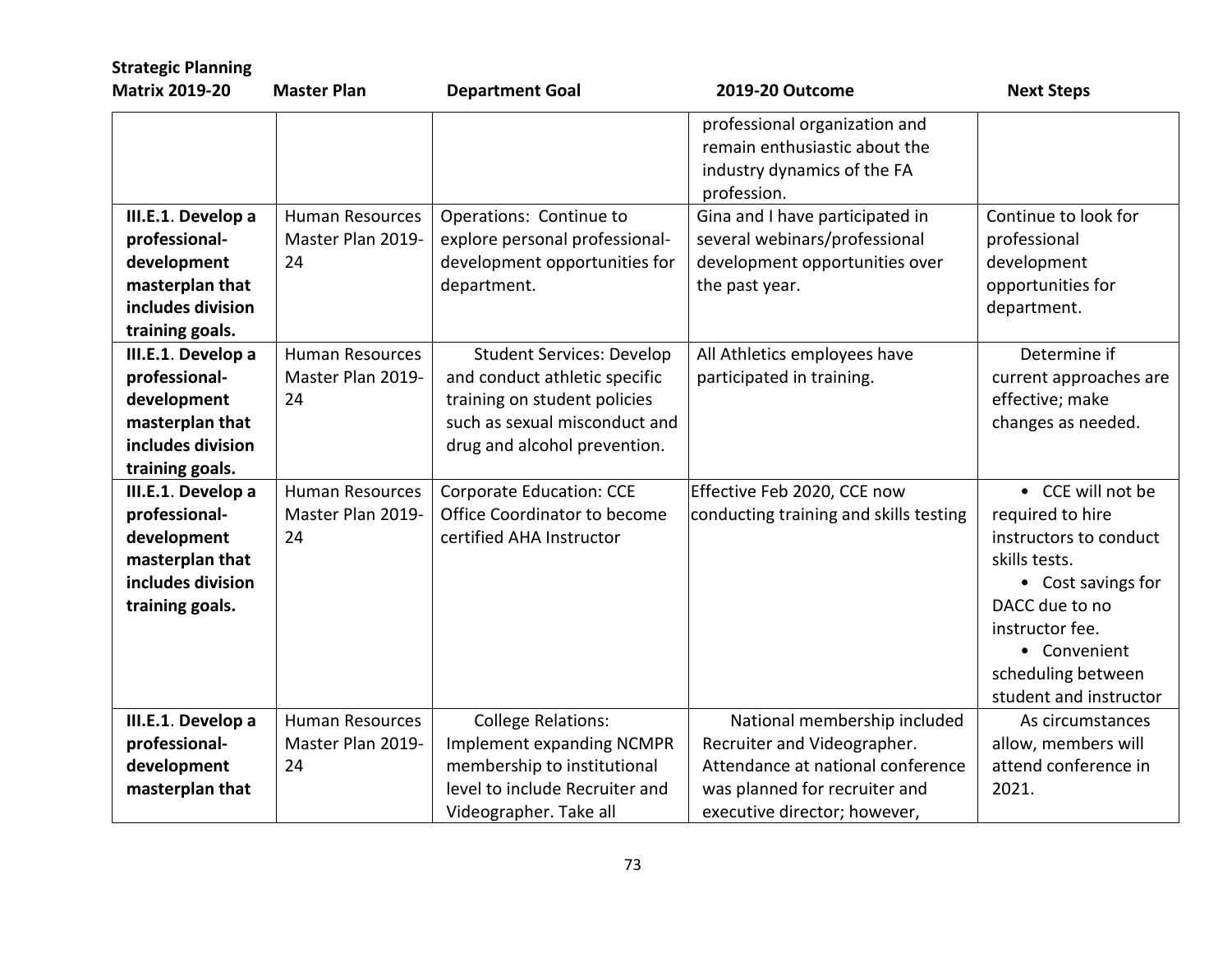| <b>Strategic Planning</b>                                                                                     |                                                                                                                                                  |                                                                                                                                                                                                                                       |                                                                                                                                                                                                                                                                                                                                                                                                                                    |                                                                                                                                                                                                                                                                                                                                                                                               |
|---------------------------------------------------------------------------------------------------------------|--------------------------------------------------------------------------------------------------------------------------------------------------|---------------------------------------------------------------------------------------------------------------------------------------------------------------------------------------------------------------------------------------|------------------------------------------------------------------------------------------------------------------------------------------------------------------------------------------------------------------------------------------------------------------------------------------------------------------------------------------------------------------------------------------------------------------------------------|-----------------------------------------------------------------------------------------------------------------------------------------------------------------------------------------------------------------------------------------------------------------------------------------------------------------------------------------------------------------------------------------------|
| <b>Matrix 2019-20</b>                                                                                         | <b>Master Plan</b>                                                                                                                               | <b>Department Goal</b>                                                                                                                                                                                                                | 2019-20 Outcome                                                                                                                                                                                                                                                                                                                                                                                                                    | <b>Next Steps</b>                                                                                                                                                                                                                                                                                                                                                                             |
| includes division<br>training goals.                                                                          |                                                                                                                                                  | members to national<br>conference, March 2020                                                                                                                                                                                         | conference was canceled due to<br>COVID-19. Videographer was not<br>going to conference because of<br>conflict with the national<br>basketball tournament.                                                                                                                                                                                                                                                                         |                                                                                                                                                                                                                                                                                                                                                                                               |
| III.E.1. Develop a<br>professional-<br>development<br>masterplan that<br>includes division<br>training goals. | <b>Human Resources</b><br>Master Plan 2019-<br>24                                                                                                | <b>Online Learning Office:</b><br>Implement and launch<br>training for Bb Ally.                                                                                                                                                       | The accessible content solution<br>has been provisioned under new<br>Bb license.                                                                                                                                                                                                                                                                                                                                                   | Project kick-off<br>planned for 2020SU;<br>implementation<br>beginning 2020FA with<br>faculty.                                                                                                                                                                                                                                                                                                |
| III.E.1. Develop a<br>professional-<br>development<br>masterplan that<br>includes division<br>training goals. | <b>Student Services</b><br>MP: Maximize<br>resource and<br>improve Student<br>Services'<br>infrastructures to<br>meet<br>stakeholders'<br>needs. | <b>Student Services: Increase</b><br>student satisfaction with<br>improved customer services in<br>all Student Service offices.<br>Provide training to all<br>frontline staff and clearly<br>define administration's<br>expectations. | 1. Provided customer service<br>training to Student Services staff<br>in June 2019.<br>2. Developed customer service<br>expectations and had staff and<br>supervisor assess each person at<br>the beginning of Spring 2020<br>term. Discrepancies were<br>discussed and improvements<br>needed were highlighted to<br>work on throughout term.<br>3. Supervisors reviewed customer<br>complaints with individual staff<br>members. | 1. Staff and Supervisor<br>will review progress<br>made at the end of SP<br>20 with annual<br>performance<br>evaluation.<br>2. Review Student<br>Satisfaction<br>scores/progress on<br><b>CCSSE and SSI</b><br>student satisfaction<br>measures (compare<br>previous results with<br>future results).<br>3. Make an action plan<br>if satisfaction levels<br>are not where they<br>should be. |
| III.E.1. Develop a<br>professional-                                                                           | <b>Student Services</b><br>MP: Maximize                                                                                                          | <b>Student Services: Review</b><br>office staff structure and job                                                                                                                                                                     | Complete -                                                                                                                                                                                                                                                                                                                                                                                                                         | 2020 Update: The<br>office is settling down                                                                                                                                                                                                                                                                                                                                                   |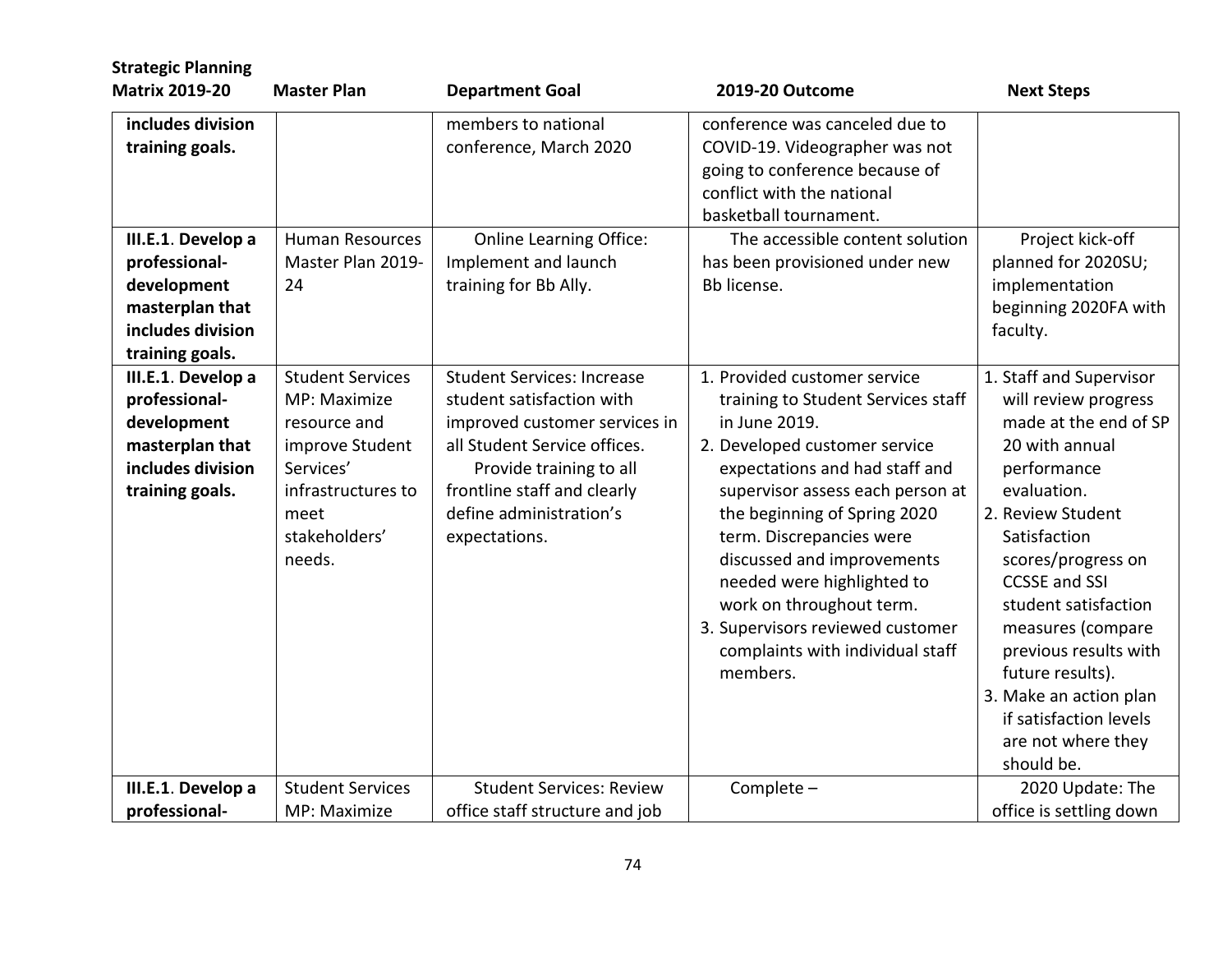| <b>Strategic Planning</b><br><b>Matrix 2019-20</b>                                                            | <b>Master Plan</b>                                                                                                                               | <b>Department Goal</b>                                                                                                                                                       | 2019-20 Outcome                                                                                                                                                                                           | <b>Next Steps</b>                                                                                                                                                                                                           |
|---------------------------------------------------------------------------------------------------------------|--------------------------------------------------------------------------------------------------------------------------------------------------|------------------------------------------------------------------------------------------------------------------------------------------------------------------------------|-----------------------------------------------------------------------------------------------------------------------------------------------------------------------------------------------------------|-----------------------------------------------------------------------------------------------------------------------------------------------------------------------------------------------------------------------------|
| development<br>masterplan that<br>includes division<br>training goals.                                        | resource and<br>improve Student<br>Services'<br>infrastructures to<br>meet<br>stakeholders'<br>needs.                                            | duties to plan for future staff<br>changes.                                                                                                                                  | <b>Continue Office Functionality</b><br>and duties for future staff changes.<br>Would like 2 full time record<br>specialists                                                                              | nicely. I still think we<br>need to use technology<br>more for Student<br>Information forms,<br>Intent to Graduate,<br><b>Record Request forms</b><br>to make sure were<br>staying up today with<br>other schools are size. |
| III.E.1. Develop a<br>professional-<br>development<br>masterplan that<br>includes division<br>training goals. | <b>Student Services</b><br>MP: Maximize<br>resource and<br>improve Student<br>Services'<br>infrastructures to<br>meet<br>stakeholders'<br>needs. | Child Development Center:<br>Improve the efficiency of<br>compliance training provided<br>to teachers' aides every year.                                                     | Measure: Compare current<br>training options, time required,<br>and cost of training options, time<br>required, and cost at the end of<br>FY20.                                                           | Need training by<br>DACC, DCFS, IDHS,<br>ExceleRate, IDPH to be<br>in compliance with<br>State agencies.                                                                                                                    |
| III.E.1. Develop a<br>professional-<br>development<br>masterplan that<br>includes division<br>training goals. | <b>Student Services</b><br>MP: Maximize<br>resource and<br>improve Student<br>Services'<br>infrastructures to<br>meet<br>stakeholders'<br>needs. | <b>Student Services: Improve</b><br>the class roster verification<br>communication with faculty<br>about the importance of<br>verifying class rosters in a<br>timely manner. | In Progress-<br>Getting Faculty on board with<br>how important Roster Verification<br>is for the DACC students.<br>Records works closely with<br>Deans and Executive VP to monitor<br>faculty compliance. | A work in progress.<br>A staff member was<br>rehired to monitor<br>closely.<br>Registrar will<br>review audit outcomes<br>for improvements.                                                                                 |
| III.E.1. Develop a<br>professional-<br>development                                                            | <b>Student Services</b><br>MP: Maximize<br>resource and                                                                                          | <b>Child Development Center:</b><br>Meet minimum training                                                                                                                    | Achieved ExceleRate Illinois' Silver<br>Circle of Quality status for 3 areas<br>of the Center: learning                                                                                                   | The staff needs to<br>continue to receive a                                                                                                                                                                                 |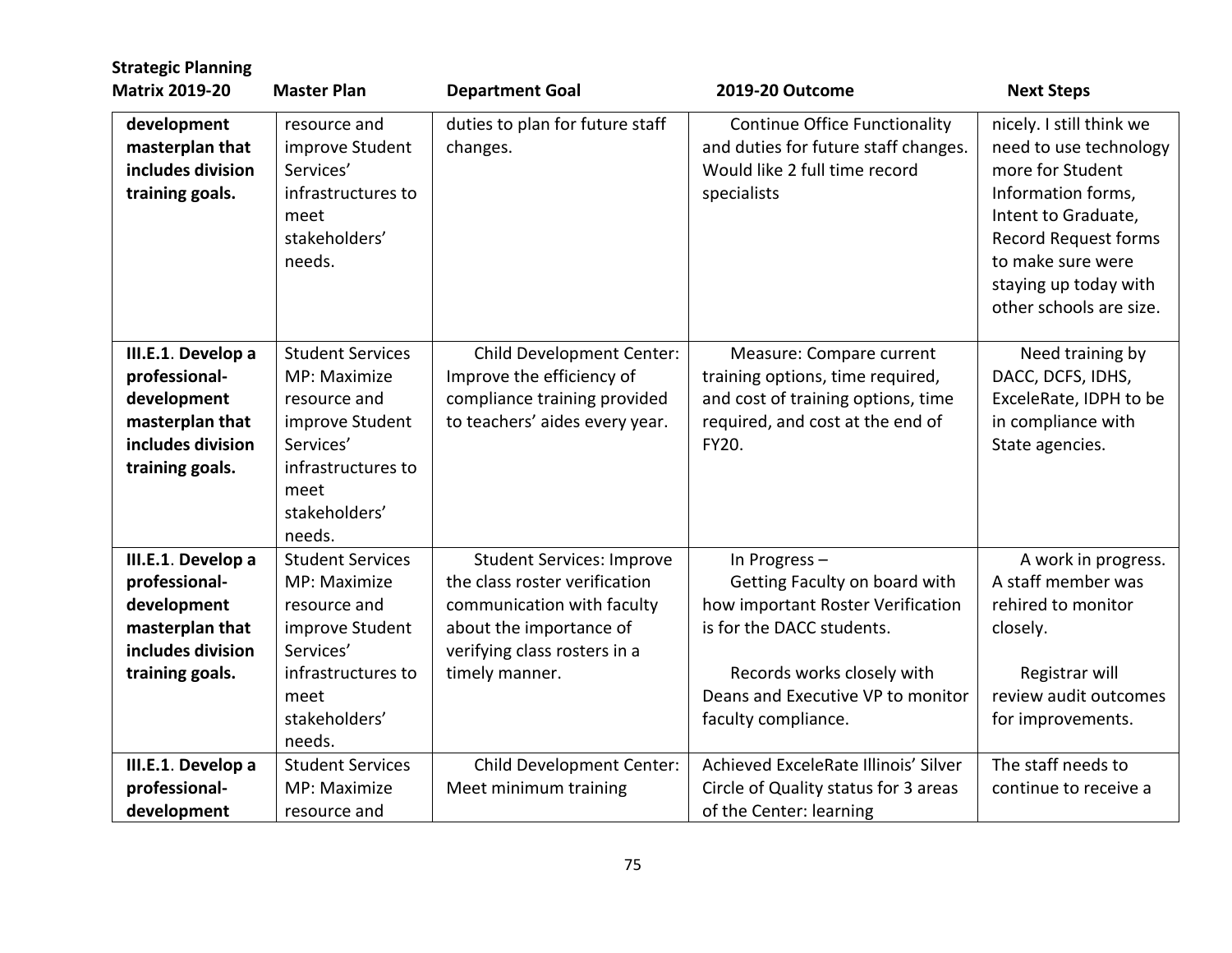| <b>Strategic Planning</b><br><b>Matrix 2019-20</b>                                                                                           | <b>Master Plan</b>                                                                                                                                                            | <b>Department Goal</b>                                                          | 2019-20 Outcome                                                                                                                                                                                                                                                                                                                                   | <b>Next Steps</b>                                                                                                                       |
|----------------------------------------------------------------------------------------------------------------------------------------------|-------------------------------------------------------------------------------------------------------------------------------------------------------------------------------|---------------------------------------------------------------------------------|---------------------------------------------------------------------------------------------------------------------------------------------------------------------------------------------------------------------------------------------------------------------------------------------------------------------------------------------------|-----------------------------------------------------------------------------------------------------------------------------------------|
| masterplan that<br>includes division<br>training goals.                                                                                      | improve Student<br>Services'<br>infrastructures to<br>meet<br>stakeholders'<br>needs.                                                                                         | hours/year requirement (=20<br>hrs/staff/year).                                 | environment and teaching quality;<br>administrative standards; and<br>training & education.                                                                                                                                                                                                                                                       | minimum of 20 hrs. of<br>yearly training                                                                                                |
| III.E.3. Increase<br>faculty and staff<br>engagement in<br>self-<br>determination<br>and key initiatives<br>through collegial<br>governance. | Academic MP:<br>Advance a culture<br>of inclusion                                                                                                                             | Governance CQI and ATD:<br>Collaborate for a unified<br>system of governance    | The CQI Quality Council and the<br>ATD Leadership team merged to<br>form a steering committee called<br>"The Umbrella Committee" led by<br>CQI chair Ryan Wyckoff and ATD<br>Chair Shanay Wright. The Umbrella<br>began meeting monthly and<br>organizing work of committees and<br>reports for forums                                            | The Coronavirus-forced<br>closure has brought a<br>hiatus to the<br>burgeoning governance<br>process, which will<br>resume in the Fall. |
| III.E.3. Increase<br>faculty and staff<br>engagement in<br>self-<br>determination<br>and key initiatives<br>through collegial<br>governance. | <b>Student Services</b><br>MP: Increase<br>student access,<br>engagement,<br>retention and<br>success through<br>more integrated<br>and<br>comprehensive<br>student services. | <b>College Relations: Engage</b><br>students in Governance                      | Introduced Board of Student<br>Scholars (BOSS) in Fall 2019.<br>Enlisted second-year presidential<br>scholars and five successful second-<br>year TRIO students. Held three<br>meetings to exchange ideas<br>between BOSS and the president<br>and senior staff. The COVID-19<br>crisis resulted in a suspension of<br>the meetings in March 2020 | Launch a full year of<br>BOSS by inducting a<br>similar second-year<br>cohort in Fall 2020.                                             |
| III.E.4. Ensure that<br>faculty and staff<br>are trained in<br>occupational best<br>practices.                                               | <b>Student Services</b><br>MP: Maximize<br>resource and<br>improve Student<br>Services'<br>infrastructures to                                                                 | <b>Student Services: Increase</b><br>faculty engagement in student<br>services. | Student Services scavenger hunt for<br>faculty planned for spring 2020 in-<br>service, but postponed due to<br>coronavirus.                                                                                                                                                                                                                       | Will implement in Fall<br>2020, if possible                                                                                             |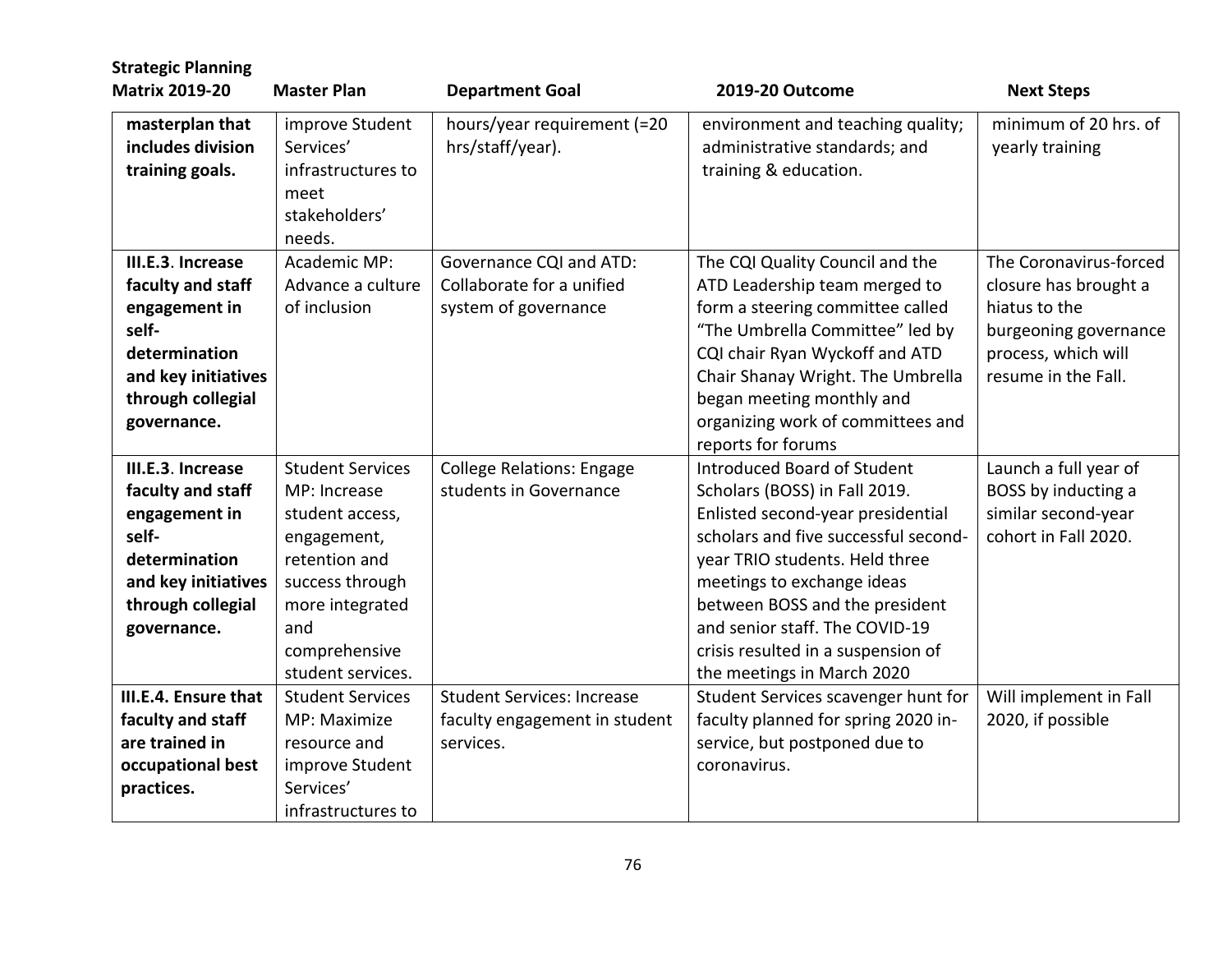| <b>Strategic Planning</b>                                                                      |                                                                                             |                                                                                                                                                                                                       |                                                                                                                                                                                                                                                                                                                                                                                                                                       |                                                                                                                                                                    |
|------------------------------------------------------------------------------------------------|---------------------------------------------------------------------------------------------|-------------------------------------------------------------------------------------------------------------------------------------------------------------------------------------------------------|---------------------------------------------------------------------------------------------------------------------------------------------------------------------------------------------------------------------------------------------------------------------------------------------------------------------------------------------------------------------------------------------------------------------------------------|--------------------------------------------------------------------------------------------------------------------------------------------------------------------|
| <b>Matrix 2019-20</b>                                                                          | <b>Master Plan</b>                                                                          | <b>Department Goal</b>                                                                                                                                                                                | 2019-20 Outcome                                                                                                                                                                                                                                                                                                                                                                                                                       | <b>Next Steps</b>                                                                                                                                                  |
|                                                                                                | meet<br>stakeholders'<br>needs.                                                             |                                                                                                                                                                                                       |                                                                                                                                                                                                                                                                                                                                                                                                                                       |                                                                                                                                                                    |
| III.E.4. Ensure that<br>faculty and staff<br>are trained in<br>occupational best<br>practices. | <b>Human Resources</b><br>Master Plan 2019-<br>24                                           | Teaching Excellence Academy:<br>Use research and data to<br>improve instruction                                                                                                                       | In the Spring, CTE faculty members<br>began to job shadow one or more<br>employees working in local<br>industry. The 30-hour job<br>shadowing experience directly<br>relates to the CTE program in which<br>the instructor teaches.                                                                                                                                                                                                   | CTE faculty will share<br>current industry<br>information and<br>innovative technology<br>used by industries with<br>their students.                               |
| III.E.4. Ensure that<br>faculty and staff<br>are trained in<br>occupational best<br>practices. | <b>Operations VP:</b><br>Add production<br>classroom to<br><b>Video Production</b><br>dept. | Invite instructors to utilize this<br>lab to create a hands-on<br>supplemental educational<br>approach to learning (video<br>and audio). This lab could be<br>used across many different<br>programs. | New lab/classroom has been<br>identified                                                                                                                                                                                                                                                                                                                                                                                              | Clean/organize area<br>for maintenance to<br>renovate room prior to<br>the start of the 2020<br>fall semester                                                      |
| III.E.4. Ensure that<br>faculty and staff<br>are trained in<br>occupational best<br>practices. | <b>Human Resources</b><br>Master Plan 2019-<br>24                                           | Teaching Excellence Academy:<br>Use research and data to<br>improve instruction                                                                                                                       | The SCALE Institute at Patrick Henry<br>Community College provided active<br>learning training sessions to DACC<br>faculty during August 2019 in-<br>service. Faculty were able to<br>choose from<br>two session based on prior training<br>and experience with active<br>learning: Fundamentals of<br>Cooperative Learning for the<br><b>Community College</b><br><b>Classroom and Cooperative</b><br>Learning for Distance Learning | <b>Teaching Excellence</b><br>Academy sessions will<br>be planned based on<br>strategies supported by<br>research on instruction<br>and assessment of<br>learning. |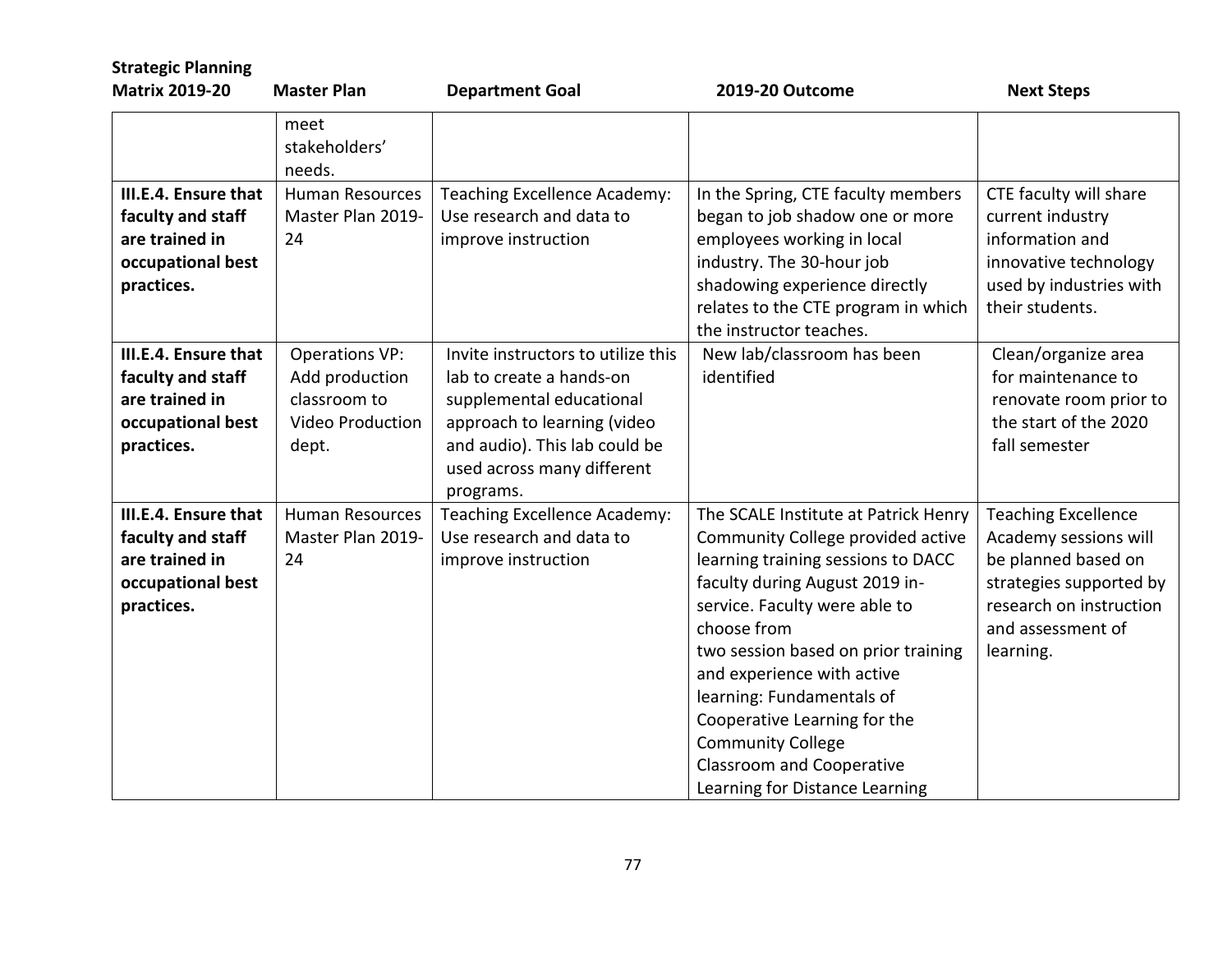| <b>Strategic Planning</b><br><b>Matrix 2019-20</b>                                             | <b>Master Plan</b>                                                                                                                            | <b>Department Goal</b>                                                                                                                                         | 2019-20 Outcome                                                                                                                                                                                                                                                                                                     | <b>Next Steps</b>                                                                                                                                                                                                                                      |
|------------------------------------------------------------------------------------------------|-----------------------------------------------------------------------------------------------------------------------------------------------|----------------------------------------------------------------------------------------------------------------------------------------------------------------|---------------------------------------------------------------------------------------------------------------------------------------------------------------------------------------------------------------------------------------------------------------------------------------------------------------------|--------------------------------------------------------------------------------------------------------------------------------------------------------------------------------------------------------------------------------------------------------|
| III.E.4. Ensure that<br>faculty and staff<br>are trained in<br>occupational best<br>practices. | <b>Human Resources</b><br>Master Plan 2019-<br>24                                                                                             | Teaching & Learning Team and<br>Human Resources: Use<br>research and data to<br>improve instruction                                                            | Based on faculty professional<br>development requests<br>during FY 19, the Teaching &<br>Learning team reviewed research<br>provided by Reference and<br><b>Instructional Services Librarian</b><br>Professor & plan Teaching<br>Excellence Academies on Bloom's<br>Taxonomy, exam writing, &<br>designing rubrics. | <b>Teaching Excellence</b><br>Academy sessions will<br>be planned based on<br>strategies supported by<br>research on instruction<br>and assessment of<br>learning.                                                                                     |
| III.E.4. Ensure that<br>faculty and staff<br>are trained in<br>occupational best<br>practices. | Increase<br>Student access,<br>engagement,<br>retention and<br>success through<br>more integrated<br>and<br>comprehensive<br>student services | <b>Student Services: Develop</b><br>additional training points and<br>methods for students on how<br>to use the Self-Service Student lo<br>Planner tool.       | <b>Student &amp; Advisor Training</b><br>Purchased Camtasia to provide<br>students w/"How to" videos<br>Requested & received a laptop<br>(via Tech Bond) for access to<br>multiple users for Camtasia<br>software                                                                                                   | Learn & produce<br>"How to" videos for<br>more students to<br>access Student<br>Planner<br>Schedule training for<br><b>Student Planner</b><br>(video, online, in<br>person)<br>Produce literature<br>and resources on<br>how to use Student<br>Planner |
| III.E.4. Ensure that<br>faculty and staff<br>are trained in<br>occupational best<br>practices. | <b>Human Resources</b><br>Master Plan 2019-<br>24                                                                                             | Teaching & Learning Team and<br>Human Resources: Address<br>Faculty need for more training<br>in use of Blackboard<br>Collaborate Ultra for online<br>teaching | The Coronavirus pandemic required<br>DACC to have all Blackboard<br>courses populated with content<br>and all full- and part-time faculty<br>trained by March 30. Over a two-<br>week spring break, Director of<br><b>Online Education Maggie Hoover</b><br>and several others accomplished                         | Deans were able to<br>monitor Faculty use of<br>Blackboard from Mar.<br>30 through the end of<br>the semester, and had<br>to address only a few<br>isolated instances when<br>Faculty weren't                                                          |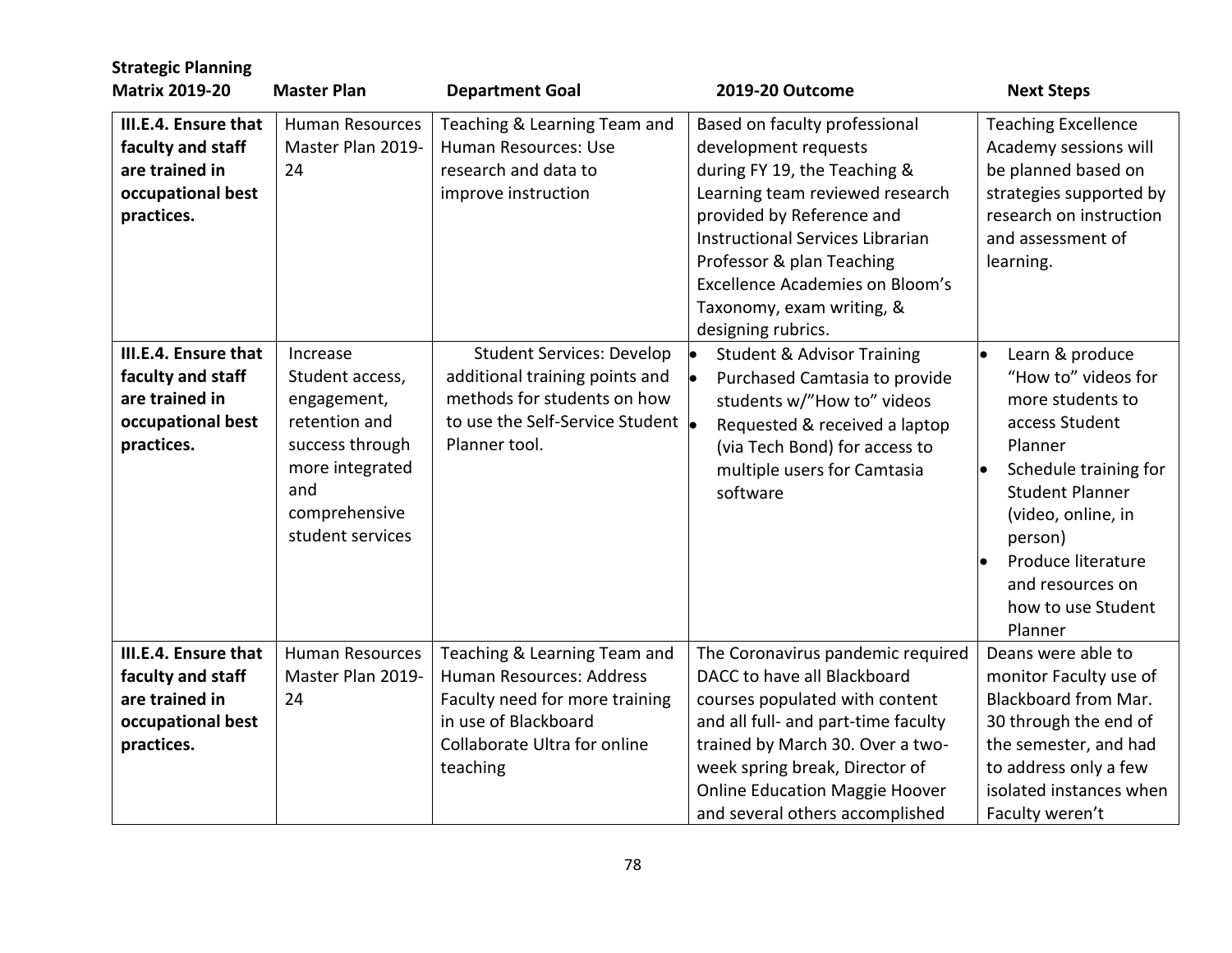| <b>Strategic Planning</b>                                                                      |                                                   |                                                                                                                                                                                                                          |                                                                                                                    |                                                                                                                   |
|------------------------------------------------------------------------------------------------|---------------------------------------------------|--------------------------------------------------------------------------------------------------------------------------------------------------------------------------------------------------------------------------|--------------------------------------------------------------------------------------------------------------------|-------------------------------------------------------------------------------------------------------------------|
| <b>Matrix 2019-20</b>                                                                          | <b>Master Plan</b>                                | <b>Department Goal</b>                                                                                                                                                                                                   | 2019-20 Outcome                                                                                                    | <b>Next Steps</b>                                                                                                 |
|                                                                                                |                                                   |                                                                                                                                                                                                                          | this for all 765 course shells and all<br>69 full-time and 40 part-time<br>faculty                                 | regularly teaching via<br>the LMS.                                                                                |
| III.E.4. Ensure that<br>faculty and staff<br>are trained in<br>occupational best<br>practices. | <b>Human Resources</b><br>Master Plan 2019-<br>24 | <b>Chief Diversity Officer:</b><br>Develop and deliver training<br>on Diversity, Equity &<br>Inclusion programs, including<br>bias, sensitivity and cultural<br>competency to students,<br>faculty, staff, and community | Facilitated 2 on-campus<br>trainings and 3 community<br>trainings                                                  | Work with HR to<br>develop and<br>implement strategy<br>with                                                      |
| III.E.4. Ensure that<br>faculty and staff<br>are trained in<br>occupational best<br>practices. | <b>Human Resources</b><br>Master Plan 2019-<br>24 | <b>Online Learning Office:</b><br>Implement and launch<br>training for Bb Collaborate.                                                                                                                                   | Bb Collaborate (web-<br>conferencing tool) was launched<br>and initial training was provided to<br>faculty 2020SP. | Implementation<br>completed under FY20,<br>but end-user support<br>will be ongoing.<br>Assessment<br>forthcoming. |
| III.E.4. Ensure that<br>faculty and staff<br>are trained in<br>occupational best<br>practices. | <b>Human Resources</b><br>Master Plan 2019-<br>24 | <b>Chief Diversity Officer:</b><br><b>Implement Diversity Officer</b><br><b>National Standards of Practice</b><br>to measure our Diversity,<br>Equity & Inclusion<br>commitment to the college<br>mission                | Align DACC policies and<br>procedures with the 16 Diversity,<br>Equity, and Inclusion standards of<br>practice.    | Diversity office will<br>review college policy<br>and procedures for<br>alignment with<br>standards.              |
| III.E.4. Ensure that<br>faculty and staff<br>are trained in<br>occupational best<br>practices. | <b>Human Resources</b><br>Master Plan 2019-<br>24 | <b>Chief Diversity Officer:</b><br>Develop Diversity training for<br>new employees to become a<br>permanent activity for the<br>onboarding process.                                                                      | <b>Completed Webinar training</b><br>for Innovative faculty/staff<br>recruitment methods w/ HR                     | <b>Review resources</b><br>and develop training<br>material.                                                      |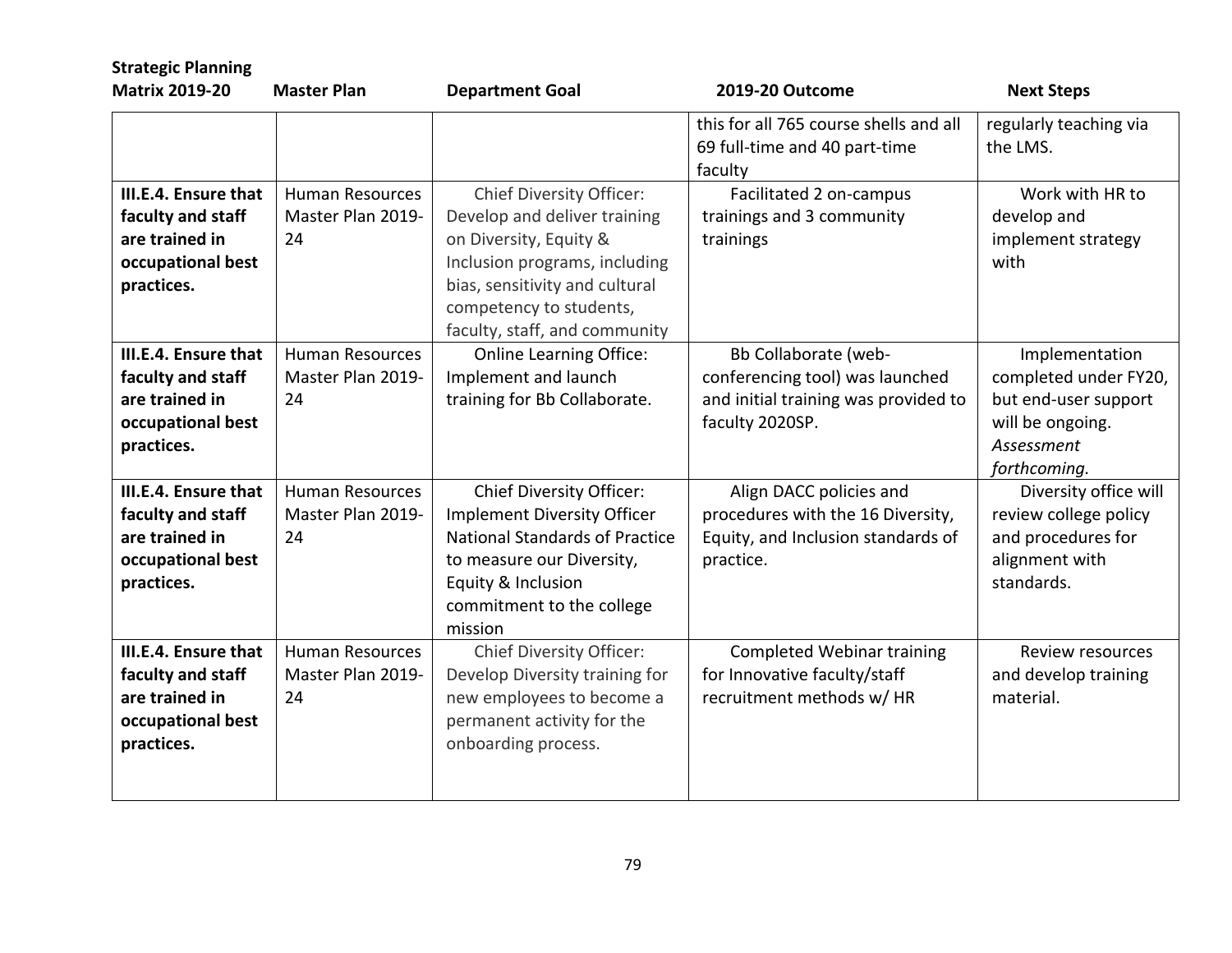| <b>Strategic Planning</b><br><b>Matrix 2019-20</b>                                             | <b>Master Plan</b>                                                                                          |                                                                                                                                                                                                                                                |                                                                                                                                                                                                                                                                                                                         |                                                                                                                                                     |
|------------------------------------------------------------------------------------------------|-------------------------------------------------------------------------------------------------------------|------------------------------------------------------------------------------------------------------------------------------------------------------------------------------------------------------------------------------------------------|-------------------------------------------------------------------------------------------------------------------------------------------------------------------------------------------------------------------------------------------------------------------------------------------------------------------------|-----------------------------------------------------------------------------------------------------------------------------------------------------|
|                                                                                                |                                                                                                             | <b>Department Goal</b>                                                                                                                                                                                                                         | 2019-20 Outcome                                                                                                                                                                                                                                                                                                         | <b>Next Steps</b>                                                                                                                                   |
| III.E.4. Ensure that<br>faculty and staff<br>are trained in<br>occupational best<br>practices. | <b>Human Resources</b><br>Master Plan 2019-<br>24                                                           | <b>Chief Diversity Officer:</b><br>Consult with administrators<br>and faculty on Diversity,<br>Equity & Inclusion matters<br>related to academic<br>programming to enhance<br>student awareness,<br>understanding, and academic<br>experience. | Partnered with AtD/CQI Teams<br>and Individual faculty hosting:<br>Mental Health Awareness,<br>Coming Out; Black History;                                                                                                                                                                                               | Research additional<br>programs and activities                                                                                                      |
| III.E.5. Develop<br>and implement<br>succession plans<br>for impending<br>retirements.         | Academic MP:<br>Develop a<br>succession plan<br>for replacing<br>retiring Academic<br>Admin. And<br>Faculty | Finance: Replacing the<br>Colleague administrator, the<br>department plans to hire an IT<br><b>Application Support</b><br>Administrator                                                                                                        | In February 2020, a team of<br>MIS Staff, Vice Presidents and<br>Directors was formed to discuss<br>evolving technology at the College.<br>It was determined that a position<br>added to the MIS staff would be<br>helpful to support MIS and IT in<br>the future. Applications were<br>accepted and interviews set-up. | Due to the COVID-19<br>crisis, interviews were<br>placed on hold. Once<br>the College is restored<br>to regular hours the<br>process will continue. |
| III.E.5. Develop<br>and implement<br>succession plans<br>for impending<br>retirements.         | Academic MP:<br>Develop a<br>succession plan<br>for replacing<br>retiring Academic<br>Admin. And<br>Faculty | President: Replacing Cabinet<br>members who have expressed<br>an intention of retiring during<br>the 2020 year.                                                                                                                                | Vice President Mike Cunningham,<br><b>Executive Vice President Dave</b><br>Kietzmann, and Executive Director<br><b>Bob Mattson-all Cabinet</b><br>members-will retire effective June<br>30, 2020.                                                                                                                       | The president and<br>Board have discussed<br>succession plans and<br>reorganizations for all<br>three departments.                                  |
| III.E.5. Develop<br>and implement<br>succession plans<br>for impending<br>retirements.         | Academic MP:<br>Develop a<br>succession plan<br>for replacing<br>retiring Academic                          | Finance: Transition of<br>Procurement, contracts, and<br>insurance to Finance Division                                                                                                                                                         | Updating job descriptions;<br>requested list of tasks from Mike<br>Cunningham; training prior to<br>Mike's retirement                                                                                                                                                                                                   | Training and<br>transition                                                                                                                          |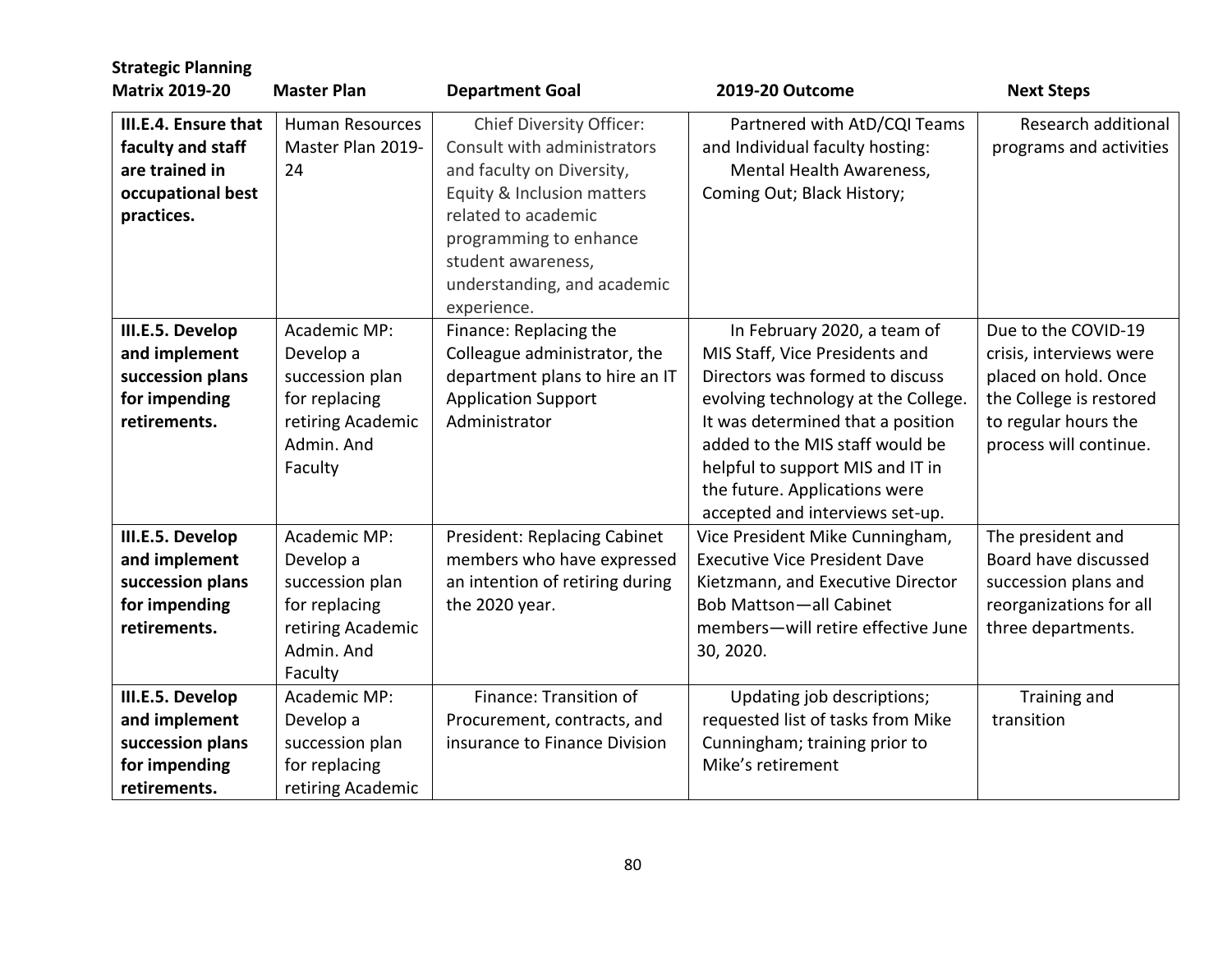| <b>Strategic Planning</b><br><b>Matrix 2019-20</b>                                                                          | <b>Master Plan</b>                                                                                          | <b>Department Goal</b>                                                                                                                                          | 2019-20 Outcome                                                                                                                                                                                                                                        | <b>Next Steps</b>                                                                                                                                                   |
|-----------------------------------------------------------------------------------------------------------------------------|-------------------------------------------------------------------------------------------------------------|-----------------------------------------------------------------------------------------------------------------------------------------------------------------|--------------------------------------------------------------------------------------------------------------------------------------------------------------------------------------------------------------------------------------------------------|---------------------------------------------------------------------------------------------------------------------------------------------------------------------|
|                                                                                                                             | Admin. And<br>Faculty                                                                                       |                                                                                                                                                                 |                                                                                                                                                                                                                                                        |                                                                                                                                                                     |
| III.E.5. Develop<br>and implement<br>succession plans<br>for impending<br>retirements.                                      | Academic MP:<br>Develop a<br>succession plan<br>for replacing<br>retiring Academic<br>Admin. And<br>Faculty | Finance: Transition of<br>supervision of Campus<br>Services and Graphics to the<br>Controller                                                                   | Updating job descriptions;<br>requested list of tasks from Mike<br>Cunningham; training prior to<br>Mike's retirement                                                                                                                                  | Training and<br>transition; meet with<br>staff                                                                                                                      |
| III.E.5. Develop<br>and implement<br>succession plans<br>for impending<br>retirements.                                      | Academic MP:<br>Develop a<br>succession plan<br>for replacing<br>retiring Academic<br>Admin, And<br>Faculty | <b>Student Services:</b><br>Reassigning secondary job<br>duties for full time coaches                                                                           | Evaluating job responsibilities<br>with succession planning in mind                                                                                                                                                                                    | Defining job duties<br>with a new look of the<br>athletic department -<br><b>Community Relations,</b><br>camps, recruiting, etc.                                    |
| III.E.5. Develop<br>and implement<br>succession plans<br>for impending<br>retirements.                                      | Academic MP:<br>Develop a<br>succession plan<br>for replacing<br>retiring Academic<br>Admin, And<br>Faculty | <b>Small Business</b><br>Development Center: Develop<br>a succession plan for the<br><b>Illinois SBDC at DACC</b>                                               | Expanded use of specialized<br>consultants with a goal of<br>identifying potential center staff                                                                                                                                                        | Begin conversations<br>with Illinois SBDC<br>and DACC on future<br>of the Danville<br>center.                                                                       |
| IV.A.1. Improve<br>marketing of<br>community<br>education<br>through a linkage<br>with College<br>marketing,<br>recruitment | Marketing Plan,<br>2018-22                                                                                  | College Relations: Advance a<br>College-wide program for<br>integrating all marketing<br>among academic and<br>administrative departments<br>across the College | College Relations executive director<br>and Video production director<br>became co-chairs of a College-wide<br>Marketing Users Group, which<br>meets regularly to address client<br>departments' marketing needs and<br>to promote College events more | Until the pandemic-<br>related closedown, the<br>MUG had been meeting<br>every two weeks and<br>showing progress<br>toward integrating the<br>marketing activities. |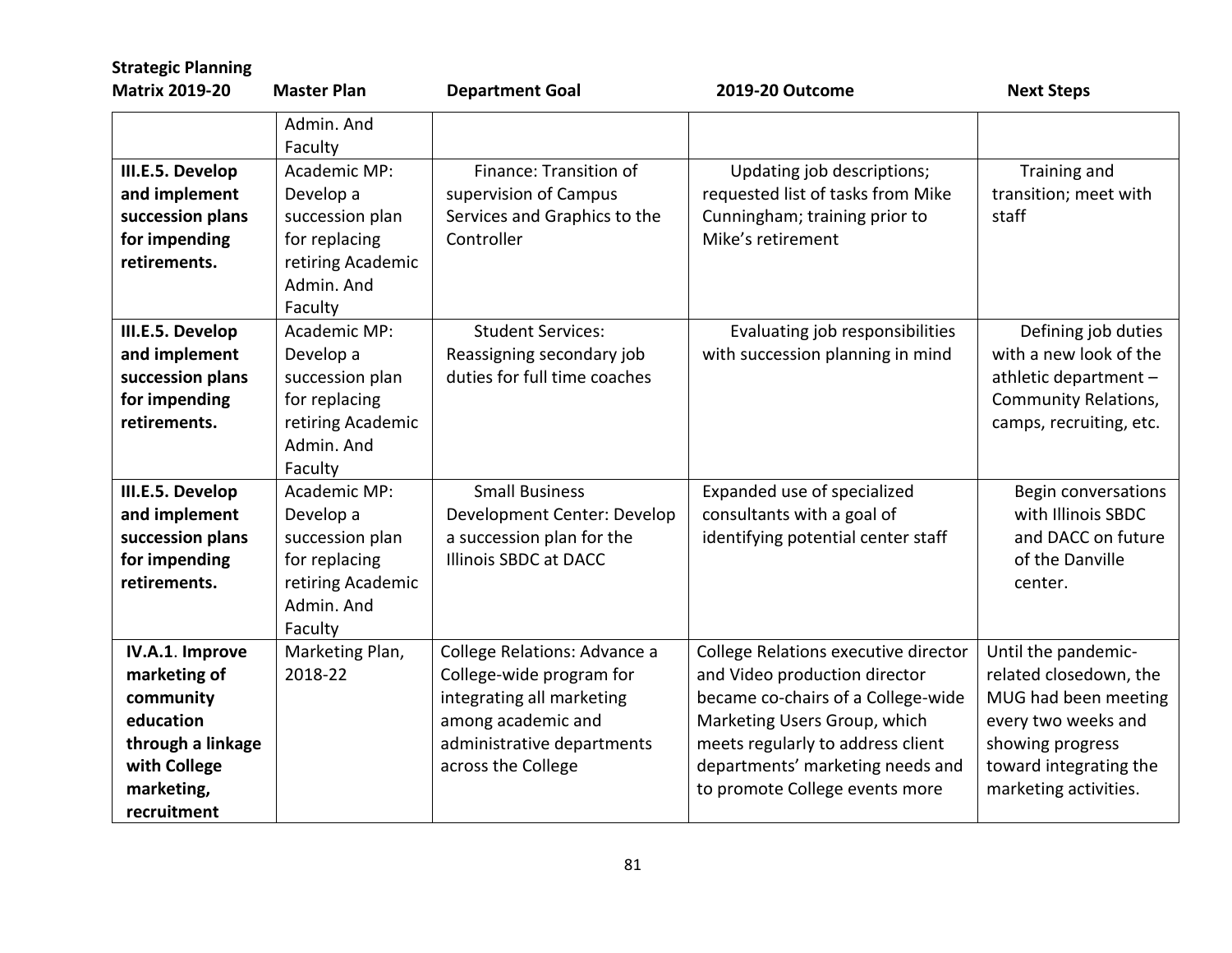| <b>Strategic Planning</b>                                                                                                                                              |                            |                                                                              |                                                                                                                                 |                                                                                                 |
|------------------------------------------------------------------------------------------------------------------------------------------------------------------------|----------------------------|------------------------------------------------------------------------------|---------------------------------------------------------------------------------------------------------------------------------|-------------------------------------------------------------------------------------------------|
| <b>Matrix 2019-20</b>                                                                                                                                                  | <b>Master Plan</b>         | <b>Department Goal</b>                                                       | 2019-20 Outcome                                                                                                                 | <b>Next Steps</b>                                                                               |
| division, and<br>video<br>broadcasting.                                                                                                                                |                            |                                                                              | effectively through improved<br>integration                                                                                     |                                                                                                 |
| IV.A.1. Improve<br>marketing of<br>community<br>education<br>through a linkage<br>with College<br>marketing,<br>recruitment<br>division, and<br>video<br>broadcasting. | Marketing Plan,<br>2018-22 | Hoopeston: Increase<br>enrollment in Community Ed<br>courses                 | <b>Enrollment in CE classes</b><br>continues to decline. For FY20 we<br>only were able to hold Food<br>Service License Classes. | Assess whether the<br>public has an interest<br>in any other<br>community education<br>classes. |
| IV.A.1. Improve<br>marketing of<br>community<br>education<br>through a linkage<br>with College<br>marketing,<br>recruitment<br>division, and<br>video<br>broadcasting. | Marketing Plan,<br>2018-22 | <b>Operations VP: Develop</b><br>videos for the academic<br>programs offered | Raise awareness about programs                                                                                                  | Two videos have been<br>developed (Project<br>Lead the Way and<br>Wind Energy)                  |
| IV.A.1. Improve<br>marketing of<br>community<br>education<br>through a linkage<br>with College                                                                         | Marketing Plan,<br>2018-22 | Operations: Update and<br>maintain studio technology                         | Update the TV/Broadcast<br>signal transmitting and scheduling<br>system                                                         | Completed                                                                                       |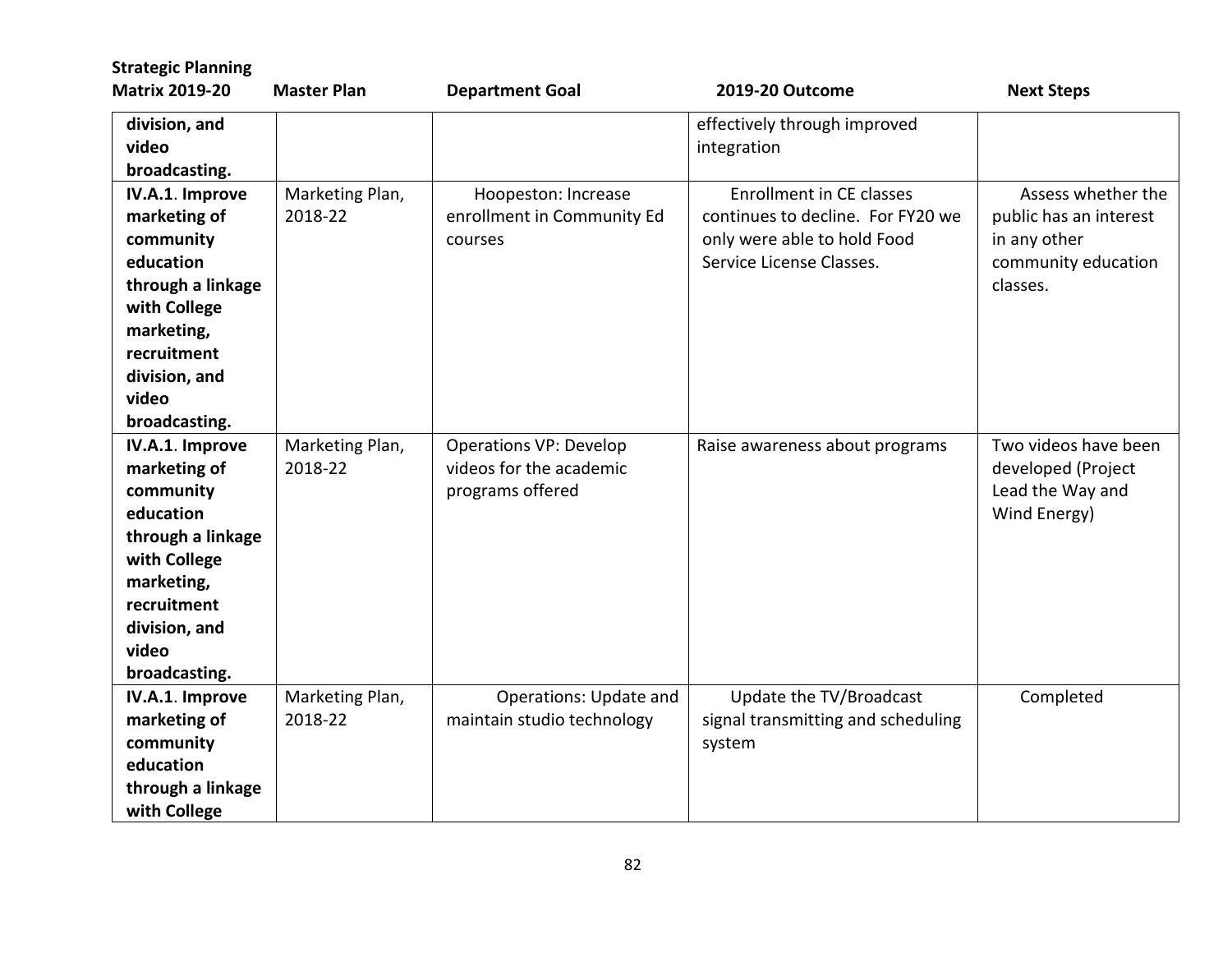| <b>Strategic Planning</b><br><b>Matrix 2019-20</b>                                                                                                                     | <b>Master Plan</b>                                                                   | <b>Department Goal</b>                                                                                                                                                                                                                         | <b>2019-20 Outcome</b>                                                                                                                                                                                                                                                                                                                                             | <b>Next Steps</b>                                                                                                                                                                                                                                                                                                                                             |
|------------------------------------------------------------------------------------------------------------------------------------------------------------------------|--------------------------------------------------------------------------------------|------------------------------------------------------------------------------------------------------------------------------------------------------------------------------------------------------------------------------------------------|--------------------------------------------------------------------------------------------------------------------------------------------------------------------------------------------------------------------------------------------------------------------------------------------------------------------------------------------------------------------|---------------------------------------------------------------------------------------------------------------------------------------------------------------------------------------------------------------------------------------------------------------------------------------------------------------------------------------------------------------|
| marketing,<br>recruitment<br>division, and<br>video<br>broadcasting.                                                                                                   |                                                                                      |                                                                                                                                                                                                                                                |                                                                                                                                                                                                                                                                                                                                                                    |                                                                                                                                                                                                                                                                                                                                                               |
| IV.A.1. Improve<br>marketing of<br>community<br>education<br>through a linkage<br>with College<br>marketing,<br>recruitment<br>division, and<br>video<br>broadcasting. | Marketing Plan,<br>2018-22                                                           | Corporate Education: Identify<br>and implement effective<br>marketing strategies                                                                                                                                                               | • FY19 30% boost in sales revenue<br>over FY18.<br>• Using digital marketing to stay<br>connected with program offerings.<br>· Using WIOA funding to promote<br>eligible training<br>• Using social media for open<br>enrollment                                                                                                                                   | • Training Coordinator<br>full time in CCE<br>effective January 2020<br>• Utilizing Constant<br><b>Contact and Adobe</b><br>Suite for promotional<br>materials                                                                                                                                                                                                |
| IV.A.2. Launch a<br><b>Foundation</b><br>fundraising<br>campaign to fully<br>and permanently<br>fund the<br><b>Presidential</b><br>Scholars program.                   | President's<br>Institutional<br>Vision: Revenue,<br>Relationships, and<br>Reputation | Foundation: Launch a \$6<br>million Futures Campaign to<br>raise funds for the Presidential<br>Scholars Program, the building<br>of a Healthcare Simulation<br>Lab, the full restoration of<br>Alice Marie Jacobs Hall, and<br>other projects. | Campaign Co-Chairs,<br>Leadership team and Major gifts<br>team in community and<br>conducting meetings. Employee<br>gifts divisions kicked off at In-<br>service. Community kickoff was<br>scheduled for 4-7-2020 will be<br>rescheduled due to COVID-19<br>pandemic. Capital Campaign goal<br>is to have funds needed raised in 3<br>years, with end date of 2022 | Campaign suspended in<br>May 2020 due to the<br>public emergency<br>related to COVID-19.<br>Although the campaign<br>was never publicly<br>announced, during the<br>"silent" phase the<br>Foundation raised<br>nearly \$4 million-<br>more than half of the<br>Campaign target-and<br>successfully enlisted<br>dozens of stakeholders<br>who are committed to |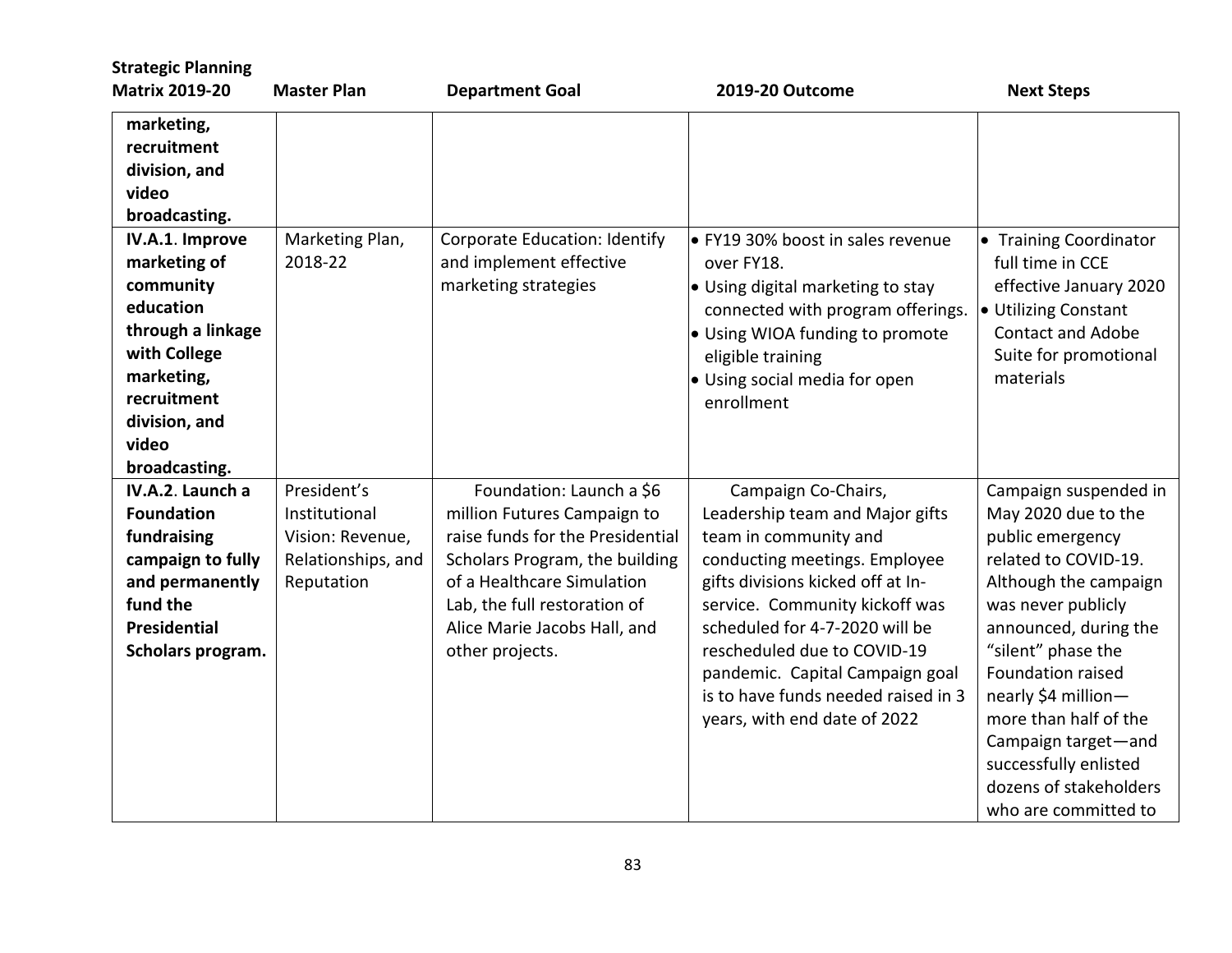| <b>Strategic Planning</b><br><b>Matrix 2019-20</b> | <b>Master Plan</b> |                                      | 2019-20 Outcome                      |                                           |
|----------------------------------------------------|--------------------|--------------------------------------|--------------------------------------|-------------------------------------------|
|                                                    |                    | <b>Department Goal</b>               |                                      | <b>Next Steps</b>                         |
|                                                    |                    |                                      |                                      | continuing to assist                      |
|                                                    |                    |                                      |                                      | with fundraising even<br>without a formal |
|                                                    |                    |                                      |                                      |                                           |
|                                                    |                    |                                      |                                      | campaign.                                 |
| IV.A.3. Expand                                     | Academic MP:       | <b>Student Services: Address the</b> | In Fall 2019, College began offering | The COVID-19                              |
| offerings of night                                 | Advance student    | perceived fear of students           | credit and adult education courses   | pandemic has inspired                     |
| classes to build                                   | success with       | who express unwillingness to         | for four evenings per week in        | the College to market                     |
| enrollment                                         | classes that are   | attend night classes in Danville     | Georgetown High School. Due to       | online half-price                         |
| County-wide.                                       | scheduled          |                                      | low enrollment, classes were         | courses in lieu of                        |
|                                                    | conveniently       |                                      | reduced by half in the Spring        | classroom courses in                      |
|                                                    |                    |                                      |                                      | the southern region of                    |
|                                                    |                    |                                      |                                      | the district.                             |
| IV.A.4. Increase                                   | Marketing Plan,    | Video Production: Provide            | The Video Department worked with     | <b>Expand to CTE courses</b>              |
| use of video and                                   | 2018-22            | video support to promote CTE         | the Dean of Business and             | in Math, Sciences &                       |
| social-media                                       |                    | programs.                            | Technology to develop promotional    | <b>Healthcare Professions</b>             |
| marketing to                                       |                    |                                      | videos for each program in the       | department                                |
| boost enrollment.                                  |                    |                                      | department, beginning with wind      |                                           |
|                                                    |                    |                                      | energy, followed by automotive       |                                           |
|                                                    |                    |                                      | and CDL/tractor trailer.             |                                           |
| IV.A.4. Increase                                   | Marketing Plan,    | <b>Online Learning Office:</b>       | Meetings and discussions are         | Through the                               |
| use of video and                                   | 2018-22            | Develop a comprehensive              | on hold with the college closing in  | College MUG, hone                         |
| social-media                                       |                    | marketing plan to promote            | March 2020.                          | and implement a                           |
| marketing to                                       |                    | DACC's online learning               |                                      | comprehensive                             |
| boost enrollment.                                  |                    | offerings.                           |                                      | marketing plan.                           |
| IV.A.4. Increase                                   | Marketing Plan,    | <b>Student Services: Create</b>      | In the process of creating a         | Continue to update                        |
| use of video and                                   | 2018-22            | professional materials that          | college guide. Created several       | recruitment pieces and                    |
| social-media                                       |                    | will assist in promoting DACC.       | recruitment pieces for use at fairs, | obtain new pieces.                        |
| marketing to                                       |                    | Related to the Marketing             | school visits, and the community.    |                                           |
| boost enrollment.                                  |                    | Master Plan and Student              | Researching outside companies to     |                                           |
|                                                    |                    | Services Master Plan                 |                                      |                                           |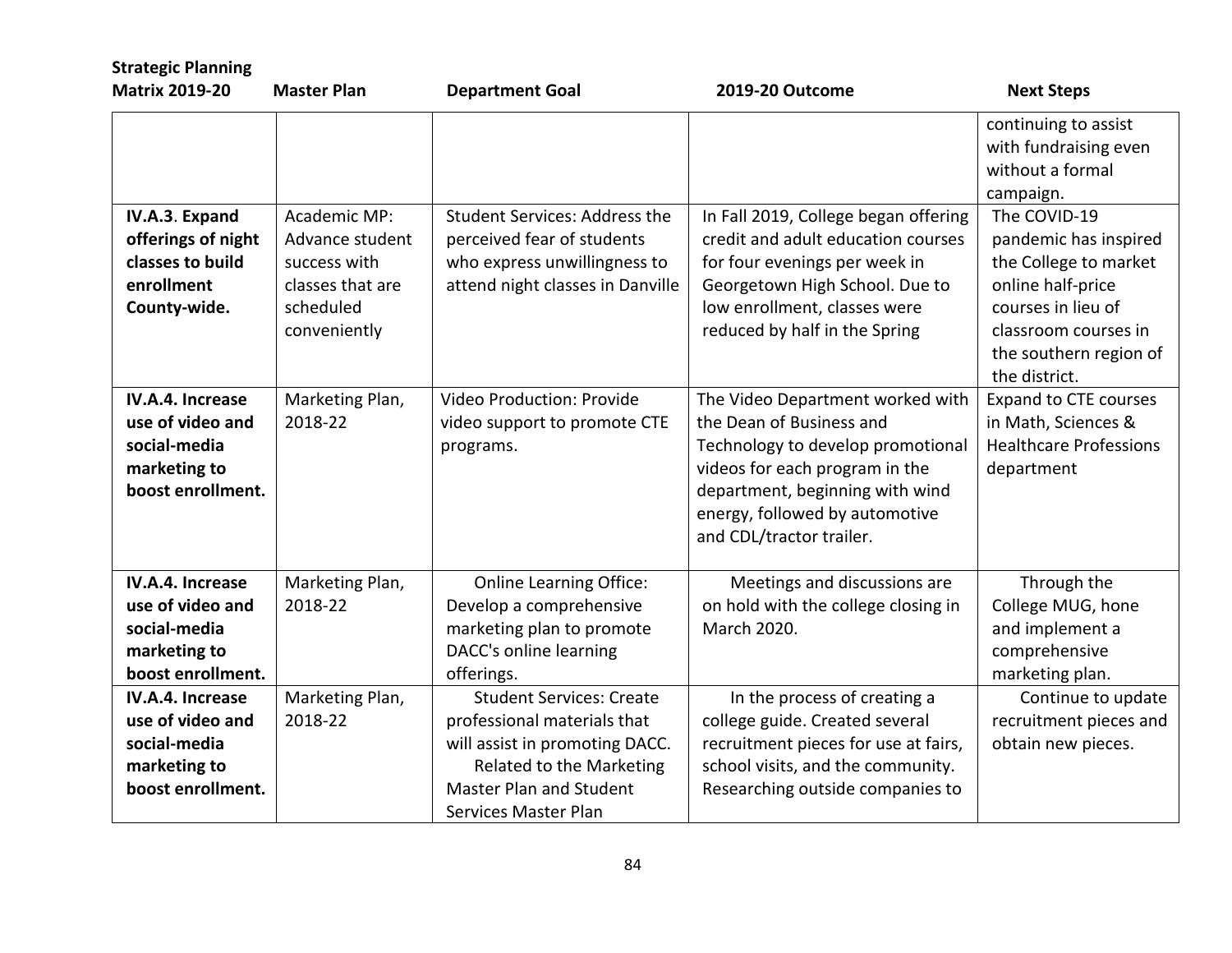| <b>Strategic Planning</b><br><b>Matrix 2019-20</b>                                        | <b>Master Plan</b>         | <b>Department Goal</b>                                                                                                                                                                                                                                                                   | 2019-20 Outcome                                                                                                                                                                                                   | <b>Next Steps</b>                                                                                          |
|-------------------------------------------------------------------------------------------|----------------------------|------------------------------------------------------------------------------------------------------------------------------------------------------------------------------------------------------------------------------------------------------------------------------------------|-------------------------------------------------------------------------------------------------------------------------------------------------------------------------------------------------------------------|------------------------------------------------------------------------------------------------------------|
|                                                                                           |                            |                                                                                                                                                                                                                                                                                          | create and print materials, folders<br>and brochures.                                                                                                                                                             |                                                                                                            |
| IV.A.4. Increase<br>use of video and<br>social-media<br>marketing to<br>boost enrollment. | Marketing Plan,<br>2018-22 | <b>Student Services: Create</b><br>engaging social media content<br>that attracts prospective<br>students to find out more<br>about DACC and keep current<br>students engaged to continue<br>at DACC.<br>Relates to the Marketing<br>Master Plan and the Student<br>Services Master Plan | Created social media posts for<br>Instagram and Facebook.<br>Implemented the weekly "You<br>Don't Know DACC" series.                                                                                              | Will create a TikTok<br>account to engage<br>students.<br>Improve and create<br>more social media<br>posts |
| IV.A.4. Increase<br>use of video and<br>social-media<br>marketing to<br>boost enrollment. | Marketing Plan,<br>2018-22 | Student Services: Create a<br>page for parents to find all the<br>information they need<br>concerning their DACC<br>student.<br>Related to the Marketing<br>Plan and                                                                                                                     | Researched and started<br>designing the parent page.                                                                                                                                                              | Continue<br>developing the Parent<br>webpage.                                                              |
| IV.A.4. Increase<br>use of video and<br>social-media<br>marketing to<br>boost enrollment. | Marketing Plan,<br>2018-22 | Finance: Partner with<br>Marketing regarding ways to<br>encourage students to check<br>their account.                                                                                                                                                                                    | In-Progress: (examples include<br>promotional activities, e.g. points<br>for logging and receive reward;<br>postcard reminders, etc.)                                                                             | Office has a<br>representative on the<br>MUG as well as<br>Enrollment<br>Management<br>committee           |
| IV.A.4. Increase<br>use of video and<br>social-media<br>marketing to<br>boost enrollment. | Marketing Plan,<br>2018-22 | <b>Corporate Education: Increase</b><br>online training options                                                                                                                                                                                                                          | • Effective 2017, CCE partnered with<br>Ed-2-Go to provide self-paced and<br>instructor-led online training.<br>. This is cost-effective, meets an<br>immediate training need<br>• Cost effective for individuals | • Creation of new fliers<br>for both Ed-2-Go and<br>Tooling U to do more<br>targeted marketing.            |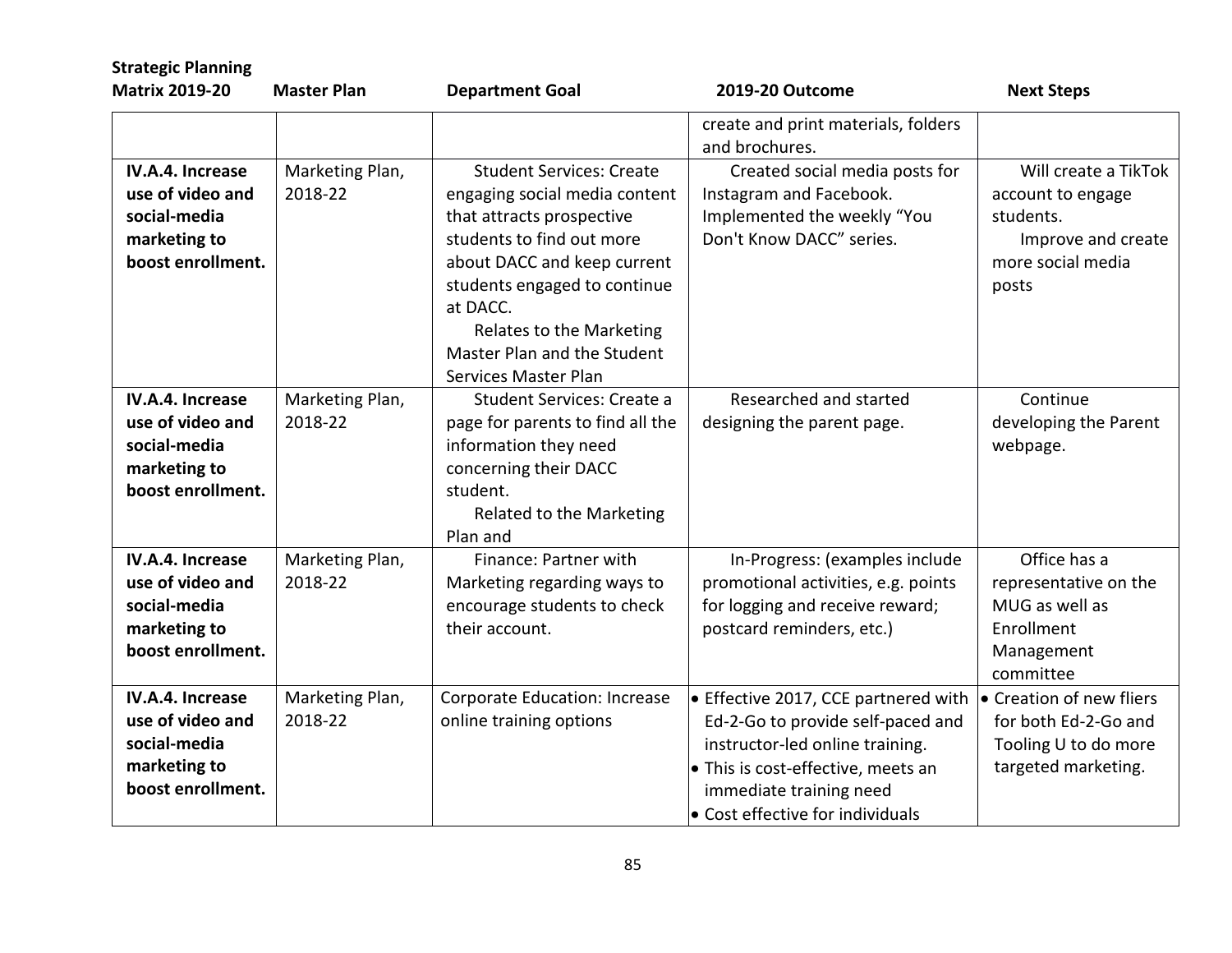| <b>Strategic Planning</b>                                                                        |                                                                                          |                                                                                                                                                       |                                                                                                                                                                                                                                                                                                      |                                                                                                                                                              |
|--------------------------------------------------------------------------------------------------|------------------------------------------------------------------------------------------|-------------------------------------------------------------------------------------------------------------------------------------------------------|------------------------------------------------------------------------------------------------------------------------------------------------------------------------------------------------------------------------------------------------------------------------------------------------------|--------------------------------------------------------------------------------------------------------------------------------------------------------------|
| <b>Matrix 2019-20</b>                                                                            | <b>Master Plan</b>                                                                       | <b>Department Goal</b>                                                                                                                                | 2019-20 Outcome                                                                                                                                                                                                                                                                                      | <b>Next Steps</b>                                                                                                                                            |
|                                                                                                  |                                                                                          |                                                                                                                                                       | • Self-paced or instructor-led<br>options<br>$\bullet$ It provides a variety of 6 week and<br>90 day training programs.<br>$\bullet$ Career training options can lead to<br>certification.<br>● Revenue share included for DACC.<br>• Tooling U industrial based online<br>courses now being offered |                                                                                                                                                              |
| IV.A.4. Increase<br>use of video and<br>social-media<br>marketing to<br>boost enrollment.        | <b>Operations VP:</b><br>Increase videos<br>on social media<br>to increase<br>enrollment | Develop videos to target high<br>school students                                                                                                      | Input from high school students on<br>what they would like to see/learn<br>about the college through video                                                                                                                                                                                           | Develop videos for<br>social media                                                                                                                           |
| IV.A.4. Increase<br>use of video and<br>social-media<br>marketing to<br>boost enrollment.        | <b>Operations VP:</b><br>Increase videos<br>on social media<br>to increase<br>enrollment | <b>Student Services: Utilize</b><br>student workers to maintain a<br>social media presence and<br>video production throughout<br>all athletic seasons | Current sports information<br>staff have limited time with their<br>own season. Video production<br>staff has started to create a great<br>base to build upon to benefit our<br>marketing and recruiting efforts                                                                                     | Identify ways to<br>pay Sports Information<br>Interns with interests<br>in athletics and<br>technology                                                       |
| <b>IV.A.4. Increase</b><br>use of video and<br>social-media<br>marketing to<br>boost enrollment. | Marketing Plan,<br>2018-22                                                               | <b>College Relations:</b><br>Implement increased use of<br>in-house video production                                                                  | <b>Equipment and staffing</b><br>upgrades have been accomplished                                                                                                                                                                                                                                     | Marketing will<br>work with Video<br>Production to create<br>promotional videos in<br>short and long formats<br>to be used for social<br>media and broadcast |
| IV.A.4. Increase<br>use of video and<br>social-media                                             | Marketing Plan,<br>2018-22                                                               | <b>College Relations:</b><br>Implement online media to<br>reach non-traditional &<br>traditional students, assist                                     | Working with multiple vendors,<br>we explored geo-fencing and site<br>retargeting                                                                                                                                                                                                                    | With the advent of<br>COVID-19, many of our<br>geo-fencing targets are<br>no longer viable                                                                   |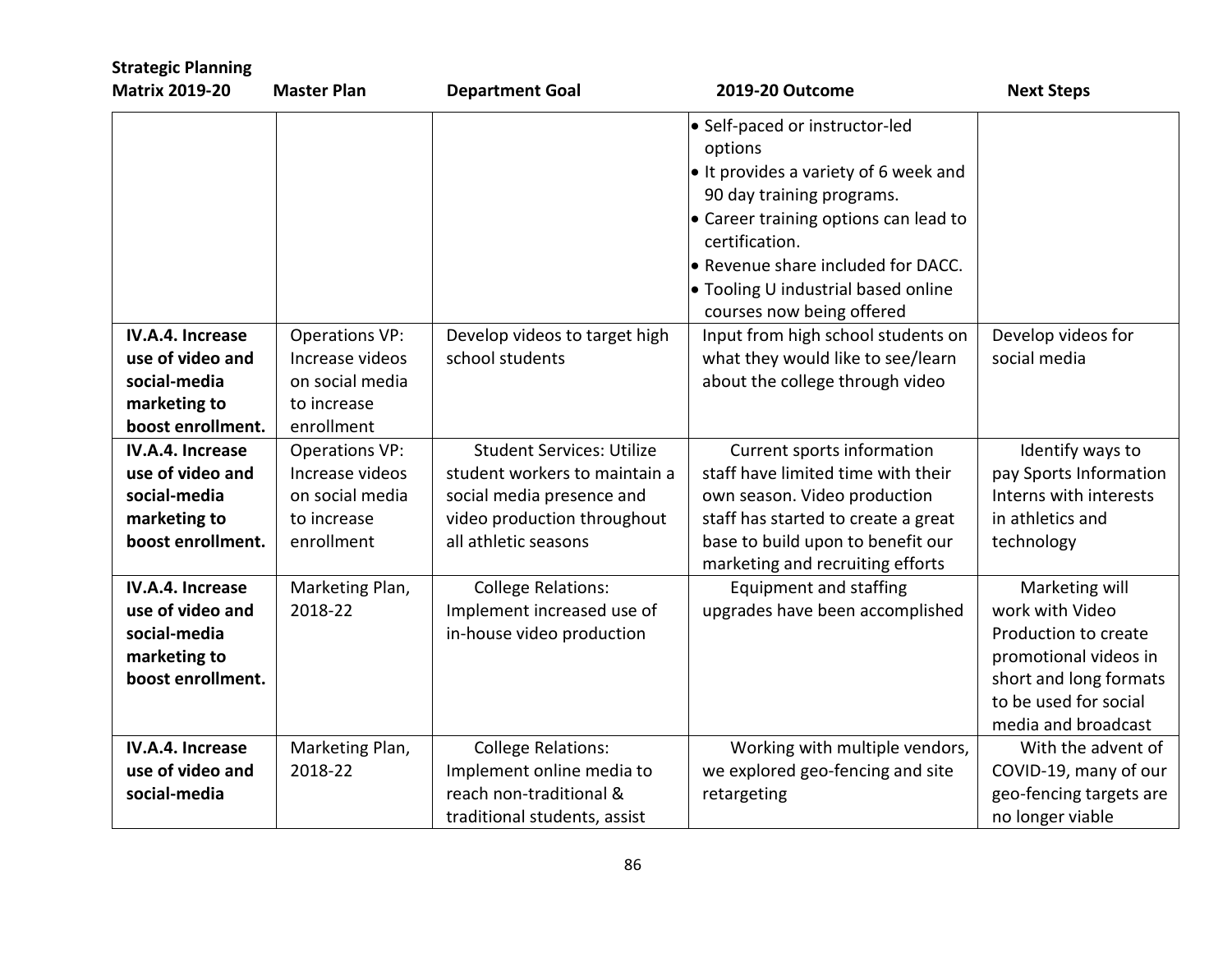| <b>Strategic Planning</b><br><b>Matrix 2019-20</b> | <b>Master Plan</b>      | <b>Department Goal</b>            | <b>2019-20 Outcome</b>              | <b>Next Steps</b>          |
|----------------------------------------------------|-------------------------|-----------------------------------|-------------------------------------|----------------------------|
|                                                    |                         |                                   |                                     |                            |
| marketing to                                       |                         | with recruitment, and support     |                                     | "meeting places."          |
| boost enrollment.                                  |                         | retention efforts.                |                                     | We've added website        |
|                                                    |                         |                                   |                                     | conquering to capture      |
|                                                    |                         |                                   |                                     | local residents &          |
|                                                    |                         |                                   |                                     | visiting summer            |
|                                                    |                         |                                   |                                     | students accessing         |
|                                                    |                         |                                   |                                     | high school and            |
|                                                    |                         |                                   |                                     | university URLs for        |
|                                                    |                         |                                   |                                     | online courses, Google     |
|                                                    |                         |                                   |                                     | Adwords. In an effort      |
|                                                    |                         |                                   |                                     | to promote the "new        |
|                                                    |                         |                                   |                                     | normal" we are             |
|                                                    |                         |                                   |                                     | increasing planned ad      |
|                                                    |                         |                                   |                                     | budgets to explore         |
|                                                    |                         |                                   |                                     | these new outlets          |
| IV.A.5. Increase                                   | Academic MP:            | <b>Student Services: Increase</b> | In Progress-                        | Spring 2020, DACC          |
| enrollment in                                      | Increase                | dual credit expansion in          | Working with Indiana,               | changed Dual               |
| markets for                                        | <b>Enrollments and</b>  | Indiana 7 County High Schools     | Covington, Attica and others trying | <b>Enrollment Students</b> |
| potential                                          | Net Revenue;            |                                   | to expand Dual Credit of the 7      | prices to be the same      |
| "growth,"                                          | <b>Student Services</b> |                                   | county area                         | prices for Illinois and    |
| including                                          | MP: Increase            |                                   |                                     | Indiana 7 County           |
| southern                                           | Enrollment              |                                   |                                     | Schools.                   |
| <b>Vermilion County,</b>                           |                         |                                   |                                     |                            |
| Hoopeston,                                         |                         |                                   |                                     |                            |
| <b>Danville</b>                                    |                         |                                   |                                     |                            |
| <b>Correctional</b>                                |                         |                                   |                                     |                            |
| Center, Indiana,                                   |                         |                                   |                                     |                            |
| "Second Chance,"                                   |                         |                                   |                                     |                            |
| and online.                                        |                         |                                   |                                     |                            |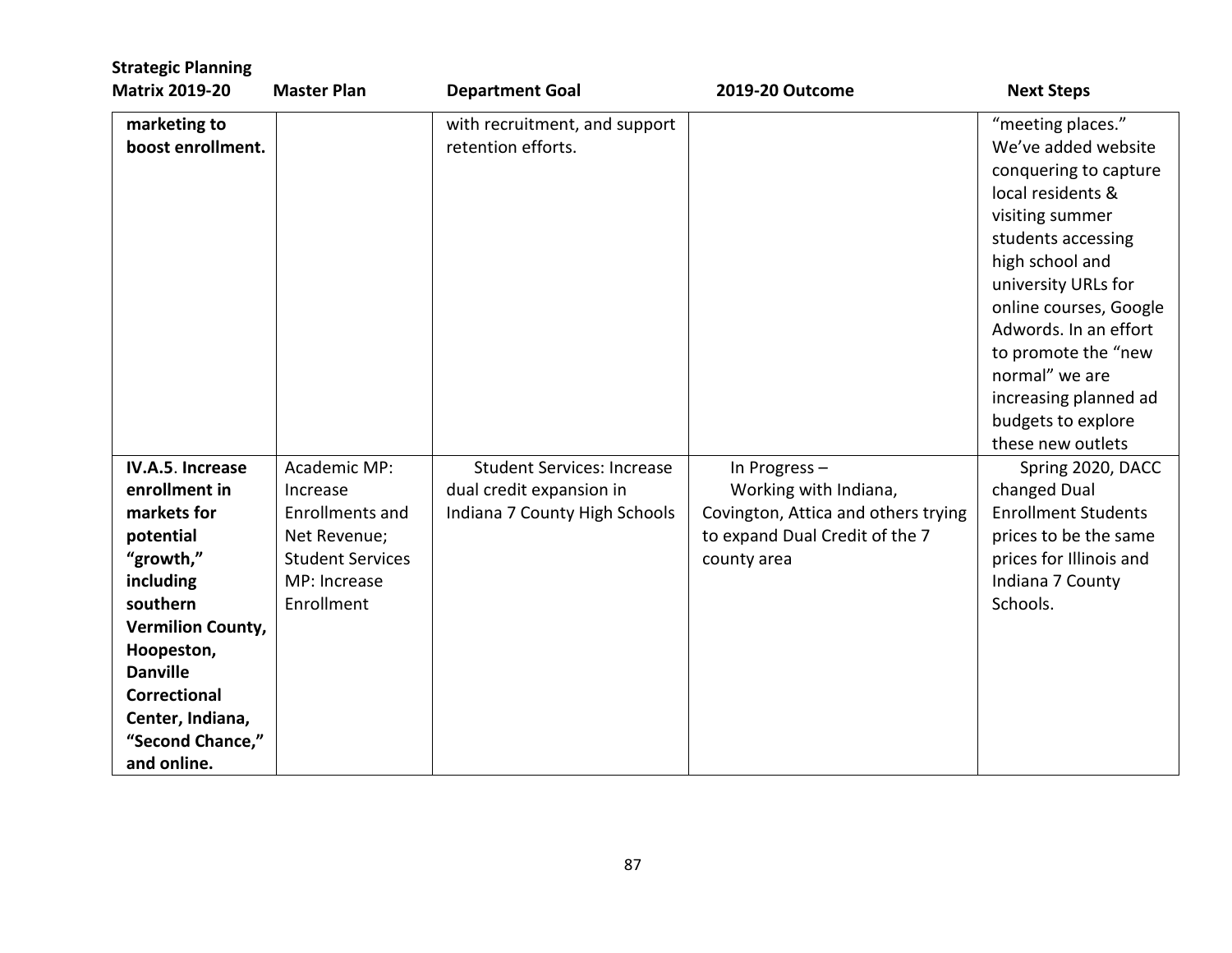| <b>Strategic Planning</b>                                                                                                                                                                                                                      |                                                                                                                             |                                                                                                                                                                                                                                               |                                                                                                                                                                                           |                                                                                                                                                                                                                                                                |
|------------------------------------------------------------------------------------------------------------------------------------------------------------------------------------------------------------------------------------------------|-----------------------------------------------------------------------------------------------------------------------------|-----------------------------------------------------------------------------------------------------------------------------------------------------------------------------------------------------------------------------------------------|-------------------------------------------------------------------------------------------------------------------------------------------------------------------------------------------|----------------------------------------------------------------------------------------------------------------------------------------------------------------------------------------------------------------------------------------------------------------|
| <b>Matrix 2019-20</b>                                                                                                                                                                                                                          | <b>Master Plan</b>                                                                                                          | <b>Department Goal</b>                                                                                                                                                                                                                        | 2019-20 Outcome                                                                                                                                                                           | <b>Next Steps</b>                                                                                                                                                                                                                                              |
| IV.A.5. Increase<br>enrollment in<br>markets for<br>potential<br>"growth,"<br>including<br>southern<br><b>Vermilion County,</b><br>Hoopeston,<br><b>Danville</b><br><b>Correctional</b><br>Center, Indiana,<br>"Second Chance,"<br>and online. | Academic MP:<br>Increase<br><b>Enrollments and</b><br>Net Revenue;<br><b>Student Services</b><br>MP: Increase<br>Enrollment | <b>Student Services: Recruit</b><br>students from all over<br>Vermilion County and the<br>seven counties in Indiana. This<br>is to also assist in international<br>and Veteran recruitment.<br>Related to the Student<br>Services Master Plan | Has visited the seven counties<br>in Indiana, Presented to GED<br>students. Became a member of<br>both, Illinois and Indiana's<br><b>Association of College Admissions</b><br>Counselors. | This has been<br>incorporated into work<br>tasks.                                                                                                                                                                                                              |
| IV.A.5. Increase<br>enrollment in<br>markets for<br>potential<br>"growth,"<br>including<br>southern<br><b>Vermilion County,</b><br>Hoopeston,<br><b>Danville</b><br><b>Correctional</b><br>Center, Indiana,<br>"Second Chance,"<br>and online. | Marketing Plan,<br>2018-22                                                                                                  | <b>College Relations:</b><br>Implement advertising to<br>Indiana residents                                                                                                                                                                    | This effort continues to evolve.<br>New offerings are available to<br>Indiana students.                                                                                                   | New course/tuition<br>"deals" are being made<br>available to Indiana<br>students. With this<br>evolution, the<br>marketing effort is also<br>changed. We will with<br>this effort in the<br>Implementation stage<br>in recognition of the<br>new opportunities |
| IV.A.5. Increase<br>enrollment in                                                                                                                                                                                                              | Academic MP:<br>Increase                                                                                                    | Finance: Scaling up Second<br>Chance Program                                                                                                                                                                                                  | Second Chance committee<br>extended invitations to more than                                                                                                                              | Assess reasons for a<br>relatively low return on                                                                                                                                                                                                               |
| markets for                                                                                                                                                                                                                                    | <b>Enrollments and</b>                                                                                                      |                                                                                                                                                                                                                                               | 2,000 former students owing                                                                                                                                                               | advertising "Second                                                                                                                                                                                                                                            |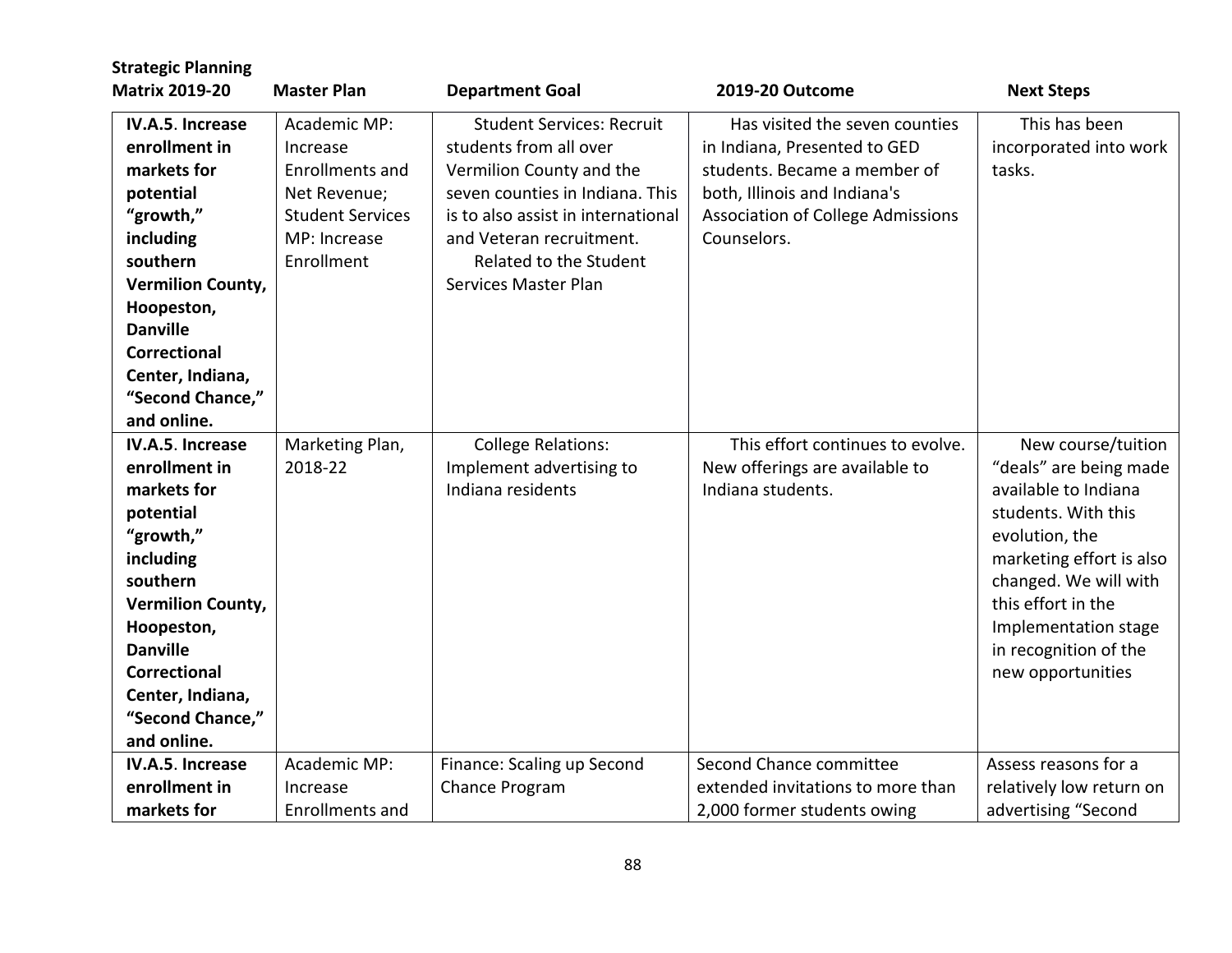| <b>Strategic Planning</b> |                         |                                     |                                     |                         |
|---------------------------|-------------------------|-------------------------------------|-------------------------------------|-------------------------|
| <b>Matrix 2019-20</b>     | <b>Master Plan</b>      | <b>Department Goal</b>              | 2019-20 Outcome                     | <b>Next Steps</b>       |
| potential                 | Net Revenue;            |                                     | balances on their accounts. Six new | Chance" and implement   |
| "growth,"                 | <b>Student Services</b> |                                     | students returned to DACC and       | ways of generating      |
| including                 | MP: Increase            |                                     | pledged to complete in exchange     | greater response and    |
| southern                  | Enrollment              |                                     | for having their debt forgiven.     | participation.          |
| <b>Vermilion County,</b>  |                         |                                     |                                     |                         |
| Hoopeston,                |                         |                                     |                                     |                         |
| <b>Danville</b>           |                         |                                     |                                     |                         |
| <b>Correctional</b>       |                         |                                     |                                     |                         |
| Center, Indiana,          |                         |                                     |                                     |                         |
| "Second Chance,"          |                         |                                     |                                     |                         |
| and online.               |                         |                                     |                                     |                         |
| IV.A.5. Increase          | Academic MP:            | <b>Student Services: Officially</b> | Flexibility for all coaches can     | Board action            |
| enrollment in             | Increase                | increase the number of              | help with recruiting more students  | needed.                 |
| markets for               | Enrollments and         | scholarships offered to teams       | and additional waivers can          |                         |
| potential                 | Net Revenue;            | based on NJCAA limits               | increase support that will improve  |                         |
| "growth,"                 | <b>Student Services</b> |                                     | retention and graduations rates     |                         |
| including                 | MP: Increase            |                                     |                                     |                         |
| southern                  | Enrollment              |                                     |                                     |                         |
| <b>Vermilion County,</b>  |                         |                                     |                                     |                         |
| Hoopeston,                |                         |                                     |                                     |                         |
| <b>Danville</b>           |                         |                                     |                                     |                         |
| <b>Correctional</b>       |                         |                                     |                                     |                         |
| Center, Indiana,          |                         |                                     |                                     |                         |
| "Second Chance,"          |                         |                                     |                                     |                         |
| and online.               |                         |                                     |                                     |                         |
| IV.B.1. Hire and          | <b>Human Resources</b>  | Human Resources and Chief           | Human Resources was able to hire    | Launch a full year of   |
| retain more               | Master Plan 2019-       | Diversity Officer: Implement        | four minority staff members by      | advertising directly to |
| faculty and staff         | 24                      | strategies for recruiting more      | advertising full-time vacancies in  | local and regional      |
| from                      |                         | faculty and staff from              | area churches and organizations     | minority populations.   |
| underrepresented          |                         | underrepresented groups.            | with predominantly minority         |                         |
| groups.                   |                         |                                     | membership.                         |                         |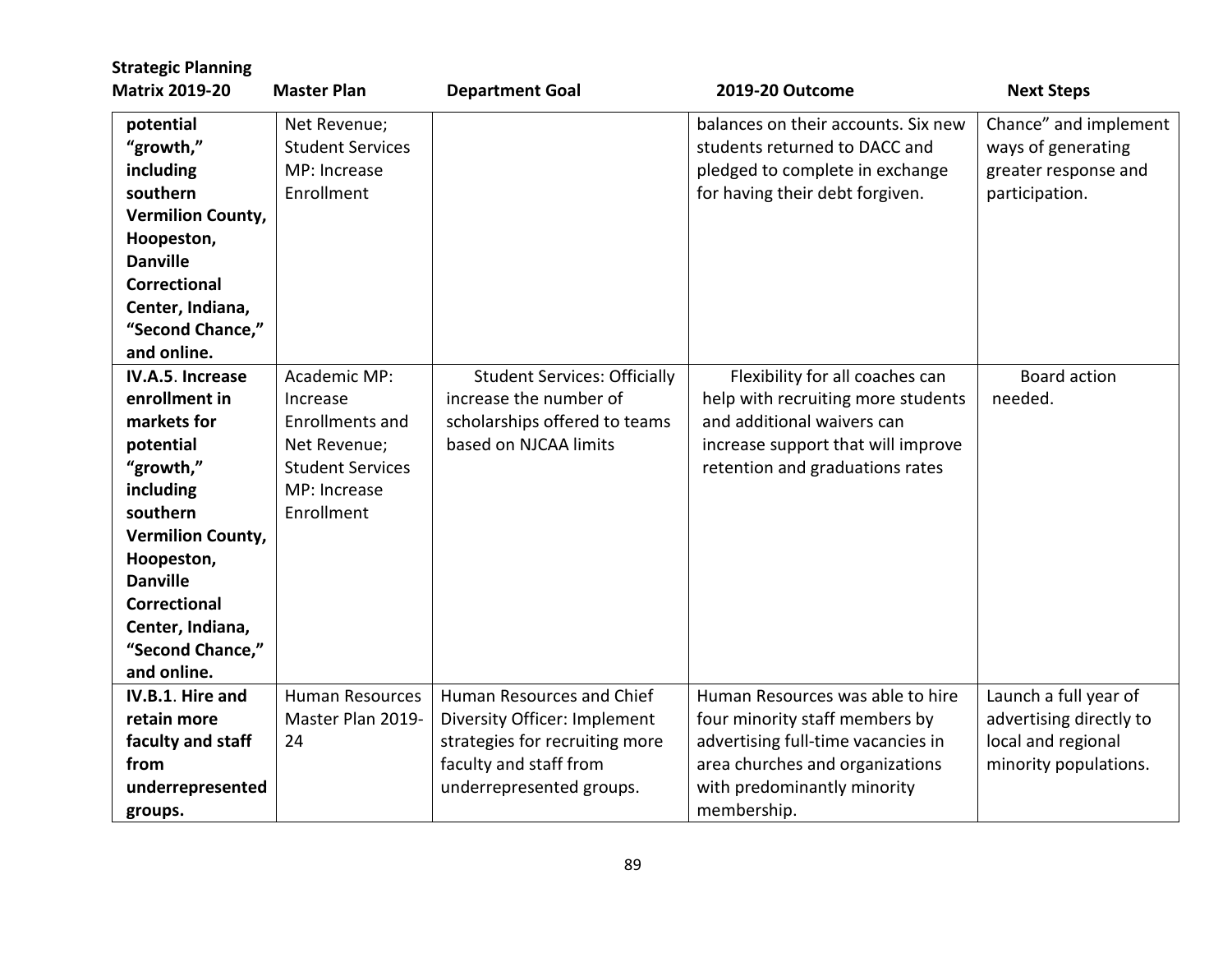| <b>Strategic Planning</b> |                        |                                       |                                         |                       |
|---------------------------|------------------------|---------------------------------------|-----------------------------------------|-----------------------|
| <b>Matrix 2019-20</b>     | <b>Master Plan</b>     | <b>Department Goal</b>                | 2019-20 Outcome                         | <b>Next Steps</b>     |
| IV.B.1. Hire and          | <b>Human Resources</b> | <b>Chief Diversity Officer:</b>       | Developed, Reviewed, and                | Implementation of     |
| retain more               | Master Plan 2019-      | Finalize Chief Diversity Officer      | submitted to Human Resources.           | activities            |
| faculty and staff         | 24                     | job description and duties and        |                                         |                       |
| from                      |                        | responsibilities.                     |                                         |                       |
| underrepresented          |                        |                                       |                                         |                       |
| groups.                   |                        |                                       |                                         |                       |
| IV.B.2. Increase          | Academic MP:           | Chief Diversity Officer: Increase     | Internally, the CDO has provided        | With help as needed   |
| outreach to               | Advance a culture      | engagement with key civic             | support for the efforts of employee     | from the Governance   |
| community                 | of inclusion           | groups to advance DACC's              | volunteer on the Diversity Team         | Umbrella Committee,   |
| groups in                 |                        | commitment to welcoming               | and the Equity and Inclusion Team.      | the Diversity Team    |
| underrepresented          |                        | students and staff from               | Externally, the CDO has also            | needs to define its   |
| populations,              |                        | underrepresented groups.              | expanded participation from             | purpose and           |
| especially low-           |                        |                                       | community members on the                | commitment as well as |
| income and                |                        |                                       | Access, Equity, and Diversity           | its leadership.       |
| disenfranchised           |                        |                                       | Committee and is holding well-          |                       |
| residents.                |                        |                                       | attended bimonthly meetings.            |                       |
| IV.B.2. Increase          | Academic MP:           | <b>Chief Diversity Officer:</b>       | Joined the National Association         | Research and          |
| outreach to               | Advance a culture      | <b>Attend State/National</b>          | of Diversity Officers in Higher         | implement Standards   |
| community                 | of inclusion           | <b>Diversity Conference/Institute</b> | Education.                              | of Practice.          |
| groups in                 |                        | to increase contacts with             | Joined/attended meeting for             |                       |
| underrepresented          |                        | leaders and bring back                | ICCDC.                                  |                       |
| populations,              |                        | successful initiatives and            |                                         |                       |
| especially low-           |                        | resources                             |                                         |                       |
| income and                |                        |                                       |                                         |                       |
| disenfranchised           |                        |                                       |                                         |                       |
| residents.                |                        |                                       |                                         |                       |
| IV.B.2. Increase          | Academic MP:           | <b>Business &amp; Technology:</b>     | <b>Computing Professor Kathy Hunter</b> | Explore similar       |
| outreach to               | Advance a culture      | Outreach to elementary                | hosted 50 North Ridge Elementary        | outreach to other     |
| community                 | of inclusion           | schools.                              | school students for a free class in     | Danville elementary   |
| groups in                 |                        |                                       | the Python computer                     | schools.              |
| underrepresented          |                        |                                       | programming.                            |                       |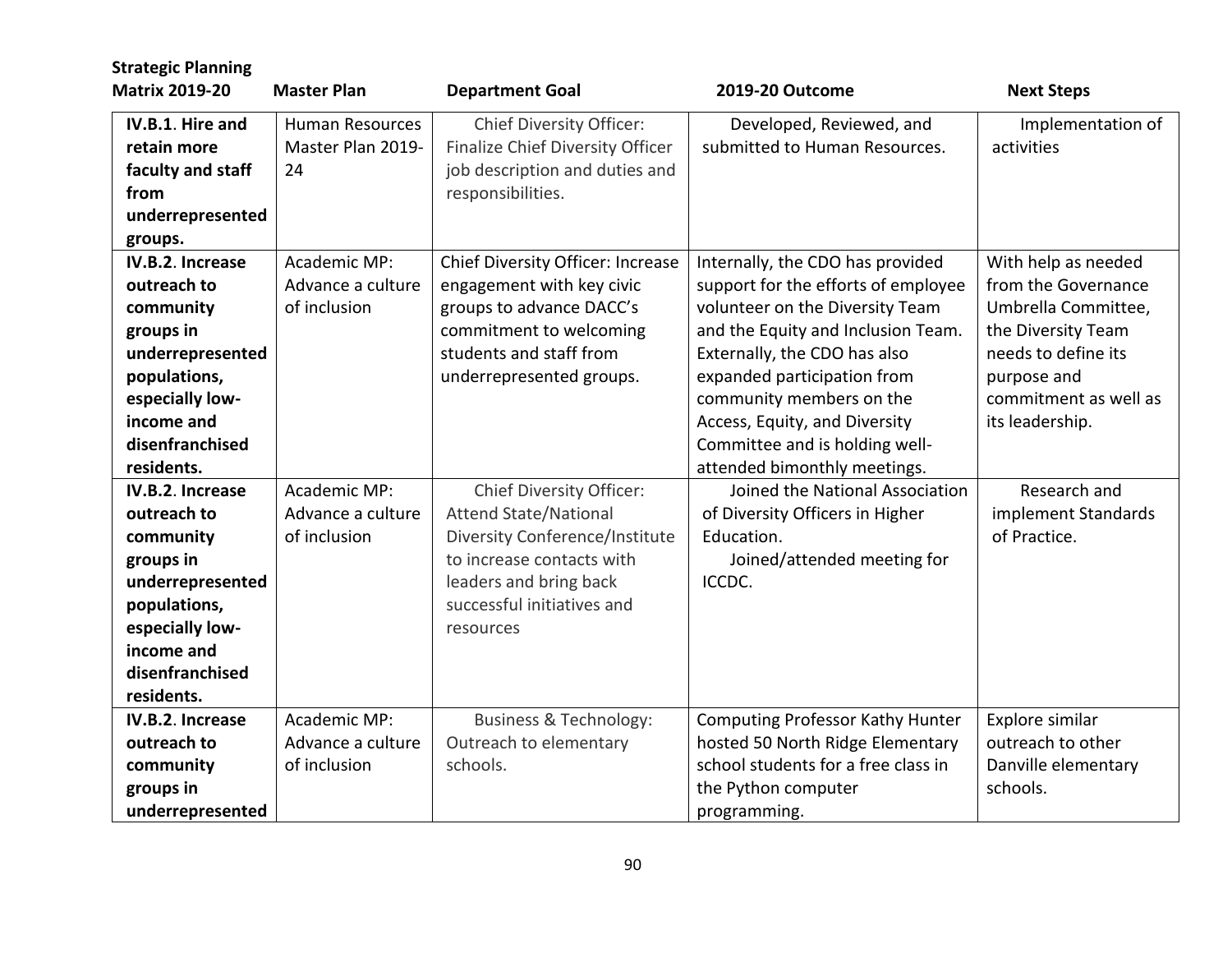| <b>Strategic Planning</b><br><b>Matrix 2019-20</b>                                                                                                              | <b>Master Plan</b>                                | <b>Department Goal</b>                                                                   | 2019-20 Outcome                                                                                                                                                                                                                                                                                                                                                                                                                                                                                                                                                                                                                                                                                      | <b>Next Steps</b>                                                                                                                                                                                                                                                                                                                                                                                                                                                                                                                                                            |
|-----------------------------------------------------------------------------------------------------------------------------------------------------------------|---------------------------------------------------|------------------------------------------------------------------------------------------|------------------------------------------------------------------------------------------------------------------------------------------------------------------------------------------------------------------------------------------------------------------------------------------------------------------------------------------------------------------------------------------------------------------------------------------------------------------------------------------------------------------------------------------------------------------------------------------------------------------------------------------------------------------------------------------------------|------------------------------------------------------------------------------------------------------------------------------------------------------------------------------------------------------------------------------------------------------------------------------------------------------------------------------------------------------------------------------------------------------------------------------------------------------------------------------------------------------------------------------------------------------------------------------|
| populations,<br>especially low-<br>income and<br>disenfranchised<br>residents.                                                                                  |                                                   |                                                                                          |                                                                                                                                                                                                                                                                                                                                                                                                                                                                                                                                                                                                                                                                                                      |                                                                                                                                                                                                                                                                                                                                                                                                                                                                                                                                                                              |
| IV.B.2. Increase<br>outreach to<br>community<br>groups in<br>underrepresented<br>populations,<br>especially low-<br>income and<br>disenfranchised<br>residents. | Academic MP:<br>Advance a culture<br>of inclusion | <b>Small Business</b><br>Development Center: Increase<br>client utilization of the SBDC. | Unfortunately, as a result of the<br>$\bullet$<br>order for non-essential<br>businesses to close and fear<br>created by the COVID-19<br>pandemic, we have seen a<br>dramatic increase in client<br>usage as small businesses seek<br>financial alternatives and<br>general support serving nearly<br>100 clients in the first 4 months,<br>a 56% increase over prior year.<br>Utilization of email marketing,<br>$\bullet$<br>social media and traditional<br>advertising has reminded<br>inactive clients of our services.<br>Maintaining relationships with<br>$\bullet$<br>banks and government<br>representatives has resulted in<br>referrals from those sources<br>during this difficult time. | Post-COVID our goal<br>$\bullet$<br>will be to maintain<br>contact with these<br>clients so they<br>continue to see<br>value in turning to<br>our center for<br>support, not just in<br>times of crisis.<br>Develop a strong<br>team of consultants<br>to offer in-depth<br>one-on-one<br>assistance in key<br>areas: accounting,<br>tax planning, online<br>marketing, online<br>sales, disaster<br>planning, business<br>planning for existing<br>businesses and<br>other topics.<br>Continue utilization<br>$\bullet$<br>of video<br>conferencing to<br>allow access to a |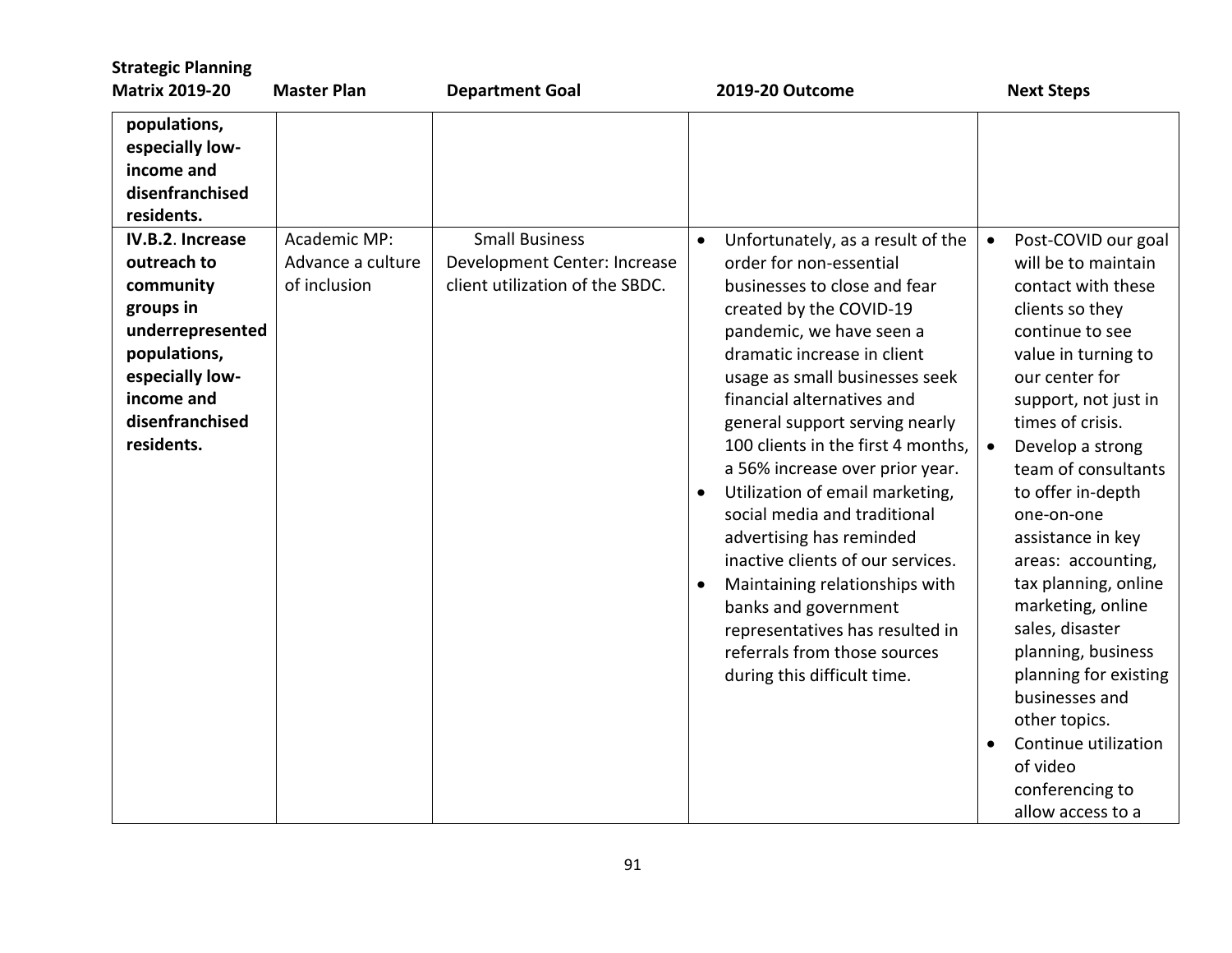| <b>Strategic Planning</b><br><b>Matrix 2019-20</b>                                                                                                              | <b>Master Plan</b>                                | <b>Department Goal</b>                                                                                                                                                                                              | 2019-20 Outcome                                                                                                                                                                                                                                                                                         | <b>Next Steps</b>                                                                                                                                                                                                                                                                                                                                                                                          |
|-----------------------------------------------------------------------------------------------------------------------------------------------------------------|---------------------------------------------------|---------------------------------------------------------------------------------------------------------------------------------------------------------------------------------------------------------------------|---------------------------------------------------------------------------------------------------------------------------------------------------------------------------------------------------------------------------------------------------------------------------------------------------------|------------------------------------------------------------------------------------------------------------------------------------------------------------------------------------------------------------------------------------------------------------------------------------------------------------------------------------------------------------------------------------------------------------|
|                                                                                                                                                                 |                                                   |                                                                                                                                                                                                                     |                                                                                                                                                                                                                                                                                                         | greater<br>geographical region.                                                                                                                                                                                                                                                                                                                                                                            |
| IV.B.2. Increase<br>outreach to<br>community<br>groups in<br>underrepresented<br>populations,<br>especially low-<br>income and<br>disenfranchised<br>residents. | Academic MP:<br>Advance a culture<br>of inclusion | Achieving the Dream<br>Leadership Team: Pursue<br>continued recognition as a<br>Leader College.                                                                                                                     | <b>Under Chair and TRIO Director</b><br>Shanay Wright, DACC submitted an<br>annual reflection that emphasized<br>the College's continued<br>commitment to improve the<br>success of the College's<br>underrepresented groups, including<br>the African-American males in the<br>Toolbox cohort.         | With the overall<br>graduation rate<br>increasing to 43 percent<br>and increases<br>experienced in all major<br>cohorts, ATD has once<br>again conferred "Leader<br>College" status to<br>DACC.                                                                                                                                                                                                            |
| IV.B.2. Increase<br>outreach to<br>community<br>groups in<br>underrepresented<br>populations,<br>especially low-<br>income and<br>disenfranchised<br>residents. | Academic MP:<br>Advance a culture<br>of inclusion | <b>Small Business</b><br>Development Center: Partner<br>with other area organizations<br>to provide shared workspace<br>opportunities with on-site<br>counseling/training<br>opportunities for small<br>businesses. | Our efforts have encouraged<br>private ownership of co-<br>workspaces. Monkey Minds<br>opened in spring 2020 offering<br>shared workspaces. Others are<br>being considered Co-work paces<br>continue to be utilized fully at the<br>Willdon Building in Hoopeston and<br>Lift Off Downtown in Danville. | 1. The aftermath of<br>COVID-19 will have<br>an impact on co-<br>workspace usage.<br>Until we are back to<br>some semblance of<br>normal it is difficult<br>to assess if that<br>means more people<br>working from home<br>but needing a<br>separate location<br>occasionally or<br>more people being<br>comfortable<br>working from home<br>without that option.<br>We will evaluate the<br>impact in the |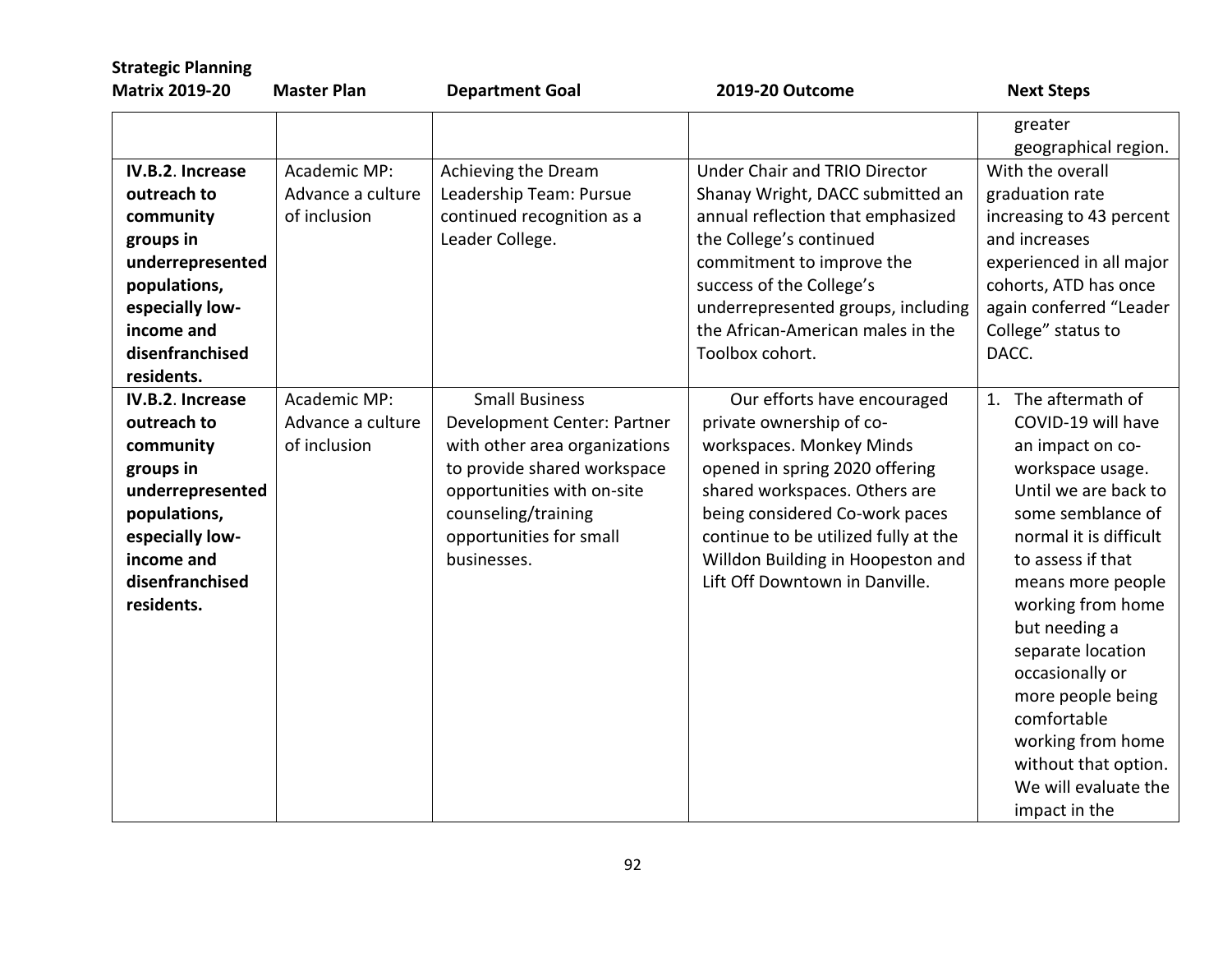| <b>Strategic Planning</b><br><b>Matrix 2019-20</b>                                                                                                              | <b>Master Plan</b>                                                       | <b>Department Goal</b>                                                                                                    | 2019-20 Outcome                                                                                                                                                                                                                    | <b>Next Steps</b>                                                                                                                                                                                                                                                                                                                                                 |
|-----------------------------------------------------------------------------------------------------------------------------------------------------------------|--------------------------------------------------------------------------|---------------------------------------------------------------------------------------------------------------------------|------------------------------------------------------------------------------------------------------------------------------------------------------------------------------------------------------------------------------------|-------------------------------------------------------------------------------------------------------------------------------------------------------------------------------------------------------------------------------------------------------------------------------------------------------------------------------------------------------------------|
| IV.B.2. Increase<br>outreach to<br>community<br>groups in<br>underrepresented<br>populations,<br>especially low-<br>income and<br>disenfranchised<br>residents. | Academic MP:<br>Advance a culture<br>of inclusion                        | <b>Adult Education: Lead</b><br>DACC outreach to local<br>elementary school, Meade<br>Park, as DACC's "sister<br>school." | Outreach included a Family<br>Reading Night in November, when<br>children and the families visited<br>DACC. The College also frequently<br>sends speakers to Meade Park for<br>reading events.                                     | coming year and<br>adapt as needed.<br>2. Utilize existing co-<br>work spaces as a<br>way to nurture<br>minority owned<br>start-ups who may<br>benefit from the<br>low-cost start up<br>option and the<br>mentoring and<br>support of the<br>group environment.<br>DACC needs to continue<br>to explore the "sister<br>school" concept with<br>our neighbors, the |
| IV.B.3. Review and<br>refresh all<br>advisory groups<br>for career<br>programs.                                                                                 | Academic MP:<br>Revise curriculum<br>to ensure<br>teaching<br>excellence | Liberal Arts, Assessment, and<br>Library: Develop new CTE<br>programs that enhance current<br>programs.                   | With guidance from their<br>respective advisory committees,<br>the Criminal Justice faculty and the<br>Early Childhood Education faculty<br>and deans developed new CTE<br>certificates that were approved for<br>ICCB submission. | With ICCB approval in<br>Spring 2020, certificates<br>will be offered in the<br>Fall for College and<br><b>College Express</b><br>students.                                                                                                                                                                                                                       |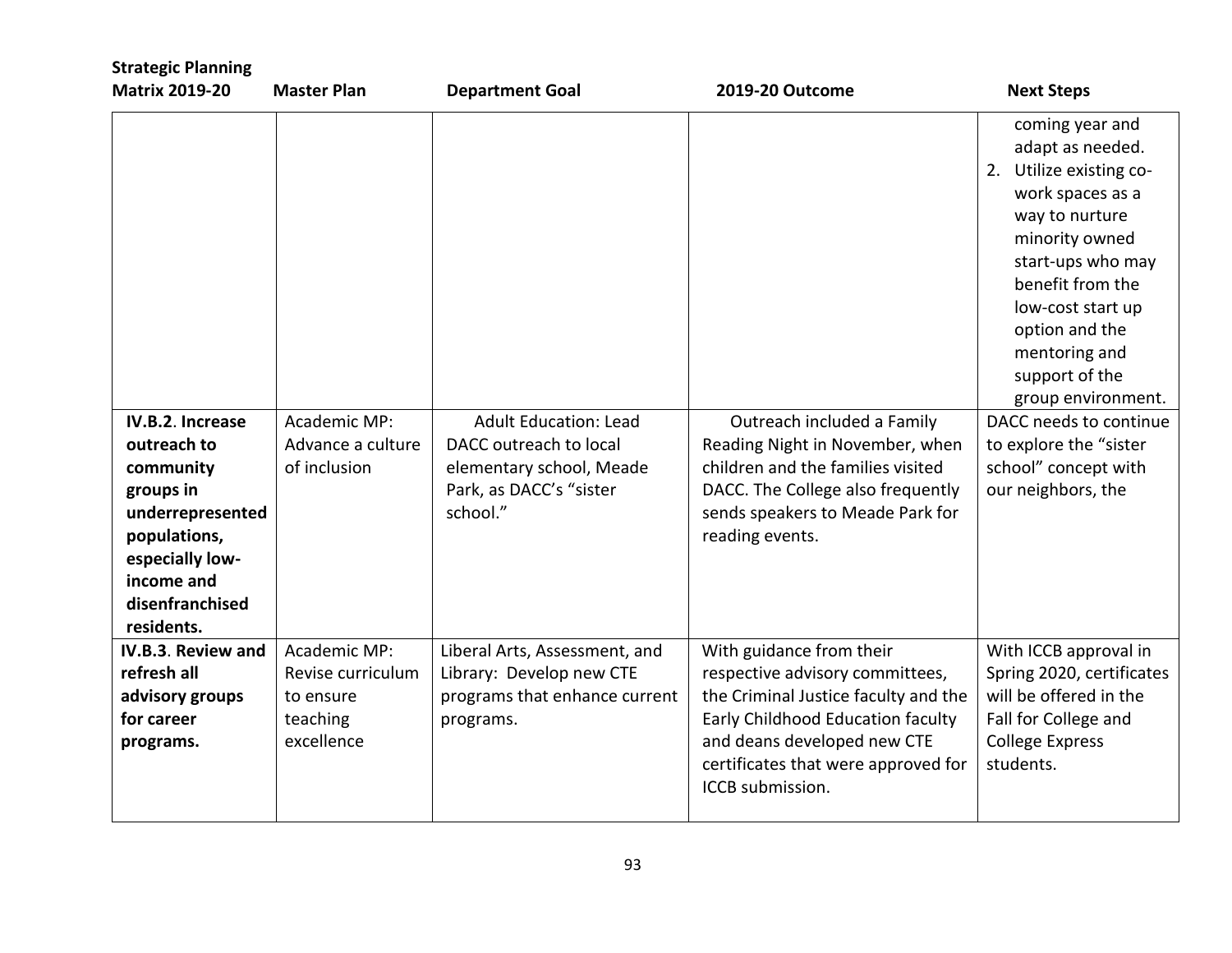| <b>Strategic Planning</b><br><b>Matrix 2019-20</b>                              | <b>Master Plan</b>                                                                                                                               | <b>Department Goal</b>                                                                                                                                                                  | 2019-20 Outcome                                                                                                                                                                                                                                                                                                                  | <b>Next Steps</b>                                                                                                                                                                                                                               |
|---------------------------------------------------------------------------------|--------------------------------------------------------------------------------------------------------------------------------------------------|-----------------------------------------------------------------------------------------------------------------------------------------------------------------------------------------|----------------------------------------------------------------------------------------------------------------------------------------------------------------------------------------------------------------------------------------------------------------------------------------------------------------------------------|-------------------------------------------------------------------------------------------------------------------------------------------------------------------------------------------------------------------------------------------------|
| IV.B.3. Review and<br>refresh all<br>advisory groups<br>for career<br>programs. | <b>Student Services</b><br>MP: Maximize<br>resource and<br>improve Student<br>Services'<br>infrastructures to<br>meet<br>stakeholders'<br>needs. | <b>Student Services: Enhance the</b><br>skillsets of Counseling staff.                                                                                                                  | <b>Advisors attended Health</b><br>Information Technology, nursing,<br>agriculture, manufacturing,<br>personal training and marketing<br>advisory committee meetings<br>throughout FY 20.                                                                                                                                        | With front-line staff<br>increasing their<br>knowledge of CTE<br>programs offered at<br>DACC, they will be able<br>to demonstrate that<br>they are able to<br>improve the quality of<br>information they<br>provide for students.               |
| IV.B.3. Review and<br>refresh all<br>advisory groups<br>for career<br>programs. | <b>Student Services</b><br>MP: Maximize<br>resource and<br>improve Student<br>Services'<br>infrastructures to<br>meet<br>stakeholders'<br>needs. | <b>Student Services: Engage</b><br>the community and to inform<br>them about DACC.<br>Related to the Student<br>Services Master Plan and the<br><b>Academic Services Master</b><br>Plan | Attended 10 fairs and events<br>through-out Vermilion County.<br>Some were canceled due to COVID<br>$-19.$                                                                                                                                                                                                                       | A focus will be put<br>on the Wind Energy<br>Program this fall with<br>the Illinois Association<br>of College Admissions<br>Counselor fairs. Work<br>with the Dean of<br>Technology and the<br>Wind program<br>Instructor.                      |
| IV.B.3. Review and<br>refresh all<br>advisory groups<br>for career<br>programs. | <b>Student Services</b><br>MP: Maximize<br>resource and<br>improve Student<br>Services'<br>infrastructures to<br>meet<br>stakeholders'<br>needs. | <b>Business &amp; Technology: Assess</b><br>levels of community interest<br>and engagement in programs<br>and facilities.                                                               | Department has recommended<br>changes in the annual Ag Day event<br>and is reviewing the future use of<br>the Daisy Lane Sustainability Farm.<br>The Department is also anticipating<br>a conversion of the cluttered and<br>unproductive greenhouse into a<br>facility focusing more strictly on<br>agriculture and aquaponics. | The COVID-19 crisis<br>precluded the planned<br>unveiling in August of a<br>new format for Ag Day.<br>The Sustainability Farm<br>and the Greenhouse<br>require further<br>investigation into how<br>to implement change to<br>benefit students. |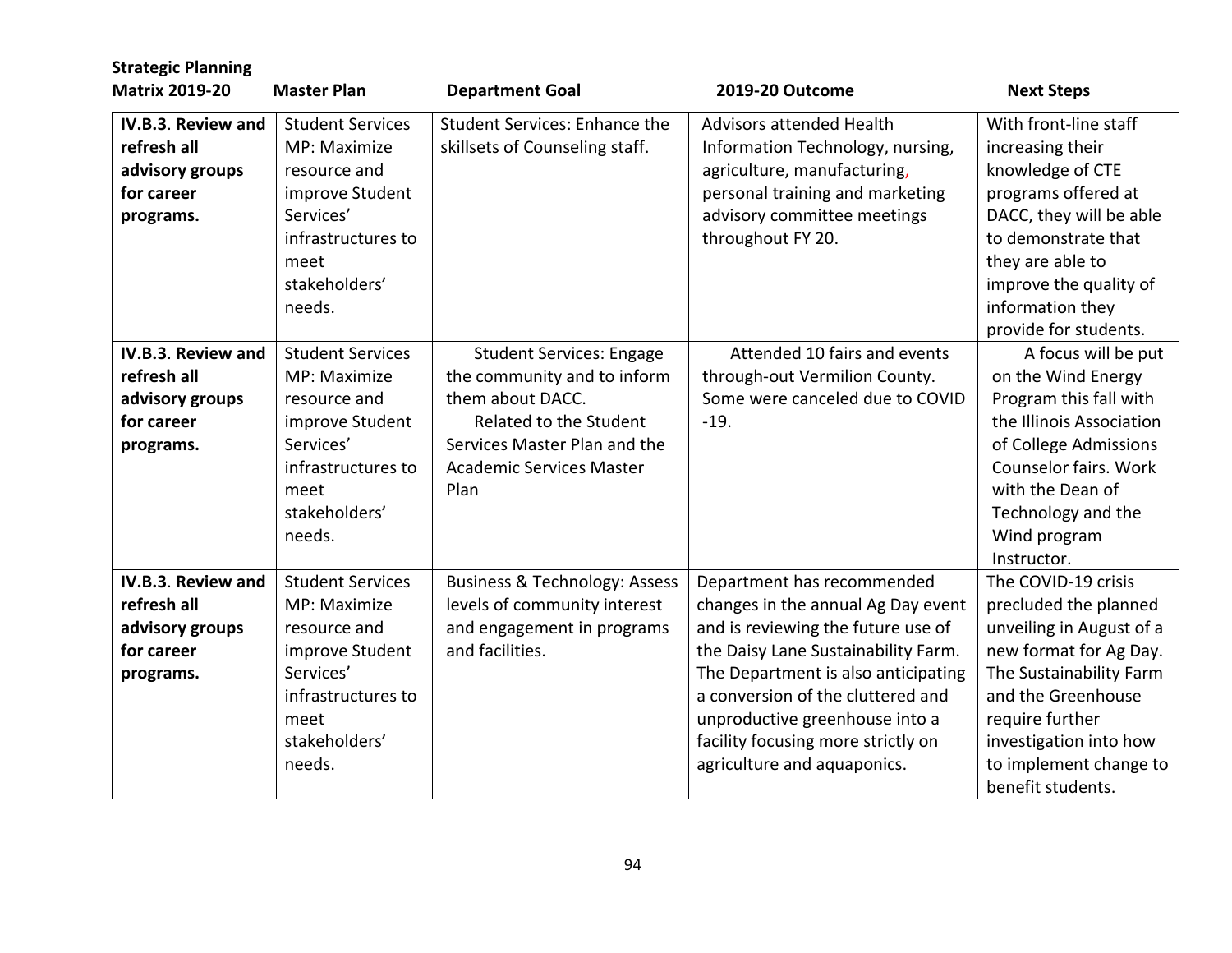| <b>Strategic Planning</b>                                                                                                            |                                                                                                                                                  |                                                                                                                                                                                                               |                                                                                                                                                                                                                                                                                                                                                                                   |                                                                                                                                                                                                                                               |
|--------------------------------------------------------------------------------------------------------------------------------------|--------------------------------------------------------------------------------------------------------------------------------------------------|---------------------------------------------------------------------------------------------------------------------------------------------------------------------------------------------------------------|-----------------------------------------------------------------------------------------------------------------------------------------------------------------------------------------------------------------------------------------------------------------------------------------------------------------------------------------------------------------------------------|-----------------------------------------------------------------------------------------------------------------------------------------------------------------------------------------------------------------------------------------------|
| <b>Matrix 2019-20</b>                                                                                                                | <b>Master Plan</b>                                                                                                                               | <b>Department Goal</b>                                                                                                                                                                                        | 2019-20 Outcome                                                                                                                                                                                                                                                                                                                                                                   | <b>Next Steps</b>                                                                                                                                                                                                                             |
| IV.B.3. Review and<br>refresh all<br>advisory groups<br>for career<br>programs.                                                      | <b>Student Services</b><br>MP: Maximize<br>resource and<br>improve Student<br>Services'<br>infrastructures to<br>meet<br>stakeholders'<br>needs. | President's Office: Annual<br>outreach to local<br>manufacturers.                                                                                                                                             | Along with the annual outreach<br>"breakfast meeting"-in which<br>more than 20 local businesses<br>expressed their ideas about how<br>DACC can support their activities-<br>the College unveiled a new concept<br>for the former "Manufacturers"<br>Guide"—as a "Career Guide" that<br>includes several businesses that are<br>seeking employees in fields that are<br>in retail. | With input from 34<br>local manufacturers<br>and more than 15 other<br>local businesses,<br>continue to produce<br>and distribute the<br>newly christened<br>"Career Guide" to DACC<br>students, job seekers,<br>and high-school<br>students. |
| IV.B.4. Strengthen<br>relationships with<br>key elected<br>officials, school<br>superintendents,<br>donors, and<br>business leaders. | President's<br>Institutional<br>Vision: Revenue,<br>Relationships, and<br>Reputation                                                             | <b>Student Services: Through</b><br>counseling, recruitment, and a<br>partnership with school<br>superintendents, address<br>regional shortage of K-12<br>teachers.                                           | Completed nearly two years of<br>negotiations with Eastern Illinois<br>University for the return of<br>bachelor's level education<br>courses-taught and administered<br>by EIU faculty-on the DACC<br>campus. The first of these classes at<br>DACC began in Spring 2020                                                                                                          | With the door open for<br>elementary-education<br>classes, DACC and the<br>superintendents will be<br>pursuing a secondary-<br>education pathway with<br>EIU.                                                                                 |
| IV.B.4. Strengthen<br>relationships with<br>key elected<br>officials, school<br>superintendents,<br>donors, and<br>business leaders. | MP: Maximize<br>resource and<br>improve Student<br>Services'<br>infrastructures to<br>meet<br>stakeholders'<br>needs.                            | <b>Student Services: Create</b><br>events on DACC's campuses to<br>draw in prospective students<br>to learn about DACC.<br><b>Related to Student</b><br>Services Master Plan and the<br><b>Strategic Plan</b> | Assisted other departments<br>with their on-campus activities but<br>none were solely hosted by the<br>Recruiter.                                                                                                                                                                                                                                                                 | Implement in the next<br>two years an Open<br>House event for DACC                                                                                                                                                                            |
| IV.B.4. Strengthen<br>relationships with<br>key elected<br>officials, school                                                         | President's<br>Institutional<br>Vision: Revenue,                                                                                                 | <b>Student Services: Bring</b><br>H.S. County Basketball<br>Tournaments back to DACC                                                                                                                          | Modifications above will help<br>this process, not to mention the<br>A/C for additional summer<br>activities and camps                                                                                                                                                                                                                                                            | Survey<br>principals/schools                                                                                                                                                                                                                  |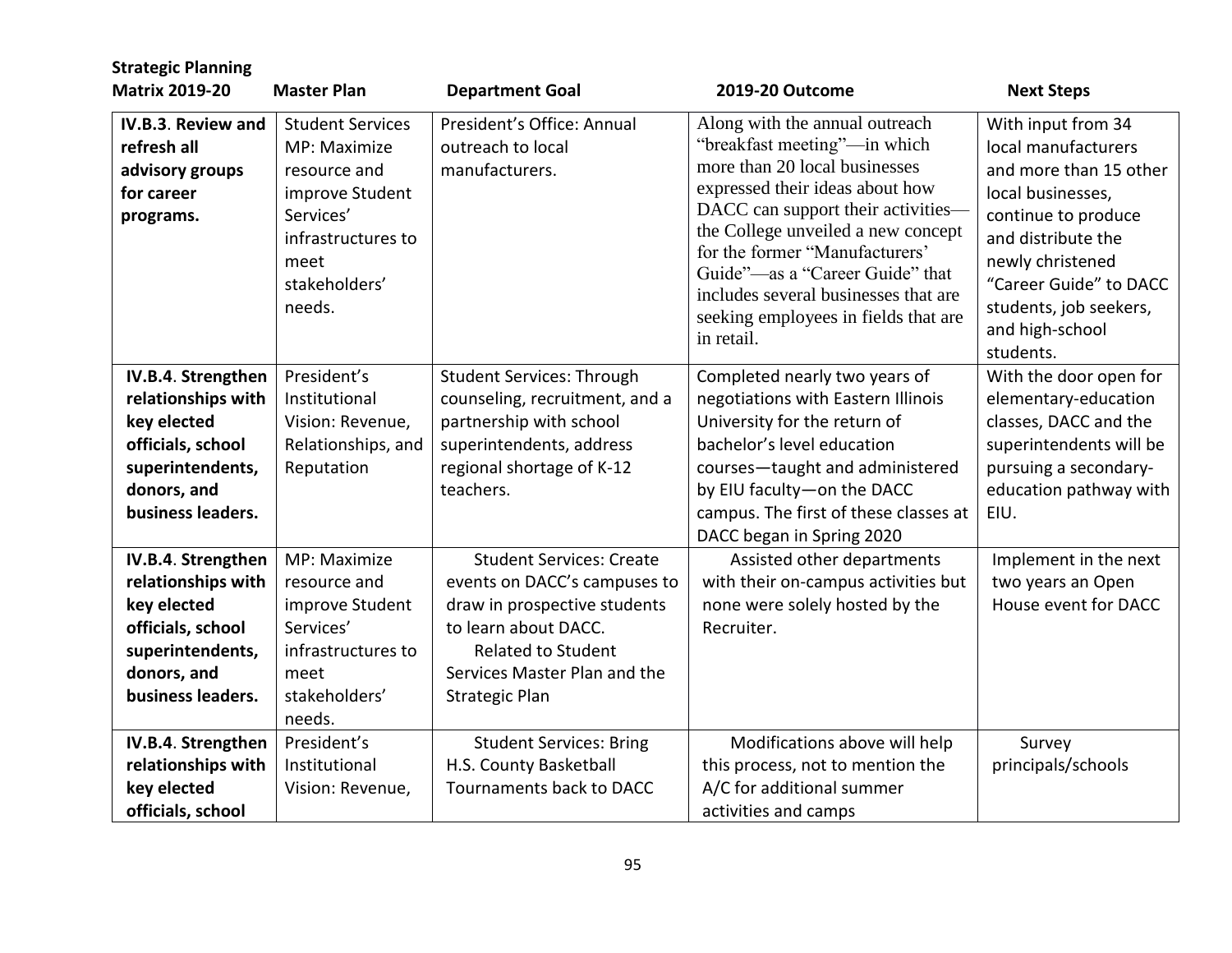| <b>Strategic Planning</b> |                    |                                |                                        |                          |
|---------------------------|--------------------|--------------------------------|----------------------------------------|--------------------------|
| <b>Matrix 2019-20</b>     | <b>Master Plan</b> | <b>Department Goal</b>         | 2019-20 Outcome                        | <b>Next Steps</b>        |
| superintendents,          | Relationships, and |                                |                                        |                          |
| donors, and               | Reputation         |                                |                                        |                          |
| business leaders.         |                    |                                |                                        |                          |
| IV.B.4. Strengthen        | President's        | Foundation: Cultivating        | Planned Annual Honors Program          | Due to the COVID-19      |
| relationships with        | Institutional      | partnerships with the          | to celebrate donor giving and          | pandemic, donor          |
| key elected               | Vision: Revenue,   | community to develop           | student success will be held every     | Recognition was          |
| officials, school         | Relationships, and | innovative and vital solutions | September. The Honors Program          | postponed indefinitely,  |
| superintendents,          | Reputation         | to meet changing academic      | has been reduced to provide more       | while the date for the   |
| donors, and               |                    | and economic needs             | time for donor & scholarship           | Honors Program is also   |
| business leaders.         |                    |                                | recipient interaction. Also planned    | uncertain.               |
|                           |                    |                                | Donor Recognition dinner               |                          |
| IV.B.4. Strengthen        | President's        | Foundation: Develop and        | Estate planning has been               | Even with the            |
| relationships with        | Institutional      | create awareness of Mary       | implemented into our Futures           | <b>Futures Campaign</b>  |
| key elected               | Vision: Revenue,   | Miller Society and opportunity | Campaign. Redesigned Planned           | canceled, the            |
| officials, school         | Relationships, and | for estate gifts to College    | Giving Brochure with highlight for     | Foundation will          |
| superintendents,          | Reputation         |                                | Mary Miller Society.                   | continue its             |
| donors, and               |                    |                                |                                        | momentum in              |
| business leaders.         |                    |                                |                                        | promoting estate         |
|                           |                    |                                |                                        | planning.                |
| IV.B.4. Strengthen        | President's        | President: Support local       | Per the request of Illinois Supreme    | The Supreme Court        |
| relationships with        | Institutional      | elected officials' use of DACC | Court Justice Rita Garman, the         | Justice has indicated    |
| key elected               | Vision: Revenue,   | to showcase community          | DACC Library hosted the Illinois Law   | that some of the exhibit |
| officials, school         | Relationships, and | events.                        | Exhibit in honor of the Illinois State | may be returned to       |
| superintendents,          | Reputation         |                                | Bicentennial. The exhibit remained     | DACC at a future date    |
| donors, and               |                    |                                | at DACC for a month before             | to become a permanent    |
| business leaders.         |                    |                                | traveling to its next destination.     | exhibit.                 |
| IV.C.1. Implement         | Marketing Plan,    | <b>College Relations:</b>      | The Alumni Board made a good           | With the end of          |
| strategies to build       | 2018-22            | Implement strategies to        | start in the Summer of '19, but        | social distancing in     |
| a revitalized             |                    | revitalize autonomous alumni   | stalled over the fall/winter. This     | question, this group     |
| <b>Alumni</b>             |                    | association                    | effort continues to evolve.            | will need to investigate |
| <b>Association</b>        |                    |                                |                                        | new ways to              |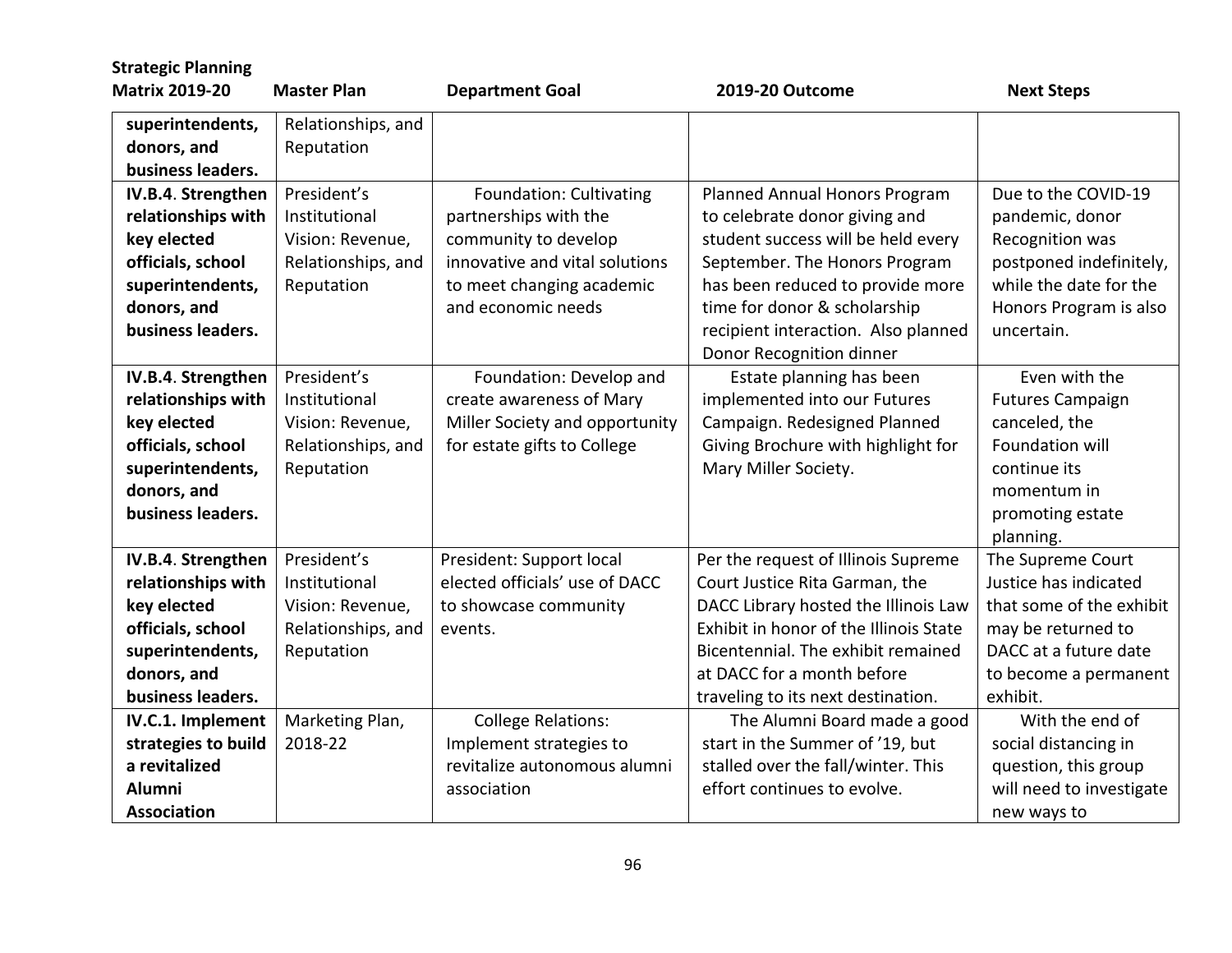| <b>Strategic Planning</b>                                                                                                                                                       |                                                                                      |                                                                                                                                                                                                                                |                                                                                                                                                                                                                                                                              |                                                                                                                             |
|---------------------------------------------------------------------------------------------------------------------------------------------------------------------------------|--------------------------------------------------------------------------------------|--------------------------------------------------------------------------------------------------------------------------------------------------------------------------------------------------------------------------------|------------------------------------------------------------------------------------------------------------------------------------------------------------------------------------------------------------------------------------------------------------------------------|-----------------------------------------------------------------------------------------------------------------------------|
| <b>Matrix 2019-20</b>                                                                                                                                                           | <b>Master Plan</b>                                                                   | <b>Department Goal</b>                                                                                                                                                                                                         | 2019-20 Outcome                                                                                                                                                                                                                                                              | <b>Next Steps</b>                                                                                                           |
|                                                                                                                                                                                 |                                                                                      |                                                                                                                                                                                                                                |                                                                                                                                                                                                                                                                              | "congregate" and<br>engage alumni. We<br>would like to have<br>input in a 75 <sup>th</sup><br>anniversary event in<br>2021. |
| IV.C.1. Implement<br>strategies to build<br>a revitalized<br><b>Alumni</b><br><b>Association</b>                                                                                | President's<br>Institutional<br>Vision: Revenue,<br>Relationships, and<br>Reputation | Foundation: Offering<br>affordable and convenient<br>education for students.<br>Cultivating partnerships with<br>the community to develop<br>innovative and vital solutions<br>to meet changing academic<br>and economic needs | Attend Alumni meetings and<br>engage with Alumni Board with<br>activities on campus. Continue to<br>look for opportunities to reach<br>alumni. Promote giving<br>opportunities through social media<br>and marketing. Incorporate alumni<br>stories in bi-annual newsletter. | Volunteer at<br>community events<br>such as Rotary and<br>NJCAA to cultivate<br>partnerships with<br>community members      |
| IV.C.1. Implement<br>strategies to build<br>a revitalized<br>Alumni<br><b>Association</b>                                                                                       | President's<br>Institutional<br>Vision: Revenue,<br>Relationships, and<br>Reputation | <b>Student Services: Utilize</b><br>current DACC students to<br>deliver promotional messages<br>to prospective students.<br>Related to the Marketing<br>plan and the Student Services<br>Master Plan                           | Will recruit second year<br>students for training.                                                                                                                                                                                                                           | <b>Contact Second</b><br>Year students. Develop<br>training sessions for<br>student recruitment<br>ambassadors.             |
| <b>IV.C.2. Continue</b><br>to improve the<br>quality of the<br>experience for<br>participants and<br>attendees of the<br><b>NJCAA basketball</b><br>championship<br>tournament. | President's<br>Institutional<br>Vision: Revenue,<br>Relationships, and<br>Reputation | <b>Student Services: Gym</b><br>Improvements - *Paint the<br>gym<br>*2 Video Panels<br>*Trophy Cases<br>*Remove obsolete training<br>equipment<br>*Graphics<br>*Viewing area above the<br>south side of gym                    | <b>Evaluated all aspects</b>                                                                                                                                                                                                                                                 | Determine costs<br>and find funding                                                                                         |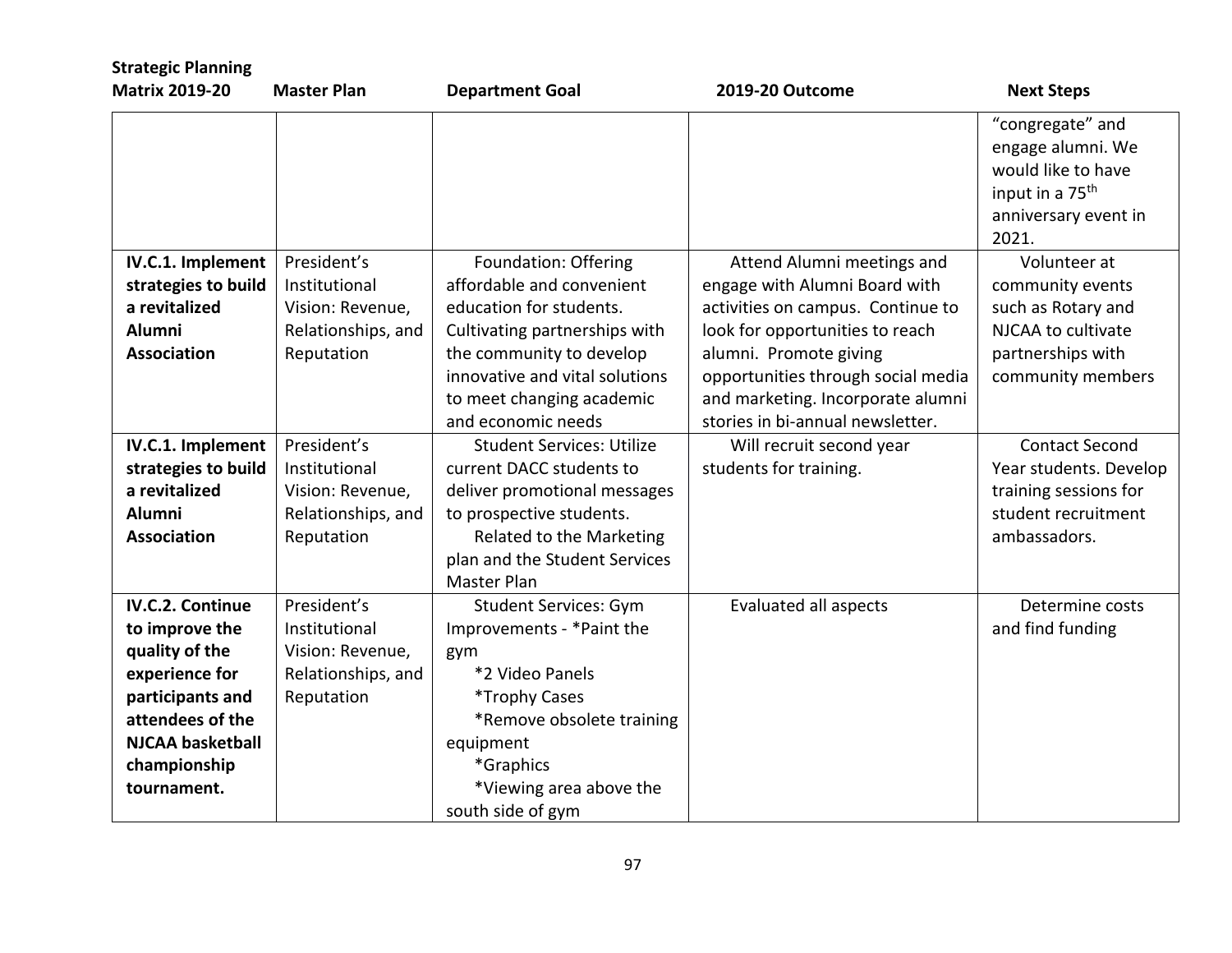| <b>Strategic Planning</b>                                                                                                                   |                                                                                                                                       |                                                                                                                                                       |                                                                                                                                                                                                                     |                                                                                                                                                                                                                    |
|---------------------------------------------------------------------------------------------------------------------------------------------|---------------------------------------------------------------------------------------------------------------------------------------|-------------------------------------------------------------------------------------------------------------------------------------------------------|---------------------------------------------------------------------------------------------------------------------------------------------------------------------------------------------------------------------|--------------------------------------------------------------------------------------------------------------------------------------------------------------------------------------------------------------------|
| <b>Matrix 2019-20</b>                                                                                                                       | <b>Master Plan</b>                                                                                                                    | <b>Department Goal</b>                                                                                                                                | 2019-20 Outcome                                                                                                                                                                                                     | <b>Next Steps</b>                                                                                                                                                                                                  |
|                                                                                                                                             |                                                                                                                                       | *Consolidation of team<br>accomplishments in rafters<br>*Revising the 3 point line<br>on floor to meet NJCAA<br>requirements                          |                                                                                                                                                                                                                     |                                                                                                                                                                                                                    |
| IV.C.3. Build new<br>alliances and<br>strengthen<br>existing alliances<br>with legislative,<br>State-and-local,<br>and community<br>groups. | <b>Student Services</b><br>MP: Improve<br>student<br>awareness of<br>college services,<br>information,<br>activities and<br>programs. | <b>Business &amp; Technology:</b><br>Respond to manufacturer input<br>on improving the College's and<br>College Express's annual<br>manufacturing day | The Dean of Business & Technology<br>worked with Career Services,<br><b>VVEDS, and the Manufacturing</b><br>instructor to coordinate<br>manufacturing day activities.                                               | Due to the spread of<br>the coronavirus, the<br>unveiling of the new<br>manufacturing day was<br>canceled.                                                                                                         |
| IV.C.3. Build new<br>alliances and<br>strengthen<br>existing alliances<br>with legislative,<br>State-and-local,<br>and community<br>groups. | President's<br>Institutional<br>Vision: Revenue,<br>Relationships, and<br>Reputation                                                  | Operations: Develop a video<br>series for broadcast that<br>memorializes people who were<br>instrumental in the<br>development of DACC.               | The Video Production group<br>produced two "Legends" shows-<br>each with three interview<br>subjects-for broadcast on channel<br>5 and YouTube.                                                                     | The 2020-21 plan is to<br>produce at least six 28-<br>minute shows, each<br>with three iconic<br>interview subjects.                                                                                               |
| <b>IV.C.4. Continue</b><br>to improve the<br>safety and<br>security of<br>students,<br>employees, and<br>visitors.                          | President's<br>Institutional<br>Vision: Revenue,<br>Relationships, and<br>Reputation                                                  | Security: Collaborate with<br>other departments and<br>community to keep campus<br>safe with customer service as<br>a focus                           | Partnership with Danville Police<br>Department continues to be a<br>success.<br>Involved in Threat Assessment and<br><b>Emergency Management Team.</b><br>Building a strong working<br>relationship with VA police. | Implement revisions to<br>DPD and G4S<br>agreements if needed<br>and financially feasible.<br>Assist with Title IX<br>compliance mandates<br>as needed. Serve on<br>community-wide Sexual<br>Assault Response Team |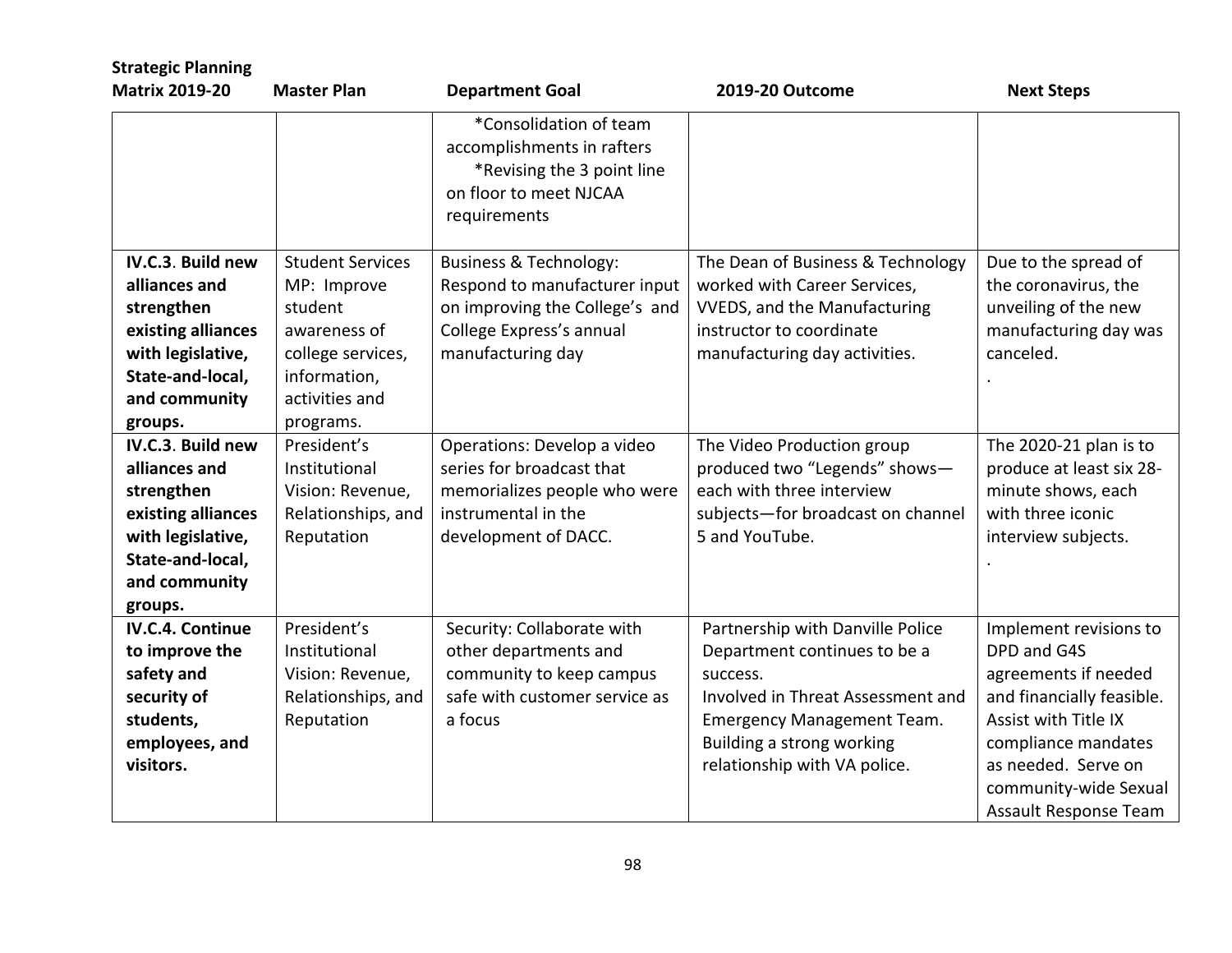| <b>Strategic Planning</b>                                                                                          |                                                                                      |                                                                                                               |                                                                                                                             |                                                                                                                                                                                                                    |
|--------------------------------------------------------------------------------------------------------------------|--------------------------------------------------------------------------------------|---------------------------------------------------------------------------------------------------------------|-----------------------------------------------------------------------------------------------------------------------------|--------------------------------------------------------------------------------------------------------------------------------------------------------------------------------------------------------------------|
| <b>Matrix 2019-20</b>                                                                                              | <b>Master Plan</b>                                                                   | <b>Department Goal</b>                                                                                        | 2019-20 Outcome                                                                                                             | <b>Next Steps</b>                                                                                                                                                                                                  |
| <b>IV.C.4. Continue</b><br>to improve the<br>safety and<br>security of<br>students,<br>employees, and<br>visitors. | President's<br>Institutional<br>Vision: Revenue,<br>Relationships, and<br>Reputation | Security: Improve<br>student/staff awareness of<br>college services, information,<br>activities and programs; | Purchased new campus wide alert<br>system                                                                                   | Install over the<br>summer of 2020                                                                                                                                                                                 |
| <b>IV.C.4. Continue</b><br>to improve the<br>safety and<br>security of<br>students,<br>employees, and<br>visitors. | President's<br>Institutional<br>Vision: Revenue,<br>Relationships, and<br>Reputation | Security: Review, Evaluate,<br>and modify the Emergency<br><b>Operations Plan</b>                             | Use what we have learned to guide<br>revisions.                                                                             | Focus on use of<br>incident command and<br>key personnel during a<br>significant emergency.                                                                                                                        |
| <b>IV.C.4. Continue</b><br>to improve the<br>safety and<br>security of<br>students,<br>employees, and<br>visitors. | President's<br>Institutional<br>Vision: Revenue,<br>Relationships, and<br>Reputation | Security: Audit current camera<br>systems to ensure complete<br>coverage                                      | Monitored coverage and<br>completed the report                                                                              | Installation of<br>additional cameras in<br>several "Dark" areas-<br>2nd floor Cannon Hall,<br>2nd floor Lincoln Hall<br>(nook), etc.                                                                              |
| IV.C.4. Continue<br>to improve the<br>safety and<br>security of<br>students,<br>employees, and<br>visitors.        | President's<br>Institutional<br>Vision: Revenue,<br>Relationships, and<br>Reputation | Security: Creation of a through<br>security reporting system<br>including an robust annual<br>report          | Reporting Clery stats monthly to<br>DACC Board of Trustees. Complete<br>reporting to ensure state and<br>federal compliance | <b>Expand all reporting</b><br>done monthly, posted<br>on new website and<br>app<br>Develop an annual<br>report outline<br>Expand usage of<br>Maxient by all DACC<br>employees for filing<br>incidents and backend |